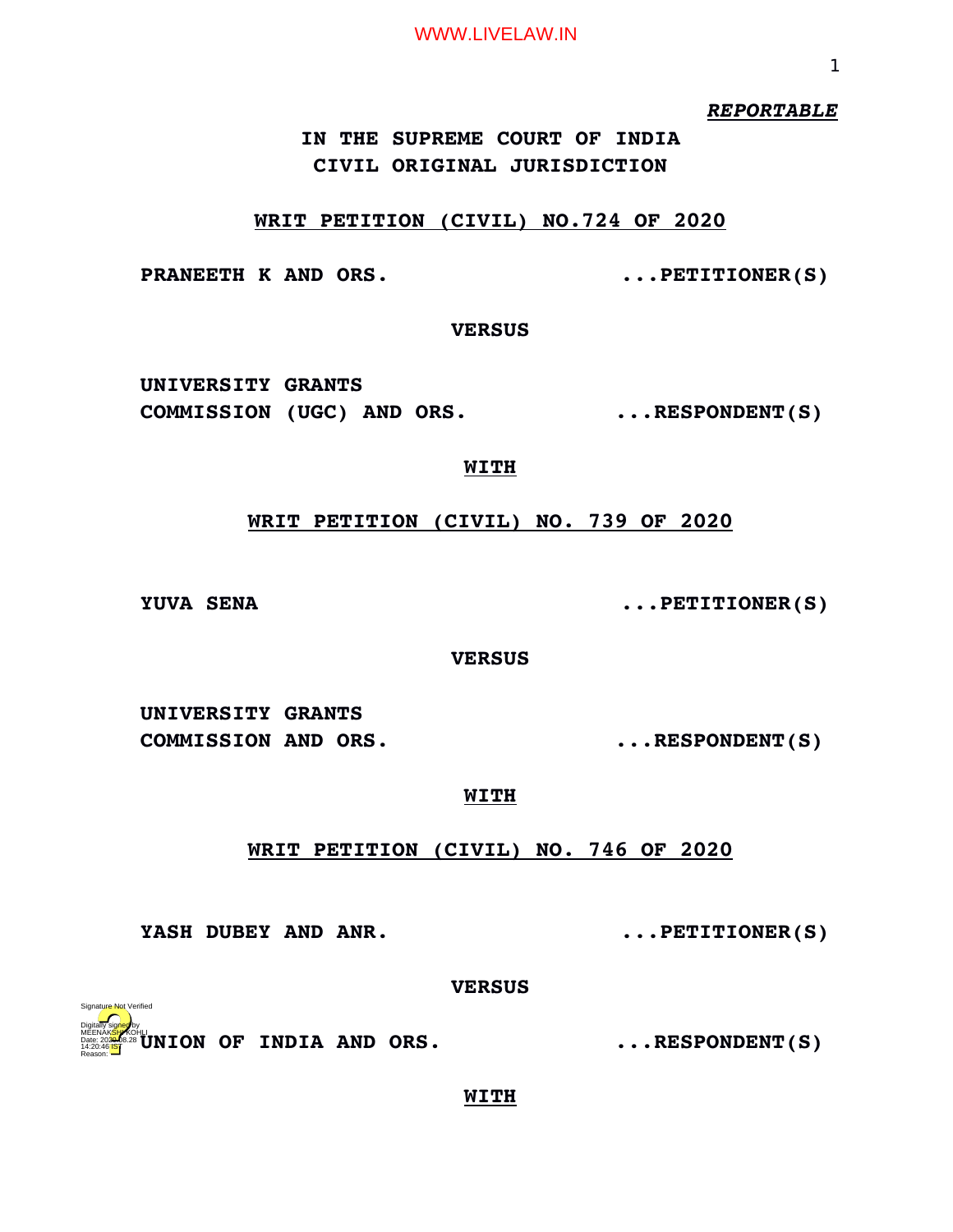# **WRIT PETITION (CIVIL) NO. 745 OF 2020**

**KRUSHNA GOVING WAGHMARE AND ORS. ...PETITIONER(S)**

#### **VERSUS**

**UNIVERSITY GRANT**  COMMISSION AND ORS.  $\qquad \qquad \ldots \text{RESPONDENT}(S)$ 

# **WITH**

**SPECIAL LEAVE PETITION (C) NO.10042 OF 2020 (Diary No. 15056 OF 2020)**

**KAJAL MISHRA AND ORS. ...PETITIONER(S)**

**VERSUS**

UNION OF INDIA & ORS.  $\qquad \qquad \ldots$ RESPONDENT(S)

# **WITH**

**WRIT PETITION (CIVIL) NO. 741 OF 2020**

**WEST BENGAL COLLEGE AND UNIVERSITY PROFESSORS' ASSOCIATIOIN (WBCUPA) AND ANR. ...PETITIONER(S)**

## **VERSUS**

UNION OF INDIA & ORS.  $\qquad \qquad \ldots$ RESPONDENT(S)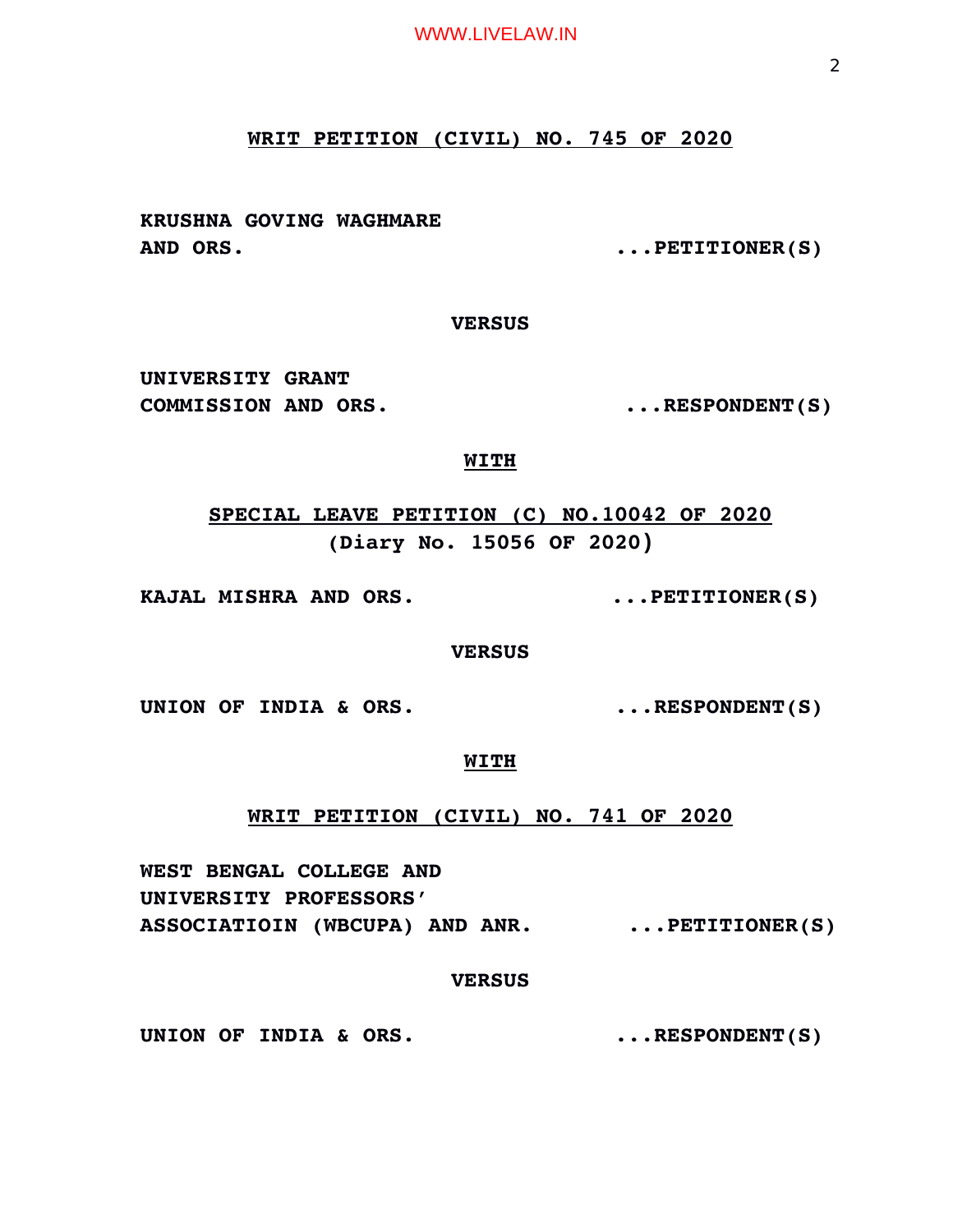#### **WITH**

# **WRIT PETITION (CIVIL) NO. 794 OF 2020**

SARTHAK MEHTA AND ORS.  $\ldots$ PETITIONER(S)

**VERSUS**

**UNIVERSITY GRANTS COMMISSION (UGC) AND ORS. ...RESPONDENT(S)**

# **WITH**

# **WRIT PETITION (CIVIL) NO. 814 OF 2020**

**RITESH ANIL MAHAJAN AND ORS. ...PETITIONER(S)**

### **VERSUS**

**THE MAHARASHTRA STATE DISASTER MANAGEMENT AUTHORITY AND ORS. ...RESPONDENT(S)**

### **WITH**

# **WRIT PETITION (CIVIL) NO. 862 OF 2020**

**KALICHARAM GAJBHIYE AND ANR. ...PETITIONER(S)**

# **VERSUS**

**THE MAHARASHTRA STATE DISASTER MANAGEMENT AUTHORITY AND ORS. ...RESPONDENT(S)**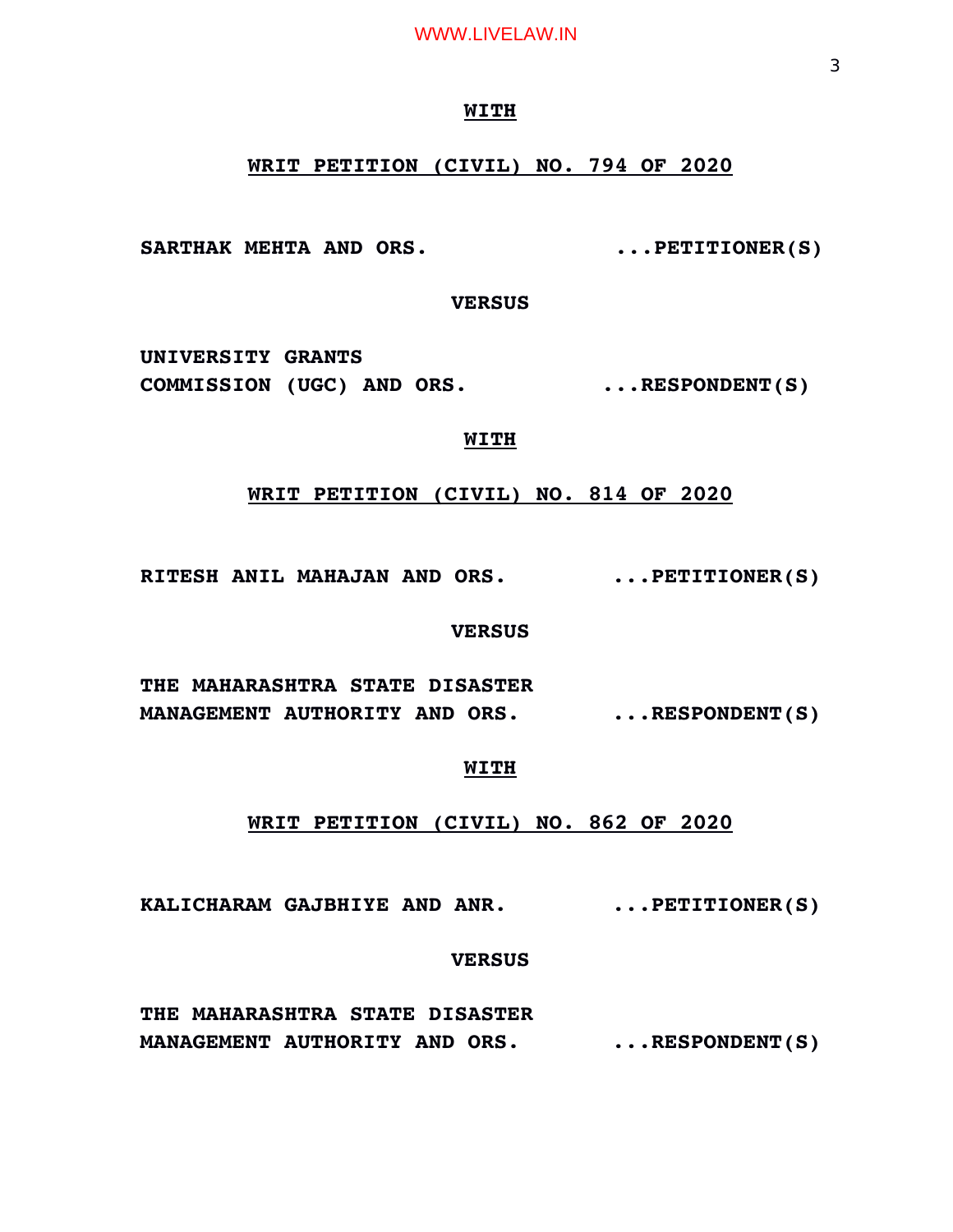### **WITH**

# **WRIT PETITION (CIVIL) NO. 861 OF 2020**

SOUVIK PAL **...PETITIONER(S)** 

### **VERSUS**

**THE STATE OF WEST BENGAL ...RESPONDENT(S)**

# **J U D G M E N T**

## **ASHOK BHUSHAN, J.**

This batch of cases consisting of writ petitions (except one Special Leave Petition, i.e., SLP (C) D. No.15056 of 2020) filed under Article 32 of the Constitution of India can be divided into two broad groups. First group of writ petitions consists of petitions filed by students, youth organisations and the teachers associations challenging the guidelines issued by University Grants Commission (hereinafter referred to as "UGC") dated 06.07.2020, O.M. dated 06.07.2020 issued by Ministry of Human Resource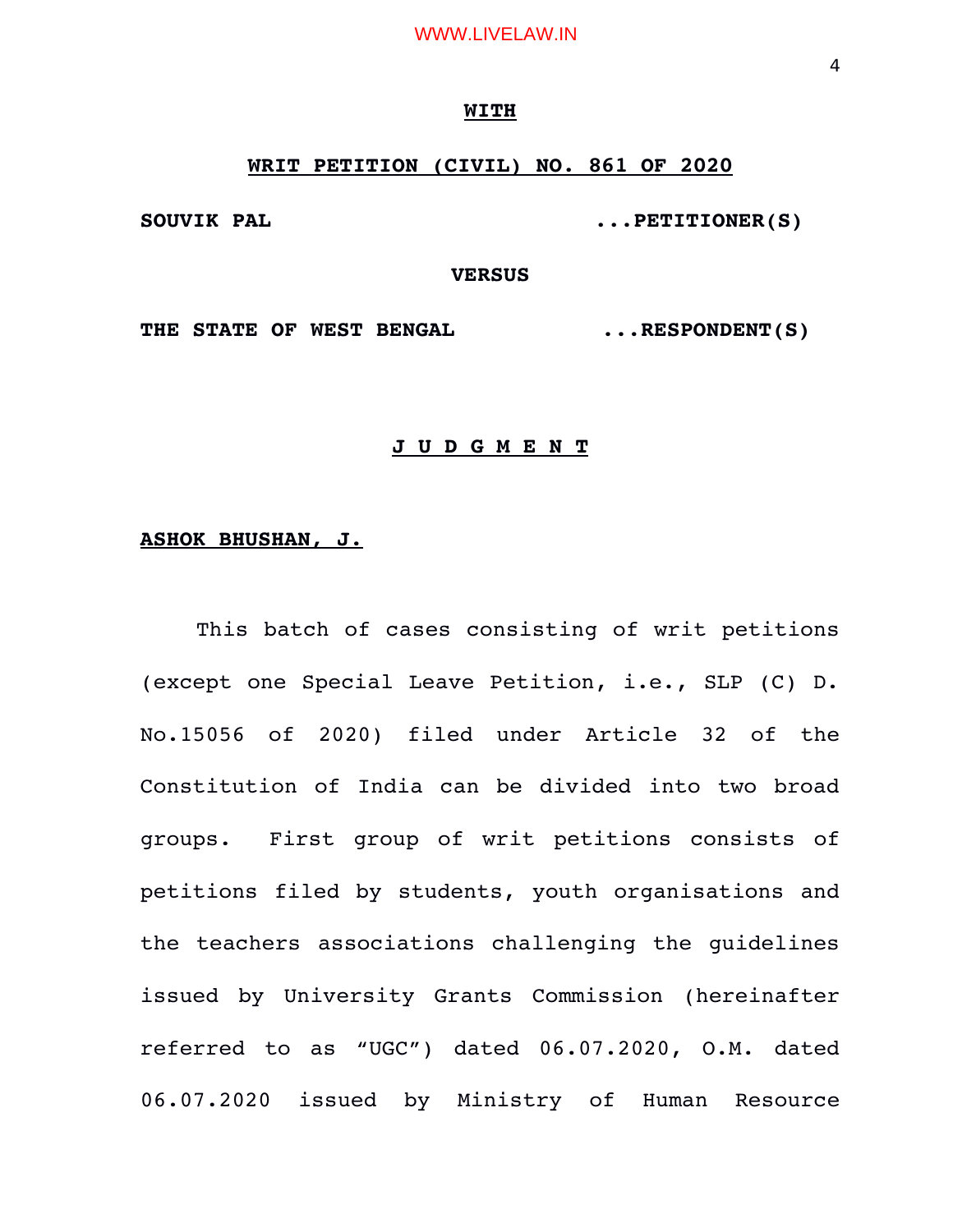Development and letter dated 06.07.2020 issued by Ministry of Home Affairs whereby all the Universities and Colleges across the country had been directed to conduct terminal semester/ final year examinations by 30.09.2020. A further relief has been sought directing the respondents to declare the results of the students of the final year/terminal semester examinations of all universities/ institutions of the country on the basis of their past performance/internal assessment and to award marksheets and degrees. The second group of writ petitions are the writ petitions filed by the students challenging the decision of the State Disaster Management Authority as well as of the States (State of Maharashtra and State of West Bengal) for not holding final term examination. Further prayers have been made that State of Maharashtra as well as State of West Bengal be directed to comply with the UGC revised quidelines dated 06.07.2020 and O.M. dated 06.07.2020 of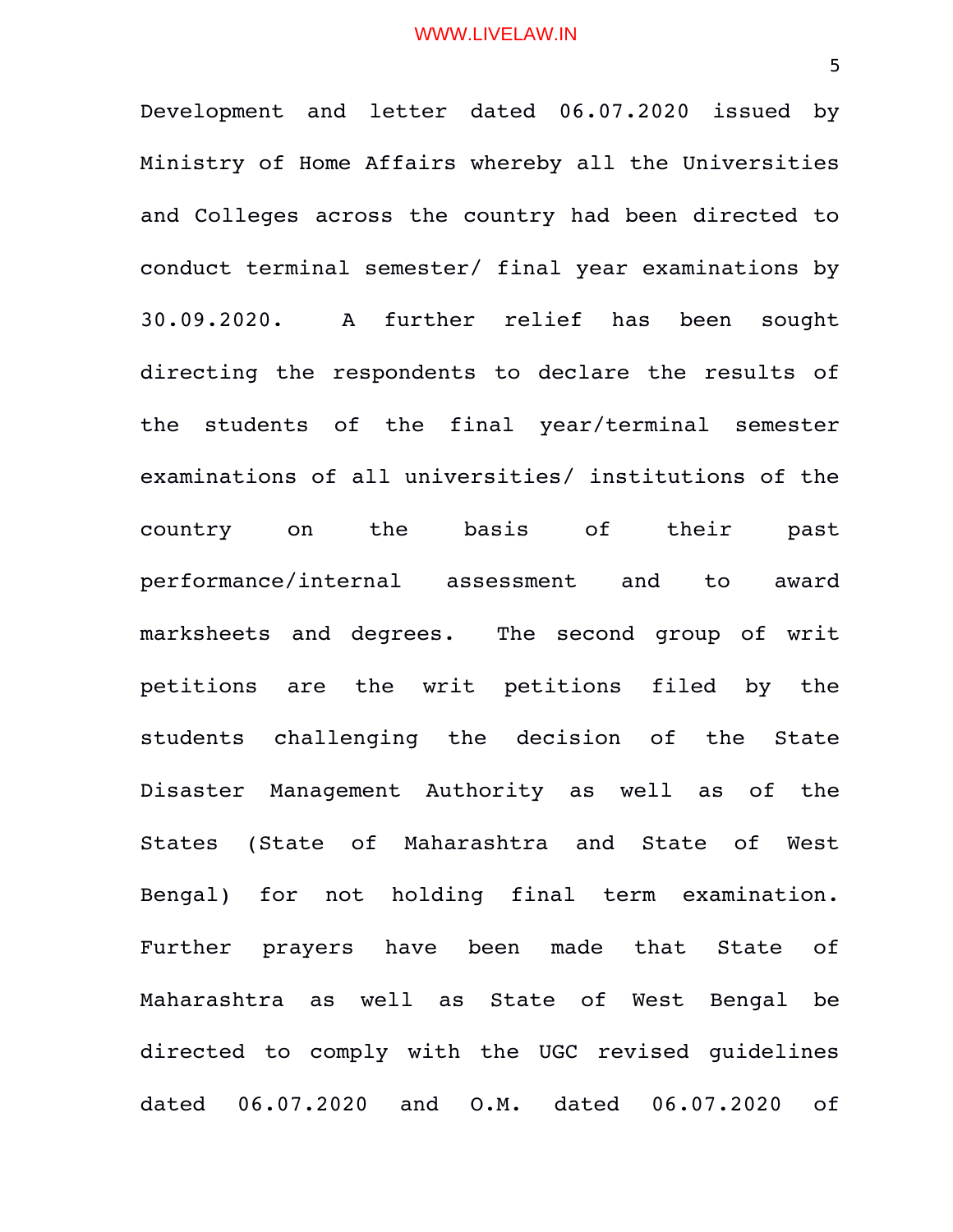Ministry of Human Resource Development. The special leave petition has been filed against a common order dated 14.07.2020 passed by the High Court of Delhi in Writ Petition No. 3199 of 2020 and other connected matters by which the High Court noted the schedule of examination in the Open Book Examination (OBE) mode by University of Delhi.

2.In **Writ Petition (C) No. 724 of 2020, Praneeth K and Others Vs. University Grants Commission and Others,** a common counter affidavit, additional affidavit and affidavit in reply to the UGC has been filed. The State of Maharashtra has also filed affidavits in Writ Petition (C) No. 724 of 2020. All the parties in Writ Petition (C) No. 724 of 2020 are represented. Other writ petitions and special leave petition are tagged with Writ Petition (C) No. 724 of 2020. The decision in Writ Petition (C) No. 724 of 2020 shall be sufficient to answer the issues raised in this batch of cases. The pleadings in Writ Petition (C)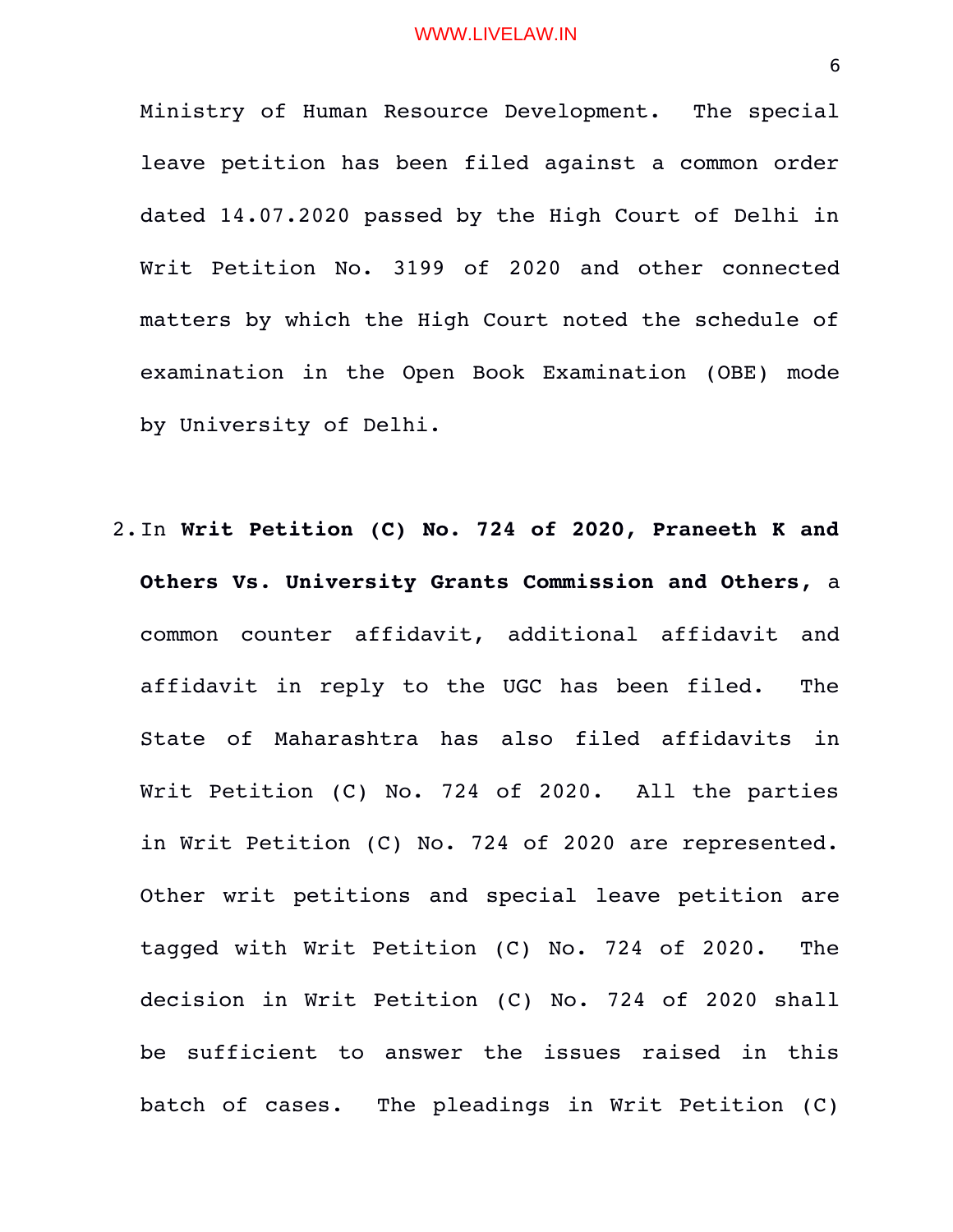No. 724 of 2020 need to be noted in some detail with brief reference of prayers in other writ petitions and special leave petition.

# **Writ Petition (C) No. 724 of 2020 Praneeth K and Ors. Vs. University Grants Commission and Ors.**

3. This writ petition has been filed by 31 students pursuing undergraduate or postgraduate terminal semester/final year courses in different Universities located in different States across the country. The petitioners are studying in different Universities located in States of Kerala, Maharashtra, Assam, Gujarat, Himachal Pradesh, Uttarakhand, NCT Delhi, Orissa, Madhya Pradesh, West Bengal, Haryana, Uttar Pradesh, Bihar and Meghalaya. Petitioners' case is that due to pandemic COVID-19, Government of India announced the nationwide lockdown w.e.f. 24.03.2020 in order to contain the spread of COVID-19. The Ministry of Health & Family Welfare, Government of India issued various directions, guidelines and SOPs.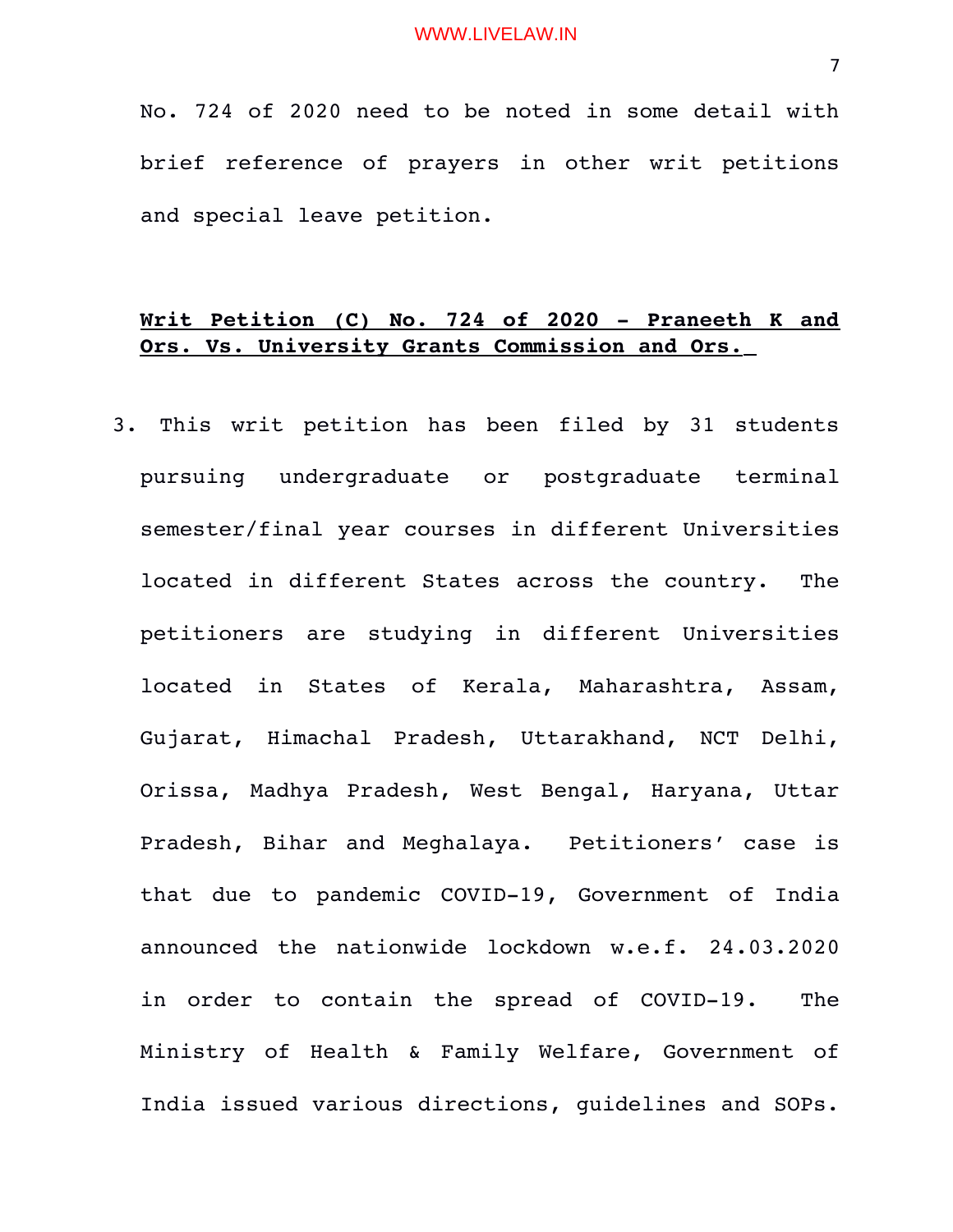Various educational institutes and Universities extended their dates of examination for various courses postponing the same indefinitely.

4.UGC constituted an Expert Committee to deliberate and make recommendations regarding issues of examination and academic calendar. The Expert Committee submitted its report on basis of which UGC issued guidelines on 29.04.2020, in which guidelines it was proposed to take the final year university examination by 31.07.2020. Number of COVID cases being still rising, the above Expert Committee was requested by UGC to revisit the guidelines. The Expert Committee submitted its report, which was approved by UGC on 06.07.2020 and UGC revised the guidelines and issued academic calendar for final year examinations. In view of COVID-19 pandemic, the revised guidelines provided that Universities are required to complete the examinations by end of September, 2020 in offline (pen and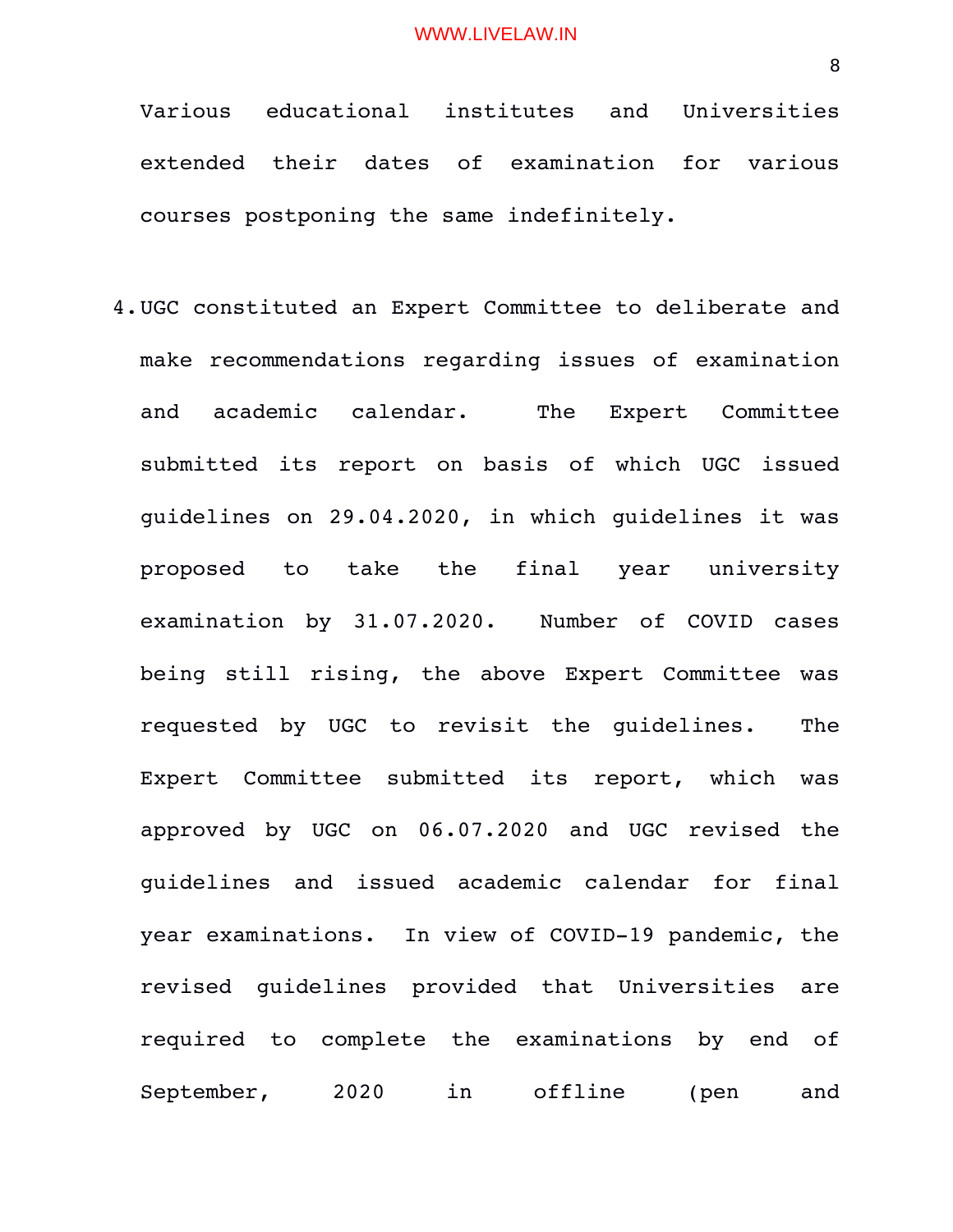paper)/online/blended (offline + online) following the prescribed protocol/guidelines relating to COVID-19. On 06.07.2020, the Ministry of Human Resource Development formulated SOP for conduct of the examination duly vetted by Ministry of Health and Family Welfare. On 06.07.2020, the Ministry of Home Affairs by a letter permitted the Ministry of Human Resource Development to conduct the examination by Universities and institutions.

5.The petitioners' case is that the decision of the UGC, Ministry of Human Resource Development and Ministry of Home Affairs to conduct the final term/final examinations of Universities and institutions throughout the country amid COVID-19 pandemic is extremely arbitrary, whimsical and detrimental to the health and safety of the students as well as violative of fundamental rights of lakhs of students enshrined under Articles 14 and 21 of the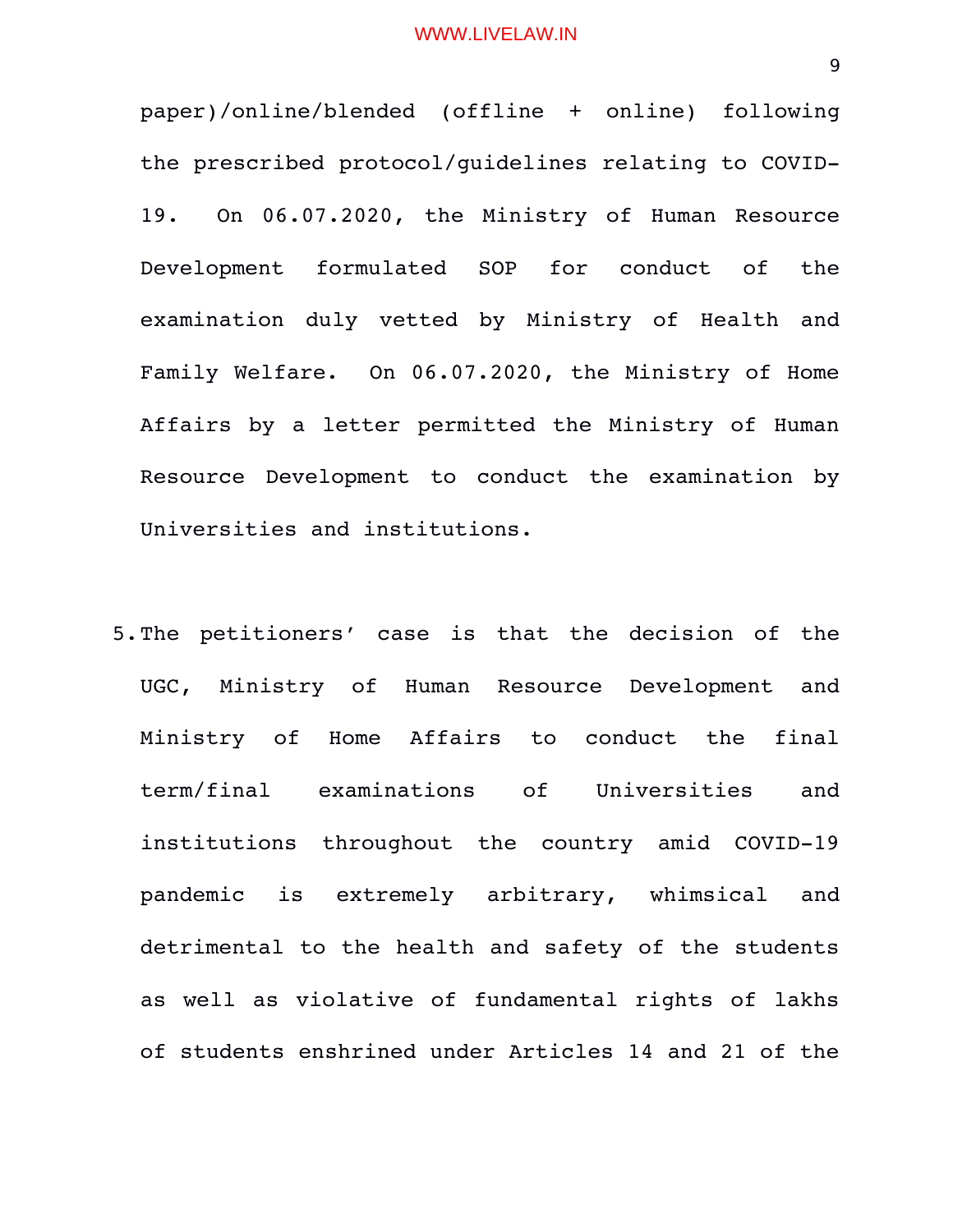Constitution of India including those of the writ petitioners.

6.In pursuance of the guidelines dated 06.07.2020, various institutions and colleges have issued notifications notifying the final year examination. Many universities and educational institutions of India and abroad have issued their admission notification for the year 2020-2021 wherein the last date of online registration was 31.07.2020 and unless a candidate possess the degree before that he cannot apply for admission. Representation dated 09.07.2020 has been submitted to the Minister of Human Resource Development to find an alternate way to save the careers of the students. The petitioners have further claimed that various other examination Boards like CBSE, ICSE, ISC have cancelled their Xth/XIIth Board examination due to COVID-19 pandemic and has declared the result on the basis of past performance/internal assessment. On one hand, the UGC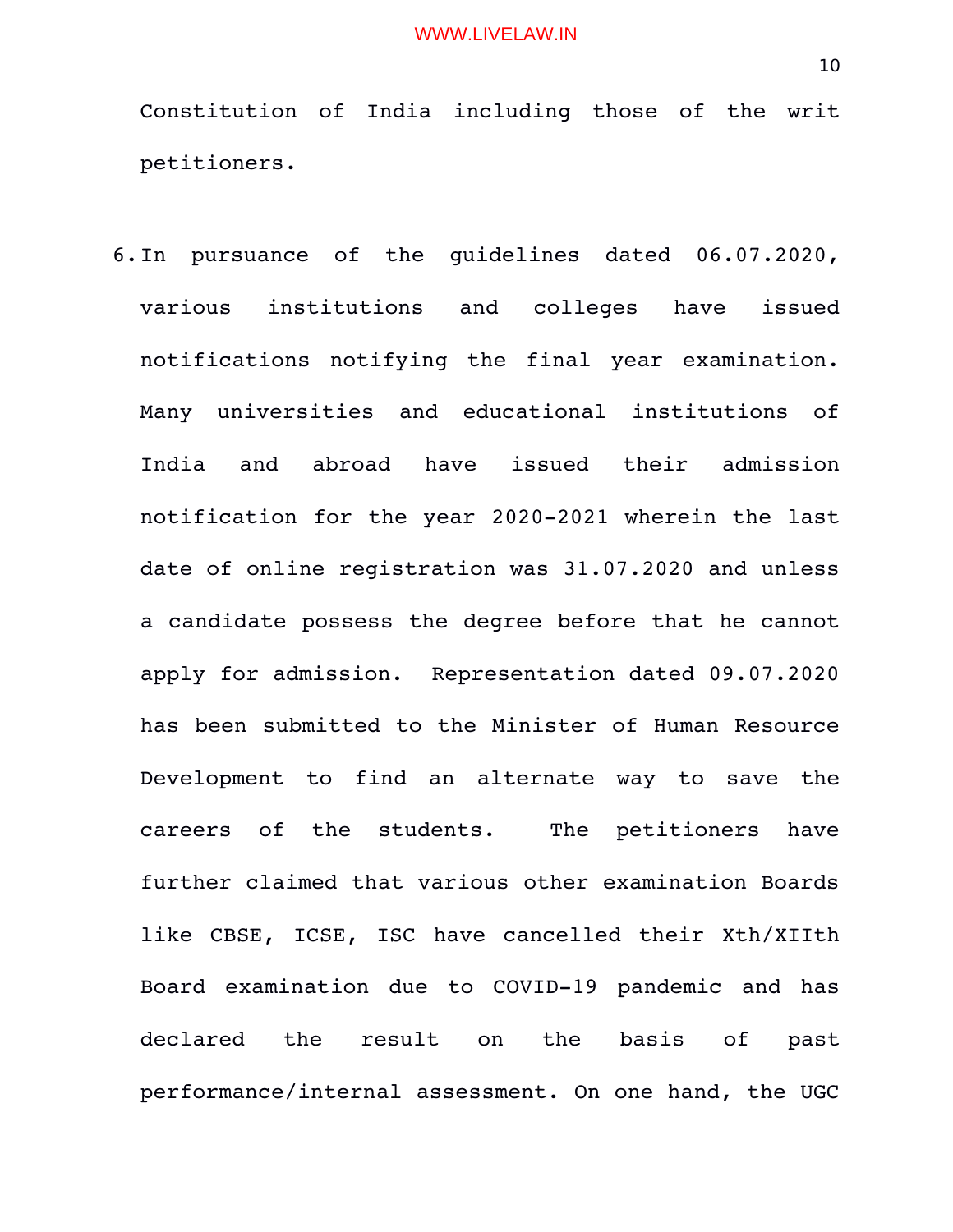has exempted the students of intermediate years/semester from appearing in the examinations due to COVID-19 outbreak and on the other hand has forced the final year students to appear in the examinations, which is discriminatory and arbitrary. The petitioners in the writ petition have made following specific prayers:

- a) Issue urgent Writ In the nature of mandamus or any Other appropriate Writ, Order or Direction to quash and set aside the Letter bearing D.O. No.F.11/2020 (Secy) dated 06.07.2020 issued by the Respondent No.1 UGC (Annexure P-3) AND the Office Memorandum bearing  $F.No.$  16-16/2020-U1A dated 06.07.2020, issued by the respondent No. 3 MHRD (Annexure P-4) AND Notification bearing NW/RK/PK/AD/DD dated 06.07.2020, issued by the Press Information Bureau, Government of India (Annexure P5) whereby all the Universities and Colleges across India have been directed to conduct final Term/final year examinations by 30.09.2020; and/or
- b) Accordingly, issue urgent Writ In the nature of mandamus or any other appropriate Writ, Order or Direction to the Respondent Nos. 1, 2 and 3 to not conduct the final Term/ final Year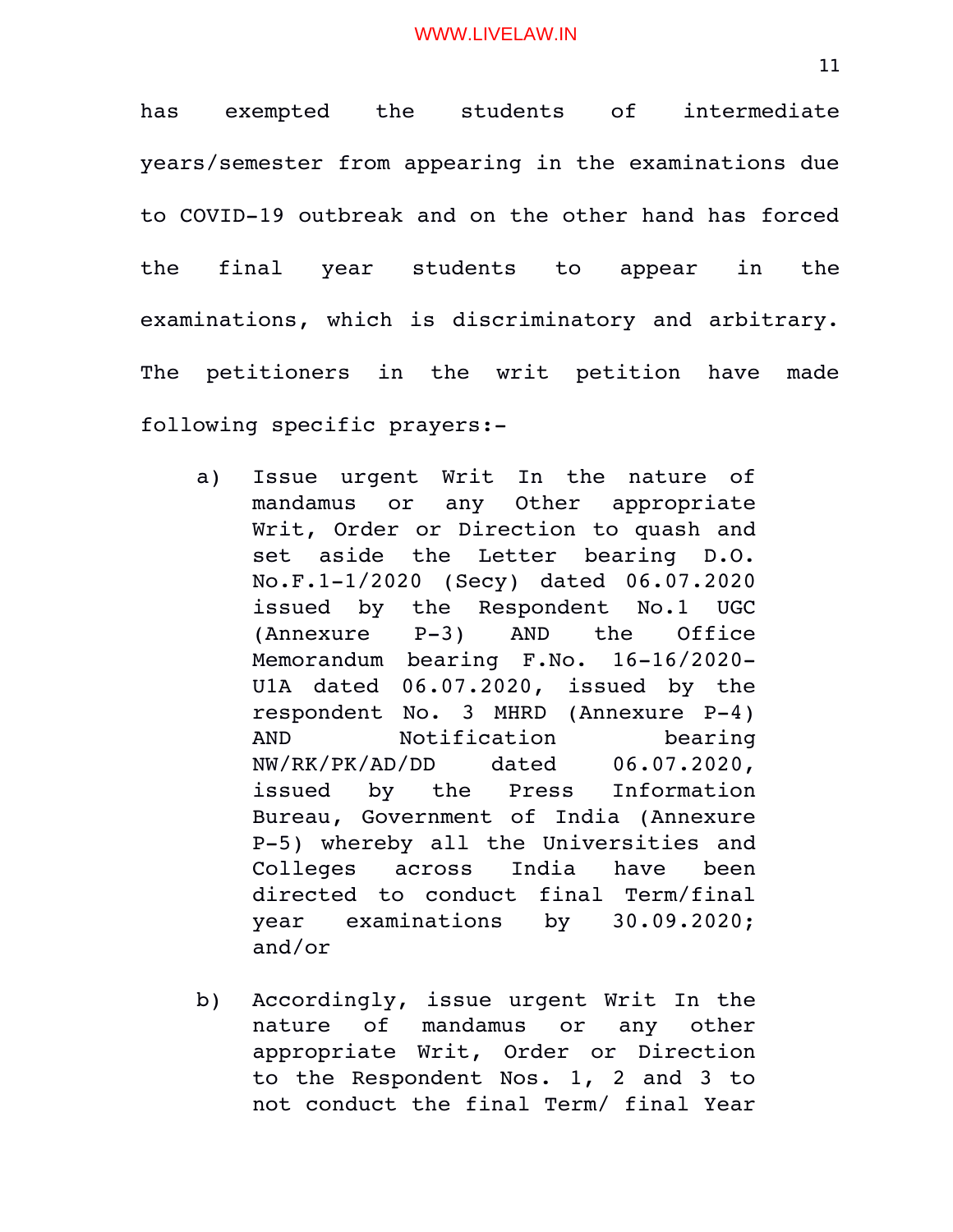examinations of all Universities/ institutions across India; and/or

- c) Issue urgent Writ in the nature of mandamus or any other appropriate Writ, Order or Direction to the Respondent Nos.1, 2 and 3 to declare results of the Petitioners and other similarly situated students of the final Term/ final Year examinations of all Universities/ Institutions across India, on the basis of their past performance/ internal assessment and to award marksheets and degrees to all successful students on or before 31.07.2020; and/or
- d) Issue urgent Writ in the nature of mandamus or any other appropriate Writ, Order or Direction to the Respondent Nos.1, 2 and 3 to also adopt CBSE mechanism end provide subsequently another chance to Improve marks to those willing students, who may be unsatisfied with their score based upon their past performance or Internal assessment; and/or
- e) Pass any other order or direction as this Hon'ble Court may deem it and proper In the facts and circumstances of the case and in the interest of justice."

7. By our order dated 27.07.2020, we had directed the petitioners to serve a copy to learned Solicitor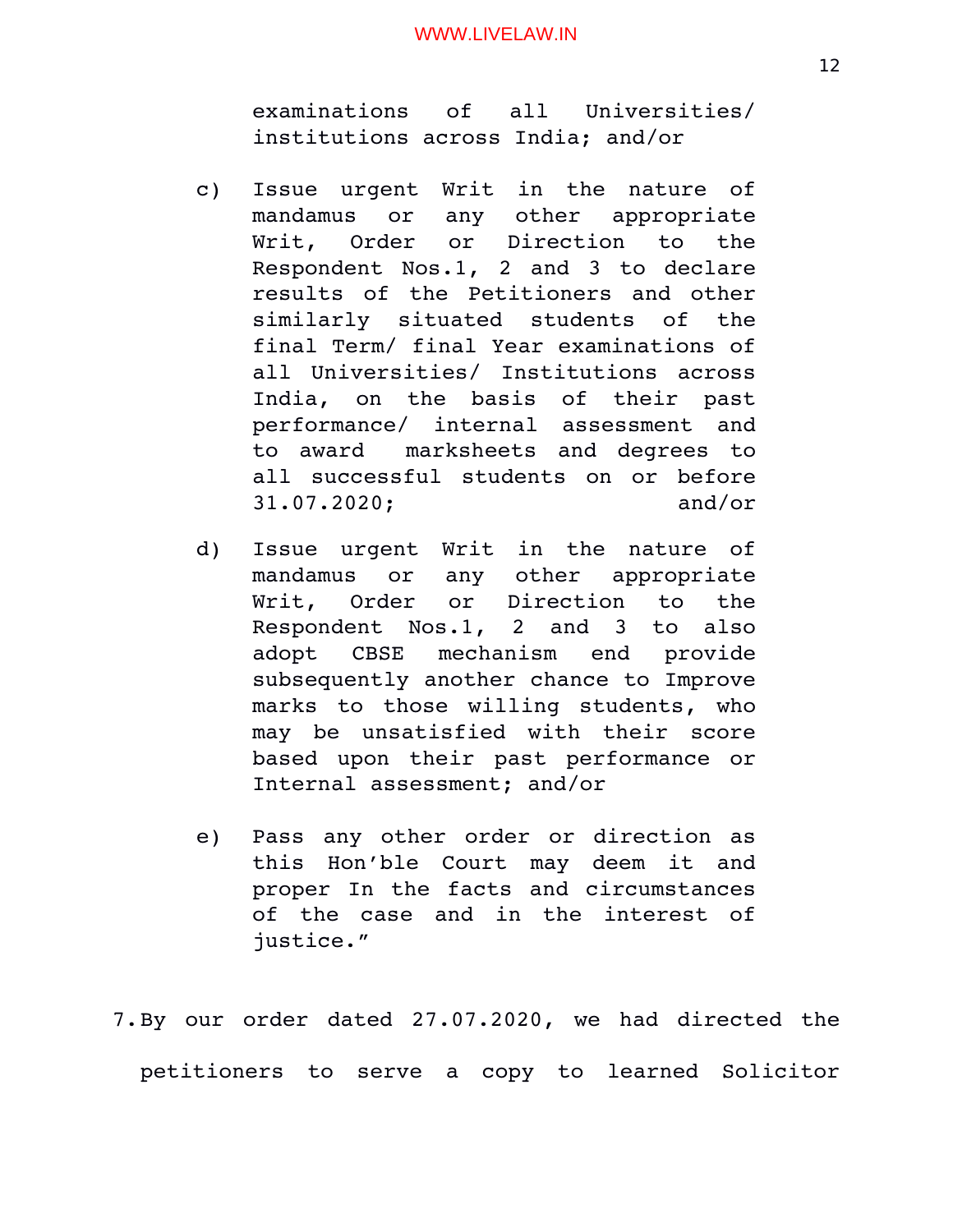General as well as learned counsel for the UGC. Three days' time was given to file the counter affidavit and rejoinder was directed to be filed on next date. In pursuance of order dated 27.07.2020, a common counter affidavit dated 30.07.2020 has been filed by UGC. UGC has also filed additional affidavits. An affidavit dated 05.08.2020 was also filed by the State of Maharashtra in Writ Petition (C) No. 724 of 2020, reply of which was filed by the UGC vide its affidavit dated 17.08.2020. Pleadings were complete in Writ Petition (C) No. 724 of 2020, consideration of which writ petition shall answer all issues raised in this batch of cases.

# **Writ Petition (Civil) No. 739 of 2020 – Yuva Sena Vs. University Grants Commission and Ors.**

8. This writ petition has been filed as a public interest litigation by the petitioner, which is youth wing of Shiv Sena, registered and recognized political party in India. After issuance of revised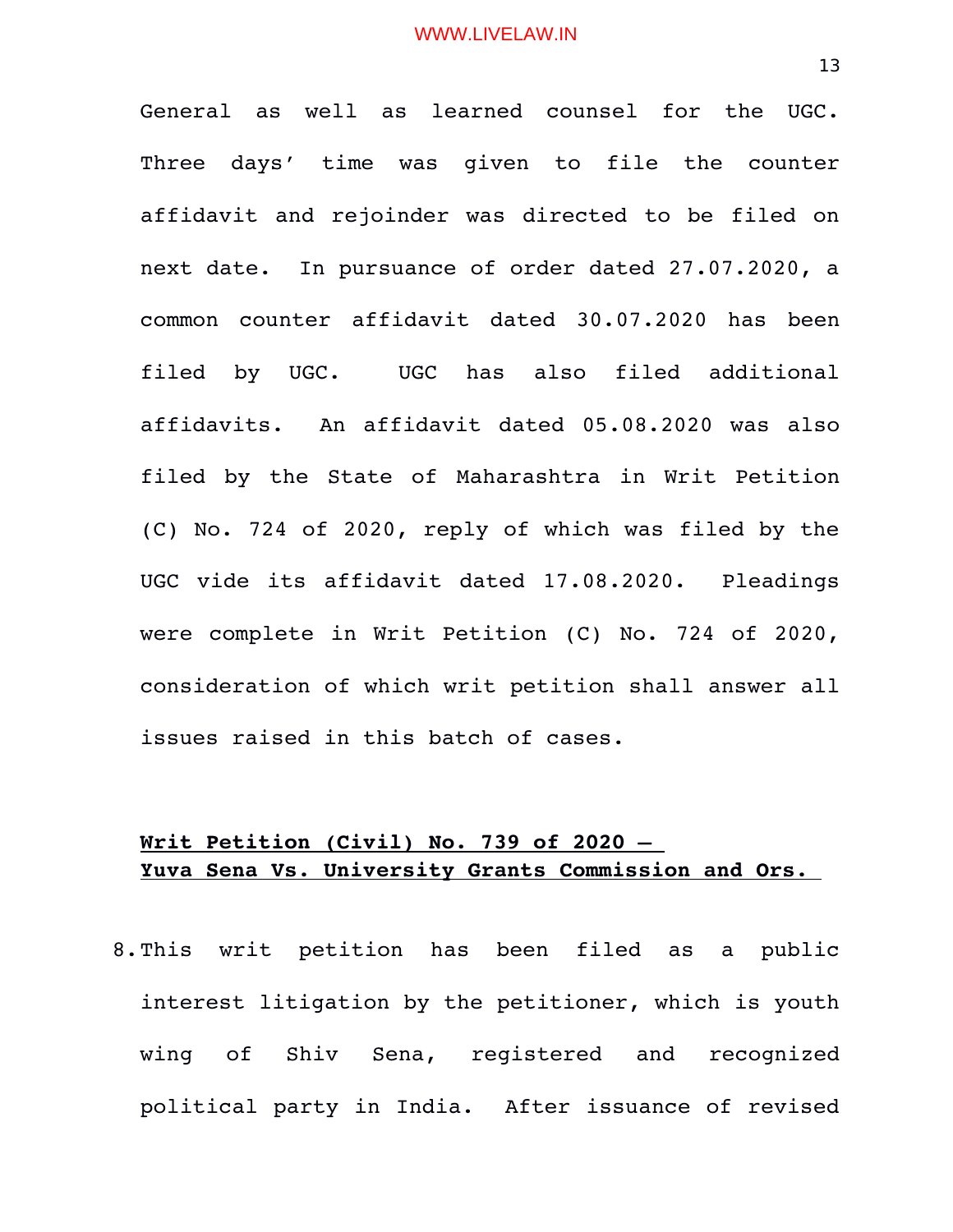guidelines dated 06.07.2020 by UGC, the petitioner claims to have addressed a letter dated 07.07.2020 to Minister of Human Resource Development praying to reconsider the decision of compulsorily conducting final year examinations. Petitioner's case is that UGC had issued earlier guidelines dated 29.04.2020, which were advisory in nature and each University was to chart out its own plan of action taking into consideration the issues pertaining to COVID-19 pandemic. Petitioner's case is that revised guidelines have been passed in ignorance of rising cases of COVID-19 and have crated great fear in the minds of students around the country especially in the States of Maharashtra, West Bengal, Tamil Nadu and Delhi. The impugned quidelines have not taken into account the consequent risk of life to which the students writing examinations would be exposed to.

9.Petitioner's case further is that various States are suffering qravely from pandemic of COVID-19 and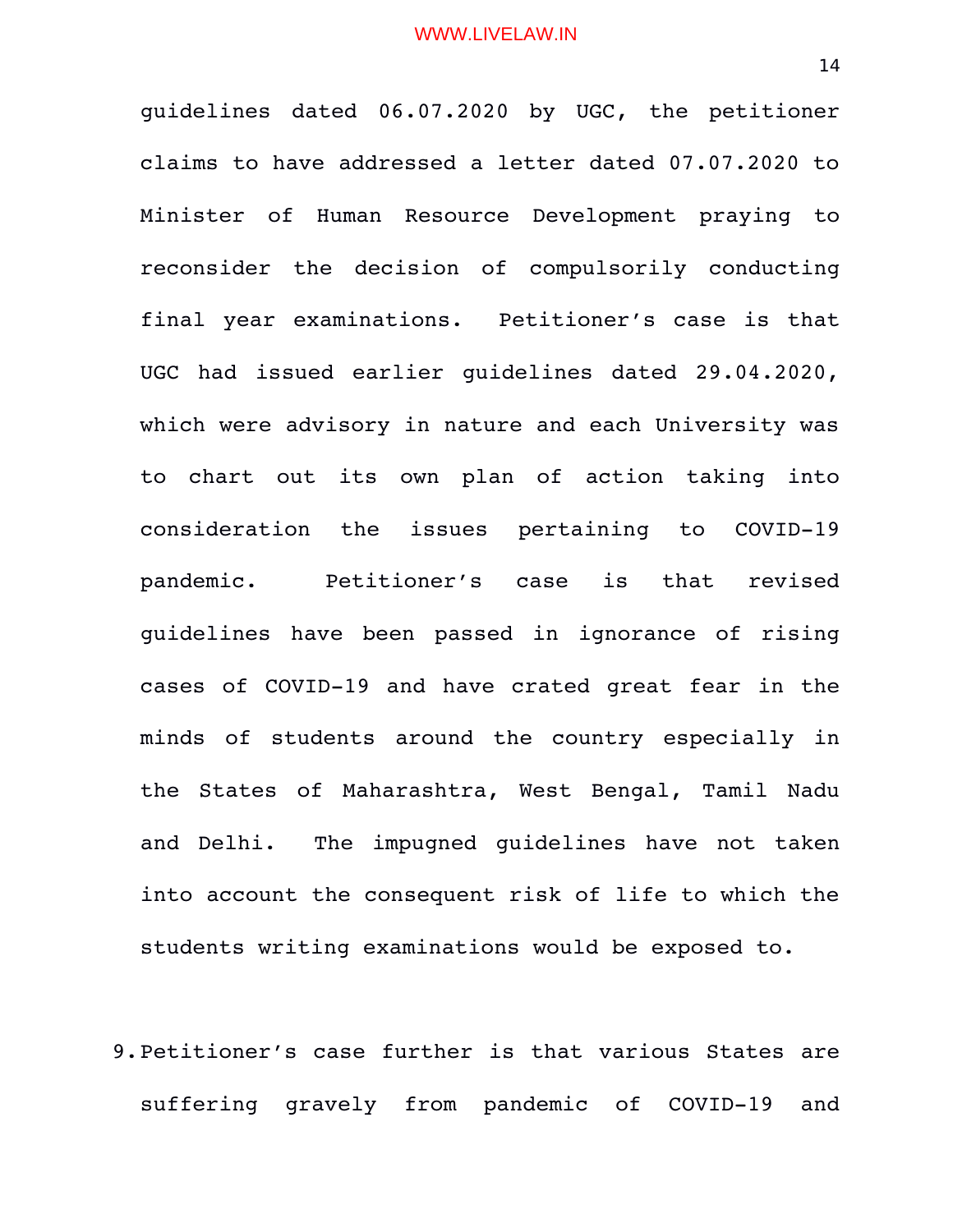respective State Governments have imposed/implemented various levels of lockdown under the Disaster Management Act, 2005. Petitioner pleads that as a result of the lockdown, Universities, schools, educational institutions were forced to shut down and to postpone the terminal semester/final year examinations. Petitioner pleaded that pursuant to the UGC guidelines dated 29.04.2020, the Ministry of Higher and Technical Education, State of Maharashtra had set up a State level Committee in view of the grave situation of pandemic COVID-19, which Committee submitted a report on 06.05.2020 and recommended that the final year exams may be conducted between 01.07.2020 to 31.07.2020, the said recommendations were objected by petitioner and representation was made to cancel the examinations. Petitioner also claims to have made a representation to the Government of Maharashtra requesting for not to hold any examinations. On 19.06.2020, the State of Maharashtra vide a Government Resolution dated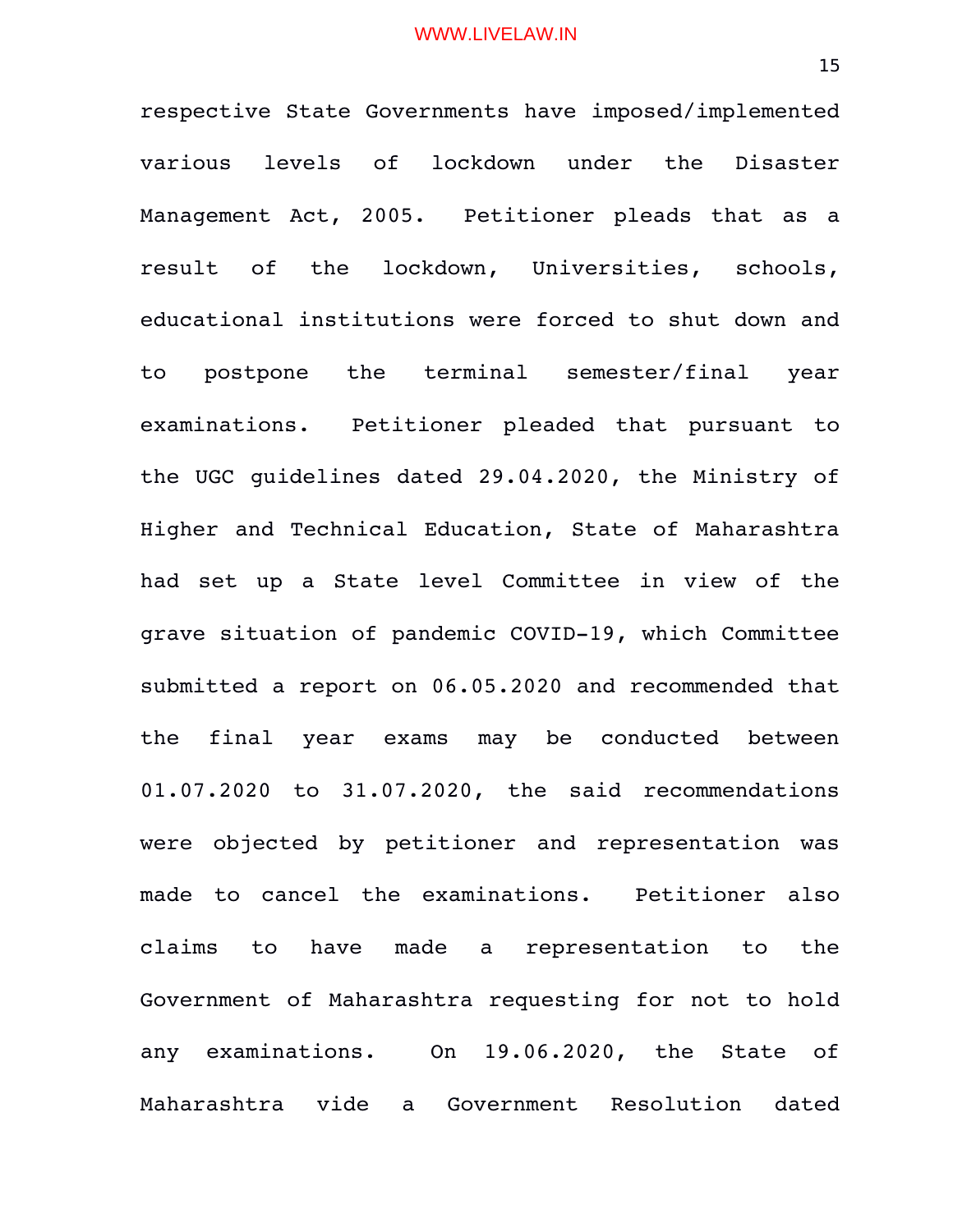19.06.2020 took a resolution for cancellation of the terminal semester/final year examinations considering the safety of health and life of the students and for the allotment of grades and aggregate marks to students based on their previous semester and internal marks.

10. Petitioner's case is that cases of COVID-19 are increasing day by day in the State of Maharashtra and many college buildings in the State of Maharashtra have been requisitioned by the State Government / its bodies like Municipal Corporation to be converted into quarantine centres and for other public purpose in view of present pandemic COVID-19, hence it is impractical to hold examinations. In the writ petition, petitioner has also given certain details with regard to different States pertaining to number of COVID-19 cases like States of Tamil Nadu, NCT of Delhi, Gujarat, Karnataka, Uttar Pradesh, Telangana, Andhra Pradesh, West Bengal and others, the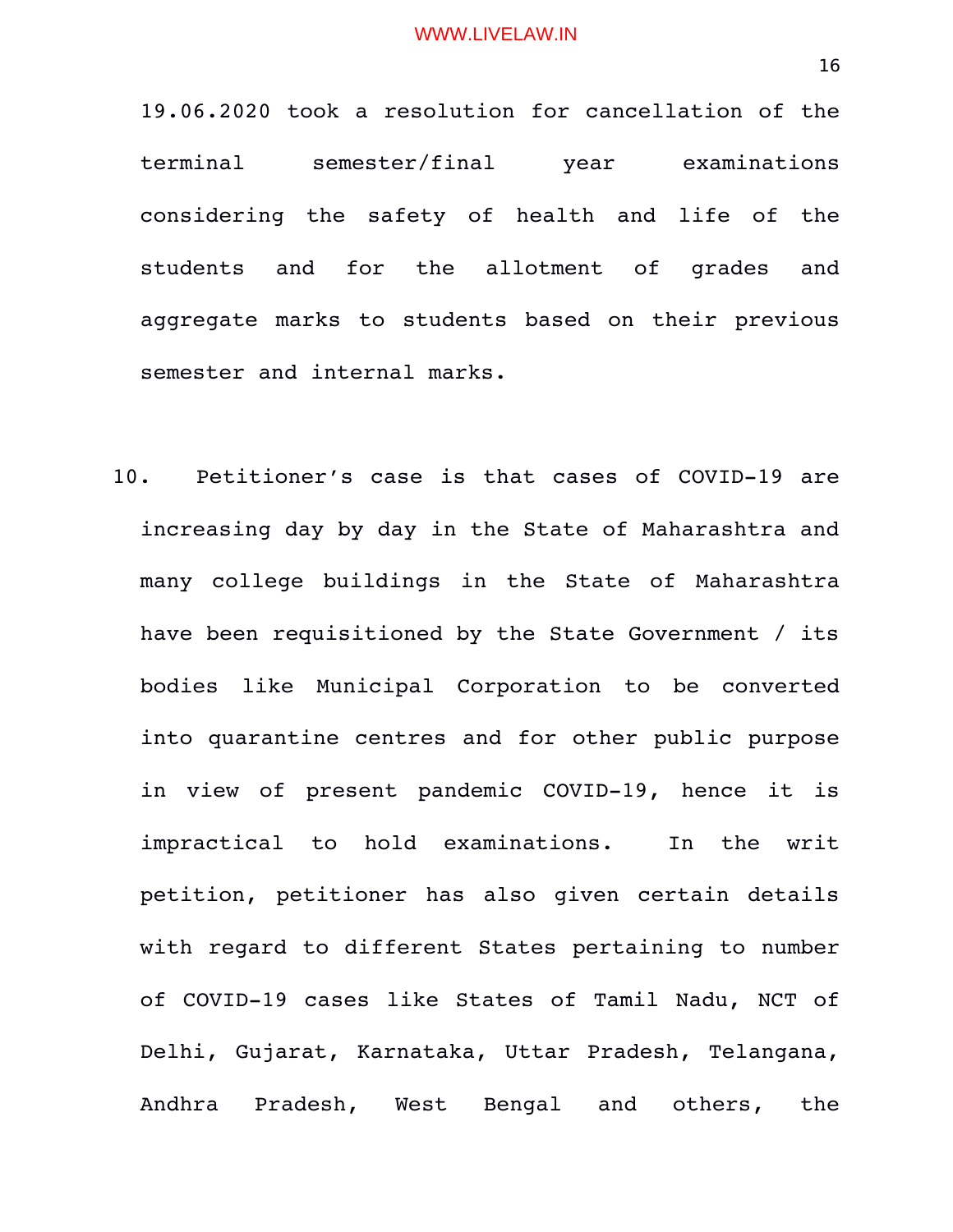decisions taken by different States of not conducting final examinations. Petitioner also referred to and relied on judgment of this Court in **Writ Petition (C) No. 566 of 2020 – Amit Bathla & Ors. Vs. Central Board of Secondary Education & Anr**, where this Court noticed the notifications issued by CBSE cancelling the examinations for classes Xth/XIIth, which was scheduled from 01.07.2020 to 15.07.2020. petitioner in the writ petition has also prayed for a writ of Certiorari setting aside the impugned revised guidelines dated 06.07.2020 issued by UGC and O.M. dated 06.07.2020 issued by Ministry of Human Resource Development. It has also prayed to clarify and declare that as per UGC guidelines dated 29.04.2020, each university may chart out its own plan of action with respect to terminal semester/final year examinations taking into consideration the issues pertaining to the COVID-19 pandemic.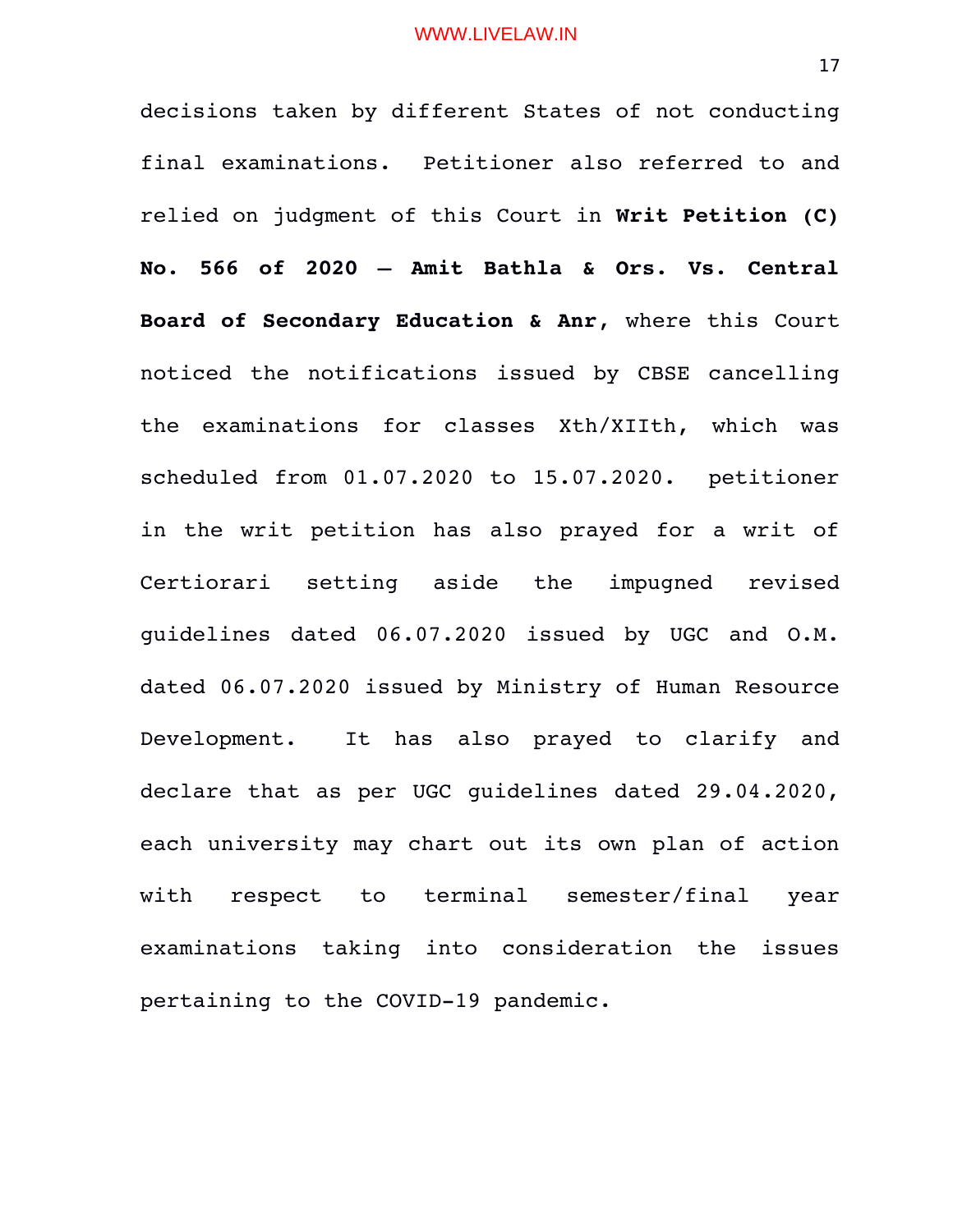# **Writ Petition (Civil) No. 746 of 2020 – Yash Dubey and Anr. Vs. Union of India and Ors.**

11. This writ petition has been filed by petitioner No.1, a final year law student and petitioner No.2, an association of lawyers registered under Society Registration Act, 1860 namely, Youth Bar Association of India. The petitioners plead that cause of action for filing of the writ petition has arisen on 06.07.2020 when Ministry of Home Affairs issued notification dated 06.07.2020 and the UGC issued revised guidelines dated 06.07.2020. The petitioners' case is that in view of increasing number of COVID-19 cases, many States like Madhya Pradesh, Rajasthan, Punjab and Maharashtra have announced cancellation of examination of final year students and for promotion of the final year students. The petitioners further pleaded that on 11.07.2020, Tamil Nadu Government wrote a letter to HRD Minister informing that they are not in a position to conduct college examinations for the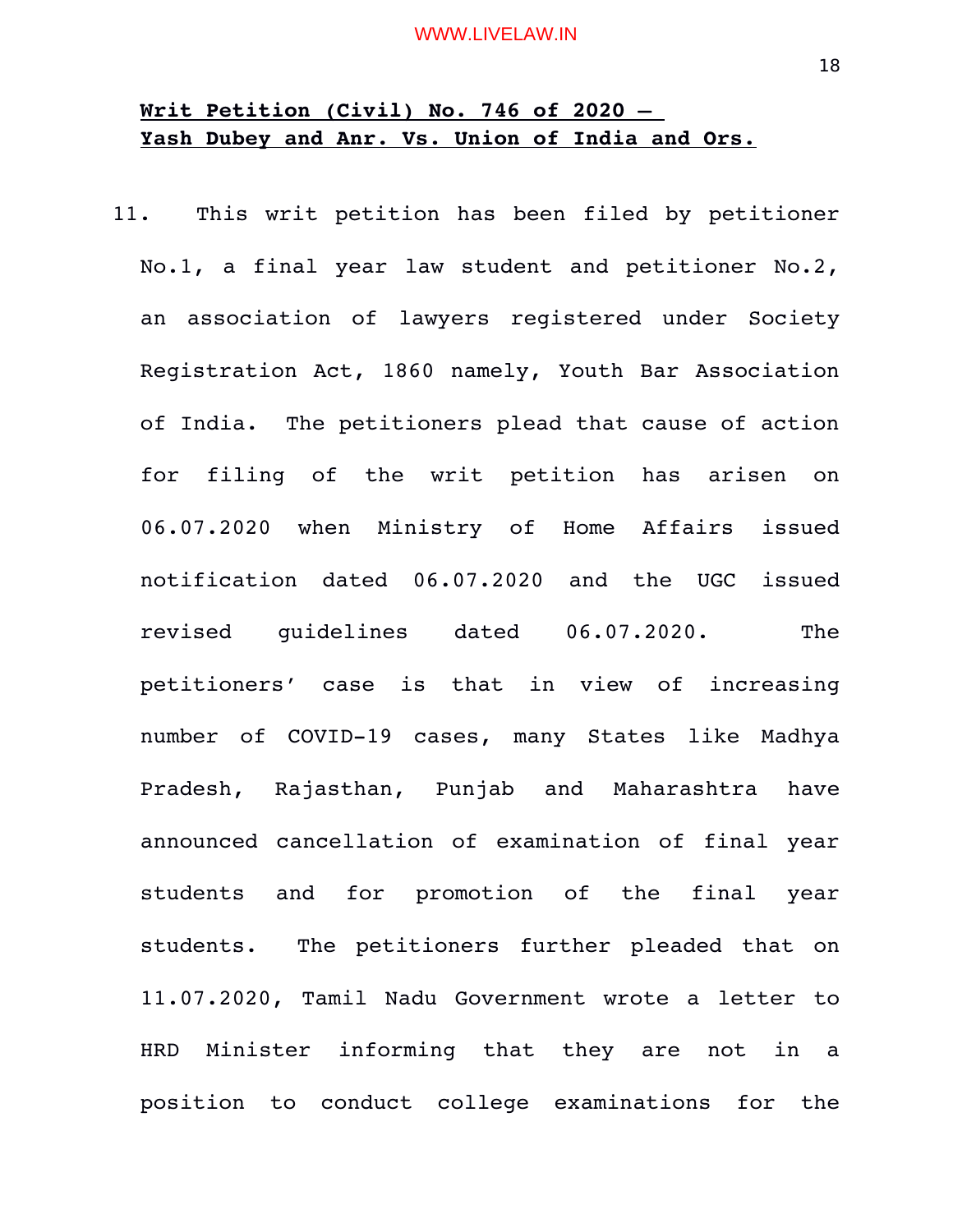final year students. Another letter dated 11.07.2020 by Punjab Higher Education Minister written to HRD Minister is referred where all decisions dated 06.07.2020 was asked to be reviewed, decision of Government of Delhi dated 11.07.2020 to cancel all ongoing examination have also been referred to. Petitioners have prayed for setting aside the notification dated 06.07.2020 issued by Ministry of Home Affairs and revised UGC guidelines dated 06.07.2020. The writ petitioners have also prayed for certain other payers to provide for alternative mode of assessment of the final year students in wake of COVID-19 outbreak; to call upon Universities to submit a set of parameters for evaluation of the students on the basis of students past performance and accordingly award provisional degrees to the students and to promote the students on the basis of the performance in the previous semesters by taking an aggregate score for all the semesters.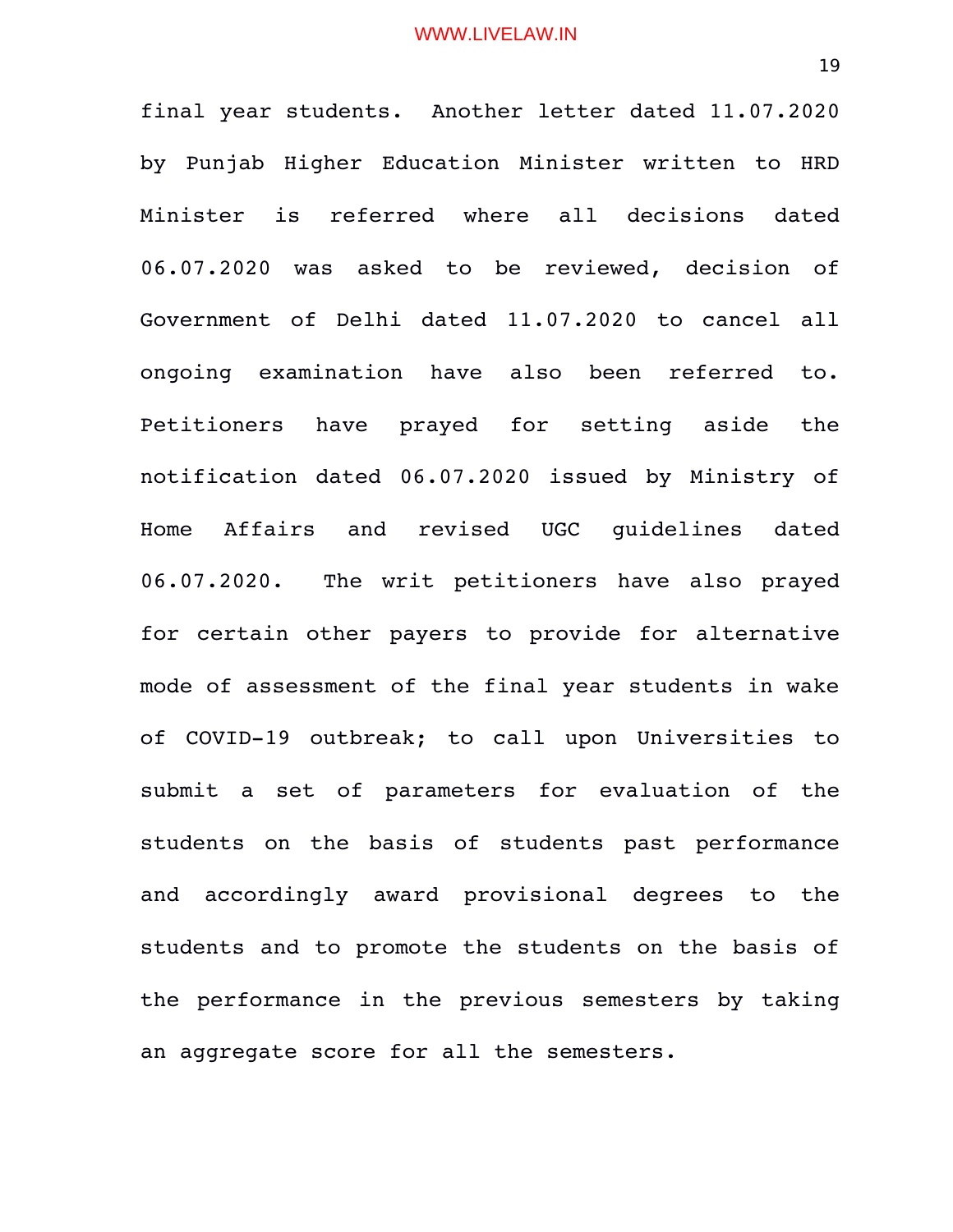# **Writ Petition (Civil) No. 741 of 2020 – West Bengal College and University Professors' Association(WPCUPA) and Anr.Vs. Union of India & Ors.**

12. This writ petition has been filed by the West Bengal College & University Professors' Association (WBCUPA) through its President. The petitioners pleaded that on 27.06.2020 in the State of West Bengal, all Vice Chancellors and Registrars of the Universities held a meeting with the Minister and arrived at a consensus for alternate method of marking of final semester examination in the State and decided to declare the result by 31.07.2020. A memorandum dated 27.06.2020 was issued by the Government of West Bengal, Department of Higher Education to the above effect. Petitioners case is that revised UGC guidelines is in abject contravention of students' welfare since by the time these examinations through special chance will be conducted most of the Universities have closed their admission application for postgraduate courses. With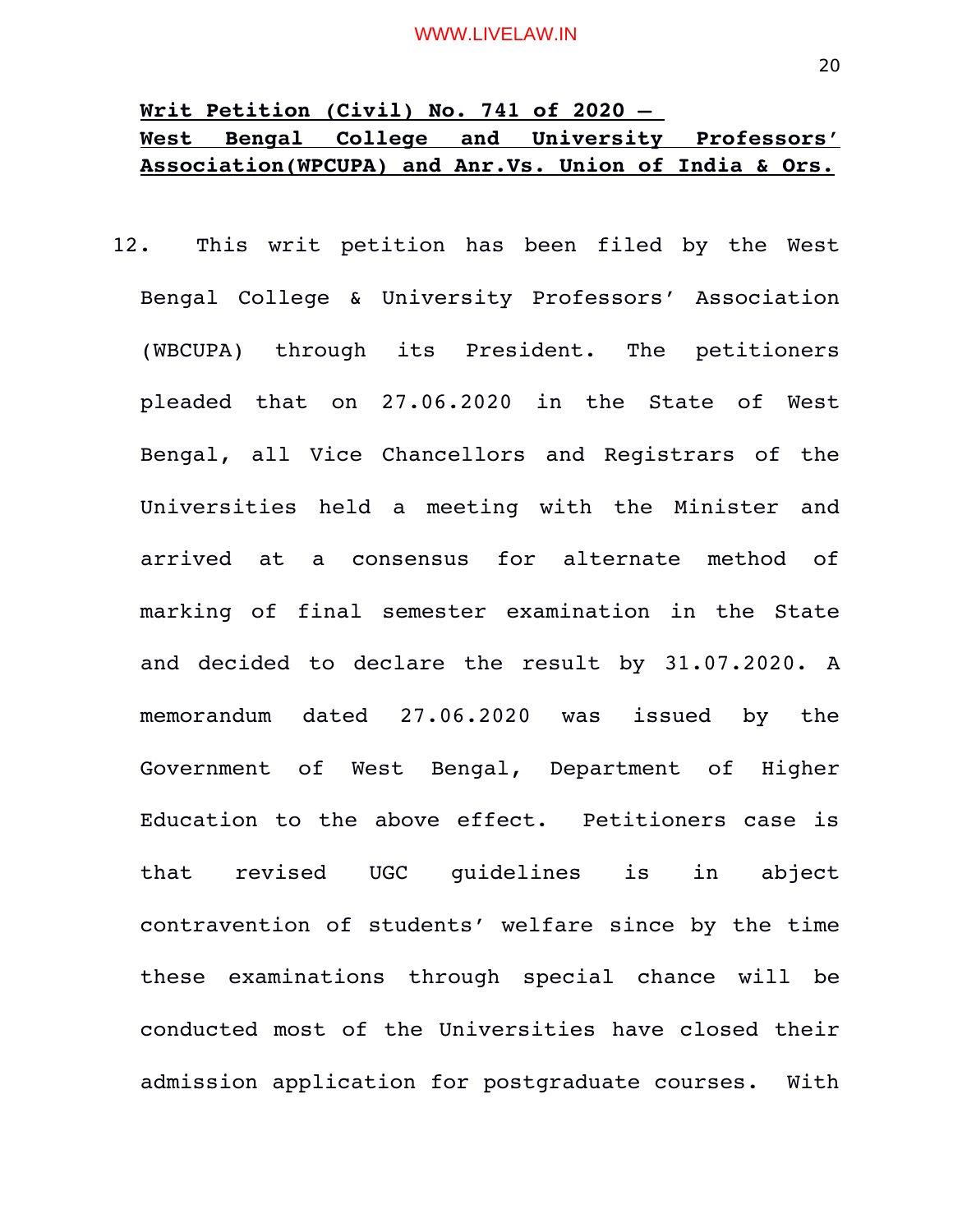the continuous spike in COVID-19 cases in the entire country including the State of West Bengal, situation will not at all be conducive to conduct offline examination by 30.09.2020. The petitioner also refers to letter dated 11.07.2020 written by Chief Minister of West Bengal to Hon'ble Prime Minister requesting to get the matter re-examined and restore the earlier advisory of UGC dated 29.04.2020. Petitioners have also referred to various representations made by various Universities from State of West Bengal to UGC to reconsider its decision to hold examinations. Petitioners in writ petition has prayed for Mandamus commanding the respondent No.1 to forthwith rescind and/or cancel and/or withdraw the letter dated 06.07.2020.

# **Writ Petition (Civil) No. 745 of 2020 – Krushna Govind Waghmare and Ors. Vs. University Grant Commission and Ors.**

**13.** This writ petition has been filed by five petitioners, who are final year law students of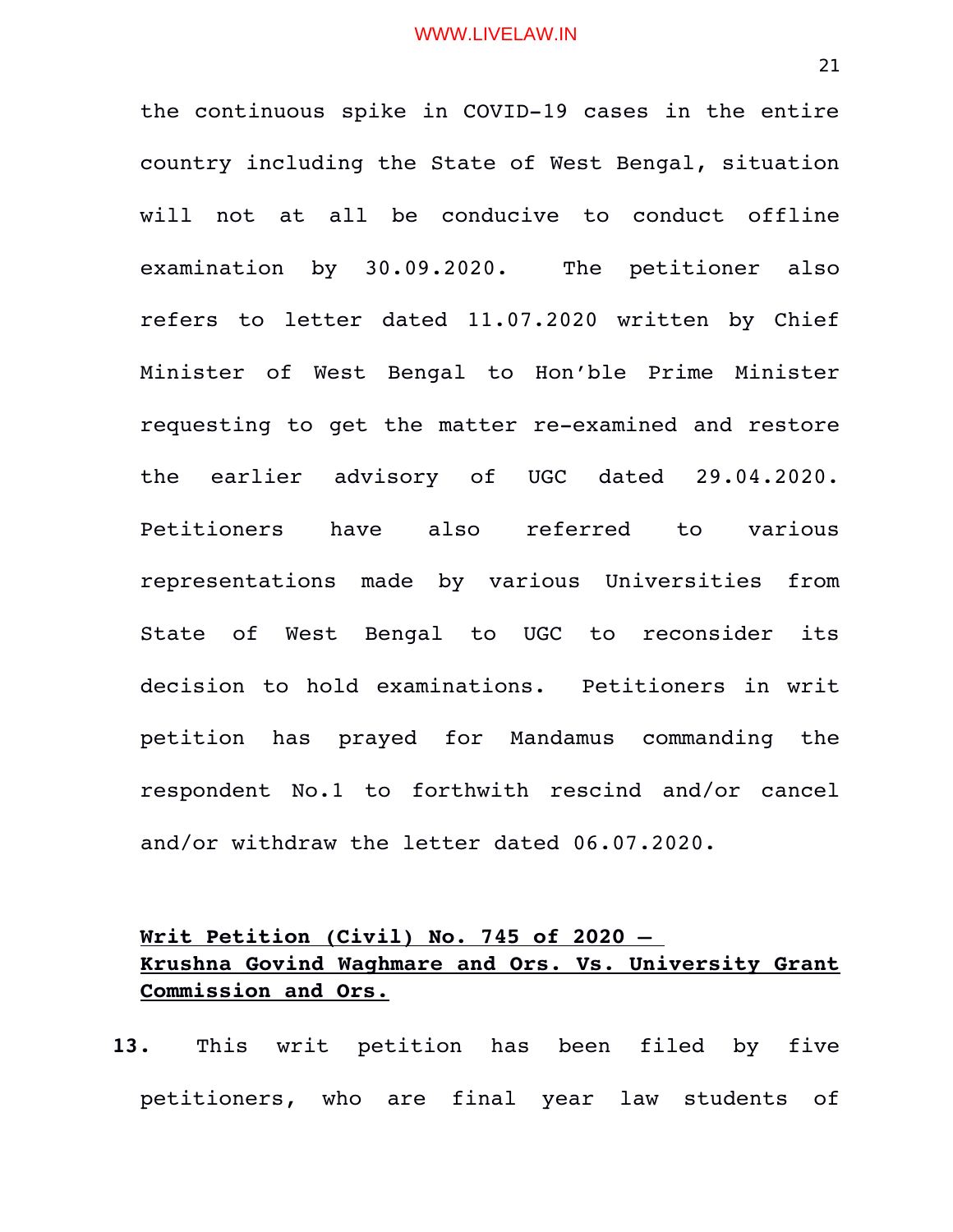various educational institutions affiliated to Universities of Maharashtra. Petitioners' case is that UGC before issuing the revised guidelines have not considered the deadly COVID-19 pandemic. Petitioners have also referred to cancellation of Xth and XIIth examinations by CBSE and ICSE. Petitioners have prayed for quashing the quidelines dated 06.07.2020 and has further prayed that this Court may be pleased to grant the benefit of decision dated 19.06.2020 (State of Maharashtra) to the students of professional courses and necessary directions to the respondent State may also be issued.

# **Writ Petition (Civil) No. 794 of 2020 – Sarthak Mehta and Ors. Vs. University Grants Commission (UGC) and Ors.**

14. This writ petition has been filed by three petitioners. Petitioner Nos. 1 and 2 are advocates and petitioner No. 3 is a final year law student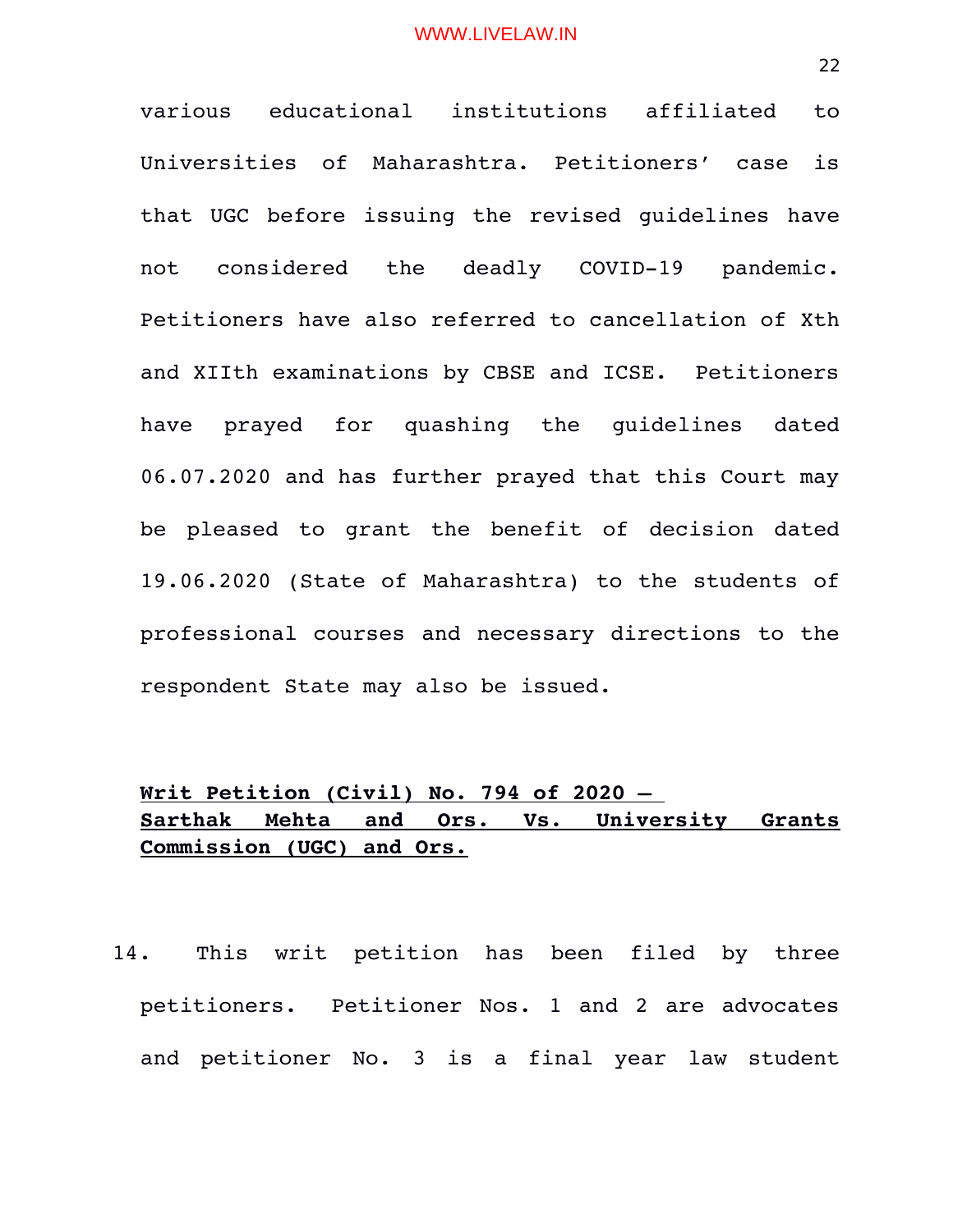studying in Pune. Petitioners' case is that earlier UGC guidelines dated 29.04.2020 left the decision to take or not to take the examinations of the students with the Universities keeping in view the spread of COVID-19 whereas impugned guidelines dated 06.07.2020 have made it compulsory for the Universities to conduct final year examinations by the end of September, 2020 irrespective of the spread of COVID-19 in different regions/States. Petitioners' case is that impugned quidelines is ultra vires to the Articles 14 and 21 of the Constitution. Petitioners have also prayed for quashing the guidelines dated 06.07.2020 and for quashing the O.M. dated 06.07.2020 of Ministry of Human Resource Development and letter dated 06.07.2020 and it has been further prayed that result of students be declared on the basis of previous semester/year performance/internal evaluation.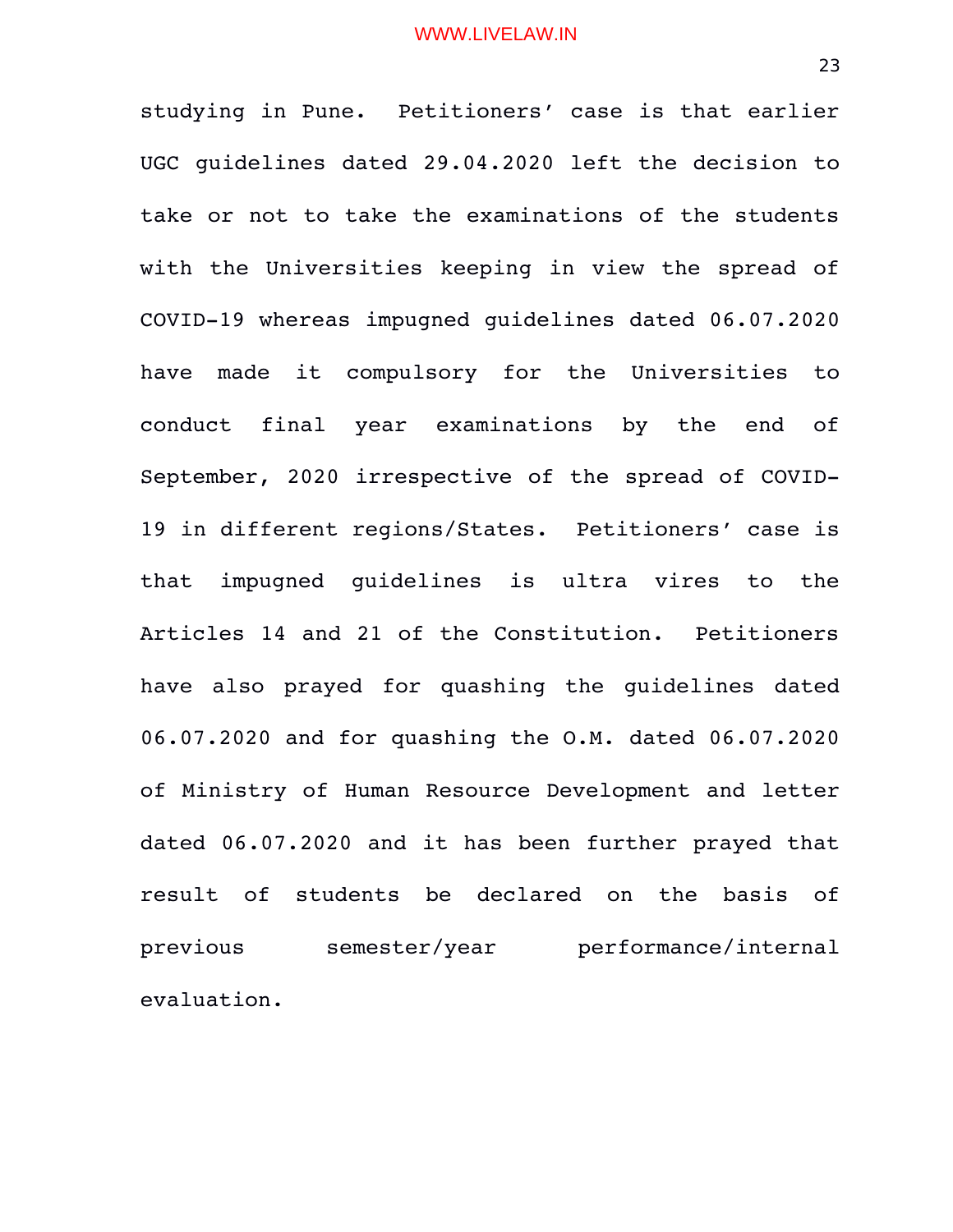# **Writ Petition (Civil) No. 814 of 2020 – Ritesh Anil Mahajan and Ors. Vs. The Maharashtra State Disaster Management Authority and Ors.**

15. This petition has been filed by four petitioners out of which three are students and fourth petitioner is member of Senate of University at Jalgaon elected from the graduate's constituency. The State Disaster Management Authority of the State of Maharashtra has been impleaded as respondent No.1, State of Maharashtra as respondent No.2 and UGC as respondent No.3. The petitioners plead that the Ministry of Higher and Technical Education of the State of Maharashtra set up a State-level Committee headed by the Vice-Chancellor, Mumbai University in view of grave situation created by COVID-19 pandemic. The Committee submitted its report on 06.05.2020 recommending that the final year exams be conducted between 01.07.2020 to 31.07.2020. The statement of Chief Minister dated 31.05.2020 has been referred to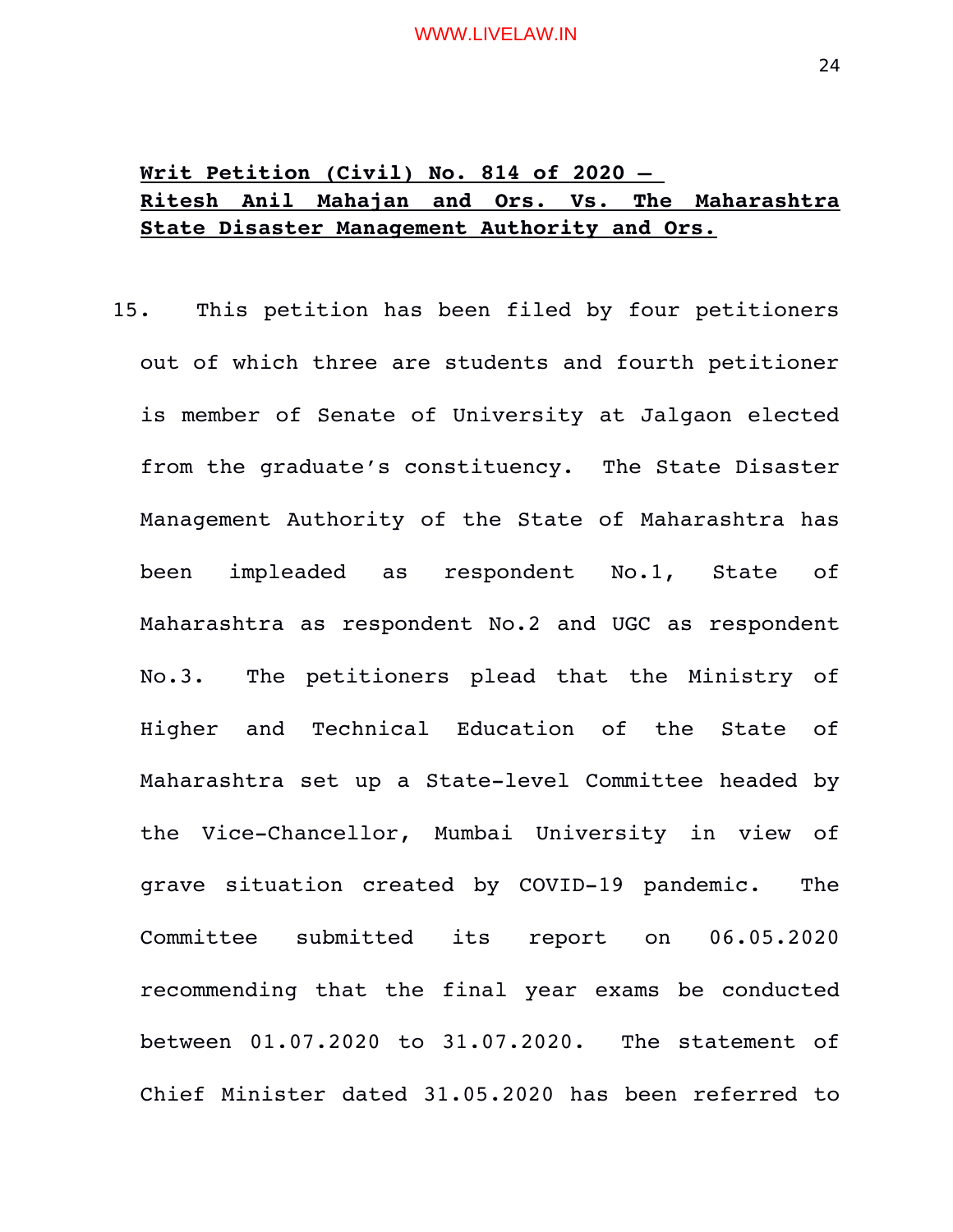where he declared that no examinations will be conducted for final year students and all students will be given marks by averaging the marks obtained in the previous semester examinations. The State Disaster Management Authority in its meeting dated 18.06.2020 took various decisions resolving that taking into consideration the state of COVID-19 in the State of Maharashtra, examination of final year professional courses cannot be arranged. With regard to non-professional courses, decision was also taken for declaring their result as per decision taken in the meeting. The State of Maharashtra issued a resolution dated 19.06.2020 regarding nonprofessional and professional courses, the methodology for declaring the result. The petitioners are challenging the decision taken by State Disaster Management Authority dated 18.06.2020 as well as the resolution of the State of Maharashtra dated 19.06.2020 and have prayed for setting aside the aforesaid two decisions.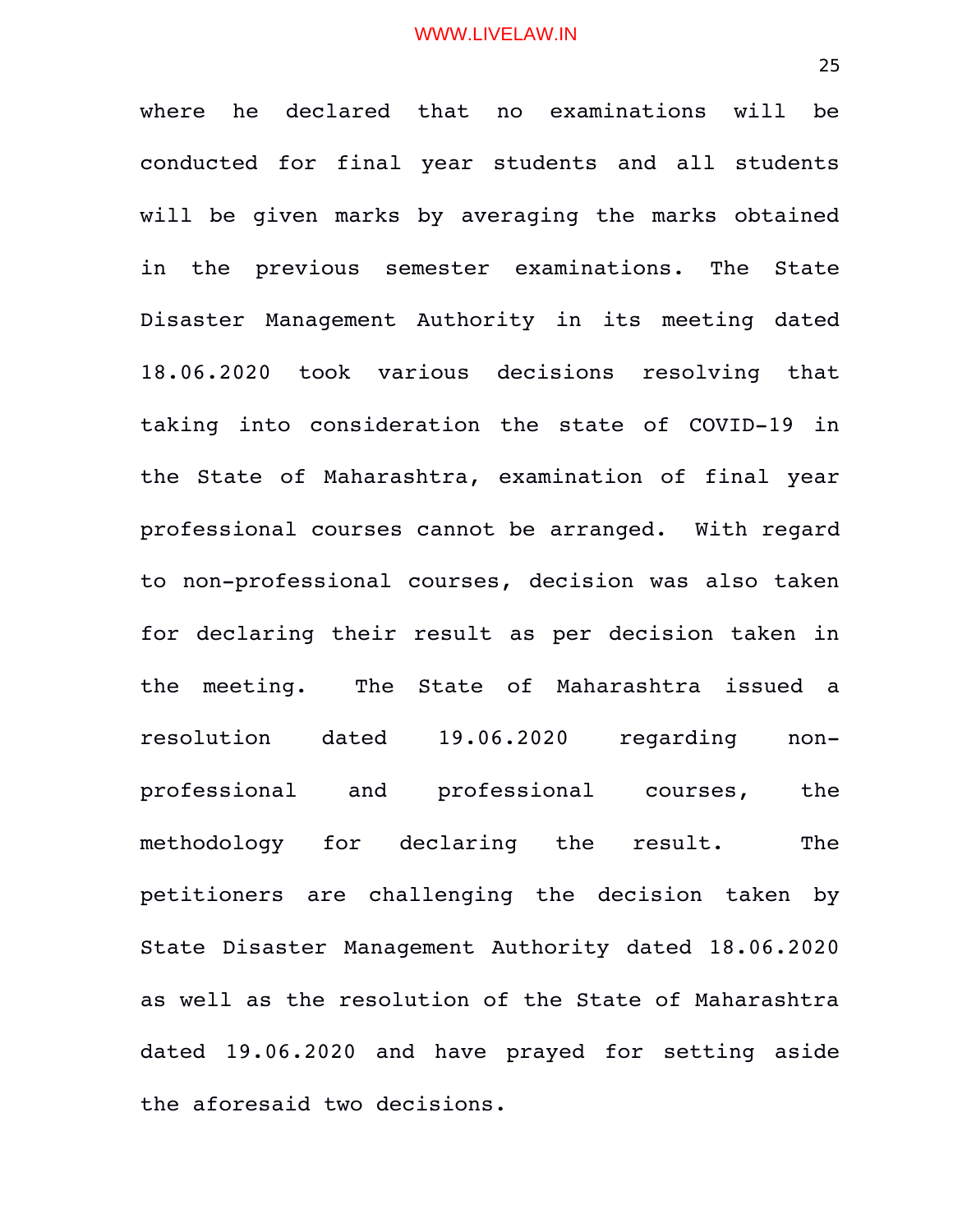# **Writ Petition (Civil) No. 861 of 2020 – Souvik Pal Vs. The State of West Bengal**

16. This petition has been filed by a final year B.Sc. student studying in a College of State University of West Bengal. The petitioner is challenging the decision dated 27.06.2020 issued by State Government of West Bengal regarding the undergraduate and postgraduate examinations, 2020. The State of West Bengal vide its decision dated 27.06.2020 issued an advisory to the effect that for the evaluation of students in terminal semester /final year of the General Degree courses at undergraduate/postgraduate level, 80% weightage shall be given to the best aggregate percentage obtained by the candidate in any of the previous semesters'/years' results and 20% to internal assessment during the current semester/year as adopted by the university. The petitioner in the writ petition has prayed for quashing the order dated 27.06.2020 and also prayed for a direction to the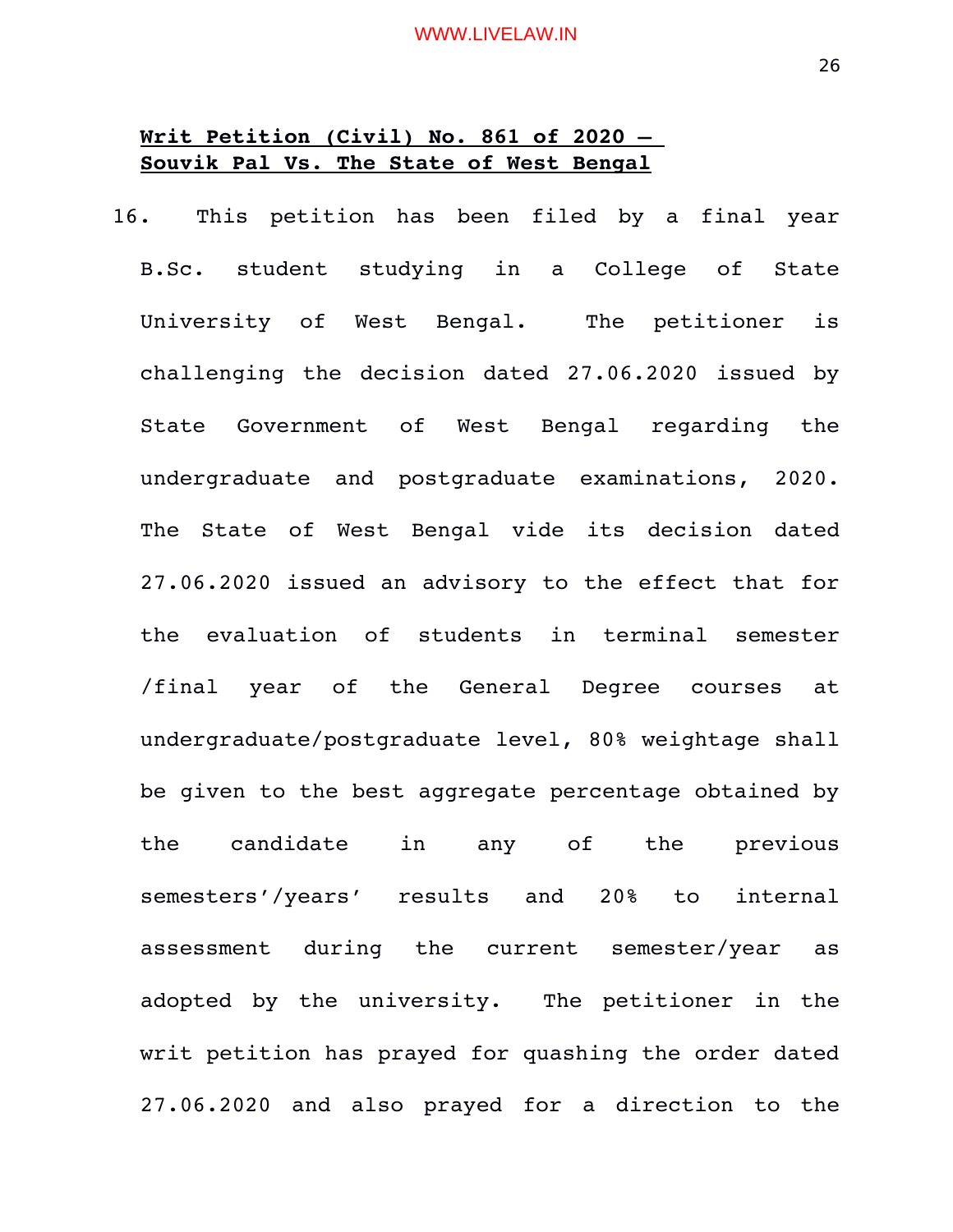State of West Bengal and State Universities to comply with the UGC's revised guidelines dated 06.07.2020, O.M. of Ministry of HRD dated 06.07.2020 and UGC's letter dated 08.07.2020.

# **Writ Petition (Civil) No. 862 of 2020 – Kalicharam Gajbhiye and Anr. Vs. The Maharashtra State Disaster Management Authority and Ors.**

17. This writ petition has been filed by two students, who are studying in a University in the State of Maharashtra. Petitioners have challenged the decision dated 18.06.2020 of the Maharashtra State Disaster Management Authority as well as the decision of the Government of Maharashtra dated 19.06.2020 and subsequent decision dated 13.07.2020 of the Maharashtra State Disaster Management Authority and further prayer was made that State of Maharashtra and State Universities therein be requested to comply with the UGC's revised guidelines dated 06.07.2020,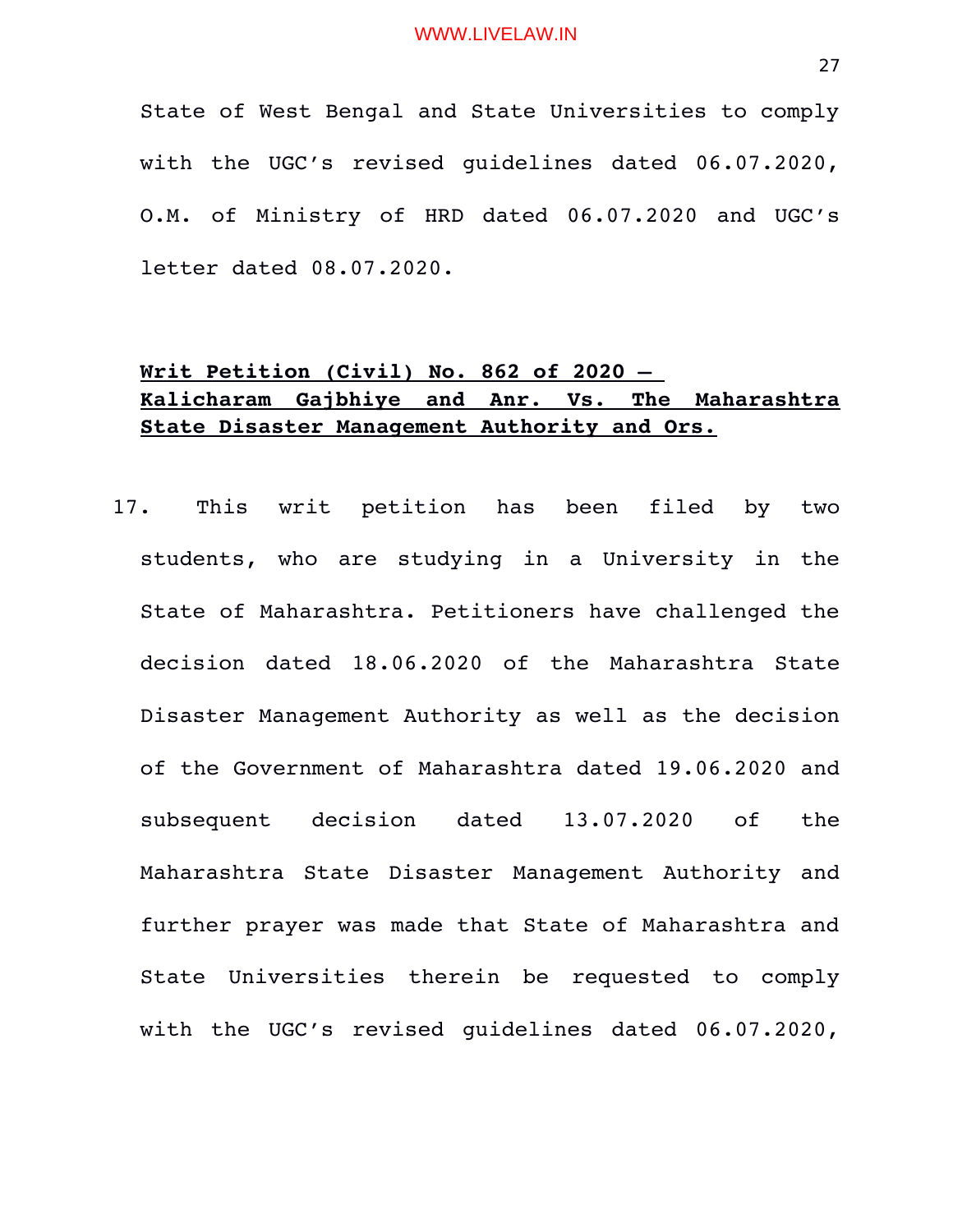O.M. of HRD Ministry dated 06.07.2020 and UGC's letter dated 08.07.2020.

# **SLP(C)No.10042(Diary No. 15056) of 2020 – Kajal Mishra and Ors. Vs. Union of India and Ors.**

18. This special leave petition has been filed by six petitioners challenging the judgment and common order dated 14.07.2020of the Division Bench of High Court of Delhi in Writ Petition  $(C)$  No. 3199 of 2020 – Prateek Sharma and Anr. Vs. Union of India and Anr. with other connected writ petitions. The petitioners were not party in the writ petition before the High Court. The High Court in its order dated 14.07.2020 noticed that entire scheme of examination has to be worked out afresh by the Delhi University and dates for conducting examinations of various undergraduate courses to be finalized. The Delhi High Court directed the University to issue a notification at the earliest placing on the record the revised schedule of the examination. The writ petition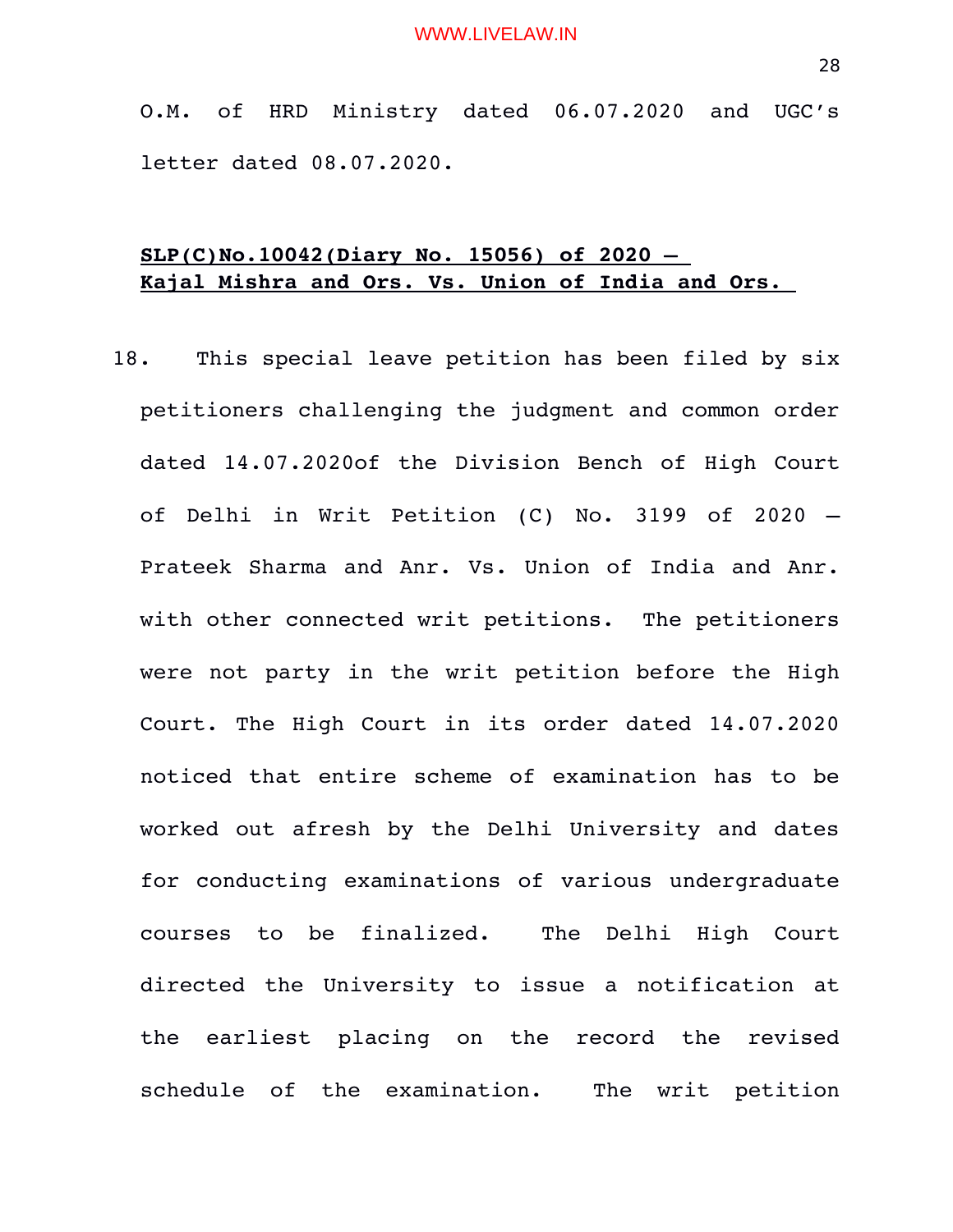before the Delhi High Court is still pending and in pursuance of order dated 14.07.2020 the examinations in Open Book Examination (OBE) mode had already commenced. Petitioners' case is that in batch of writ petitions filed in the Delhi High Court, the conduct of examination by online mode was also challenged. The petitioners plead that other Universities are evaluating their final year students through internal assessment and the students of Delhi University shall be deprived of the equal opportunity in respect of admission and post graduate employment opportunities etc.

19. In the writ petitions although no formal notice was issued but, in all writ petitions the respondents have appeared through counsel(except W.P.No.739 of 2020). In Writ Petition No.739 of 2020 all the States and Union Territories were impleaded as respondents in addition to University Grants Commission as respondent No.1, Ministry of Human Resource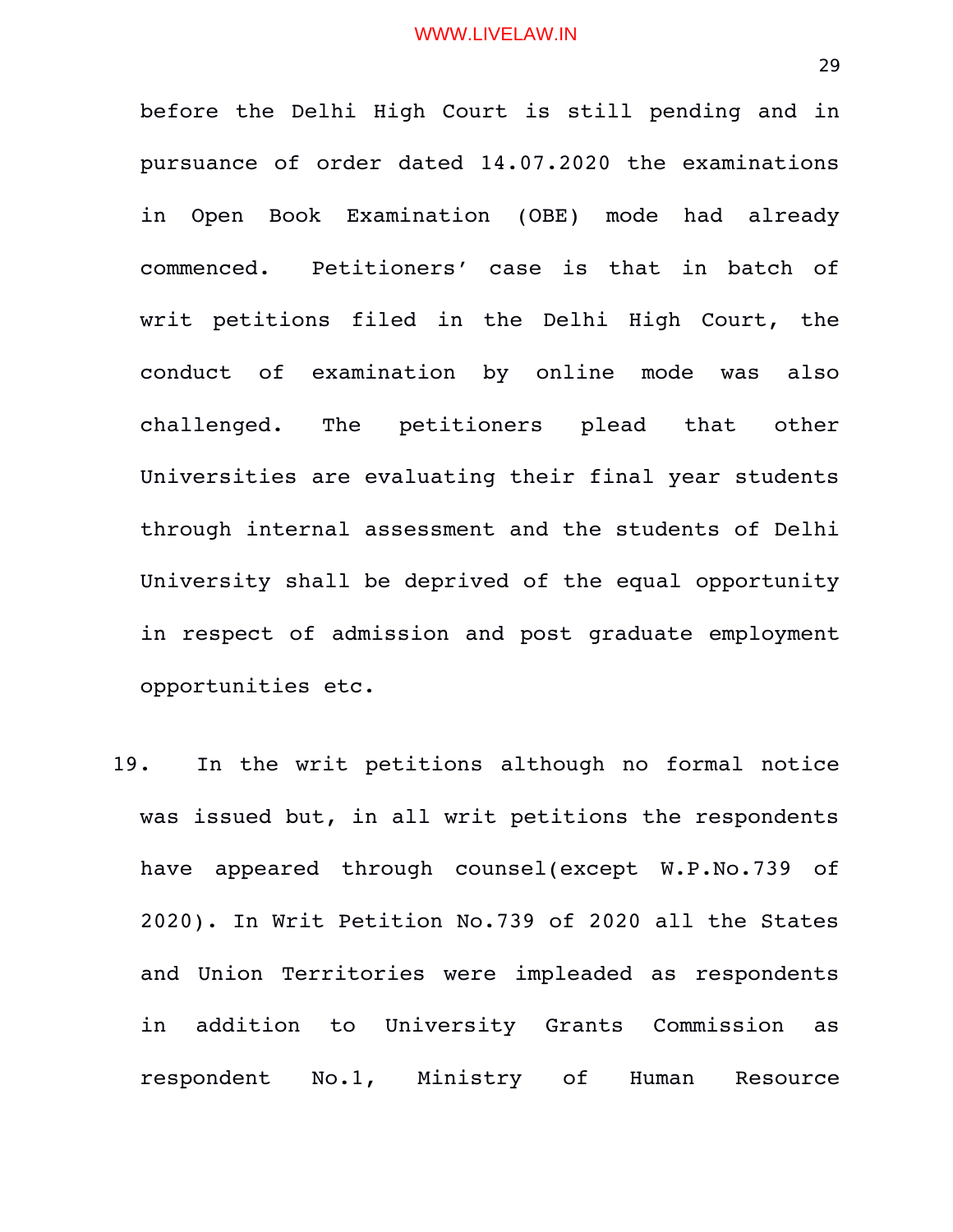Development, respondent No.2, Ministry of Home Affairs, respondent No.3. The State of Maharashtra and NCT of Delhi appeared through their counsel and filed affidavits. The State of Orissa has also appeared through its Advocate General. We have not issued notice to all the States who were impleaded in Writ Petition No.739 of 2020. The State of Maharashtra, State of West Bengal, NCT of Delhi and State of Orissa have sufficiently presented the stand of the States and Union Territories. The above States/UTs have communicated the Ministry of Home Affairs, Government of India that they are unable to hold the examination due to spread of COVID-19. Before us the cause of States, power of States and States' Disaster Management Authority have been sufficiently represented. We are, thus, of the view that for deciding this batch of cases it is not necessary to issue notice to all the States and Union Territories and the issues raised can be decided after hearing the respondents, Ministry of Human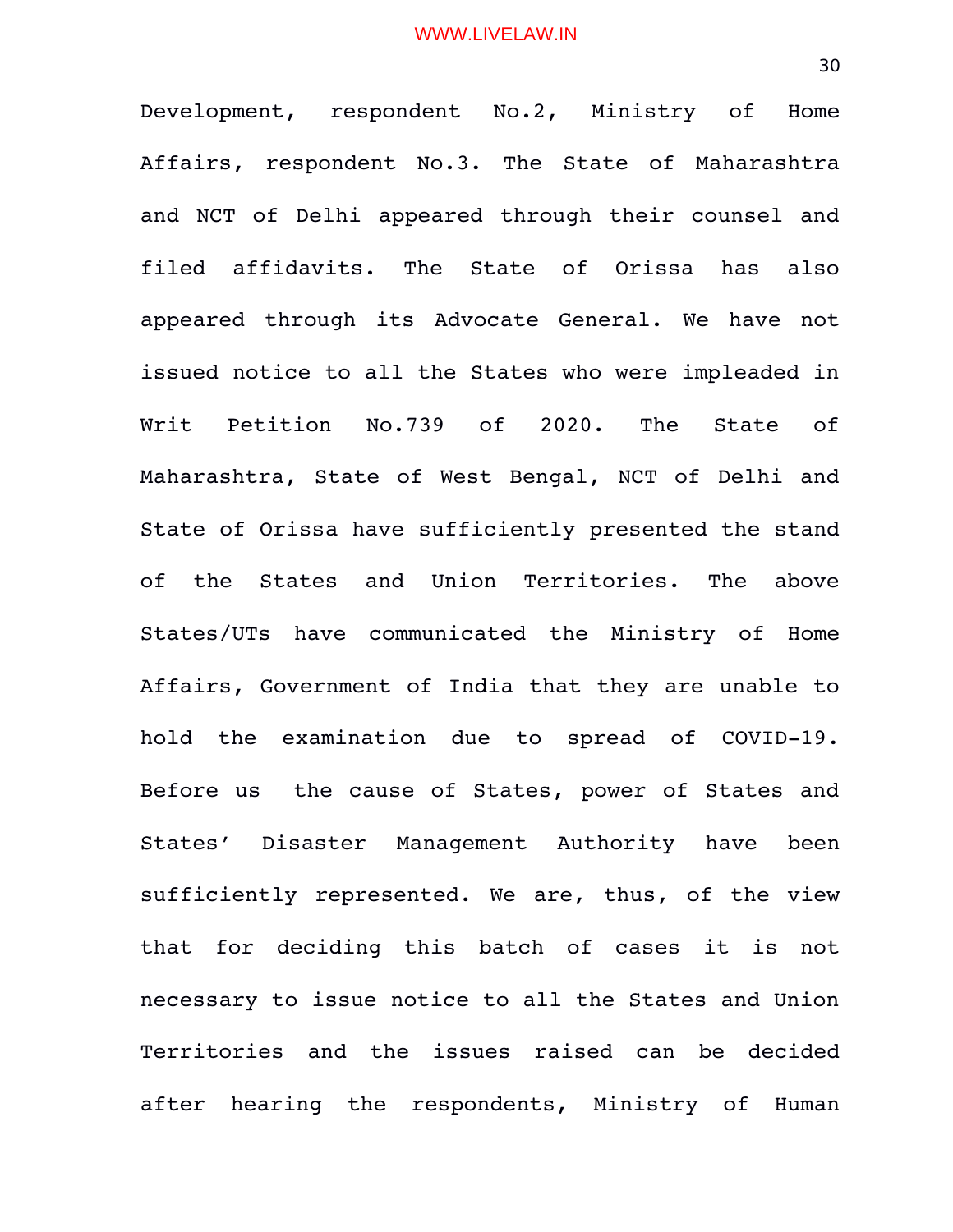Resource Development, Ministry of Home Affairs, Government of India, State of Maharashtra, State of West Bengal, NCT of Delhi and State of Orissa. We, thus, proceed to consider the submissions raised to decide the matter on merits.

- 20. As indicated above in Writ Petition No.724 of 2020 pleadings are complete and in Writ Petition No.739 of 2020 convenience compilation in two volumes has been filed by the learned counsel for the petitioners. It shall be sufficient to refer the pleadings in Writ Petition No.724 of 2020 and convenience compilations for deciding all the issues raised before us.
- 21. For the writ petitioners, we have heard Dr. Abhishek Manu Singhvi, Senior Advocate, Shri Shyam Divan, Senior Advocate, Shri Jaideep Gupta, Senior Advocate, Shri Vinay Navare, Senior Advocate, Shri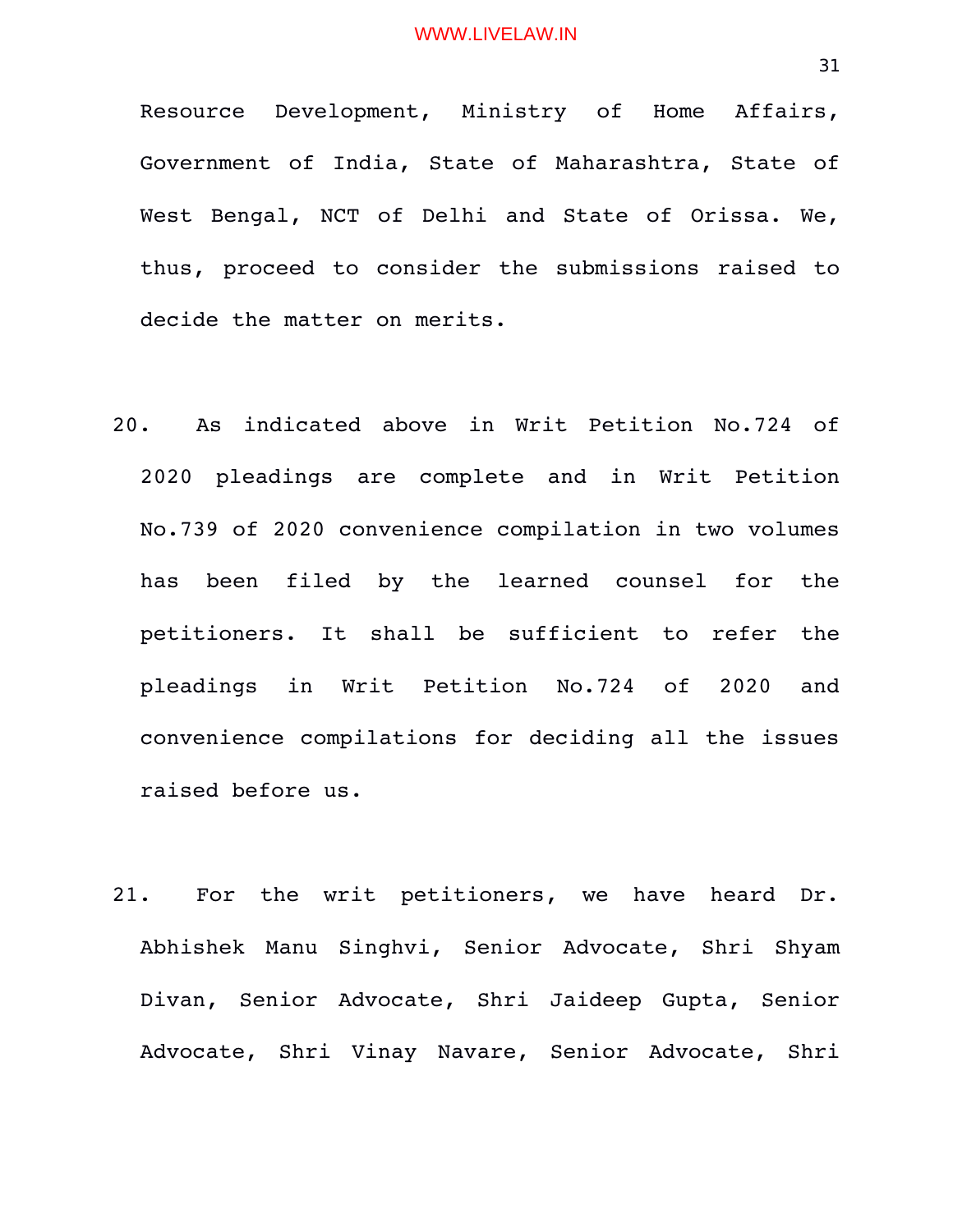Kishore Lambat, Shri Alakh Alok Srivastava and other learned counsel.

- 22. We have heard Shri Tushar Mehta, learned solicitor General for University Grants Commission. We have heard Shri Arvind Datar, learned senior counsel for the State of Maharashtra, Shri K.V. Vishwanathan, learned senior counsel for the Government of NCT of Delhi, Shri Ashok Parija, Advocate-General, for the State of Odisha, Shri Kishore Dutta, learned Advocate General for the State of West Bengal. Ms. Meenakshi Arora, learned senior counsel has appeared for the petitioner in SLP(C)Diary No.15056 of 2020.
- 23. Dr. Abhishek Manu Singhvi appearing for the petitioner in Writ Petitioner in W.P.(C)No.746 of 2020 submits that revised UGC Guidelines dated 06.07.2020 are in complete disagreement and have been issued in complete disregard with the earlier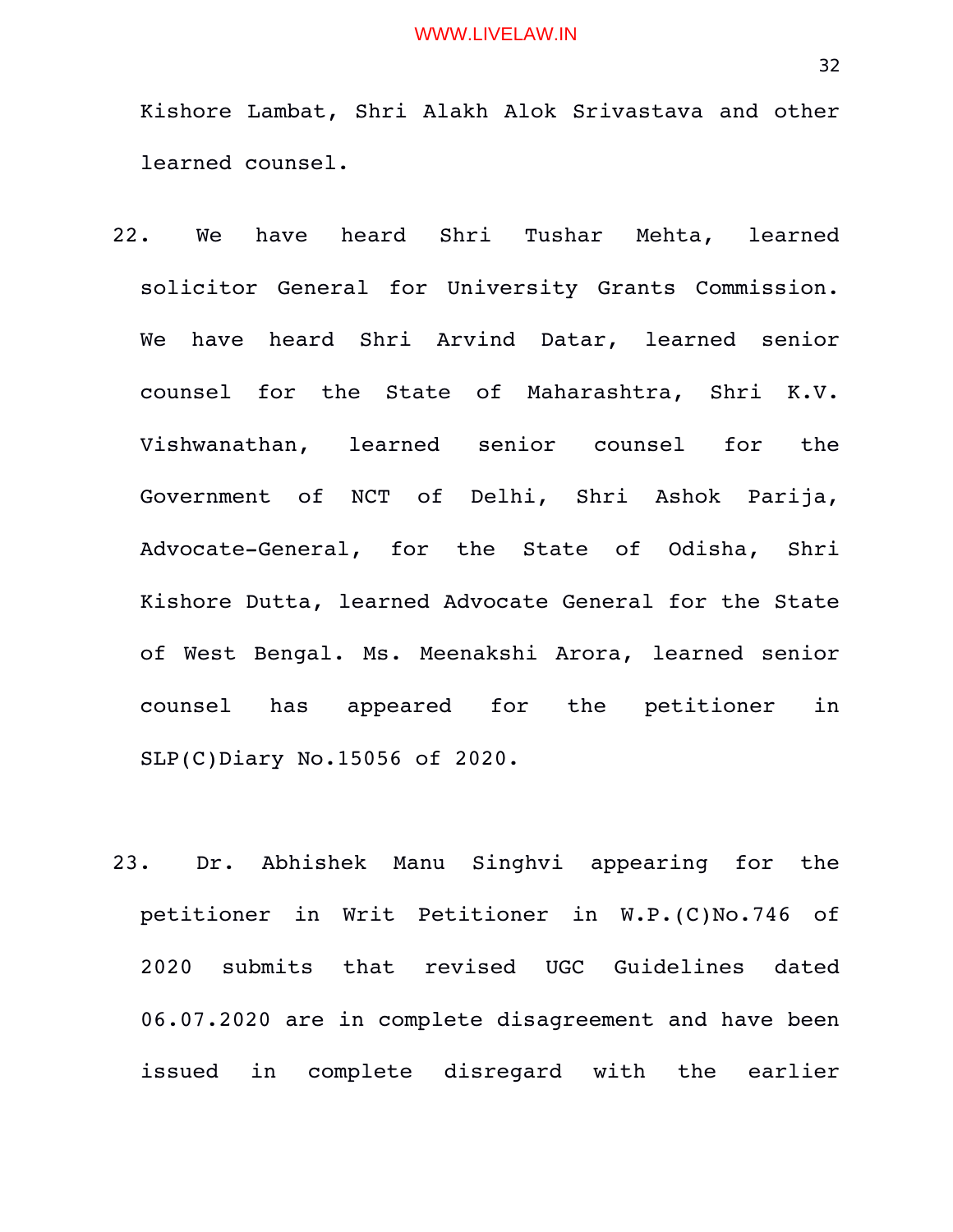guidelines dated 29.04.2020. The guidelines dated 29.04.2020 were advisory in nature and provided flexibility to the Universities to implement the guidelines in the best interest of students. The guidelines provided that in case the pandemic situation does not normalise the grading can be on the basis of internal evaluation and past performance of the student. Various State Governments including State of Maharashtra, State of West Bengal, NCT of Delhi and other States have expressed their inability to organise the examination in the wake of increase in COVID cases in the respective States. The deadline of 30.09.2020 is unrealistic and unattainable. The most of the Colleges/Universities/ Institutions have been converted into COVID Health Care Centres. Therefore, conducting of exams through offline mode will entail a huge risk of transmission of virus, it will be absolutely unjust to neglect the problems of adopting uniform online mode of exams and also the infrastructural disparities. The office memorandum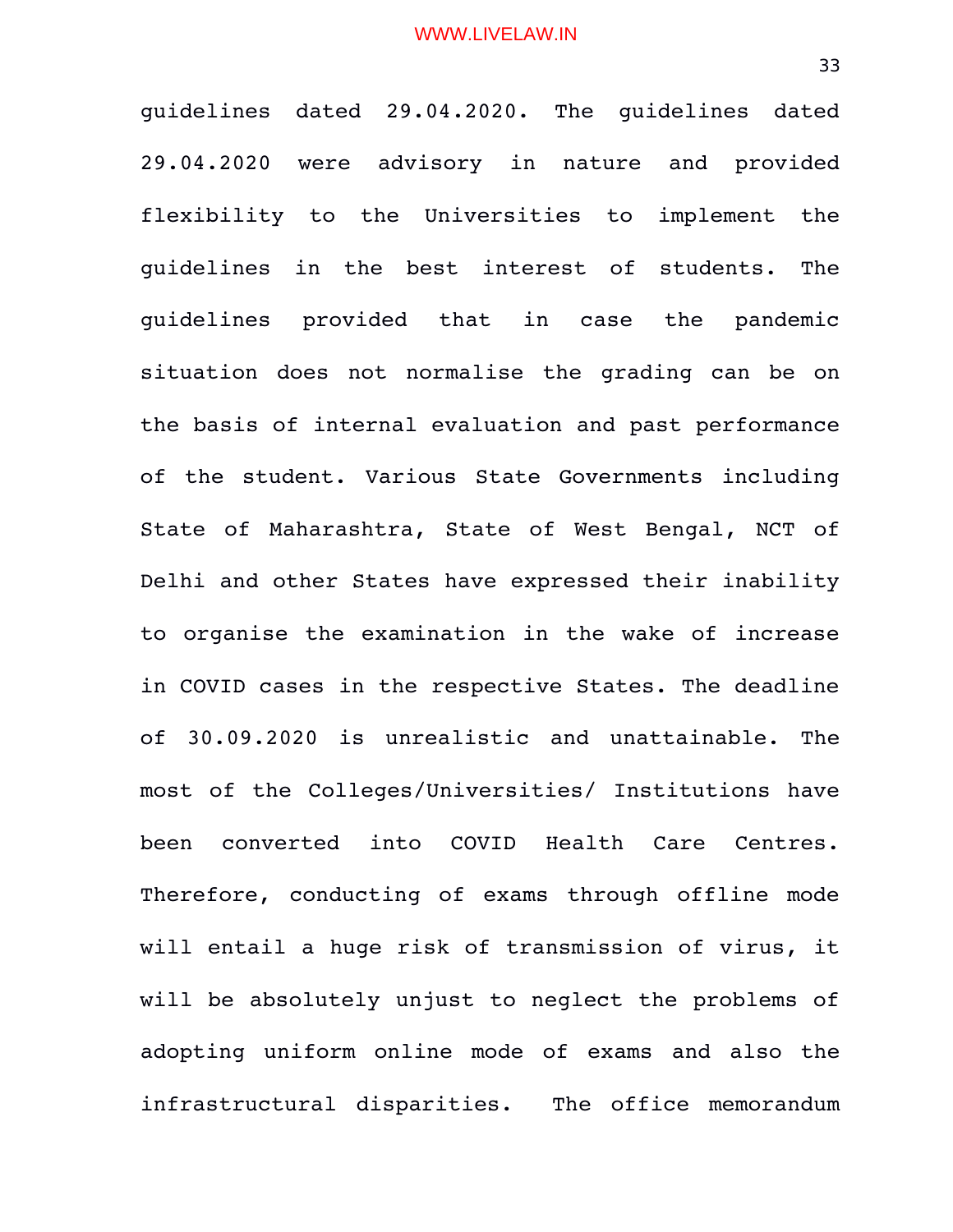issued by the Ministry of Human Resource Development dated 06.07.2020 is itself flawed and in complete disregard to the Ministry of Home Affairs guidelines dated 29.07.2020, which provide that in areas outside the Containment Zones, all activities will be permitted, except the Schools, Colleges, Educational and Coaching Institutions will remain closed till 31.08.2020. Section 72 of the Disaster Management Act, 2005 provides that decisions taken and orders issued thereunder will have overriding effect. If a decision is taken by the appropriate authority under Act, 2005 regarding non-holding of examination, the same will operate and hold the field despite the provisions of the UGC Act. Section 12 of the UGC Act mandates that quidelines need to be framed in consultation with the Universities. All Universities were not consulted before issuing the impugned guidelines.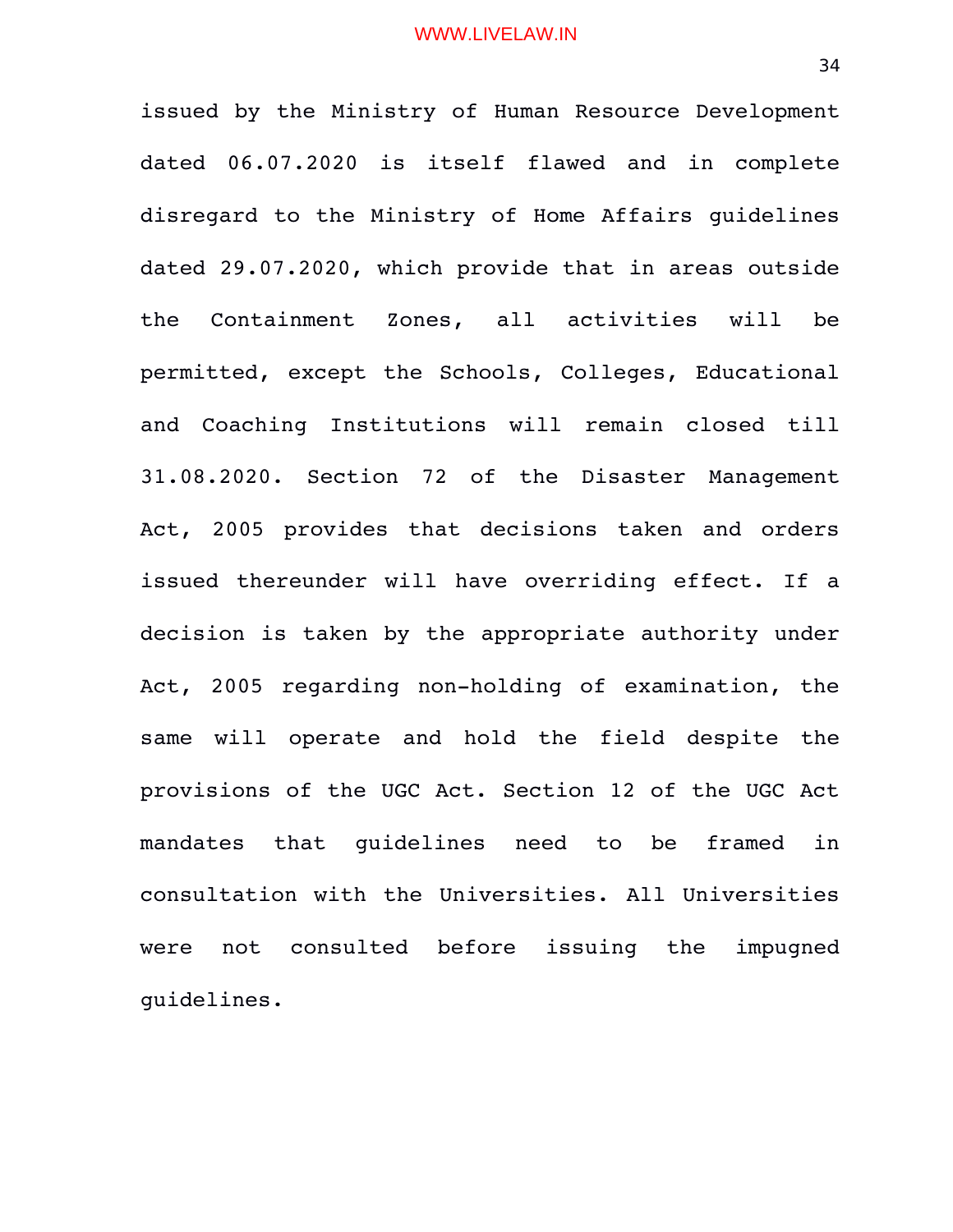24. Dr. Singhvi has also referred to and relied on the decision taken on 13.07.2020 by the State Disaster Management Authority of the State of Maharashtra where decision was taken not to conduct the examination in the current circumstances. Dr. Singhvi submits that right to life and health is the right guaranteed under Article 21 of the Constitution. Conducting of the examination involves huge amount of travel, huge use of public transport which are not possible in the present state of affairs in the various States including the State of Maharashtra. The present pandemic is a special situation which is state neutral. The University Grants Commission Act and the guidelines framed thereunder shall not have overriding effect on the action under the Act, 2005. The Disaster Management Act being a latter and special Act shall operate. He further submits that the guidelines dated 06.07.2020 are manifestly arbitrary and liable to be set aside on this ground alone.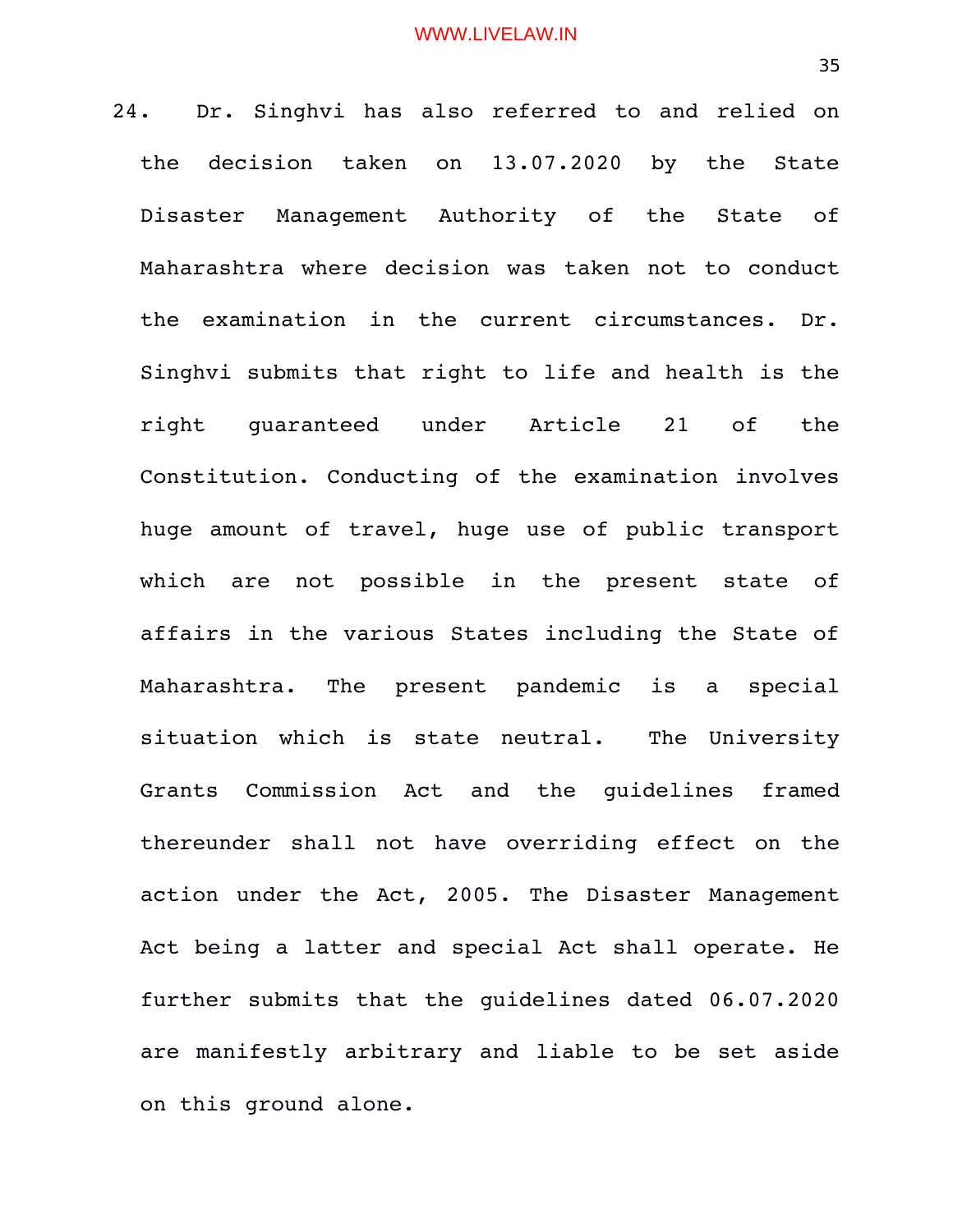25. Shri Shyam Divan, learned senior counsel, appearing for the petitioner in Writ Petition No.739 of 2020 submits that to elevate human life, fundamental norms have been engrafted in the regime of Disaster Management Act. There are decentralized units which may apply structured standard. He submits that students, teachers and their respective families are all homogeneous groups, they cannot be treated differently for the purpose of conducting final year/terminal semester exams by the UGC. Shri Divan, learned counsel for the petitioner referring to the Ministry of Home Affairs order dated 15.04.2020 contends that prohibited activities included "all educational, training, coaching institutions etc. shall remain closed". He submits that the said prohibition is still continued and is operating till 31.08.2020 which does not permit holding of any exam. Referring to the earlier guidelines dated 29.04.2020, Shri Divan submits that the guidelines were advisory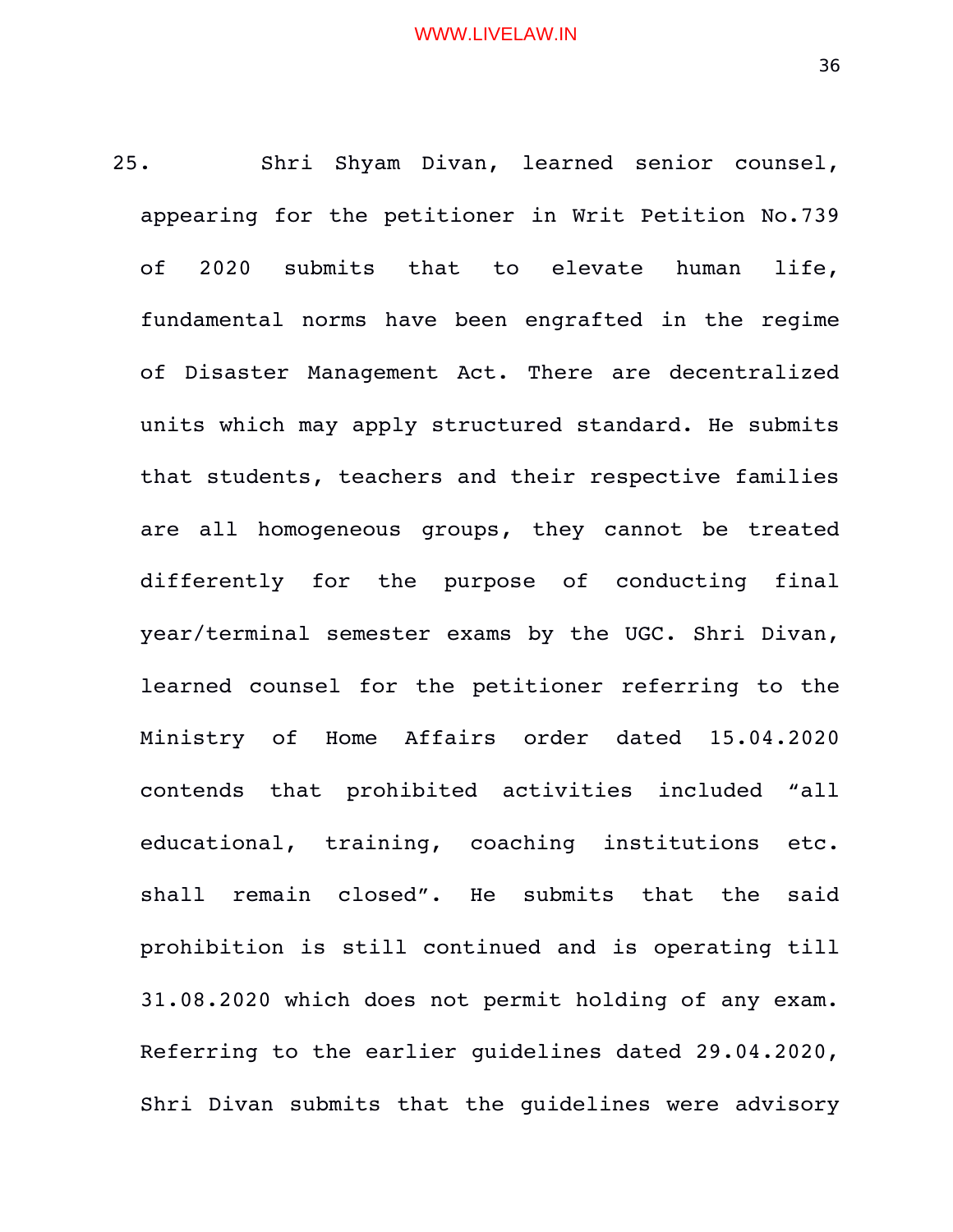in nature and there was flexibility at local level in the guidelines whereas the revised guidelines dated 06.07.2020 makes it compulsory to complete examination before 30.09.2020. Revised quidelines disregard the health factor. There is no statement in the revised quidelines that COVID-19 situation has improved.

26. Reverting to the Disaster Management Act, Shri Divan submits that disaster is still continuing, the State authorities under Disaster Management Act are equally empowered to take measures. Shri Divan further submits that letter issued by Ministry of Home Affairs permitting holding of examination cannot supersede the statutory provisions. There are issues of lack of appropriate infrastructure for conducting online examination, the impugned quidelines violate the right of students and their families. The guidelines are impractical and unclear. The order issued under the Disaster Management Act shall override the revised guidelines dated 06.07.2020. The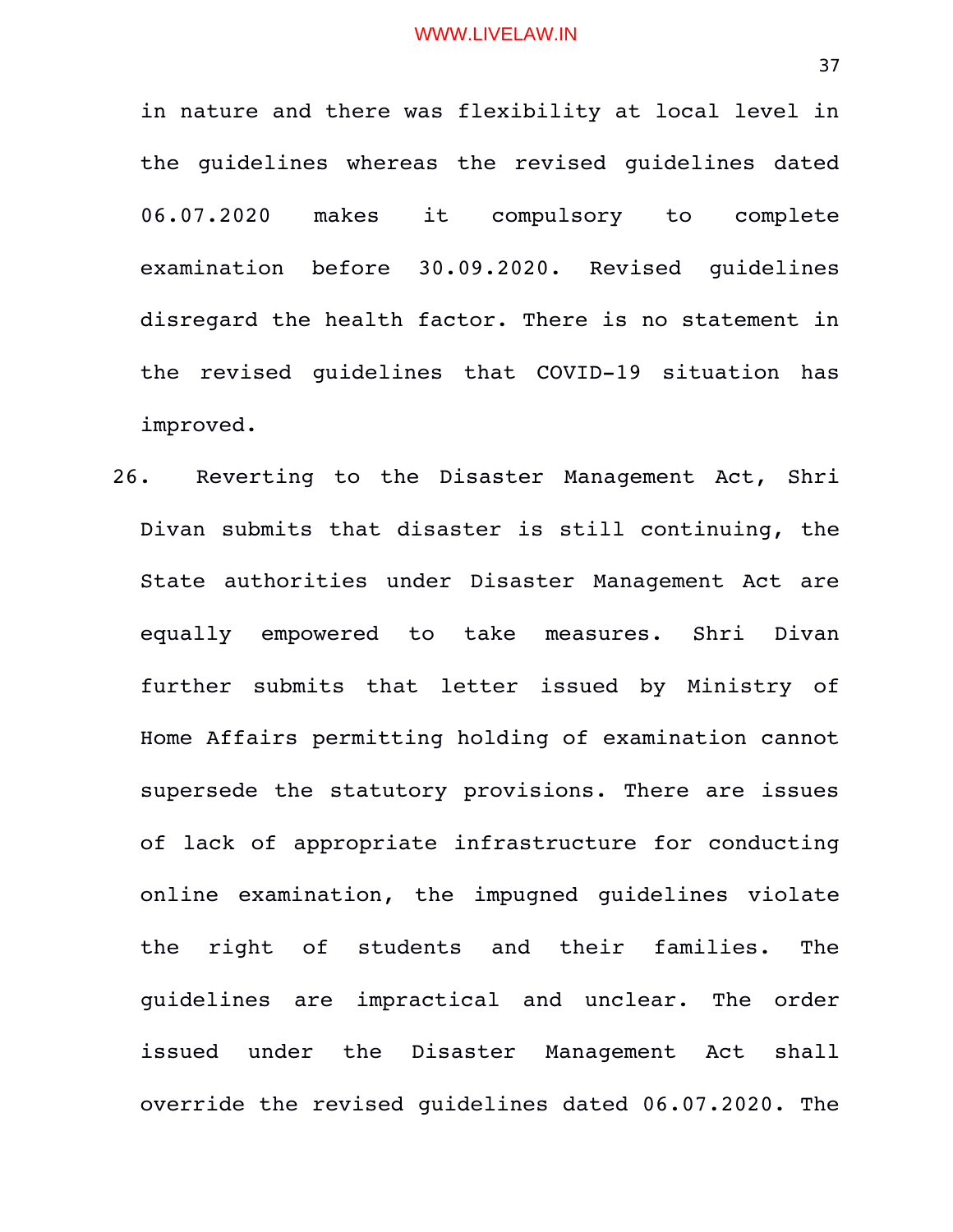revised quidelines are manifestly arbitrary, inappropriate and violative of Articles 14 and 21 of the Constitution of India. The writ petitioner is an organisation which works towards the betterment of educational facilities for the students of India. The petitioner has written to Ministry of Human Resource Development on 07.07.2020 praying to reconsider the revised guidelines issued by the Ministry.

27. Shri Arvind Datar, learned senior counsel appearing for the State of Maharashtra, submits that UGC has no legislative competence with regard to conduct of examination. It is submitted that revised guidelines have been issued under University Grants Commission Act, 1956 which is referable to Entry 66 of List I of the Seventh Schedule of the Constitution, which is confined to "co-ordination and determination of standards". Shri Datar placed reliance on the Constitution Bench judgment of this Court in **Modern Dental College and Research Centre**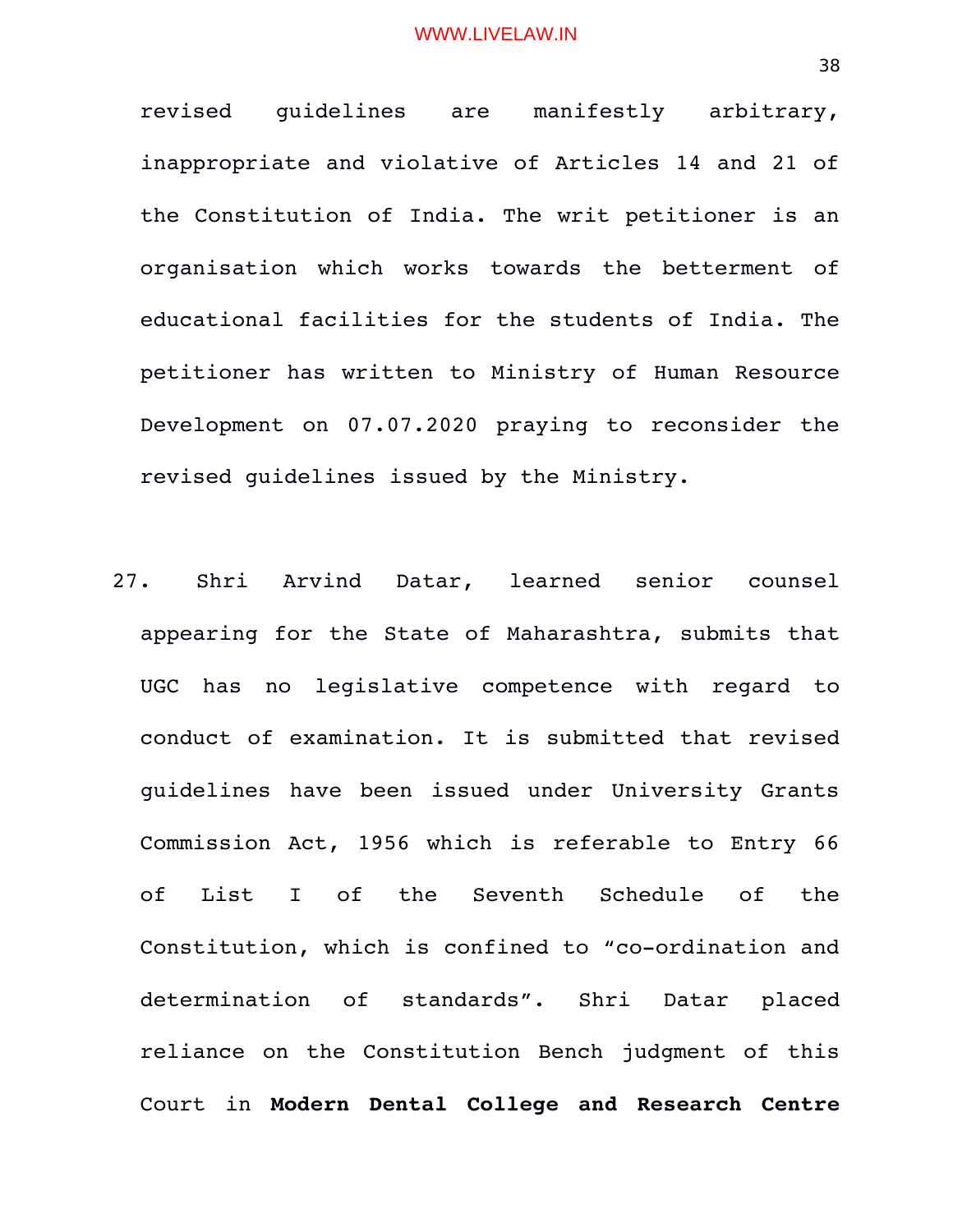**and others vs. State of Madhya Pradesh and others, (2016) 7 SCC 353**. Shri Datar submits that UGC can lay down only the qualification. Shri Datar submits that not holding final examination and awarding Degree on the basis of earlier semester's performance is not diluting the standards of education in any manner. The students have completed five semesters (in the State of Maharashtra) by March, 2020 and for final semester internal assessment is also over, hence, the students could have been promoted on the basis of earlier assessments and there is nothing arbitrary in giving Degree to the students on the basis of earlier results. The directions of UGC to hold examination by 30.09.2020 is completely beyond the power of UGC. Revised guidelines do not take into consideration the different situations of different States. In the State of Maharashtra situation is grave in view of phenomenal increase in the COVID-19 cases. The University Grants Commission cannot fix the date for holding examination. In the city of Pune itself which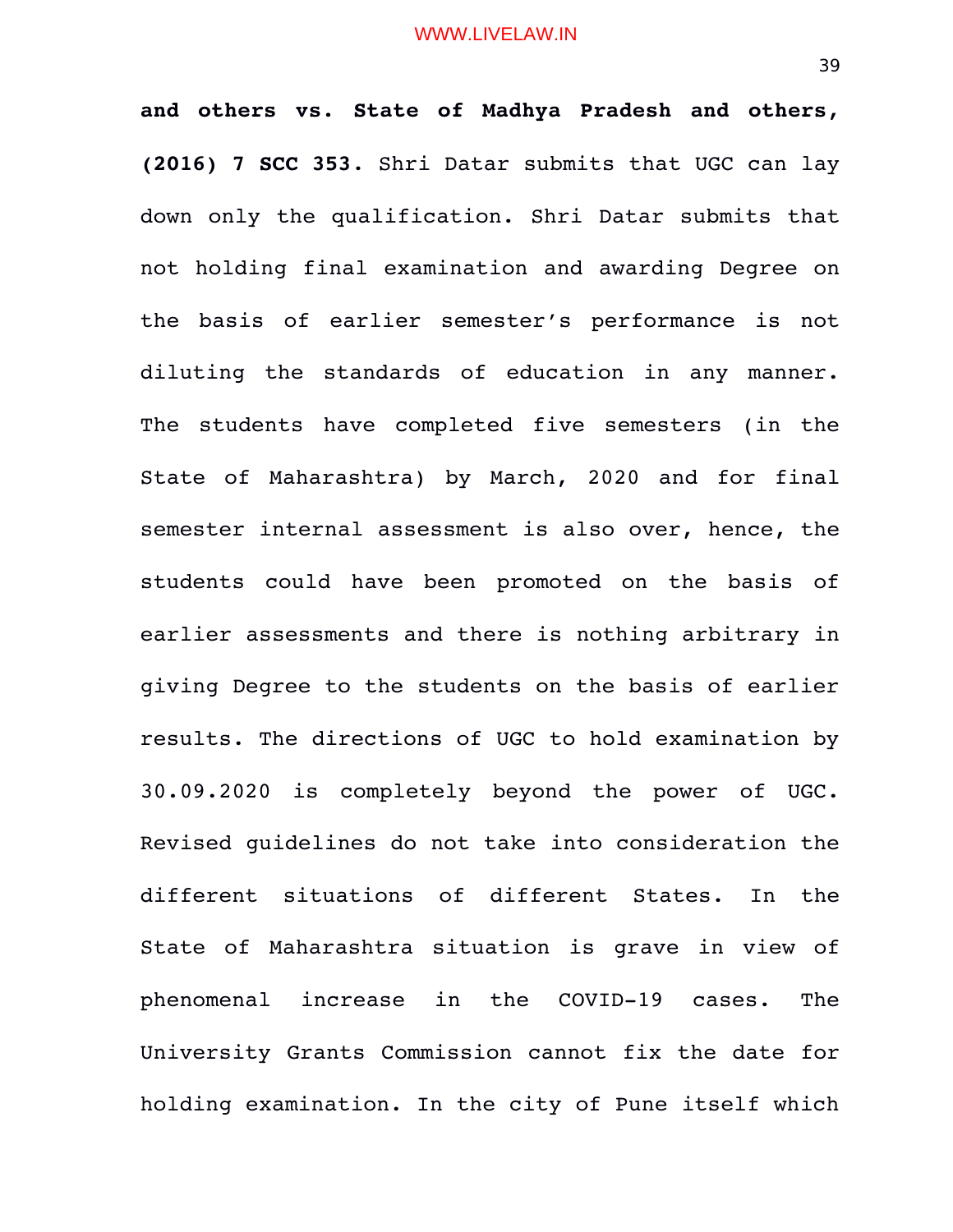is the hub of the education more than half of the students have left for their home and hostels have been vacated. There are about 7.35 lacs nonprofessional and 2.84 lacs are professional students, public transport being not in operation it is difficult for the students to reach at the examination centres. Revised guidelines issued by the UGC are violative of Article 14 because they apply throughout the India and give one fix date, i.e., 30.09.2020 irrespective of the conditions prevailing in the State.

28. Shri Datar further submits that quidelines are violative of Section 12 of the University Grants Commission Act, 1956. Section 12 requires consultation with various Universities and other bodies. Other bodies shall include State Disaster Management Authority. There has been no consultation as per Section 12. The State of Maharashtra was not consulted before issuing the revised guidelines, the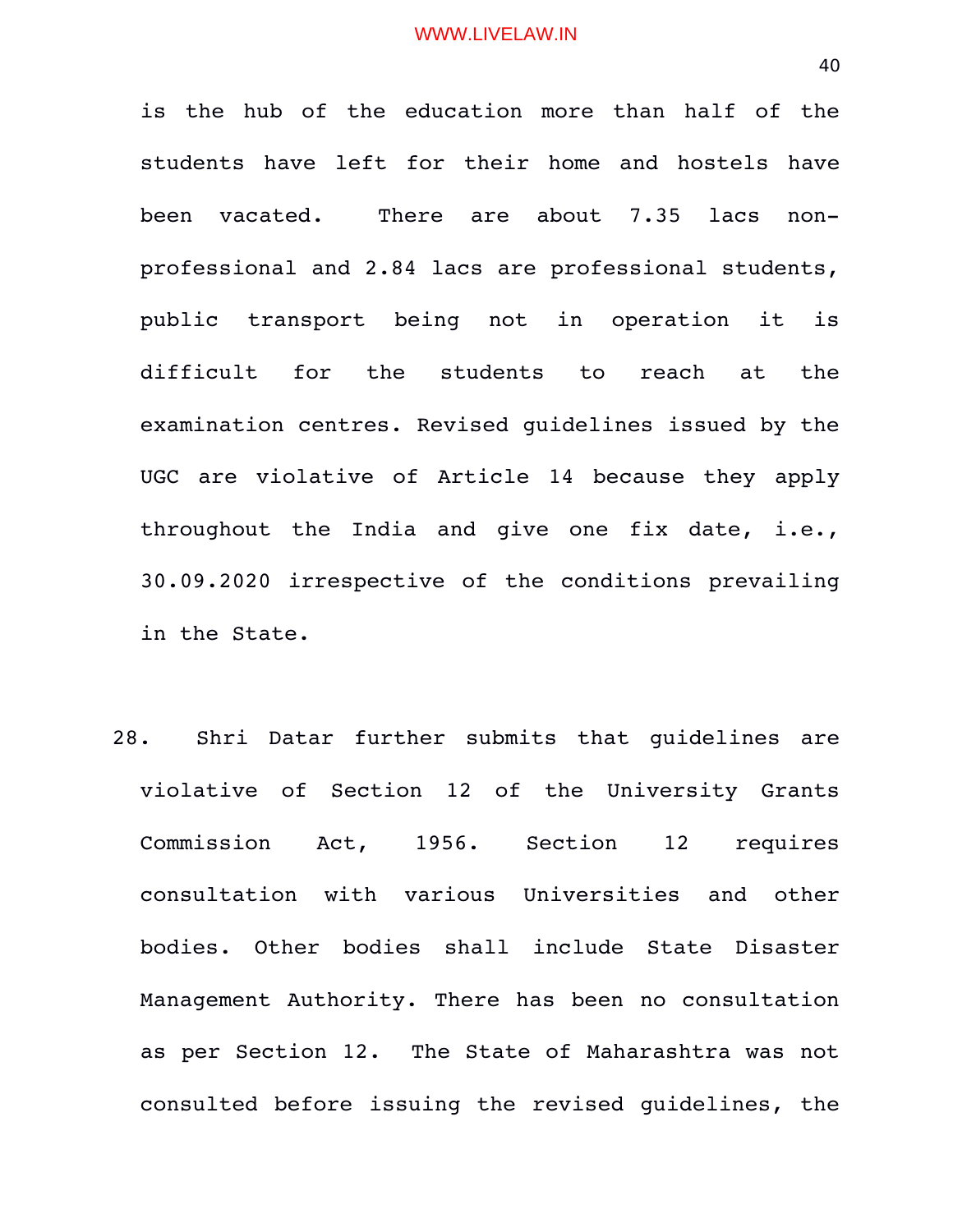guidelines are, thus, not in accordance with Section 12. Shri Datar submits that provisions of Disaster Management Act will have overriding effect. He placed reliance on Section 72 of the Act, 2005. Section 72 shall override not only the provisions of Maharashtra University Act but also University Grants Commission Act, 1956 and also the decision taken and orders issued under Act, 1956. In the circumstances decision taken by the State Disaster Management Authority in the State of Maharashtra in not holding examination shall operate and hold the field despite the provisions of UGC Act and the revised guidelines. Shri Datar has also referred to Section 18 and 24 of Act, 2005 and submits that earlier Guidelines dated 29.04.2020 were advisery in nature. Shri Datar has also referred to UGC (Minimum Standards of Instruction for the Grant of the First Degree through Formal Education) Regulations, 2003. The proposal of Maharashtra Government to grant Degree on the basis of first five semesters and internal assessment is in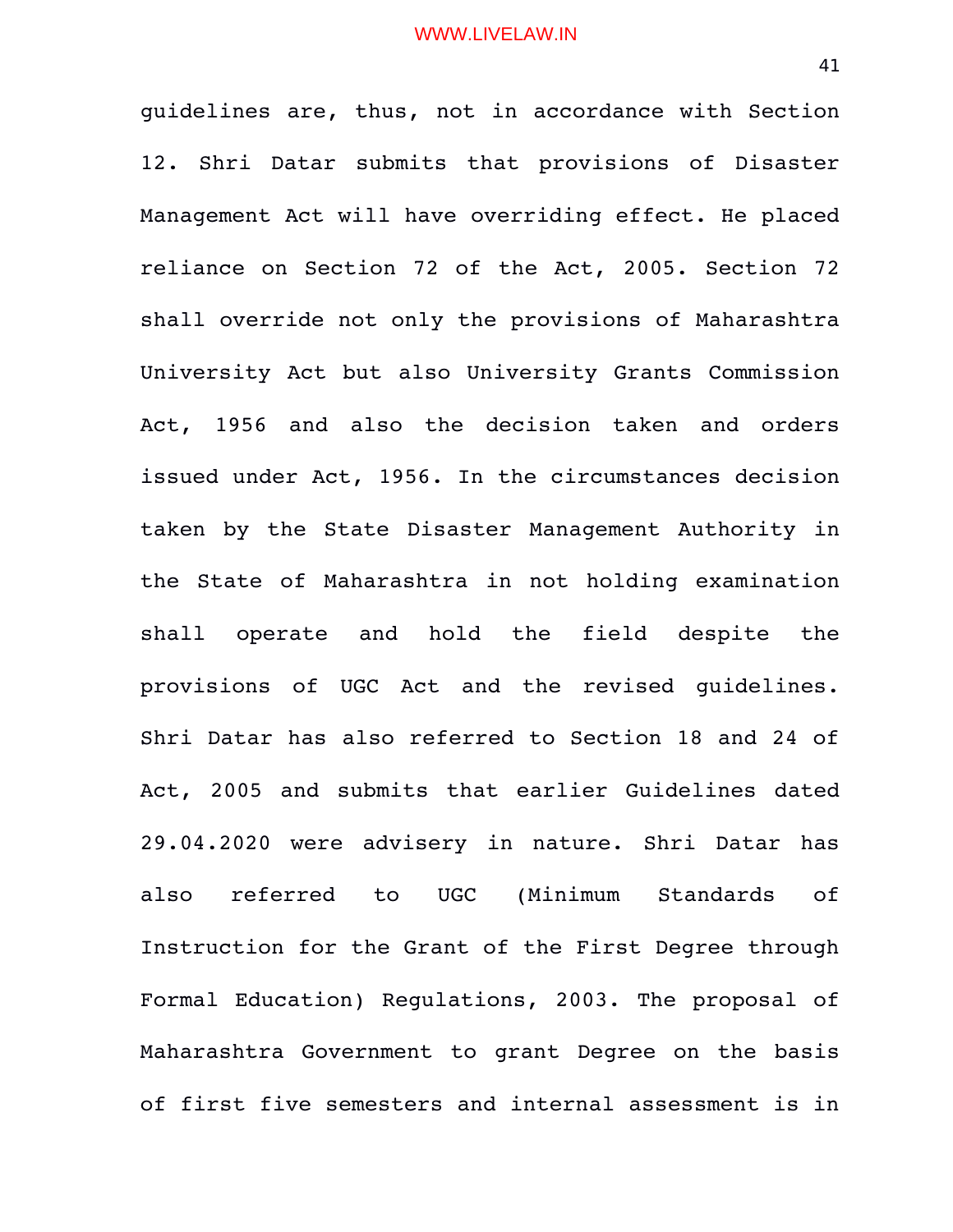accordance with Regulations, 2003. Shri Datar has referred to and relied on the Government Resolution dated 19.06.2020 as well as the decision dated 18.06.2020 of State Disaster Management Authority.

29. Shri Ashok Parija, learned Advocate General for the State of Odisha adopts the submission of Shri Arvind Datar. He submits that it is not possible to hold the final examination by 30.09.2020. Shri Parija submits that there are several reasons which make it impossible to take physical examination in the present scenario. The public transport is not functioning, Schools and Colleges are closed from 25.03.2020 and students have gone back to their native places. Several Colleges are presently being used by the District Administrations as Quarantine Centres, COVID Care Home, COVID Care Centre, COVID Care Hospital, etc. COVID-19 infection is spreading rapidly in the State of Odisha. It is not feasible to conduct online examination also since most of the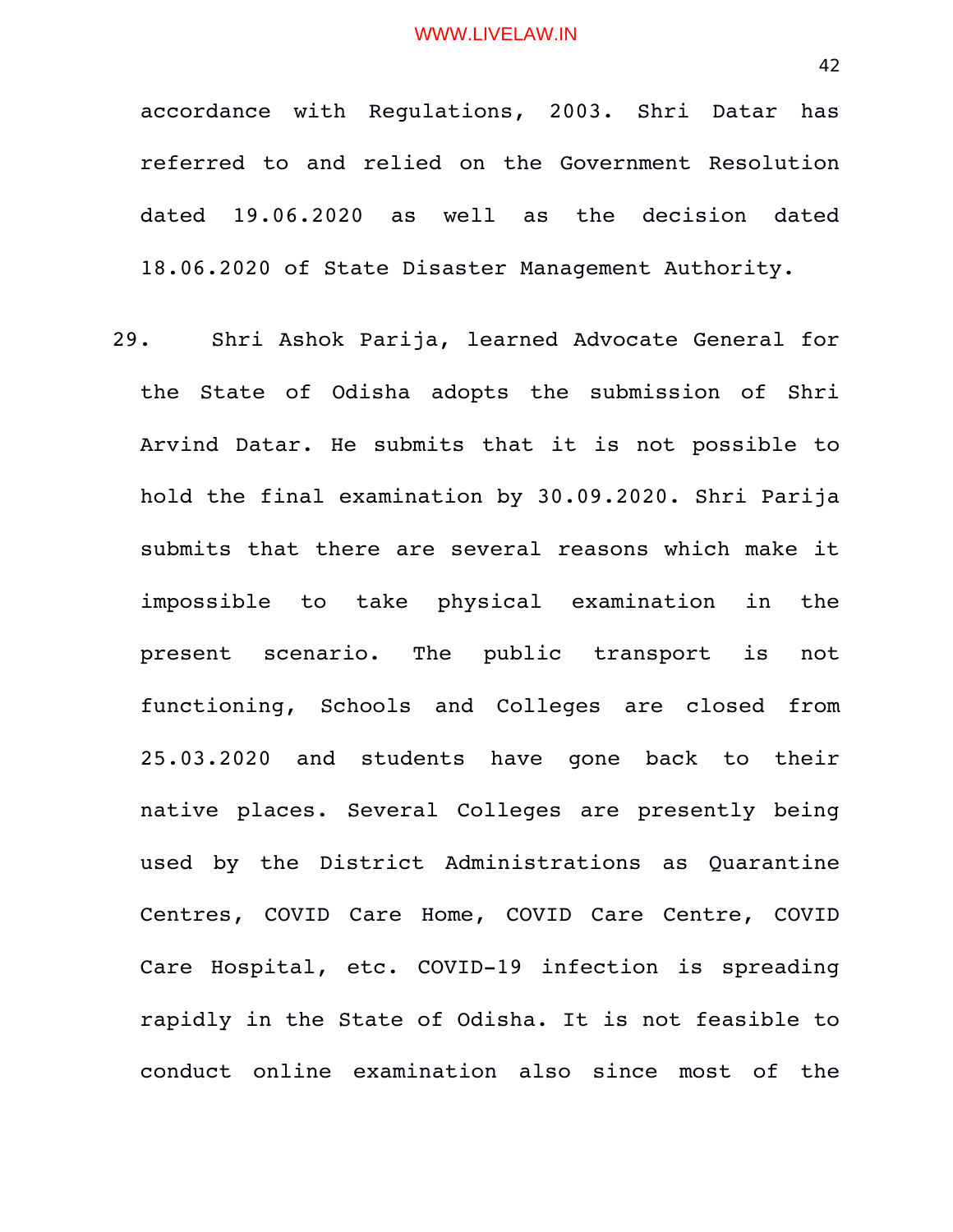students belong to the lower and medium income group and do not have desktop or laptop or decent smart phone at home. The Minister, Ministry of Higher Education, Government of Odisha has issued instructions for adopting alternative procedure for undergraduate or post-graduate final year or final semester students which is in consonance with UGC guidelines dated 29.04.2020. To await indefinitely for conducting of examination shall delay the academic calendar.

30. Shri Jaideep Gupta, learned senior counsel appearing for the petitioner in Writ Petition No.741 of 2020 submits that on 27.06.2020 an advisory was issued by the State of Bengal to the effect that students in terminal semester/final year of the General Degree courses at under-Graduate/post-Graduate level, 80% weightage should be considered on the basis of the best aggregate percentage obtained by the candidates in any of the previous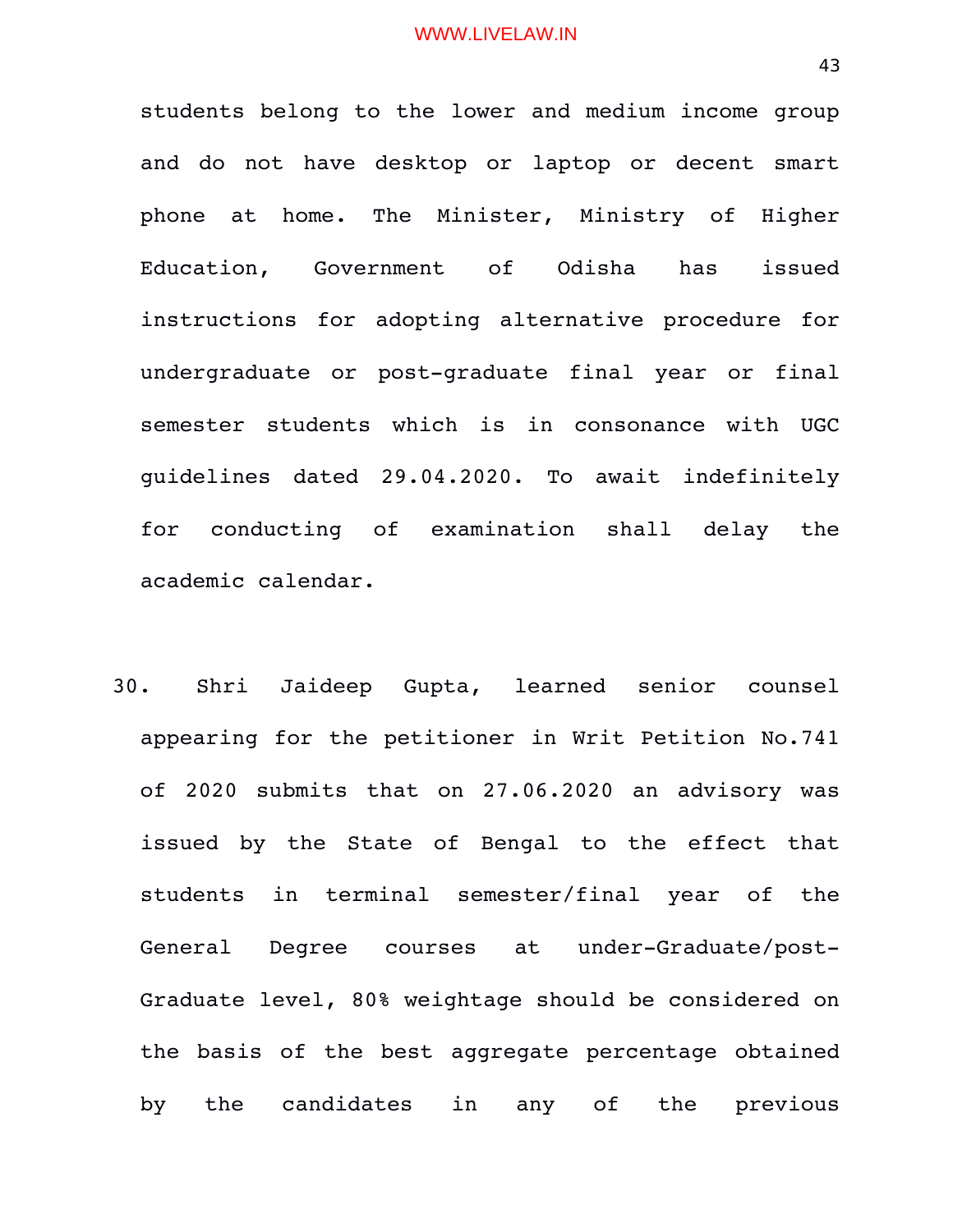semesters'/years' results and 20% on internal assessment during the current semester/year. The result of final year/semester would be declared by 31.07.2020.

31. Shri Gupta submits that UGC guidelines dated 06.07.2020 is not a statutory document but it is an executive instruction. He submits that it is unreasonable to direct the State to hold the examination by 30.09.2020. He submits that in the State of West Bengal most of the Universities are not the Campus University but a large number of Colleges are affiliated and local trains and metros are not working. Several districts are also affected by Super Cyclone Amphan. He submitted that no physical examination is possible in the State of West Bengal. There is lack of digital infrastructure. The guidelines are violative of Section 12 of Act, 1956 since relevant fact is not taken into consideration.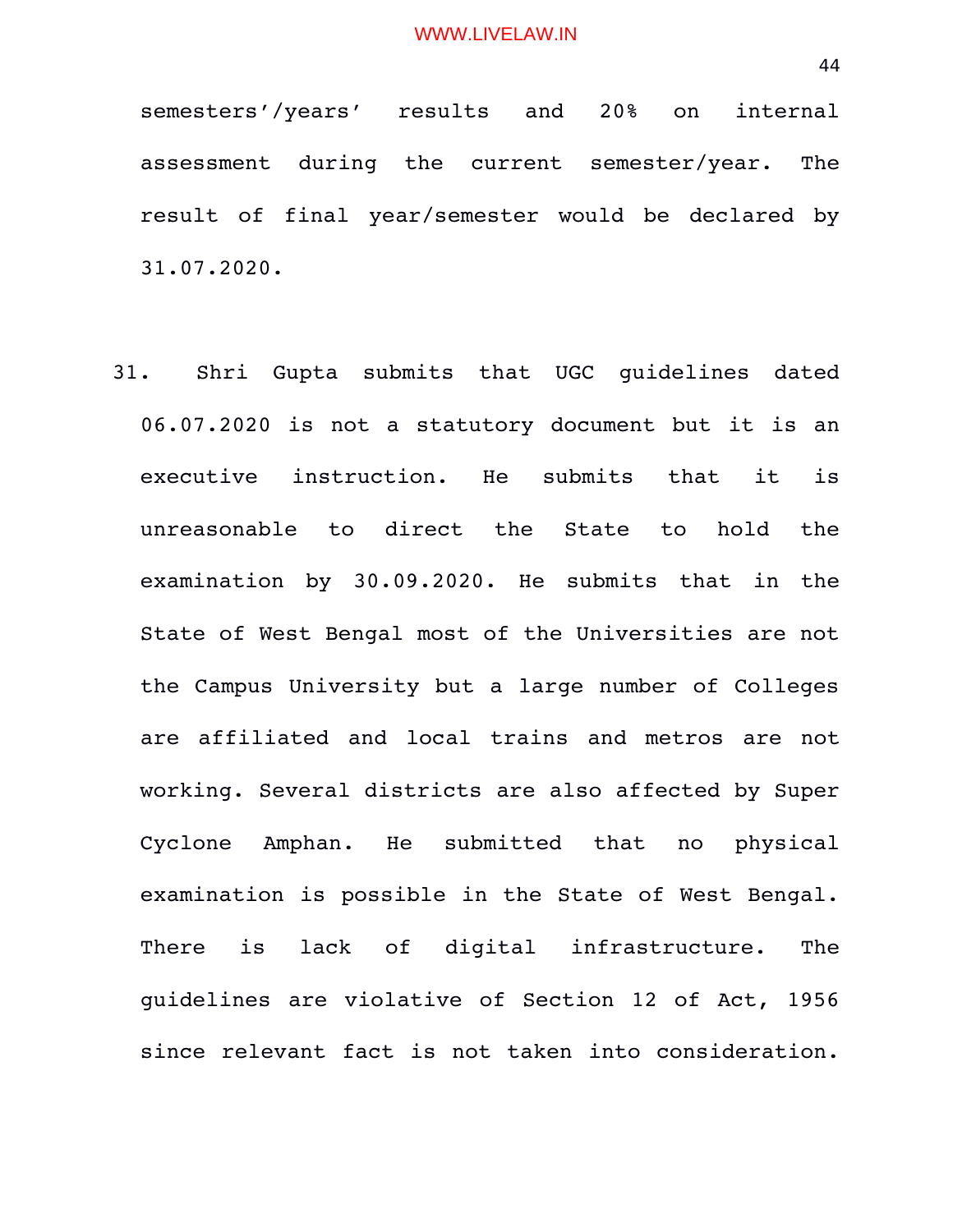Section 12 of the UGC Act requires consultation which means effective consultation.

- 32. Shri Kishore Dutta, learned Advocate General, has appeared for the State of West Bengal. Shri Dutta submits that UGC has not taken into consideration the pandemic. He submits that public health has to be taken into consideration. He has also referred to Article 39(e),41, 45, 46 and 47 of the Constitution of India. He submits that every State has peculiar problems and UGC could not have taken a decision without consulting the States.
- 33. Shri K.V. Vishwanathan, learned senior counsel for NCT of Delhi submits that on 11.07.2020, Deputy Chief Minister wrote that because of pandemic, examination cannot be held. He submits that online infrastructure was also not sufficient. Shri Vishwanathan submits that Entry 66 of List I of  $7<sup>th</sup>$ Schedule has no role to play. The students have no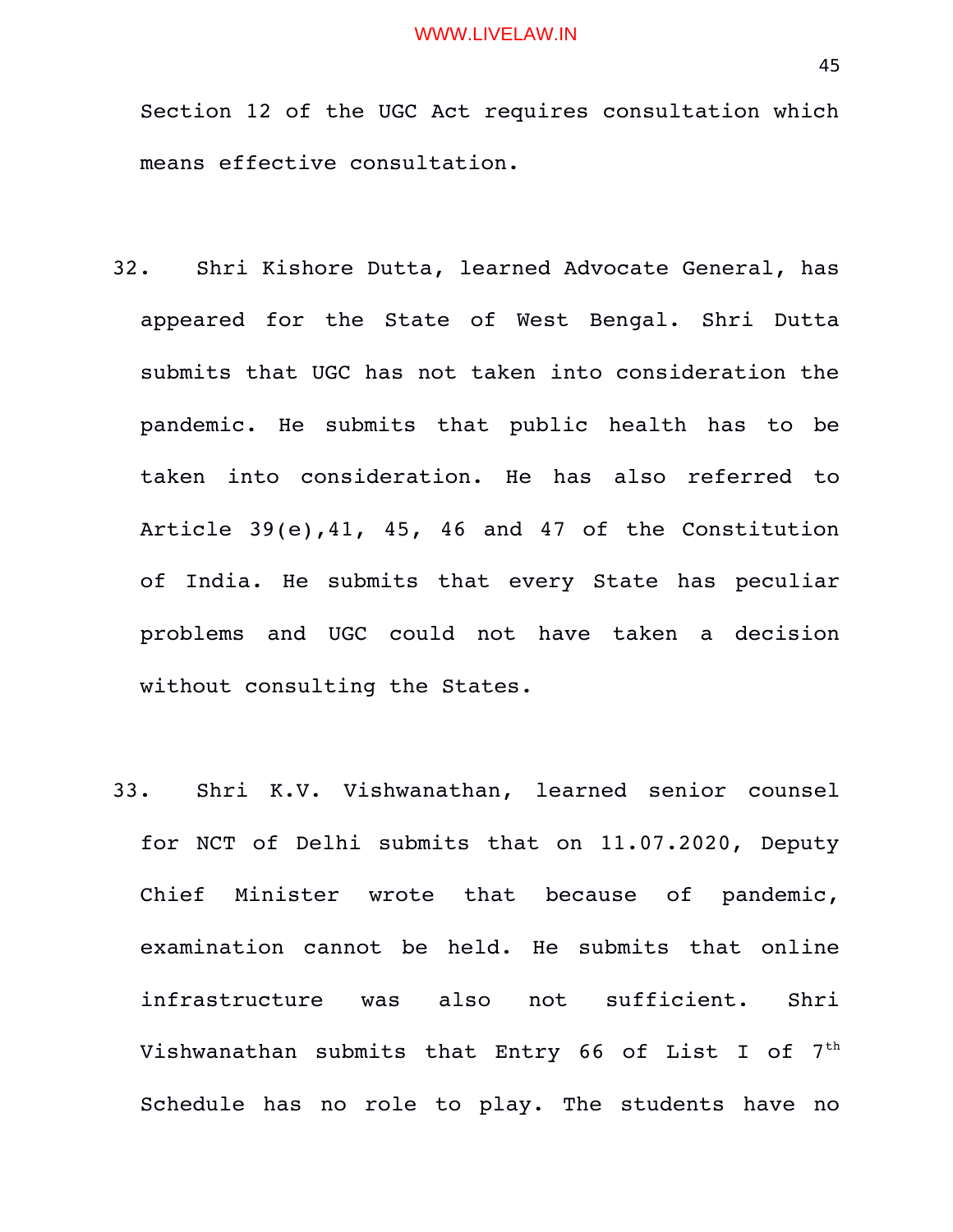access to the books, online has its own shortcomings. The quidelines dated 29.04.2020 were only advisory and now quidelines dated 06.07.2020 have been made compulsory. He submits that quidelines dated 06.07.2020 has no statutory force. Shri Vishwanathan submits that there is no rational distinction between pre-final or final examination and it is easier to evolve mechanism for final examination. Shri Vishwanathan submits that this Court may consider for appointing an independent commission for exploring the solution.

34. Shri Alakh Alok Srivastava, counsel appearing for the petitioner submits that quidelines dated 06.07.2020 have been issued in violation of Section 12. He submits that words "other bodies" occurring in Section 12 means health experts also. He submits that there was no pan-India consultation before issuing guidelines. He further submits that the guidelines issued under Section 12 are only advisory. Referring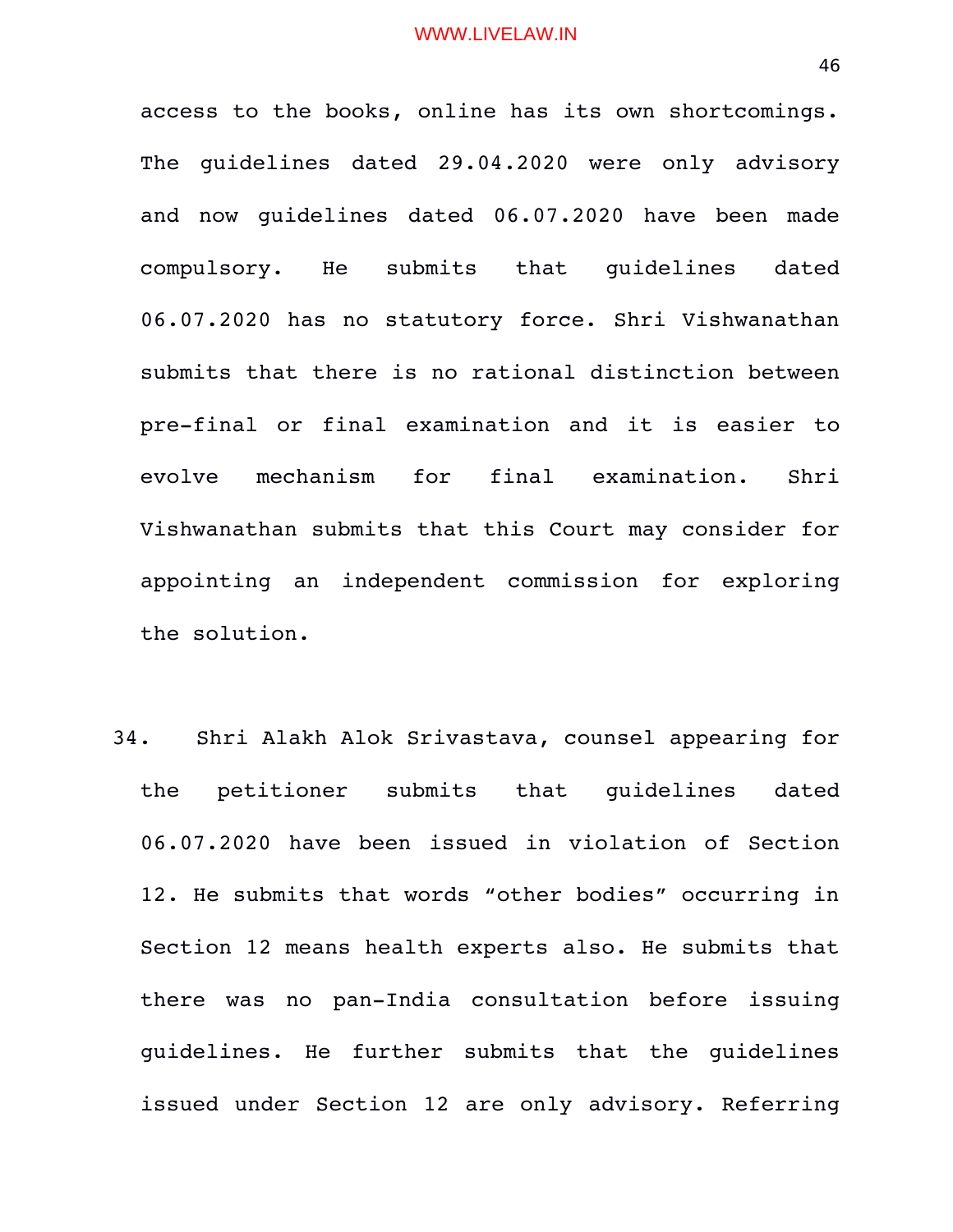to Section 14 of UGC Act, he submits that UGC has right only to stop the grant. He submits that Section 22 right of conferring or granting degrees shall be exercised only by a University, who is authorised to confer the Degrees.

- 35. Referring to Regulation 6.3 of Regulation 6 of 2003 Regulations, Shri Srivastava submits that nature of final examination, whether written or oral or both, in respect of each course, ought to have been made known to the students at the beginning of the academic session. He submits that there is violation of Article 14 of the Constitution. Shri Srivastava has submitted that criteria as suggested by the State of Madhya Pradesh which is at page 463 of the compilation Volume II should be accepted and necessary direction be issued accordingly.
- 36. Shri Kishor Lambat, counsel appearing in Writ Petition No.745 of 2020 submitted that when not even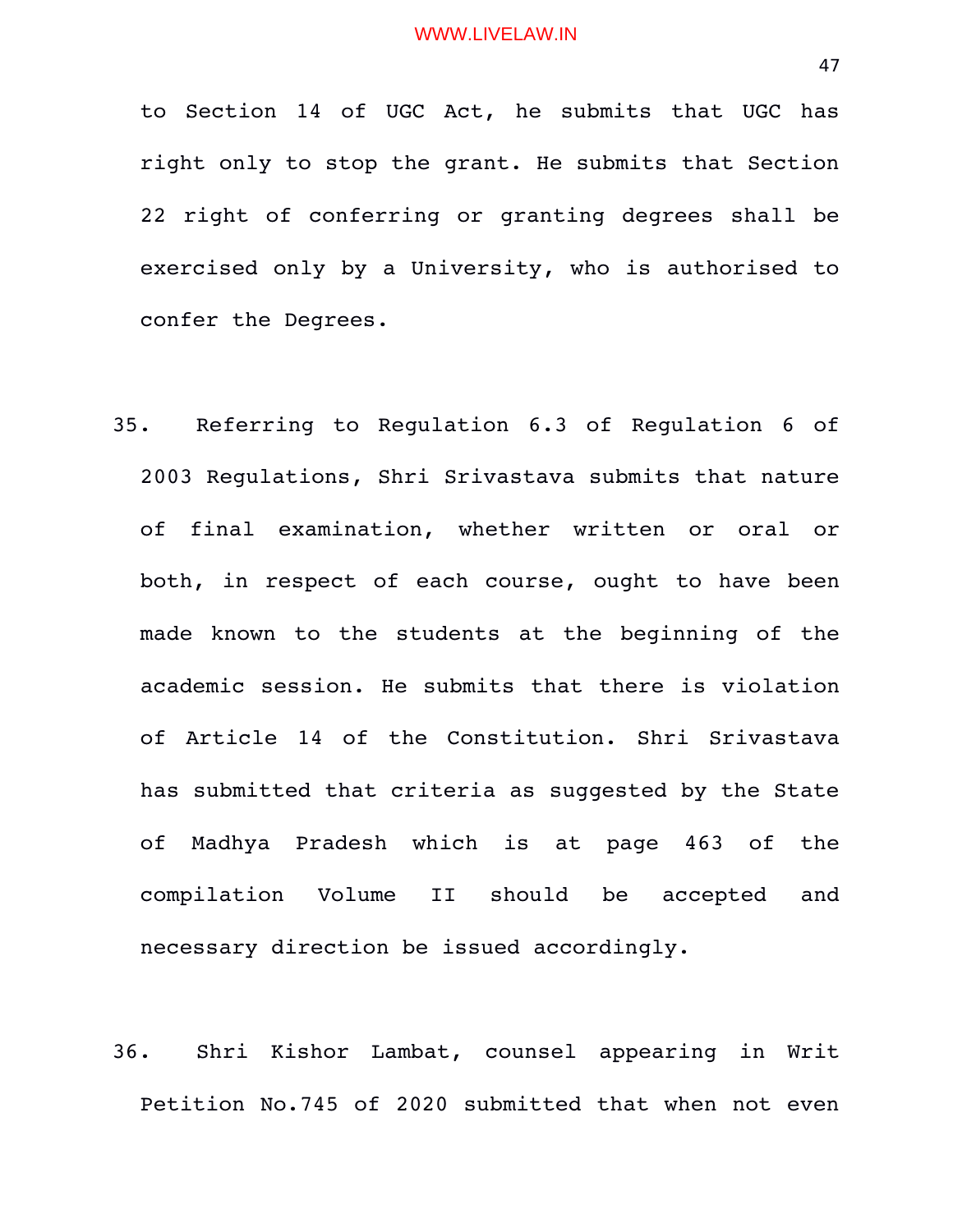50% syllabus is complete how the examination can be held. The Bar Council of India has resolved to postpone the All India Bar Examination keeping in view the present pandemic. UGC has not taken opinions and advice of relevant bodies. Online examination is not feasible in the present situation.

37. Ms. Meenakshi Arora, learned senior counsel appearing in SLP, filed against the order of the Delhi High Court contends that present system of online examination does not provide a level playing field, left over students will be given chance, it will delay the whole process. She submitted that Delhi High Court in issuing impugned order dated 14.07.2020 has not considered the challenges to the online examination. She further does not dispute that in pursuance of the impugned direction of the Delhi High Court online examinations have commenced by the Delhi University.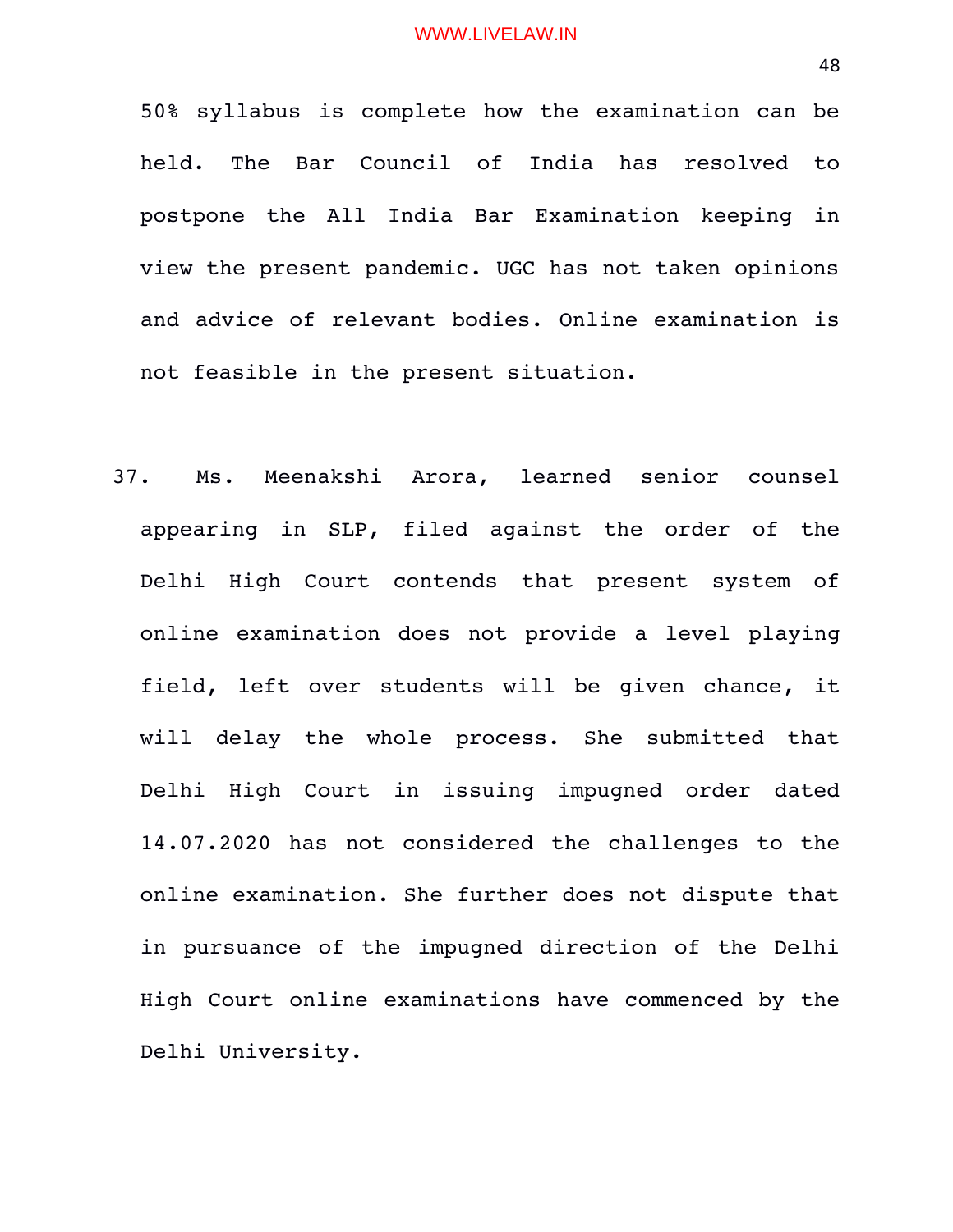38. Shri P.S. Narasimha has appeared for the writ petitioners, the students, who prayed for the enforcement of UGC quidelines dated 06.07.2020. He submits that majority of students want examination to be held. He submits that under-Graduate Degree is minimum qualification for various employment and the final examination when takes place then students are granted the Degree which is most relevant for grading the students. Final evaluation for the students who want to go abroad is necessary. The students must have chance to improve in final year examination. Shri Narasimha submits that University has time to cope with the health situation. He submits that in the pandemic life has to go on, thus, methods have to be found. The methodology of evaluation is a part of standard of education which is in the domain of the UGC. He submits that conduct of final examination is necessary.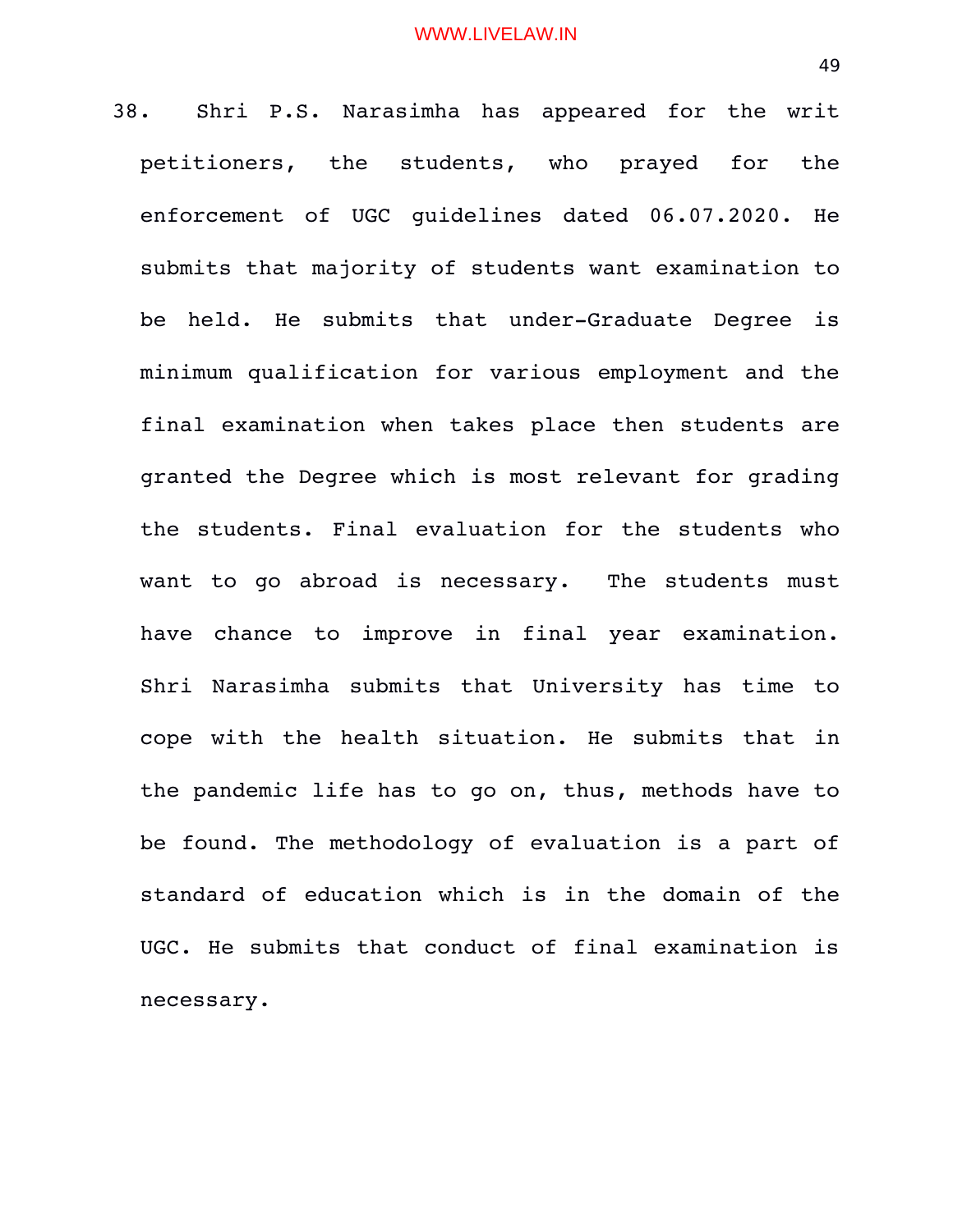39. Shri Vinay Navare, learned senior counsel who appears for the writ petitioners who have challenged the decision of the State Disaster Management Authority of the State of Maharashtra and have prayed for enforcement of the quidelines dated 06.07.2020 submits that holding of examination is legal, ethical and academic. He submits that the students saying for conferring the Degree without holding examination should not be heard under Article 32. The State Government cannot say that examination be not held. He submits that earlier in the State of Maharashtra Vice Chancellors have taken a decision to hold final year examination which was made a political issue by Yuva Sena. He submits that there is no power in the State in deciding that Degree be given without examination. He submits that the State has no power to issue any direction not to conduct any examination. Shri Navare, however, has fairly submitted that the date 30.09.2020 has to be moderated in the peculiar situation of a State.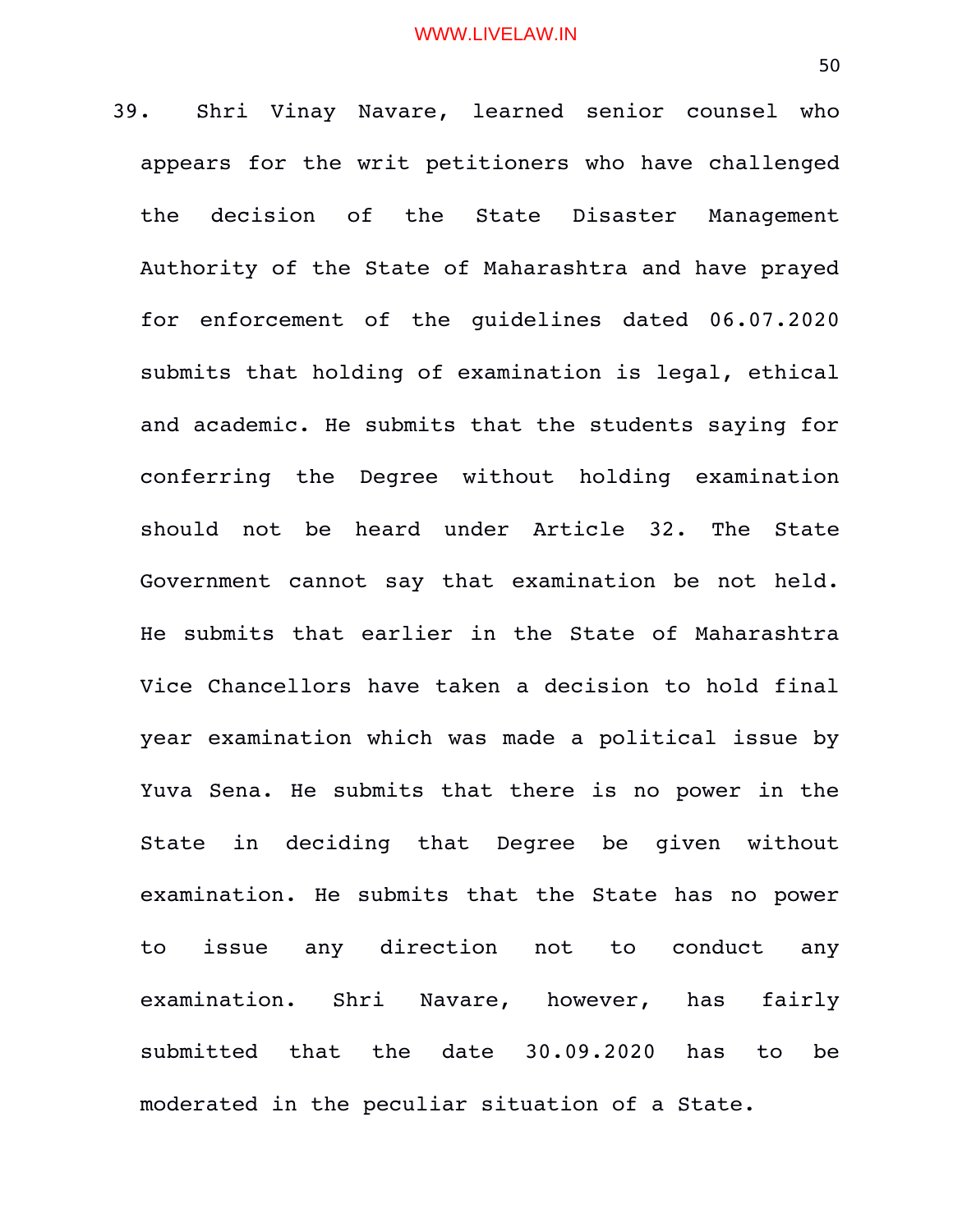40. Shri Tushar Mehta, learned Solicitor General appearing for University Grants Commission submits that judicial review of the quidelines of the UGC dated 06.07.2020 is permissible only on limited grounds. He submits that there are no sufficient grounds to grant judicial review to the decision of the UGC. He has referred to UGC quidelines dated 29.04.2020 and submitted that the schedule of conducting of examination was already mentioned in the quidelines. He submitted that the State level committee founded by the Minister, Higher Technical Education for Government of Maharashtra has submitted report dated 06.05.2020 where it was recommended that final examination be held. He submits that the State has also accepted the above recommendations. Referring to 06.07.2020 decision of Ministry of Home Affairs, Shri Mehta submits that if authority has power to do something, the form is not material. He submits that under UGC quidelines dated 06.07.2020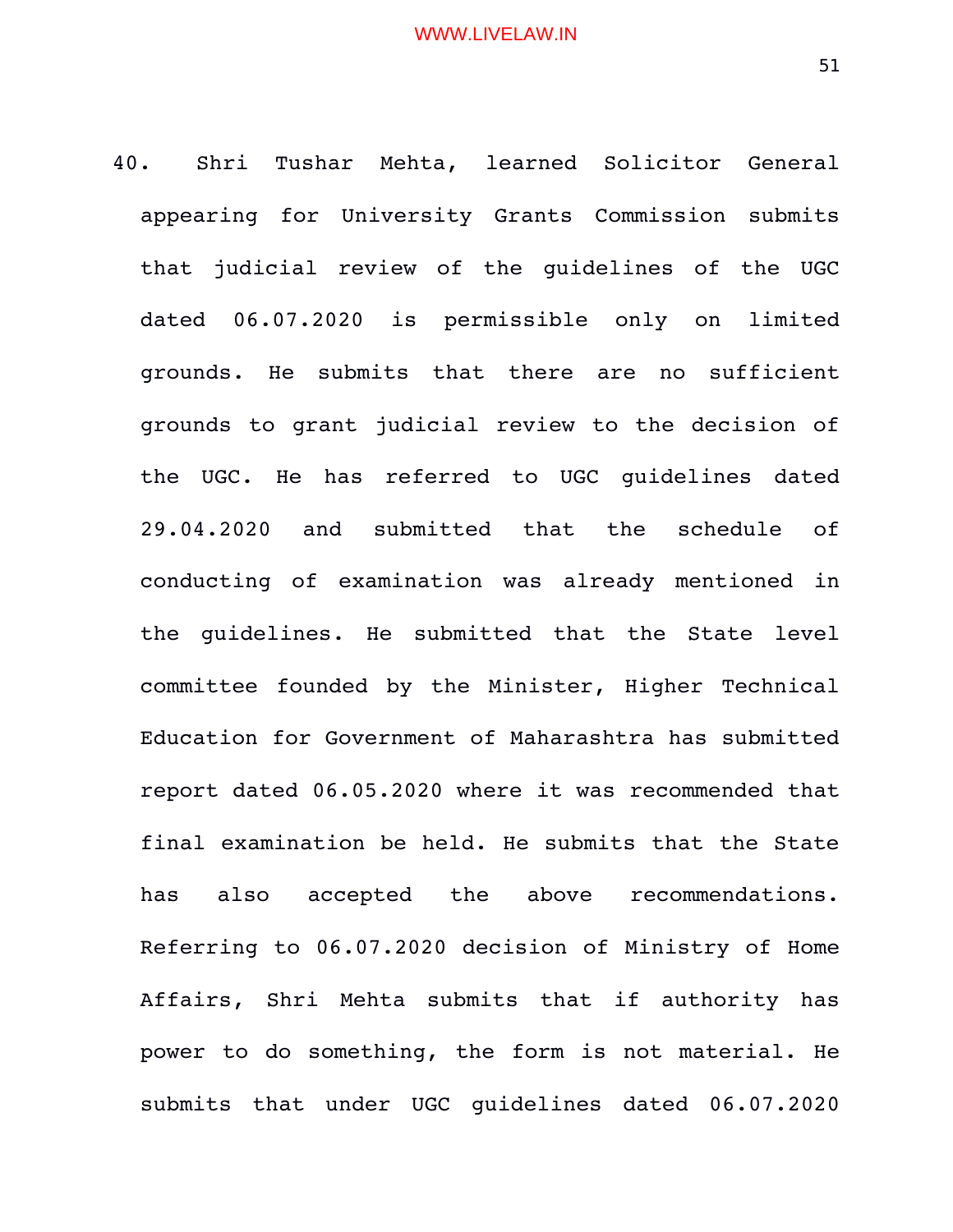only final year examinations have to be held which is a reasonable recommendation and there being option of offline, online and hybrid mode, the reasonable flexibility was provided, sufficient time was also given in the guidelines dated 06.07.2020 for conducting the examination and under the guidelines an opportunity was given to any student who fails to appear, to sit in special examination even after 30.09.2020 which was reasonable and protected the interest of the students. He submits that the order dated 06.07.2020 issued by Ministry of Human Resource Development, quidelines for conducting examination were issued after application of mind and due consideration of ground situation. The standard operating procedures for conducting examination were vetted by the Ministry of Family Health and Welfare. The date 30.09.2020 was fixed for completion of examination in the larger interest of the students to take care of the future prospects of the students. Referring to the order dated 29.07.2020 issued by the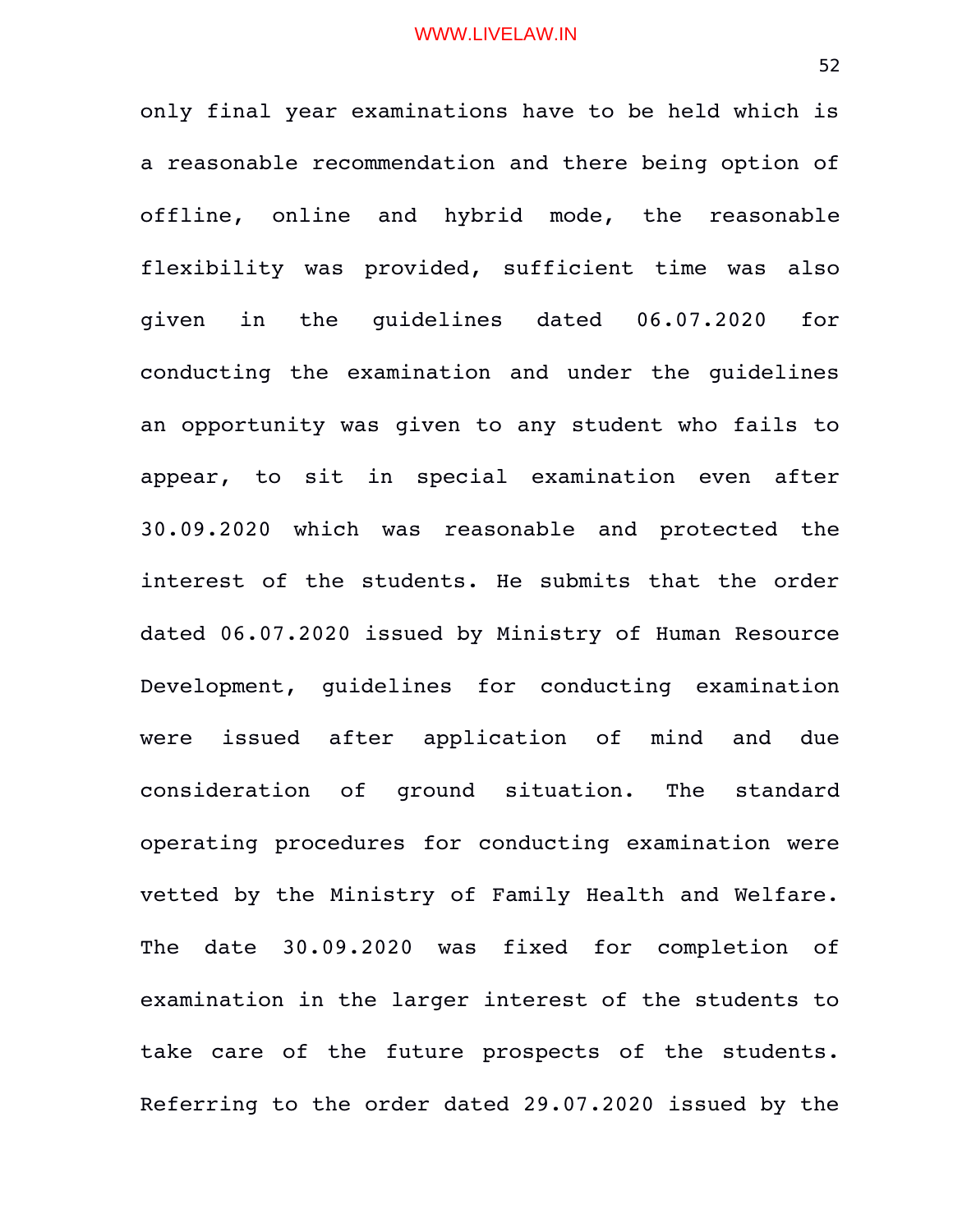Ministry of Home Affairs, Government of India and the guidelines providing that any area outside the containment zone, School, Colleges and Coaching Institutions shall remain closed till 31.08.2020, he submit that it could not come in the way of conducting examination since the Ministry of Home Affairs have already granted exemption for conducting the examination despite the closure of Schools, Colleges and Coaching Institutions. Shri Mehta submits that there are large number of Universities in the entire country who have conducted their examinations and several Universities are proceeding with the holding of the examination. It is only the few States who have not conducted the examination. Shri Mehta submits that University Grants Act is referable to Entry 66 List I of  $7<sup>th</sup>$ Schedule and no contrary decision of the State can stand in its way. Referring to Regulations, 2003, Shri Mehta submits that as per Regulations which are statutory, the Universities are obliged to adopt the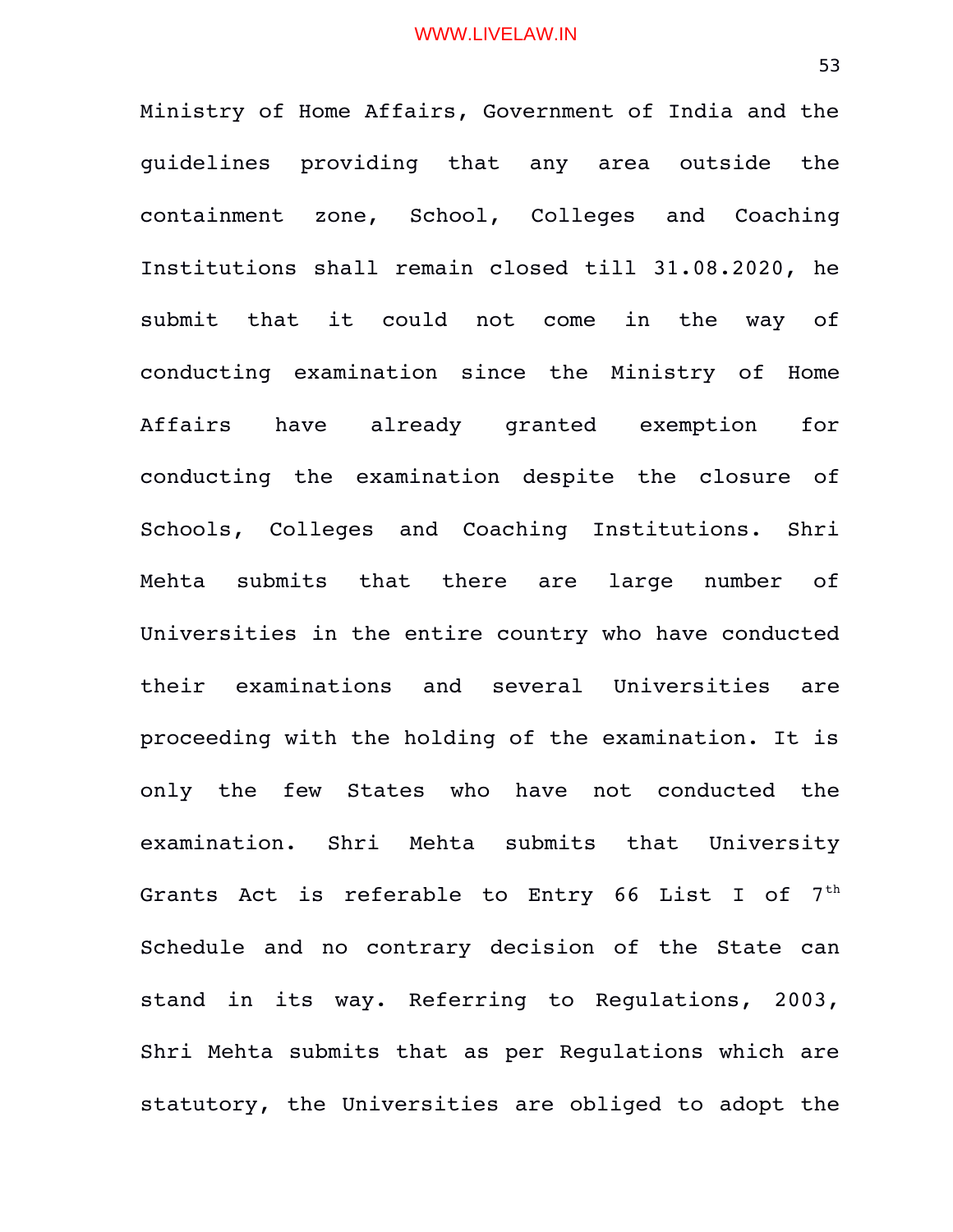guidelines issued by the UGC. Referring to the decisions of Ministry of Home Affairs, Shri Mehta submits that in the case of National disaster, Centre has taken care of and in the given set of facts the State can give suggestion to change the schedule i.e. change the deadline to hold the examination i.e. 30.09.2020. He submits that deadline was issued in the interest of the students.

41. For the Union of India Shri S.V. Raju, learned Additional Solicitor General has appeared. Shri Raju submits that under the guidelines issued along with the order of the Government of India, Ministry of Home Affairs which prohibited opening of Schools, Colleges and Institutions till 31.08.2020, there is no prohibition in any manner in conduct of the examination. He submits that closure of the Schools, Colleges and Institutions has nothing to do with the conduct of the examinations and normally final examinations are conducted only after teaching is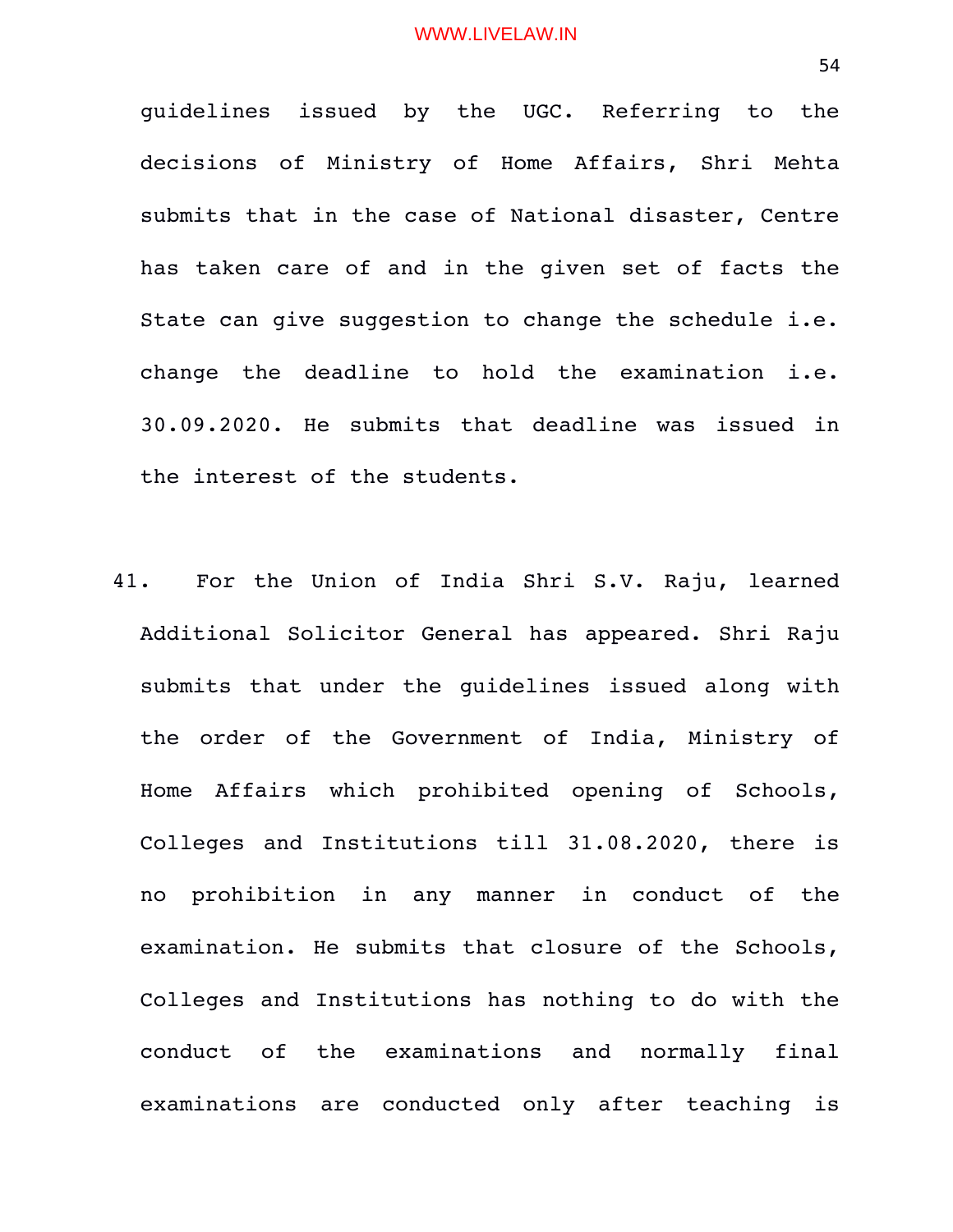over i.e. after Colleges are closed. He further submitted that it is not necessary that the examination must be held where teaching is imparted or where attendance took place. It can also take place in hall unconnected with the Schools, Colleges and Institutions where the teaching was imparted. He submits that the Ministry of Home Affairs has duly examined the request of Ministry of Human Resource Development and respondent on 06.07.2020, taking into consideration the academic interest of large number of students it was decided to permit the conduct of final examinations.

42. Learned counsel for the parties have referred to and relied on several judgments of this Court which shall be referred to while considering the submissions of the parties.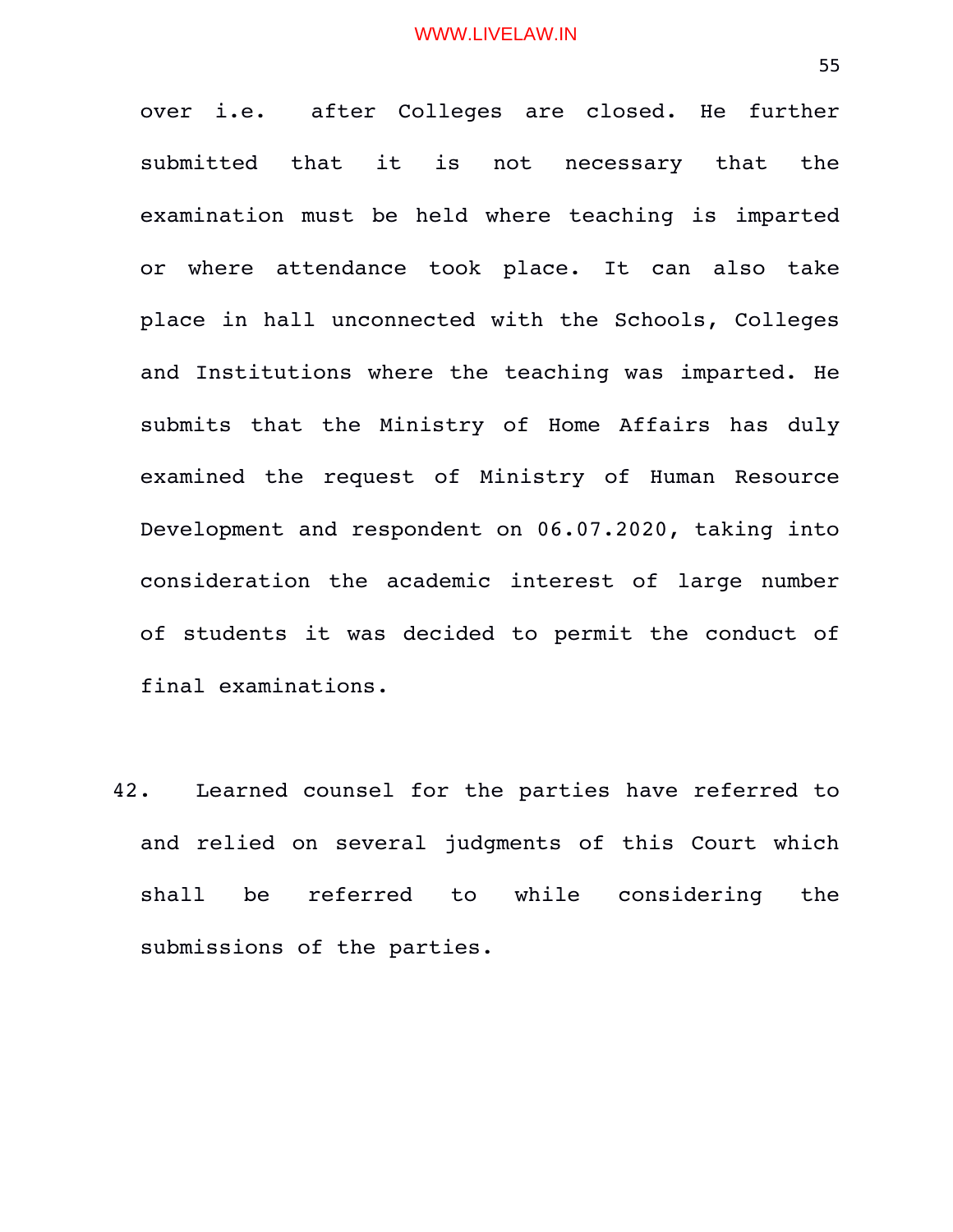- 43. We have considered the submissions of the learned counsel for the parties and perused the material on record.
- 44. From the submissions of the parties following issues arise for consideration:
	- (1) Whether the revised guidelines dated 06.07.2020 requiring the Universities to complete terminal semester/final year examination by 30.09.2020 is beyond the domain of the UGC and does not relate to "co-ordination and determination of standards in institution of higher education"?

(2) Whether the revised guidelines dated 06.07.2020 issued by the UGC are nonstatutory, advisory only and contrary to earlier guidelines dated 29.04.2020?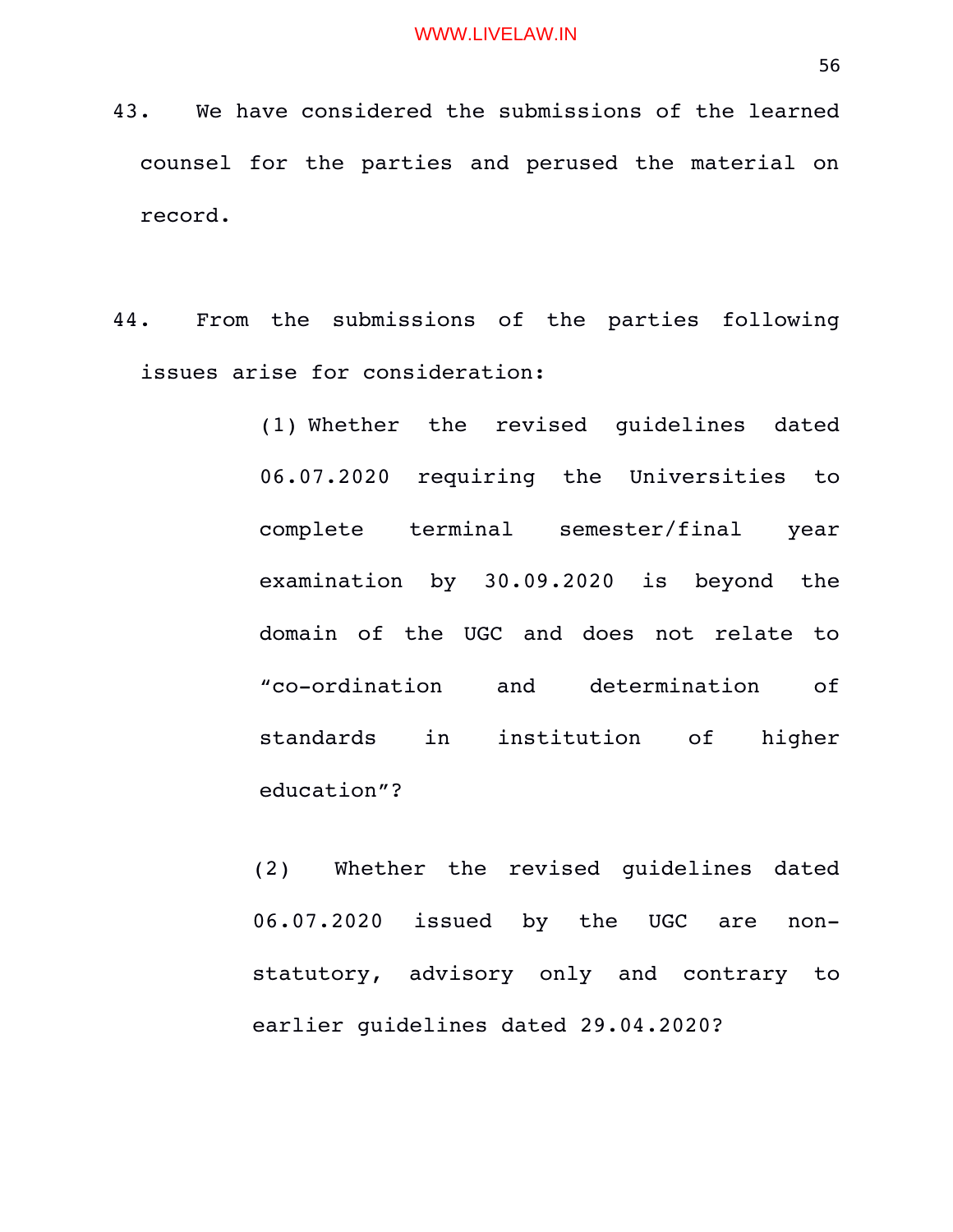(3) Whether the UGC guidelines dated 06.07.2020 are violative of Article 14 of the Constitution of India?

(4) Whether the UGC guidelines dated 06.07.2020 are violative of Article 21 of the Constitution of India and the guidelines have been issued disregarding the pandemic  $COVID-19?$ 

(5) Whether the guidelines of the UGC dated 06.07.2020 are liable to be set aside on the ground of non-compliance of Section 12 of UGC Act, 1956?

(6) Whether the State and State's Disaster Management Authority in exercise of jurisdiction under Disaster Management Act, 2005 can take a decision not to hold examination by 30.09.2020 disregarding the direction in the UGC quidelines dated 06.07.2020?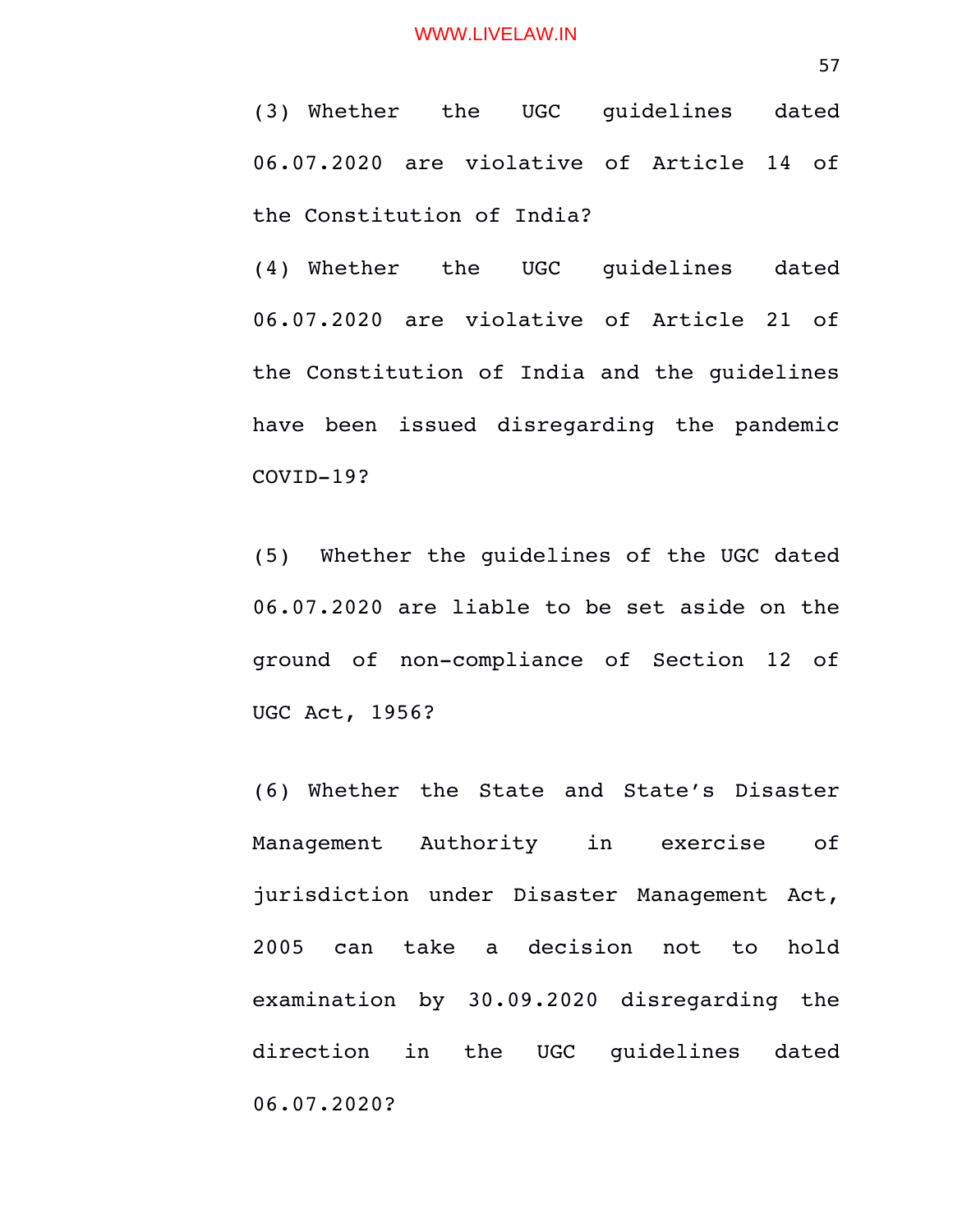(7) Whether the State or State Disaster Management Authority, in exercise of jurisdiction under Act, 2005, can take a decision to award degrees to final year/final semester students by promoting them on the basis of criteria of assessment formulated by the State/Universities on the result of previous semesters/exams and internal assessment of final year/terminal semester in disregard to the quidelines dated 06.07.2020 which require holding of examination of final year/terminal semester by 30.09.2020?

# **Issue No.1**

45. We, in the present batch of cases are concerned with examinations by the Universities and the degrees to be conferred to graduates and postgraduates. A University is an institution of higher education. Education plays a very significant role in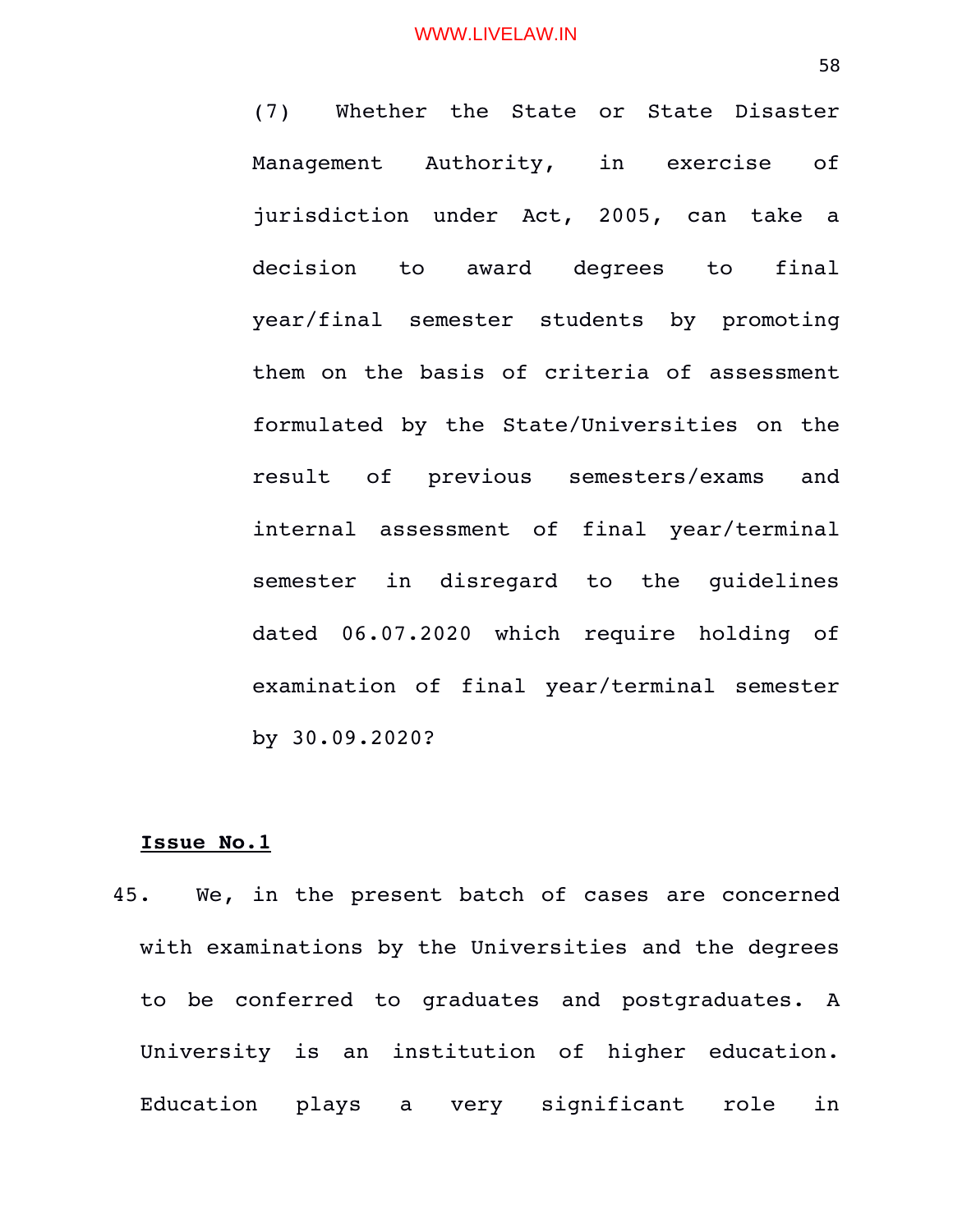development of personality of an individual as well as in the progress and development of a country. After independence of our country, looking to the pivotal role of higher education, the Government of India constituted a Commission known as "University Education Commission" with Dr. S. Radhakrishnan as Chairman. The Commission submitted a report, which mentioned "Universities as the organs of Civilisation". The report emphasised on the need for higher standards in Universities dealing with standards of teaching and examinations. The Commission recorded its views in the following words:

# "**The need for High Standards**.

Introduction - It is the primary duty of a university to maintain the highest standards of its teaching and examinations. A university is a place of higher education where the personality and capacities of the students are developed to the utmost by teachers who should themselves be at work at the frontiers of knowledge in their respective fields. The success of a university is to be judged as much by the type of graduate it turns out as by the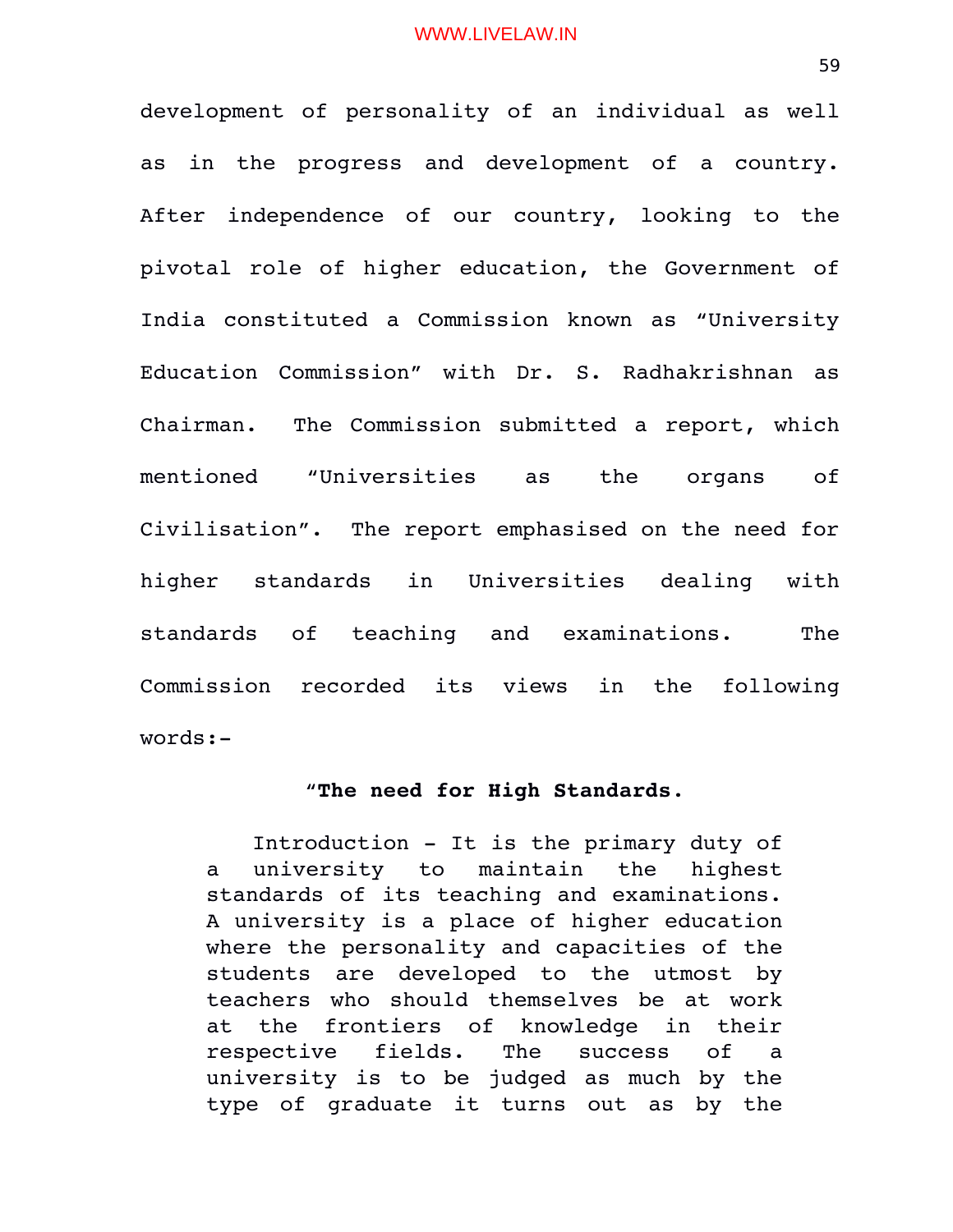amount and quality of research contributed by its teachers and research students. It must be clearly recognized that there is no conflict involved between the twofold function of a university to educate its members and to advance the frontiers of knowledge - the two functions are, in fact, complementary. Unless high standards of teaching and examinations are maintained, research will suffer, since research can continue uninterruptedly only if there is a regular supply of graduates well prepared by general education for specialized research work. On the other hand, if research is neglected by teachers, their teaching will lack vitality and will rapidly become stale. A degree must always be what a university makes it by the kind of teaching it imparts and the type of intellectual and social life it provides for its members. If our universities are to be the makers of future leaders of thought and action in the country, as they should be, our degrees must connote a high standard of scholarly achievement in our graduates."

46. The Parliament enacted the University Grants Commission Act, 1956 (hereinafter referred to as "UGC Act, 1956") to make provision for the coordination and determination of standards in Universities and for that purpose to establish a University Grants Commission. The UGC Act, 1956 is referable to Entry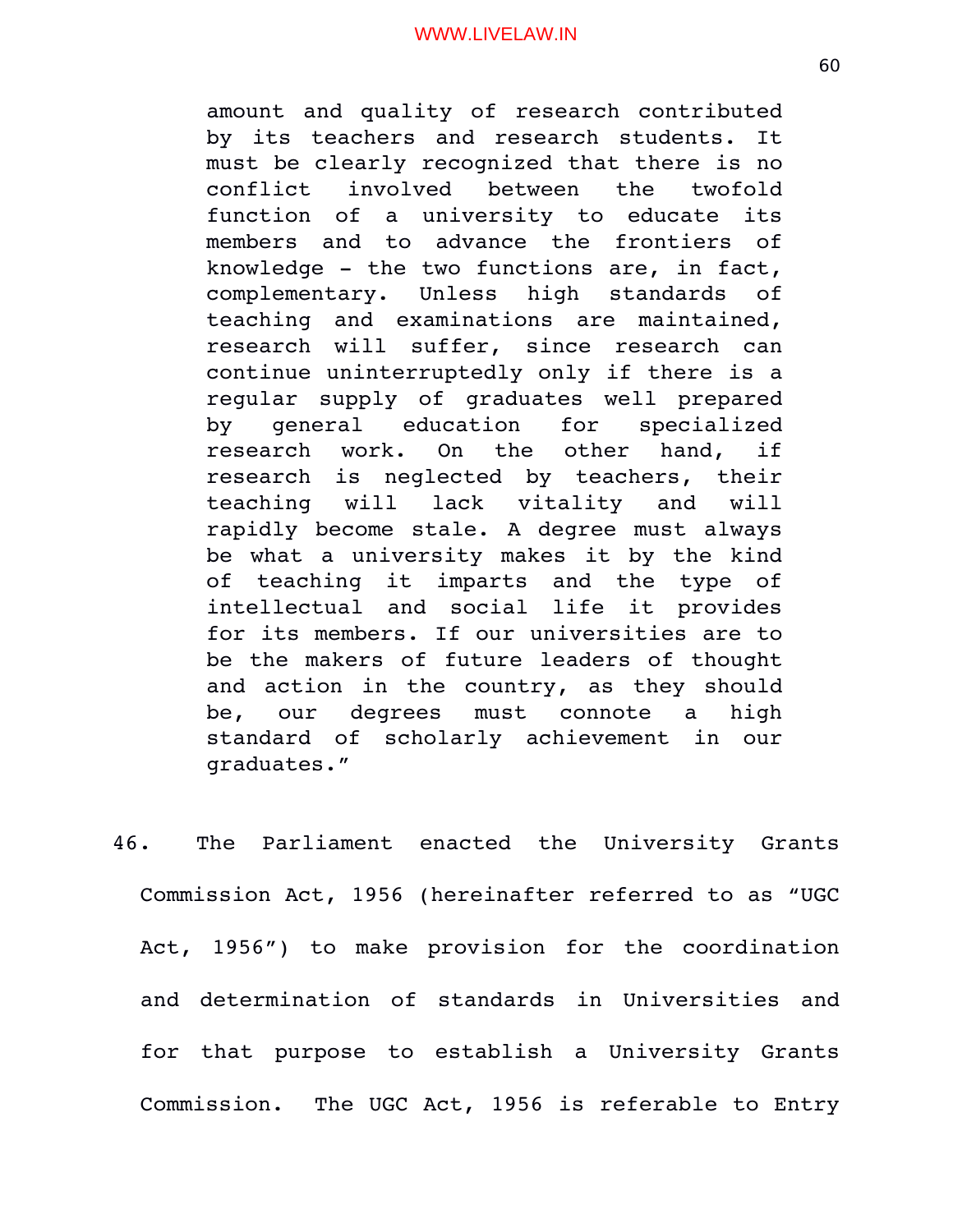66 of List I of Seventh Schedule of the Constitution which provides as under:

> "66. Co-ordination and determination of standards in institutions for higher education or research and scientific and technical institutions."

47. The education including Universities both in Government of India Act, 1935 and the Constitution of India was a State subject. Entry 11 in the State List prior to Constitution (Forty-second Amendment) Act, 1976 provided:

> "………Education including Universities, subject to the provisions of Entries 63, 64, 65 and 66 of List I and Entry 25 of List III".

48. By Constitution (Forty-second Amendment) Act, 1976 w.e.f. 03.01.1977, Entry 11 from List II was omitted and was transferred and combined with subject of Entry 25 of List III. Entry 25 List III as after amendment by Constitution (Forty-second Amendment) Act, 1976 is to the following effect: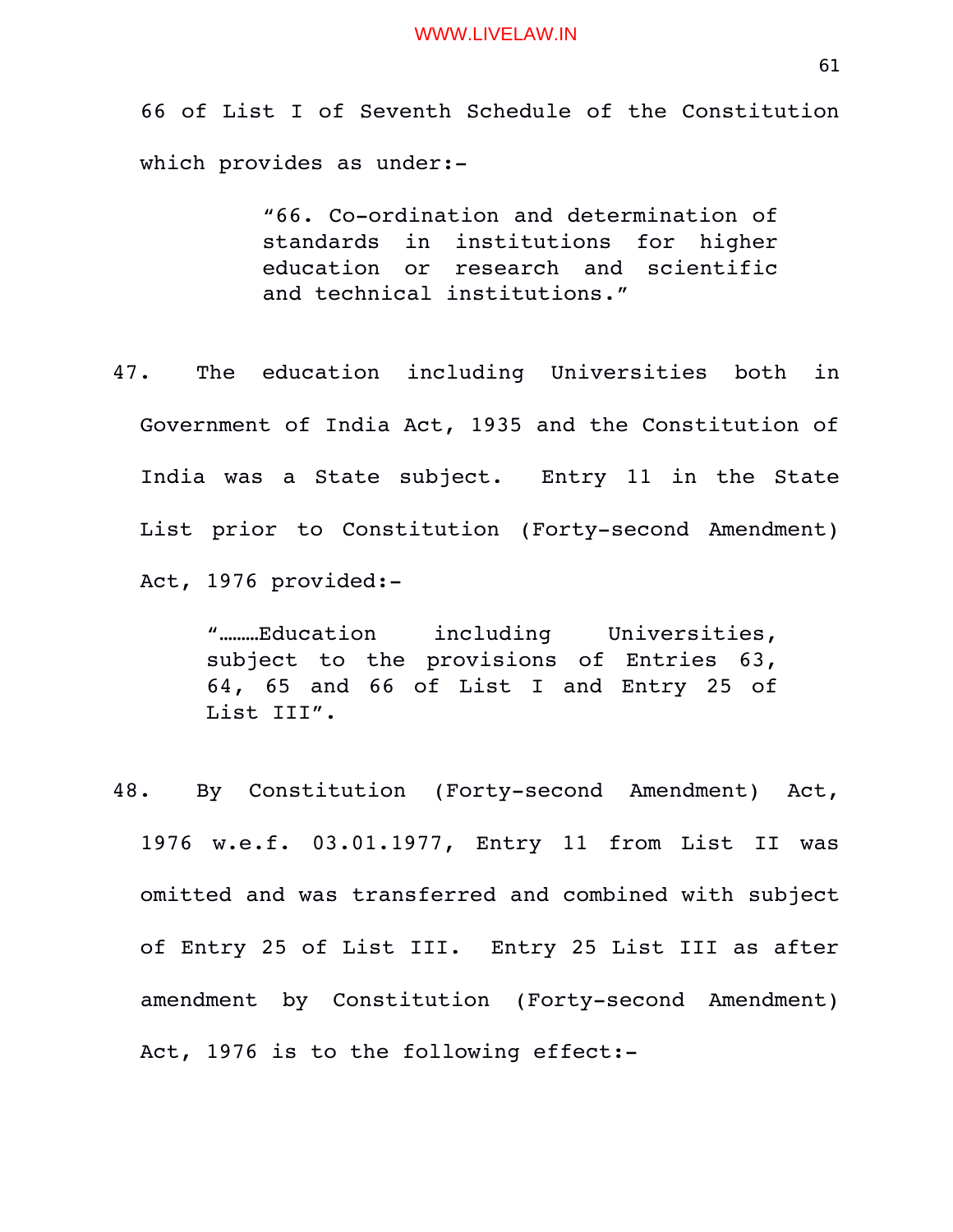"25. Education, including technical education, medical education and universities, subject to the provisions of entries 63, 64, 65 and 66 of List I; vocational and technical training of labour."

49. Education including university education, thus, is now a concurrent subject where both State legislature as well as Parliament have legislative competence. Entry 11 of List II as existed prior to Constitution (Forty-second Amendment) Act, 1976 as well as Entry 25 of List III is subject to the provisions of Entry 66 of List I, which is the Constitutional Scheme delineated by Seventh Schedule of the Constitution of India. The inter-play with regard to legislation by State referable to earlier Entry 11 of List II as well as Entry 25 of List III with that of Entry 66 of List I came for consideration before this Court in several cases. The Constitution Bench of this Court in **Gujarat University and Anr. Vs. Shri Krishna Ranganath Mudholkar and Ors., AIR 1963 SC 703** laid down that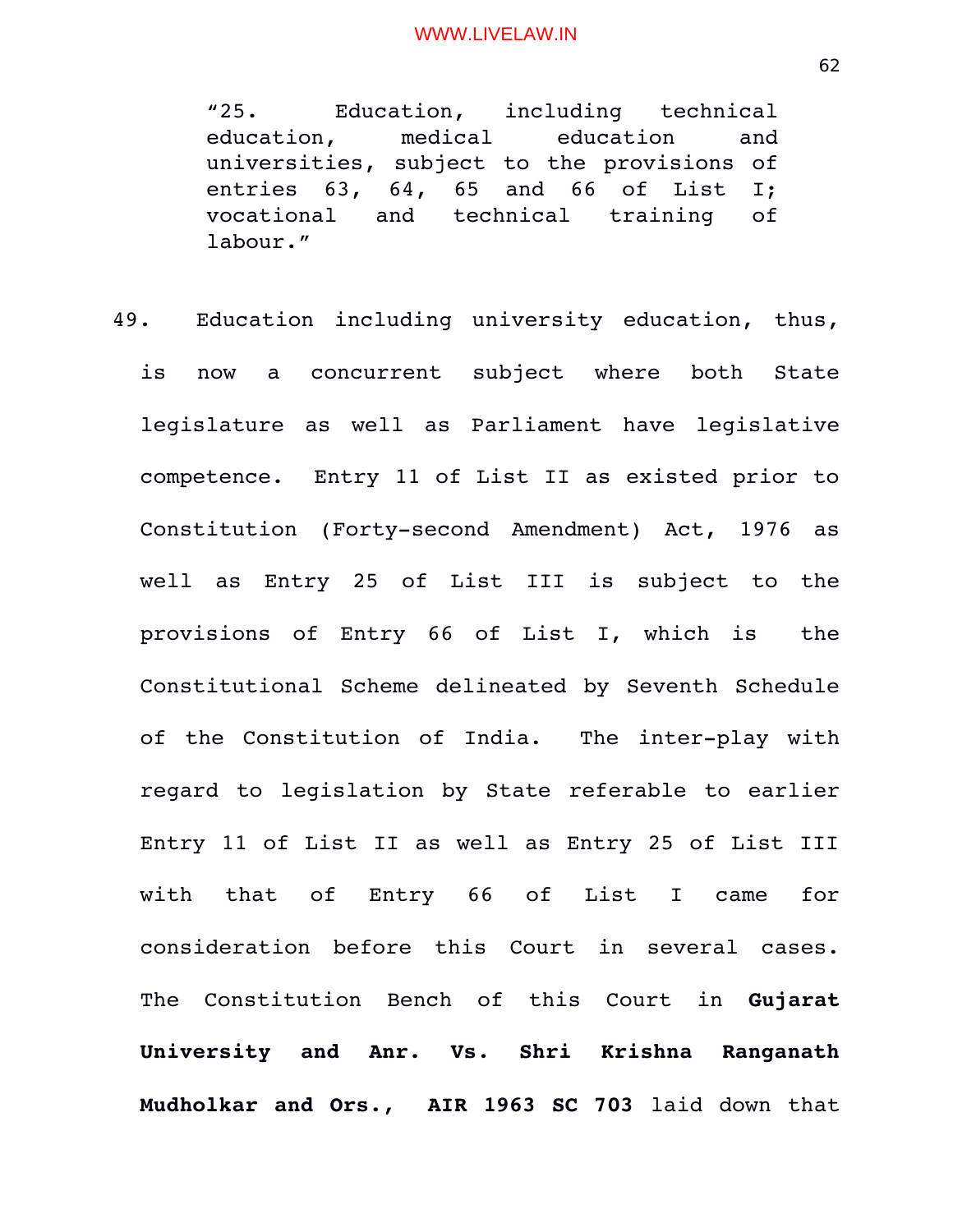although there may be overlapping between a State Legislation referable to Entry 11 of List II and Parliament legislation referable to Entry 66 List I but to the extent of overlapping the power conferred by Item 66 of List I must prevail over power of the State. In paragraph 23 of the judgment, the Constitution Bench Laid down:

"……………………………Use of the expression "subject to" in item 11 of List II of the Seventh Schedule clearly indicates that legislation in respect of excluded matters cannot be undertaken by the State Legislatures. In Hingir-Rampur Coal Co. Ltd. Vs. State of Orissa [1961] 2 SCR 537: (AIR 1961 SC 459), this Court in considering the import of the expression "subject to" used in an entry in List II, in relation to an entry in List I observed that to the extent of the restriction imposed by the use of the expression "subject to" in an entry in List II, the power is taken away from the State Legislature. Power of the State to legislate in respect of education including Universities must to the extent to which it is entrusted to the Union Parliament, whether such power is exercised or not, be deemed to be restricted…………………………"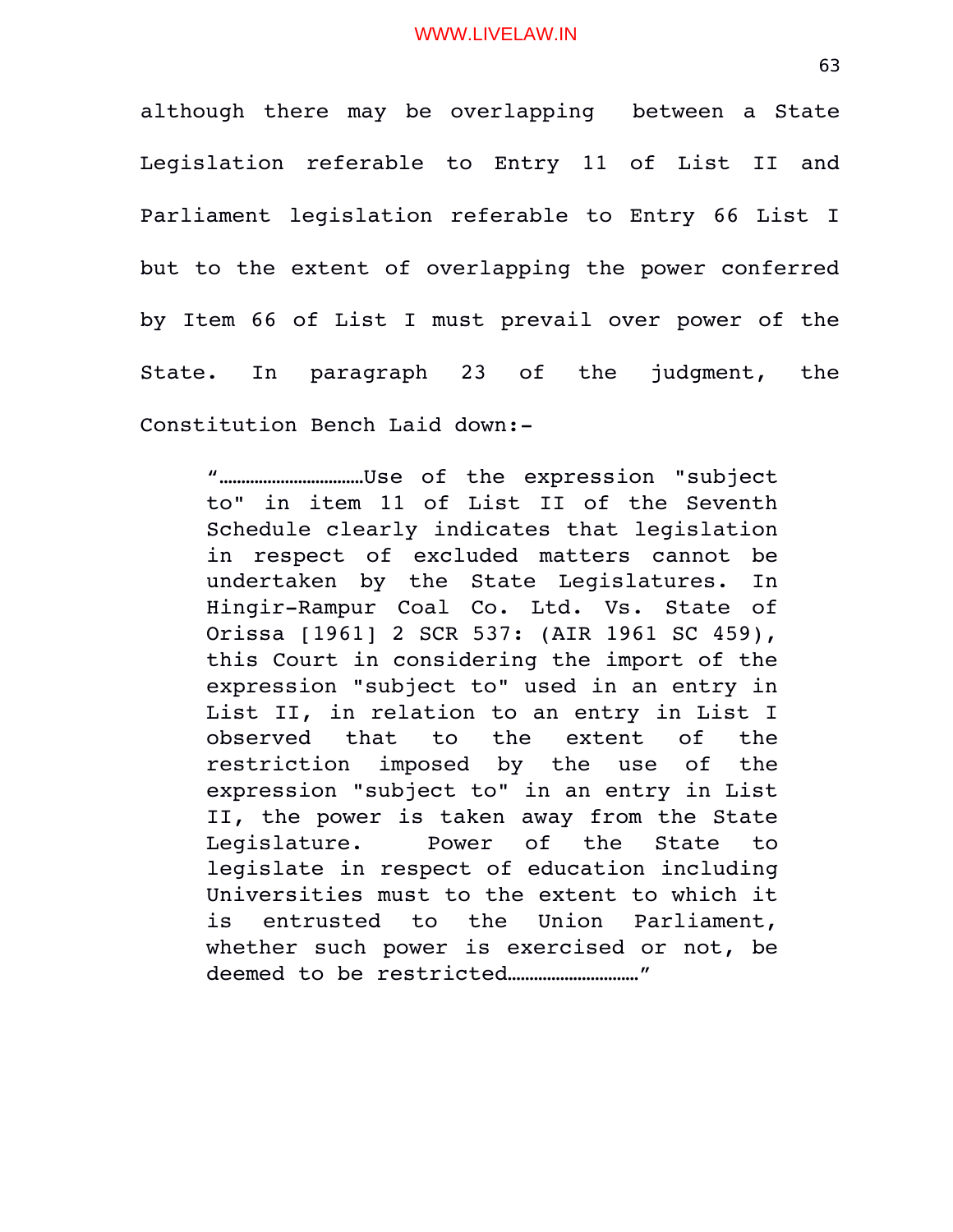50. A Constitution Bench of this Court in **Dr. Preeti Srivastava and Anr. Vs. State of M.P. and Ors., (1999) 7 SCC 120** had occasion to consider the interplay between Entry 66 of List I and that of Entry 25 of List III. The Constitution Bench had occasion to consider a Government order dated 11.10.1994 issued by the State of Uttar Pradesh where for admission in Post Graduate Medical Entrance Examination percentage of 45% marks was fixed for the general category candidates, cut-off for reserved category candidates, i.e., Scheduled Castes, Scheduled Tribes etc., was fixed at 35% and thereafter, by another G.O. dated 31.8.1995 the State of Uttar Pradesh completely did away with a cut-off percentage of marks in respect of the reserved category candidates, which was challenged before this Court. This Court held that while laying down minimum qualifying marks for admission to the Post Graduate Courses, it was not open to the State Government to say that there will be no minimum qualifying marks for the reserved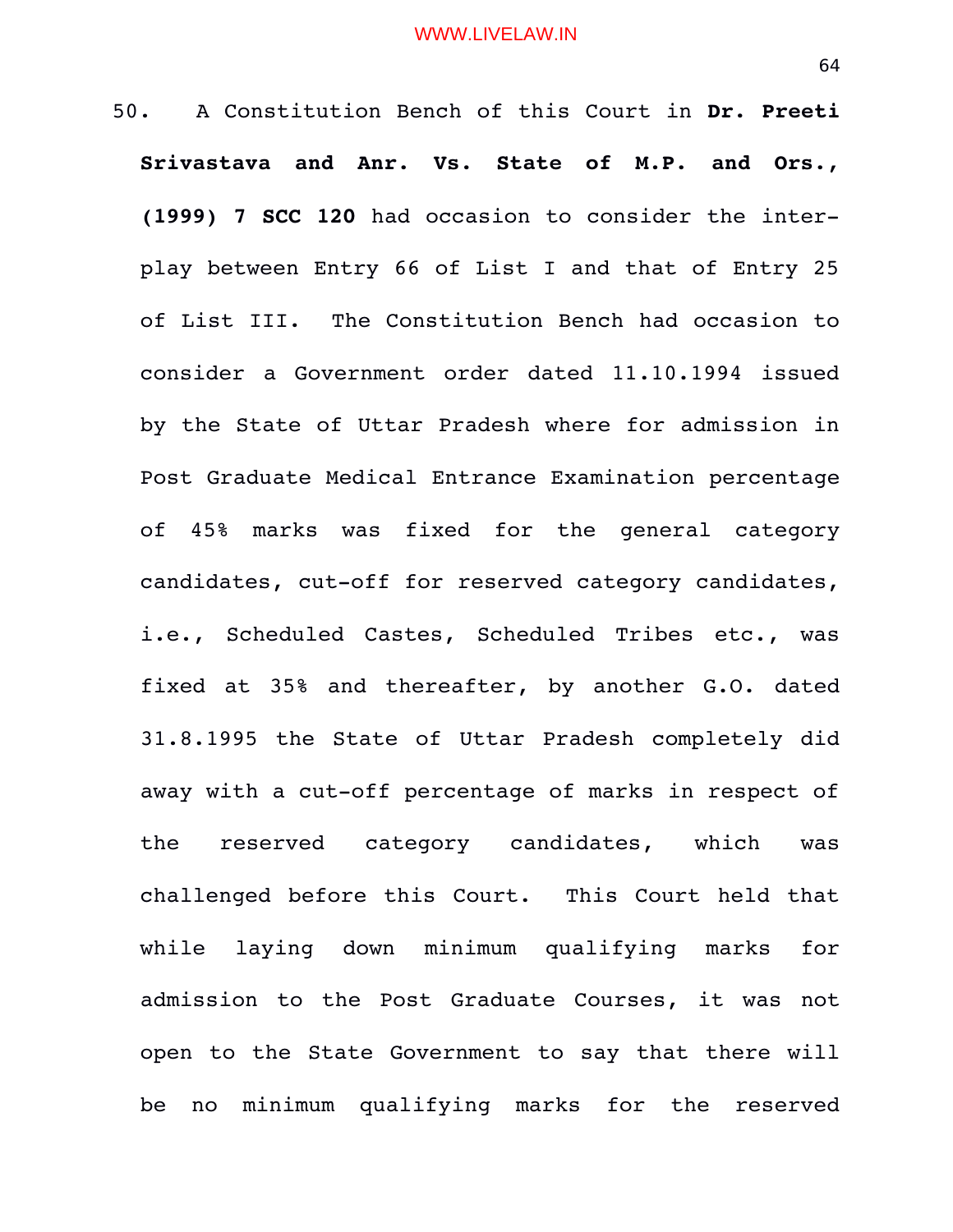category candidates in **Dr. Sadhna Devi and Ors. Vs. State of U.P. and Ors., (1997) 3 SCC 90.** The State of U.P. issued an ordinance on 15.01.1997 revising the minimum qualifying marks for the reserved category candidates from 35% to 20%, which ordinance was challenged before this Court by means of writ petition under Article 32. Similarly, State of Madhya Pradesh also by Government Order directed the minimum qualifying marks for the reserved category candidates be fixed 20% for Scheduled Casts and 15% for Scheduled Tribes, which was also under challenge. This court in the above context had occasion to consider the Regulations framed under the Medical Council Act, 1956, a Parliamentary legislation, which Regulation provided standard of qualification for admission in a medical course. There being conflict between the criteria fixed by the State of U.P. and State of M.P. and those fixed by Regulations under Indian Medical Council Act, the controversy was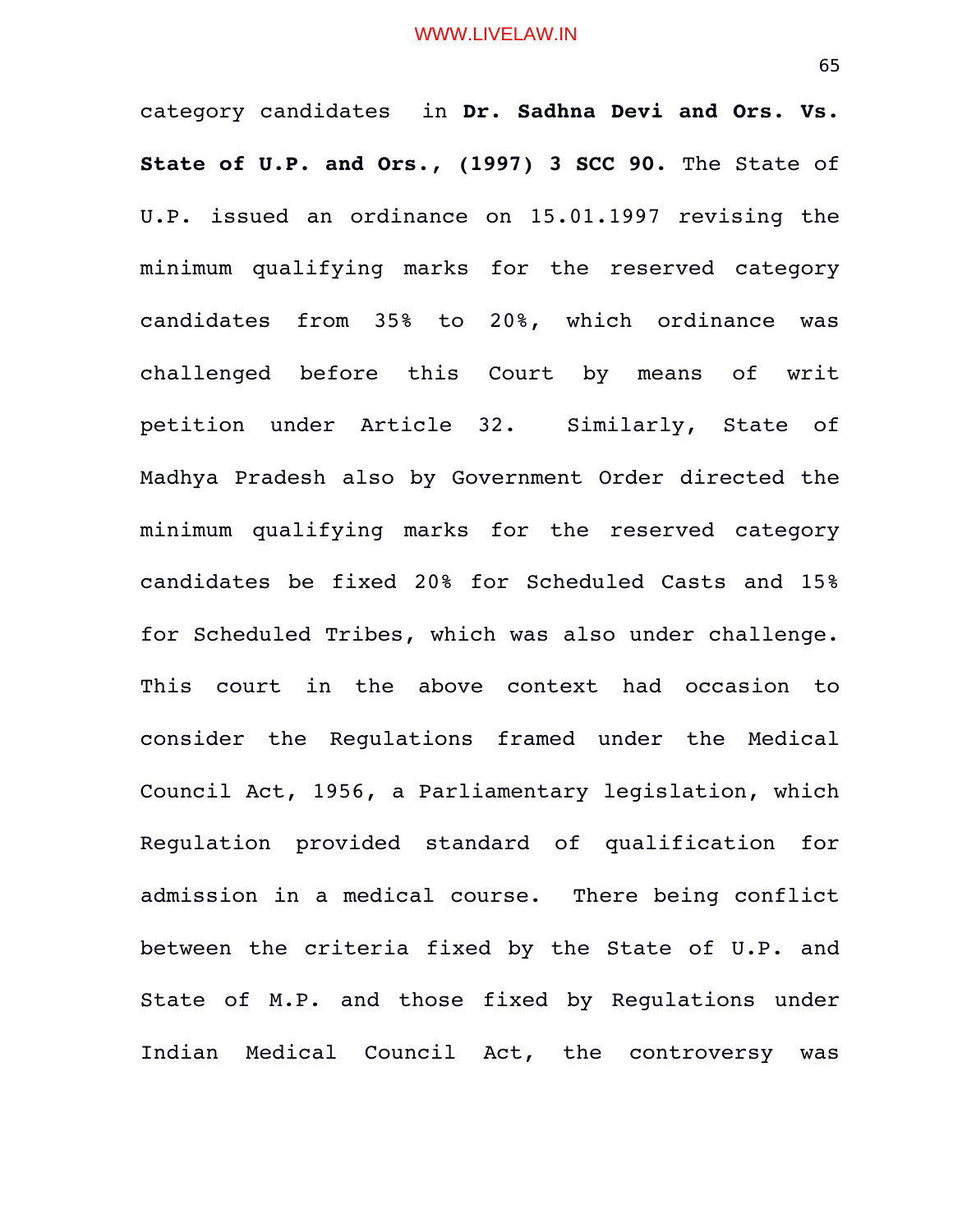finally determined by the Constitution Bench, in paragraph 35, following was laid down:

"35. The legislative competence of the Parliament and the legislatures of the States to make laws under Article 246 is regulated by the VIIth Schedule to the Constitution. In the VIIth Schedule as originally in force. Entry 11 of List-II gave to the States an exclusive power to legislate on

"education including universities subject to the provisions of retries 63, 64, 65 and 66 of List-I and Entry 25 of List-III".

Entry 11 of List-II was deleted and Entry 25 of List-III was amended with effect from 3-1-1976 as a result of the Constitution 42nd Amendment Act of 1976. The present Entry 25 in the Concurrent List is as follows:

"25. Education, including technical education, medical education and universities, subject to the provisions of entries 63, 64, 65 and 66 list-I: vocational and technical training of labour."

Entry 25 is subject, inter alia, to Entry 66 of List-I. Entry 66 of List-I is as follows :

"66. Co-ordination and determination of standards in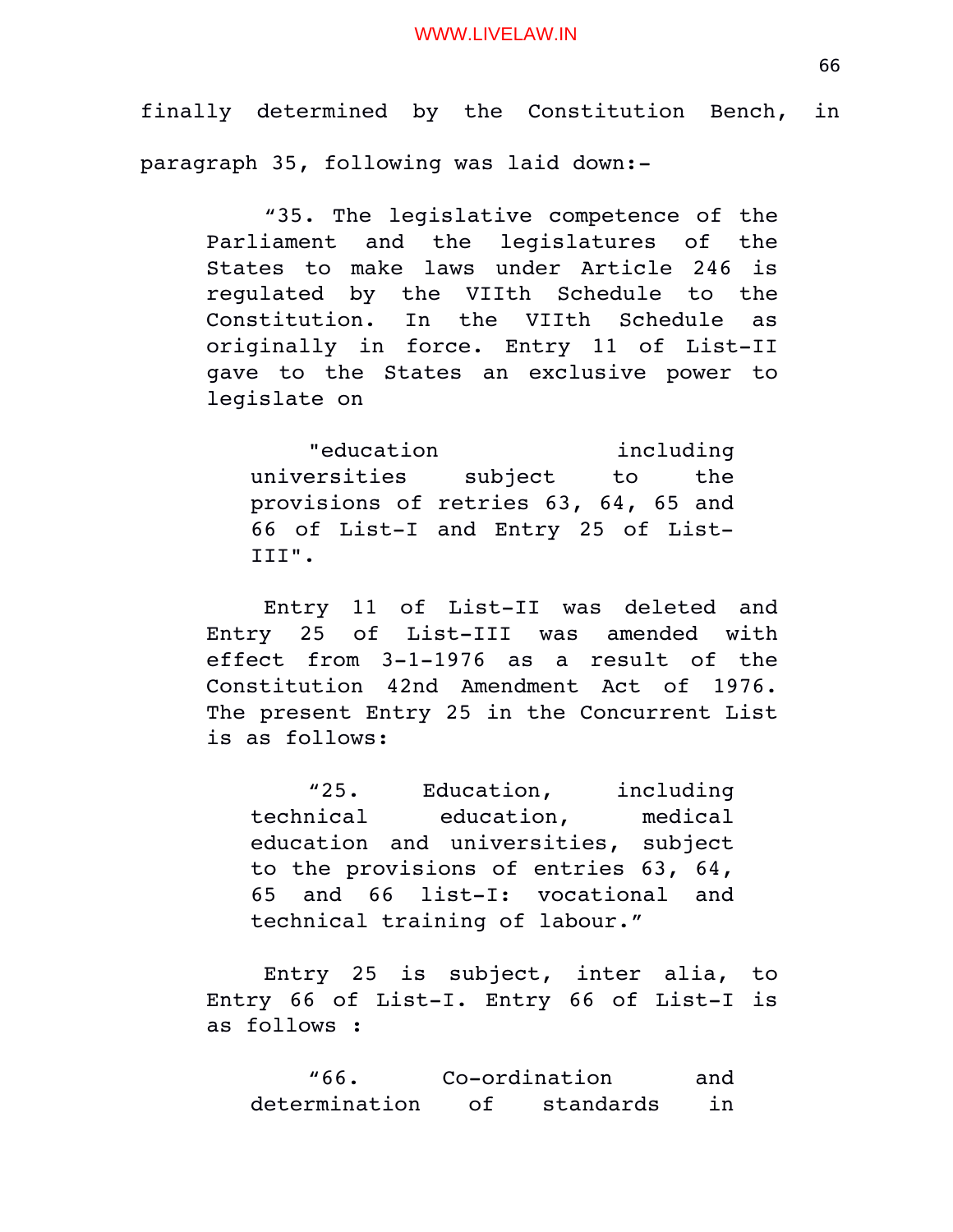institutions for higher education or research and scientific and technical institutions."

Both the Union as well as the States have the power to legislate on education including medical education, subject, inter alia, to Entry 66 of List-I which deals with laying down standards in institutions for higher education or research and scientific and technical institutions as also co-ordination of such standards. A State has, therefore, the right to control education including medical education so long as the field is not occupied by any Union Legislation. Secondly, the State cannot, while controlling education in the State, impinge on standards in intuitions for higher education. Because this is exclusively within the purview of the Union Government. Therefore, while prescribing the criteria for admission to the institutions for higher education including higher medical education, the State cannot adversely affect the standards laid down by the Union of India under Entry 66 of List-I. Secondly, while considering the cases on the subject it is also necessary to remember that from 1977 education including, inter alia, medical and university education, is now in the Concurrent List so that the Union can legislate on admission criteria also. If it does so, the State will not be able to legislate in this field, except as provided in Article 254."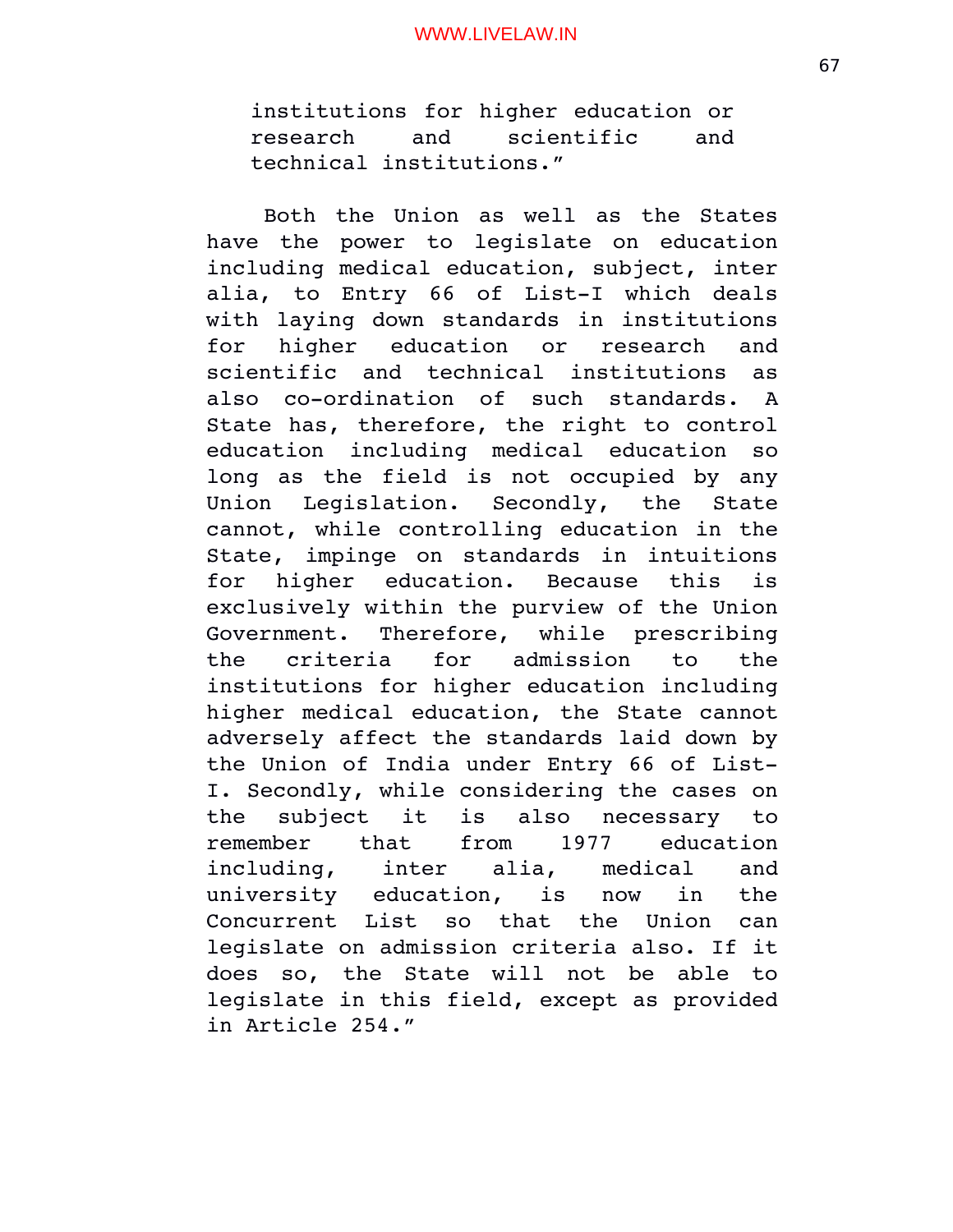51. Constitution Bench had also occasion to elaborate on different aspects of "standards of education". This Court held that the standards of examination is also one of the relevant factor in standards of education. In paragraph 36, following has been laid down:

> "**36.** It would not be correct to say that the norms for admission have no connection with the standard of education, or that the rules for admission are covered only by Entry 25 of List-III. Norms of admission can have a direct impact on the standards of education. Of course, there can be rules for admission which are consistent with or do not affect adversely the standards of education prescribed by the Union in exercise of powers under Entry 66 of List-I. For example, a State may, for admission to the post-graduate medical courses, lay down qualifications in addition to those prescribed under Entry 66 of List-I. This would be consistent with promoting higher standards for admission to the higher educational courses. But any lowering of the norms laid down can, and do have an adverse affect on the standards of education in the institutes of higher education. Standards of education in an institution or college depend on various factors. Some of these are :

> > (1) The calibre of the teaching staff;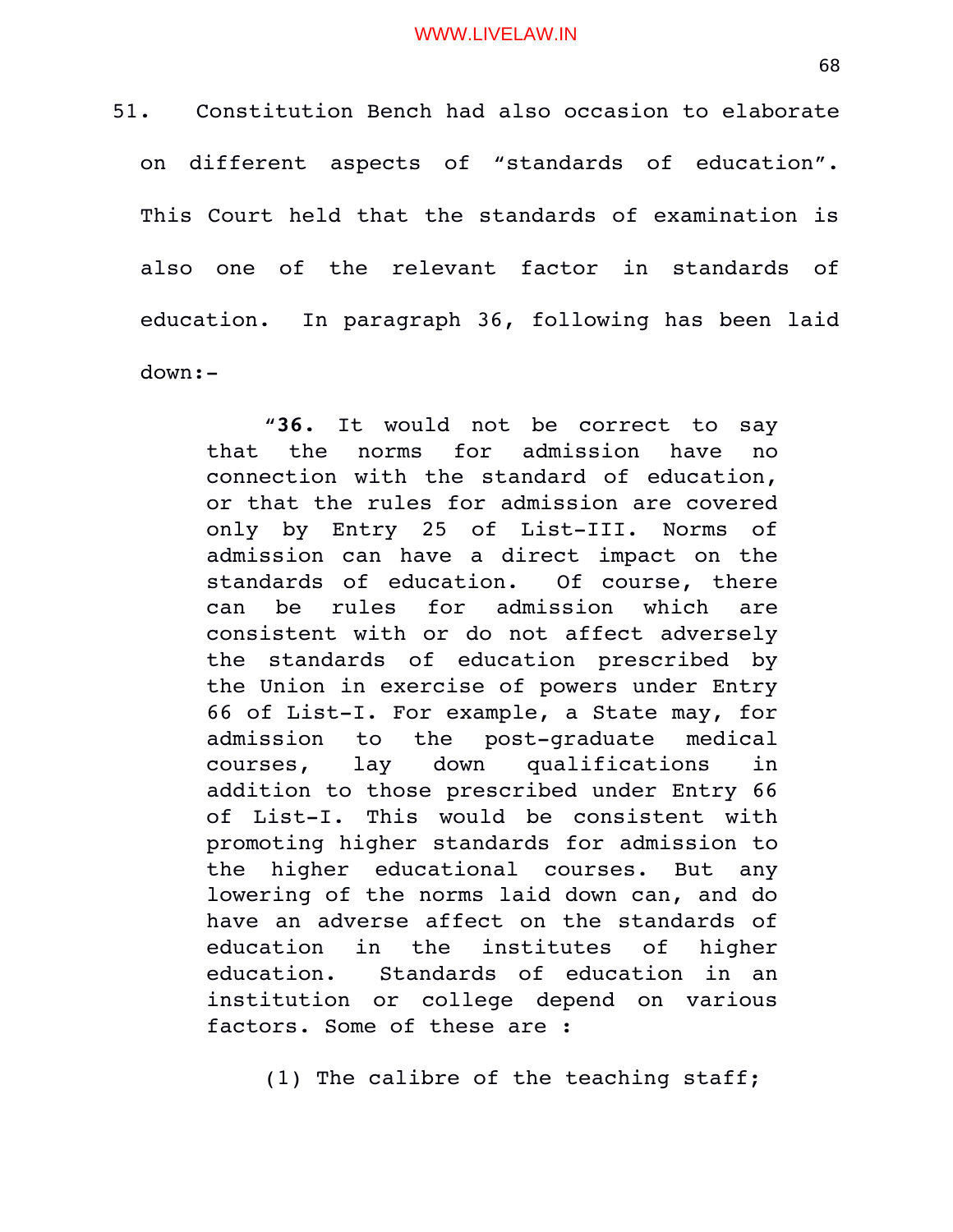(2) A proper syllabus designed to achieve a high level of education in the given span of time;

(3) The student-teacher ratio;

(4) The ratio between the students and the hospital beds available to each student;

(5) The calibre of the students admitted to the institution;

(6) Equipment and laboratory facilities, or hospital facilities for training in the case of medical colleges;

(7) Adequate accommodation for the college and the attached hospital; and

(8) The standard of examinations held including the manner in which the papers are set and examined and the clinical performance is judged."

52. A Three Judge Bench of this Court had occasion to consider all legislative entries pertaining to education including University education in **Professor Yashpal and Anr. Vs. State of Chhattisgarh and Ors., (2005) 5 SCC 420**. This court laid down following in paragraphs 33, 34 and 35: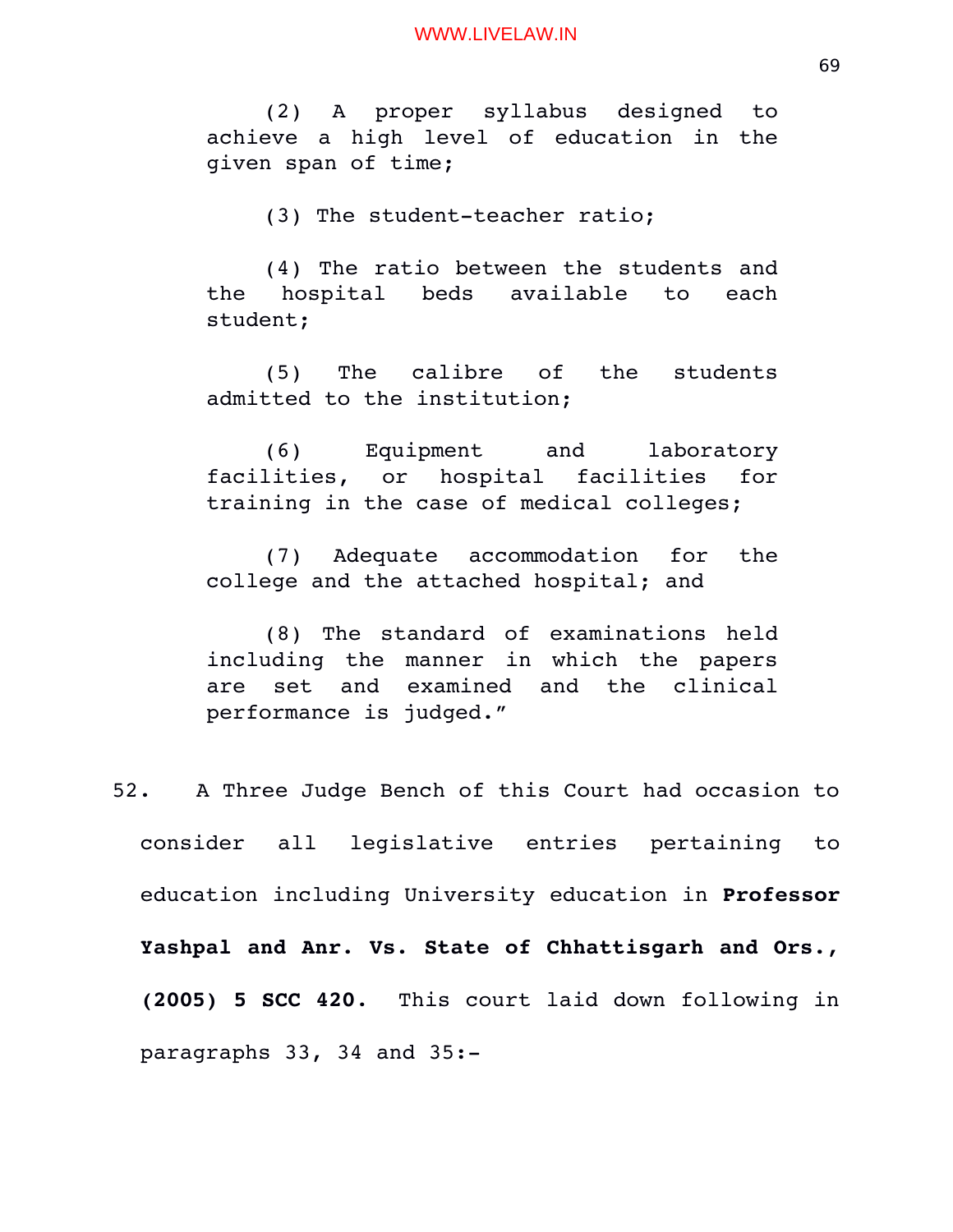"**33.** The consistent and settled view of this Court, therefore, is that in spite of incorporation of Universities as a legislative head being in the State List, the whole qamut of the University which will include teaching, quality of education being imparted, curriculum, standard of examination and evaluation and also research activity being carried on will not come within the purview of the State legislature on account of a specific Entry on co- ordination and determination of standards in institutions for higher education or research and scientific and technical education being in the Union List for which the Parliament alone is competent. It is the responsibility of the Parliament to ensure that proper standards are maintained in institutions for higher education or research throughout the country and also uniformity in standards is maintained.

**34.** In order to achieve the aforesaid purpose, the Parliament has enacted the University Grants Commission Act. First para of the Statement of Objects and Reasons of the University Grants Commission Act, 1956 (for short "UGC Act") is illustrative and consequently it is being reproduced below :

"The Constitution of India vests Parliament with exclusive authority in regard to 'co-ordination and determination of standards in institutions for higher education or research and scientific and technical institutions'. It is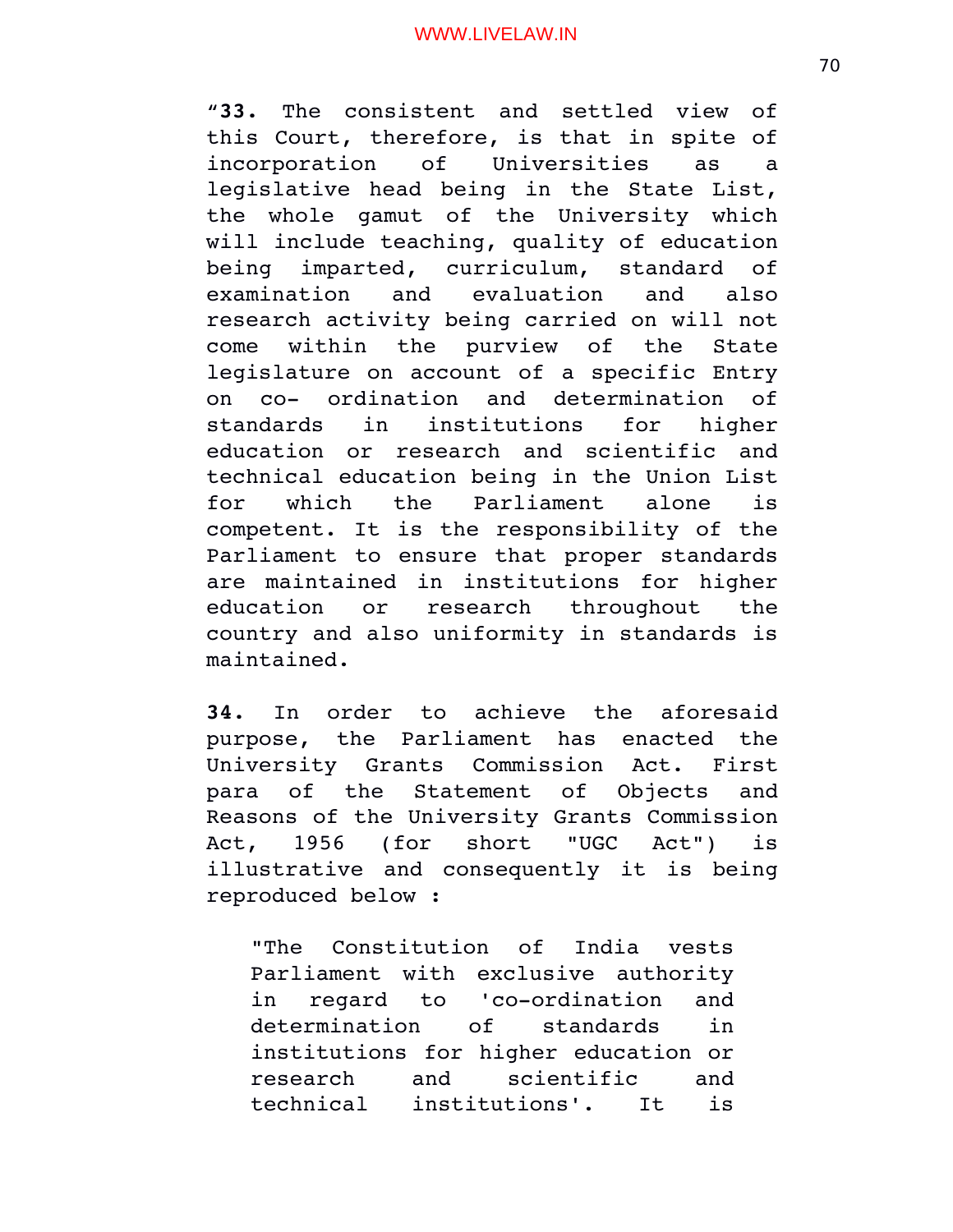obvious that neither co-ordination nor determination of standards is possible unless the Central Government has some voice in the determination of standards of teaching and examination in Universities, both old and new. It is also necessary to ensure that the available resources are utilized to the best possible effect. The problem has become more acute recently on account of the tendency to multiply Universities. The need for a properly constituted Commission for determining and allocating to Universities funds made available by the Central Government has also become more urgent on this account."

**35.** In the second para it is said that the Commission will also have the power to recommend to any University the measures necessary for the reform and improvement of University education and to advise the University concerned upon the action to be taken for the purpose of implementing such recommendation. The Commission will act as an expert body to advise the Central Government on problems connected with the co ordination of facilities and maintenance of standards in Universities."

53. In **Maa Vaishno Devi Mahila Mahavidyalaya Vs. State of Uttar Pradesh and Ors., (2013) 2 SCC 617**,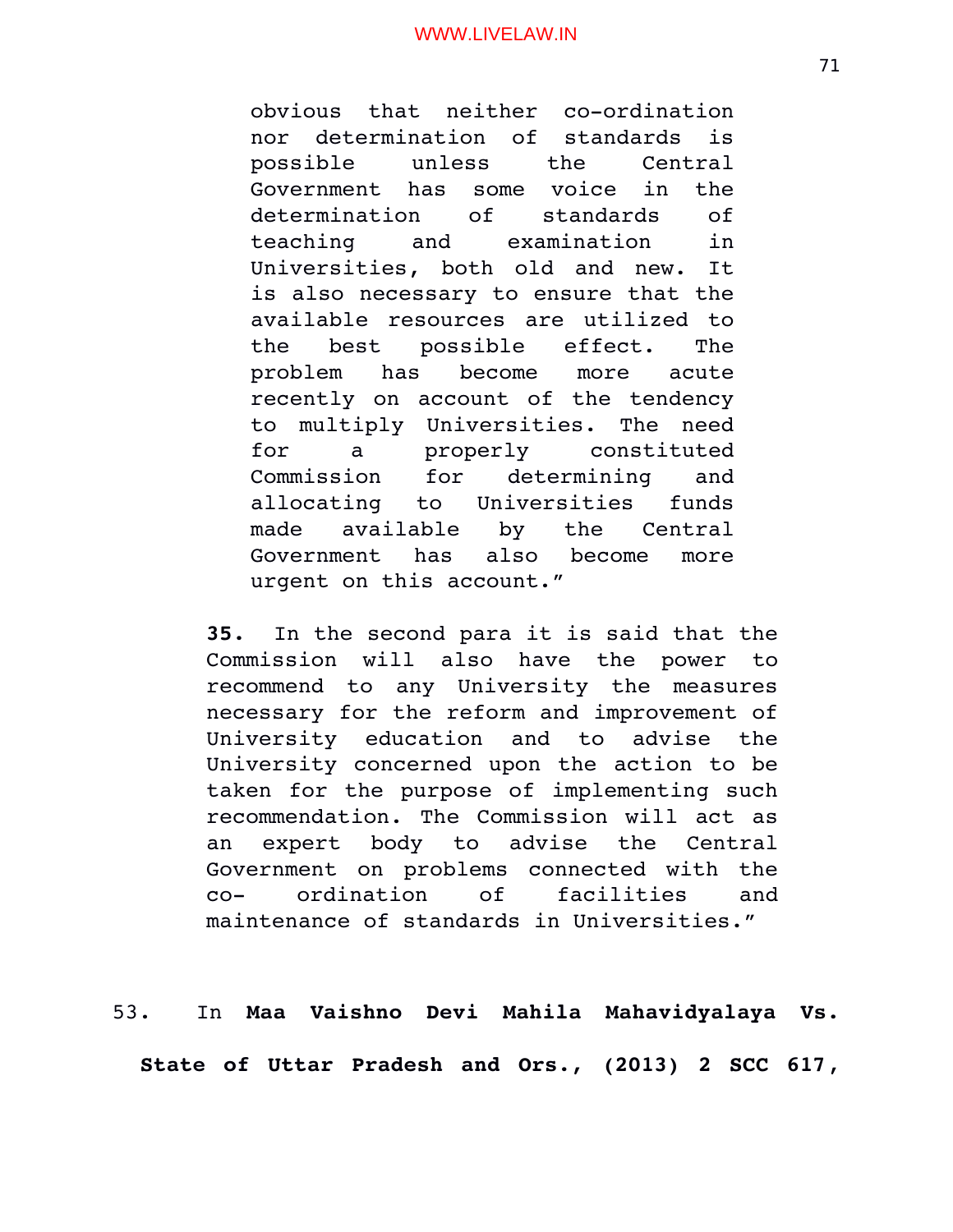this Court had occasion to consider the provisions of National Council for Teacher Education Act, 1993 and the role of the State and Universities in the above regard. In paragraph 59, this court held that NCTE is constituted under the Central Act with the responsibility of maintaining standard of education hence the State and Universities cannot lay down any guideline or policy which would be in conflict with the Central statute or the standards laid down by the Central body. In paragraph 59, following has been laid down:

"**59.** The above enunciated principles clearly show that the Council is the authority constituted under the Central Act with the responsibility of maintaining education of standards and judging upon the infra-structure and facilities available for imparting such professional education. Its opinion is of utmost importance and shall take precedence over the views of the State as well as that of the University. The concerned Department of the State and the affiliating University have a role to play but it is limited in its application. They cannot lay down any quideline or policy which would be in conflict with the Central statute or the standards laid down by the Central body. State can frame its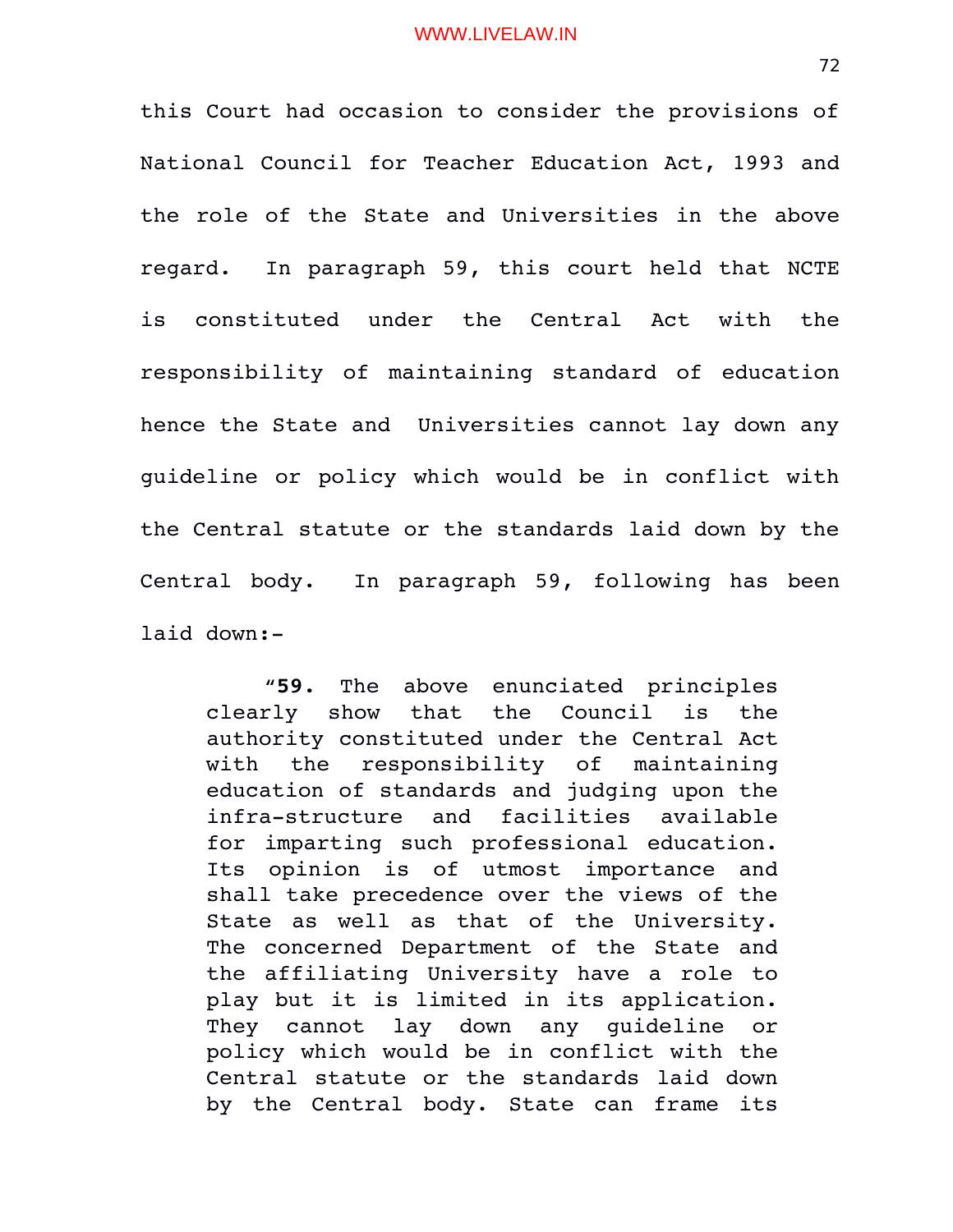policy for admission to such professional courses but such policy again has to be in conformity with the directives issued by the Central body. In the present cases, there is not much conflict on this issue, but it needs to be clarified that while the State grants its approval, and University its affiliation, for increased intake of seats or commencement of a new course/college, its directions should not offend and be repugnant to what has been laid down in the conditions for approval granted by the Central authority or Council. What is most important is that all these authorities have to work ad idem as they all have a common object to achieve i.e. of imparting of education properly and ensuring maintenance of proper standards of education, examination and infrastructure for betterment of educational system. Only if all these authorities work in a coordinated manner and with cooperation, will they be able to achieve the very object for which all these entities exist."

54. In another judgment of this Court in **University Grants Commission and Anr. Vs. Neha Anil Bobde (Gadekar), (2013) 10 SCC 519**, the qualifying criteria fixed by the UGC came for consideration. Bombay High Court had ruled out that UGC lacked the competence to fix the aggregate marks as the final qualifying criteria after the candidates obtained the minimum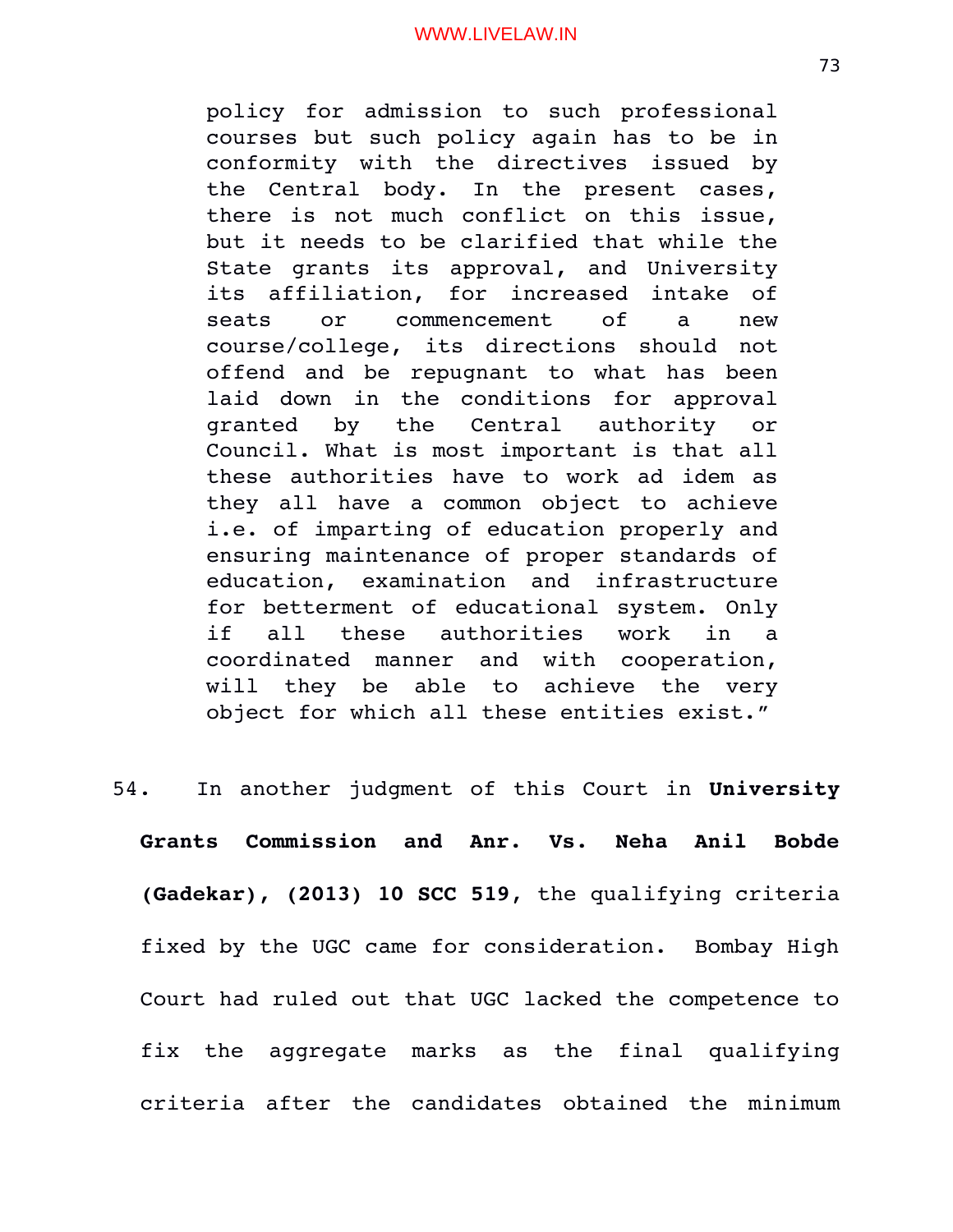marks prescribed before the declaration of result of N.E.T. examination. The judgment of the Bombay High Court was in appeal before this Court where this Court categorically laid down that UGC being an expert body is entrusted with duty to take such steps as it may think fit for the determination and maintenance of standards of teaching, examination and research in the University. In paragraph 22, following was laid down :

"**22.** We have elaborately referred to various statutory provisions which would clearly indicate that the UGC as an expert body has been entrusted by UGC Act the general duty to take such steps as it may think fit for the determination and maintenance of standards of teaching, examination and research in Universities. It is also duty bound to perform such functions as may be prescribed or as may be deemed necessary by the Commission for advancing the cause of higher education in India. The UGC has also got the power to define the qualification that should ordinarily be required for any person to be appointed to the teaching staff of the University and to regulate the maintenance of standards and coordination of work and faculties in the Universities."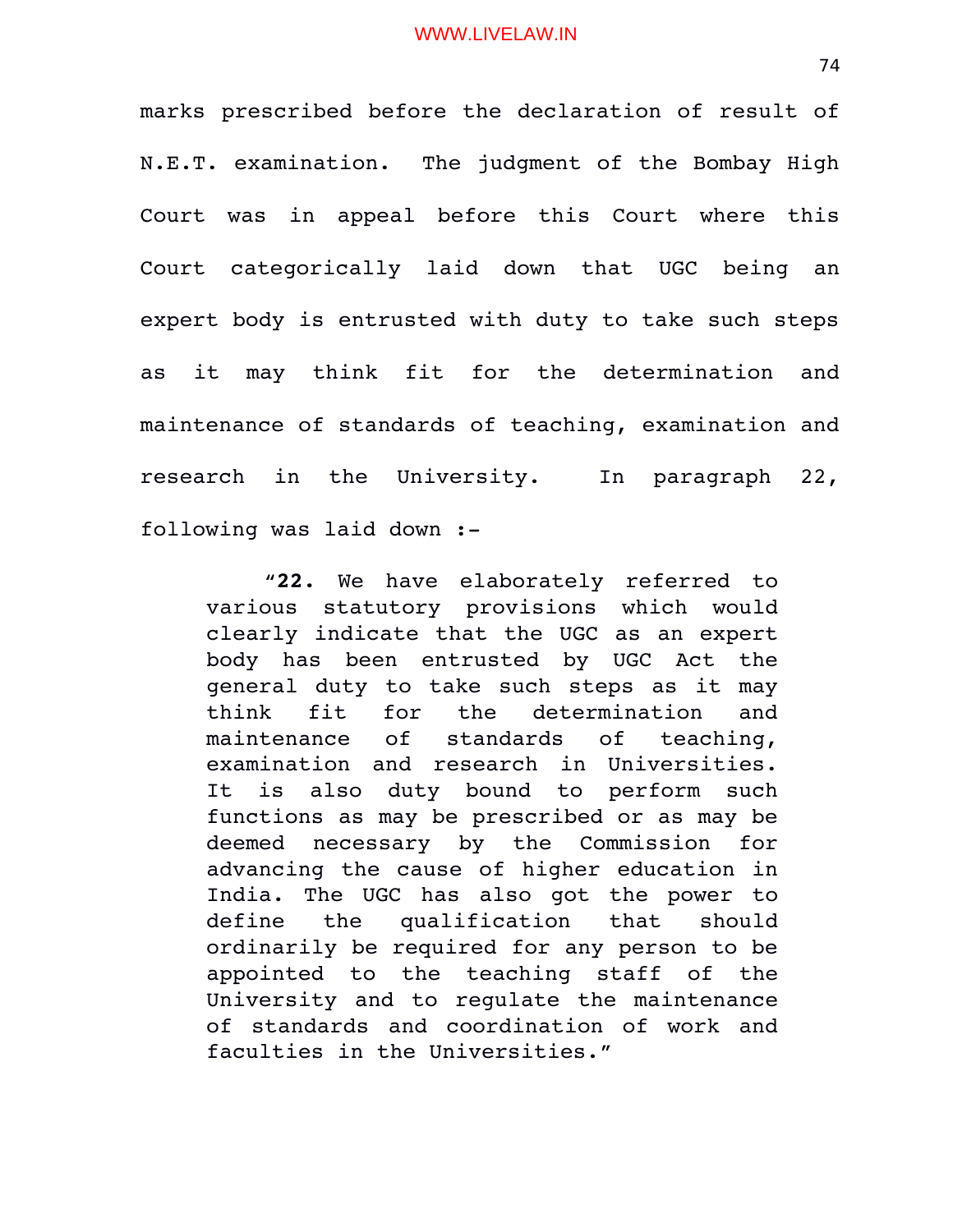55. This Court further held that in academic matters unless there is a clear statutory violation, this Court shall keep their hands off since the issues fall within the domain of the experts. In paragraph 31, following was laid down:

> "31. We are of the view that, in academic matters, unless there is a clear violation of statutory provisions, the Regulations or the Notification issued, the Courts shall keep their hands off since those issues fall within the domain of the experts. This Court in University of Mysore v. C.D. Govinda Rao, AIR 1965 SC 491, Tariq Islam v. Aligarh Muslim University (2001) 8 SCC 546 and Rajbir Singh Dalal v. Chaudhary Devi Lal University (2008) 9 SCC 284, has taken the view that the Court shall not generally sit in appeal over the opinion expressed by expert academic bodies and normally it is wise and safe for the Courts to leave the decision of academic experts who are more familiar with the problem they face, than the Courts generally are. UGC as an expert body has been entrusted with the duty to take steps as it may think fit for the determination and maintenance of standards of teaching, examination and research in the University. For attaining the said standards, it is open to the UGC to lay down any "qualifying criteria", which has a rational nexus to the object to be achieved, that is for maintenance of standards of teaching, examination and research. Candidates declared eligible for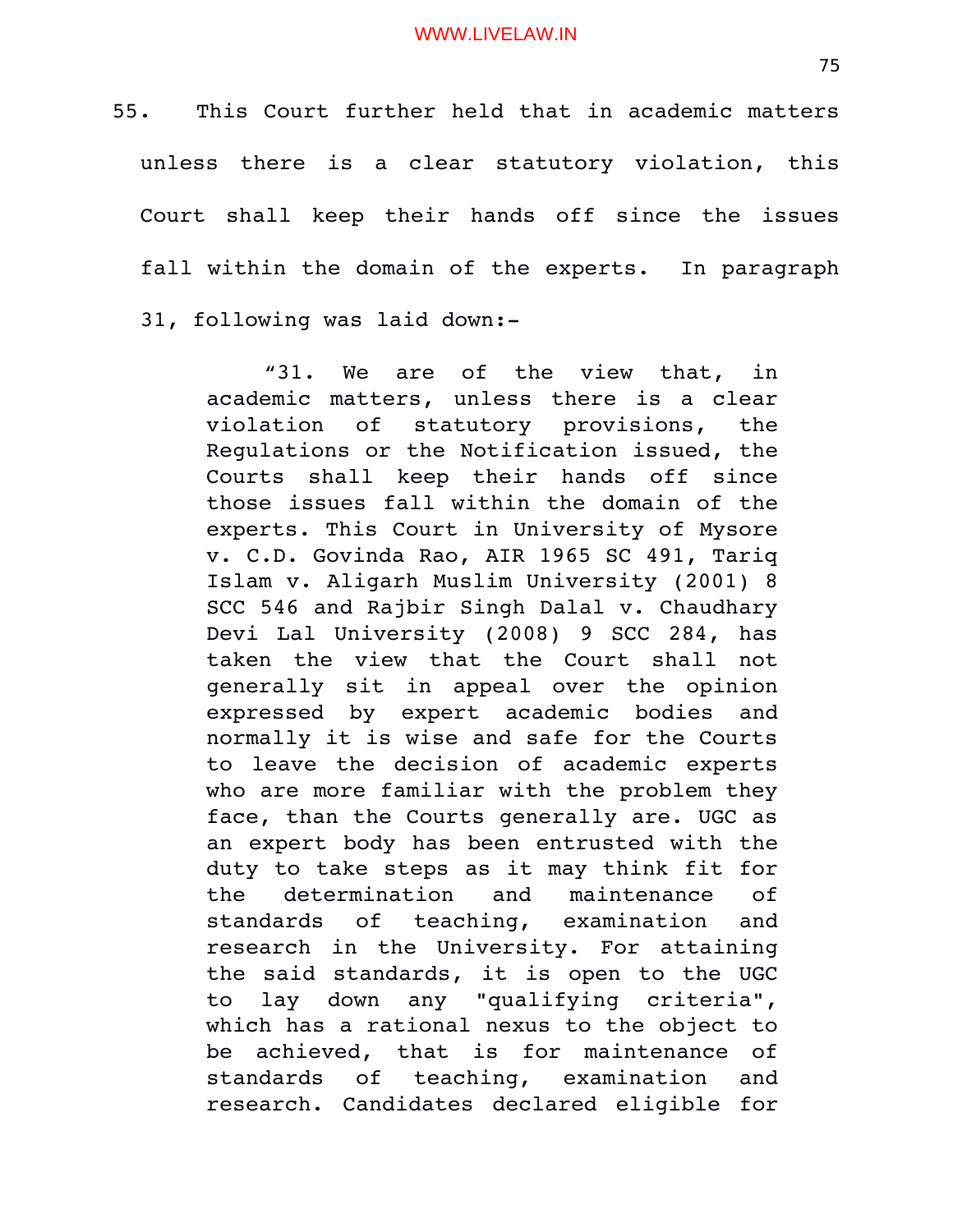lectureship may be considered for appointment as Assistant Professors in Universities and colleges and the standard of such a teaching faculty has a direct nexus with the maintenance of standards of education to be imparted to the students of the universities and colleges. UGC has only implemented the opinion of the Experts by laying down the qualifying criteria, which cannot be considered as arbitrary, illegal or discriminatory or violative of Article 14 of the Constitution of India."

56. Now, we come to the Revised Guidelines dated 06.07.2020, which is under challenge before us. The Guidelines dated 06.07.2020 were issued in continuation to earlier Guidelines dated 29.04.2020. The Guidelines dated 06.07.2020 provided that Universities are required to complete the examination by the end of September, 2020 in offline (pen and paper)/online / blended (offline and online mode) all terminal semester/final year examinations 2020. The Guidelines dated 06.07.2020 intended that it is only after holding of terminal semester/final year examination, Universities may proceed to grant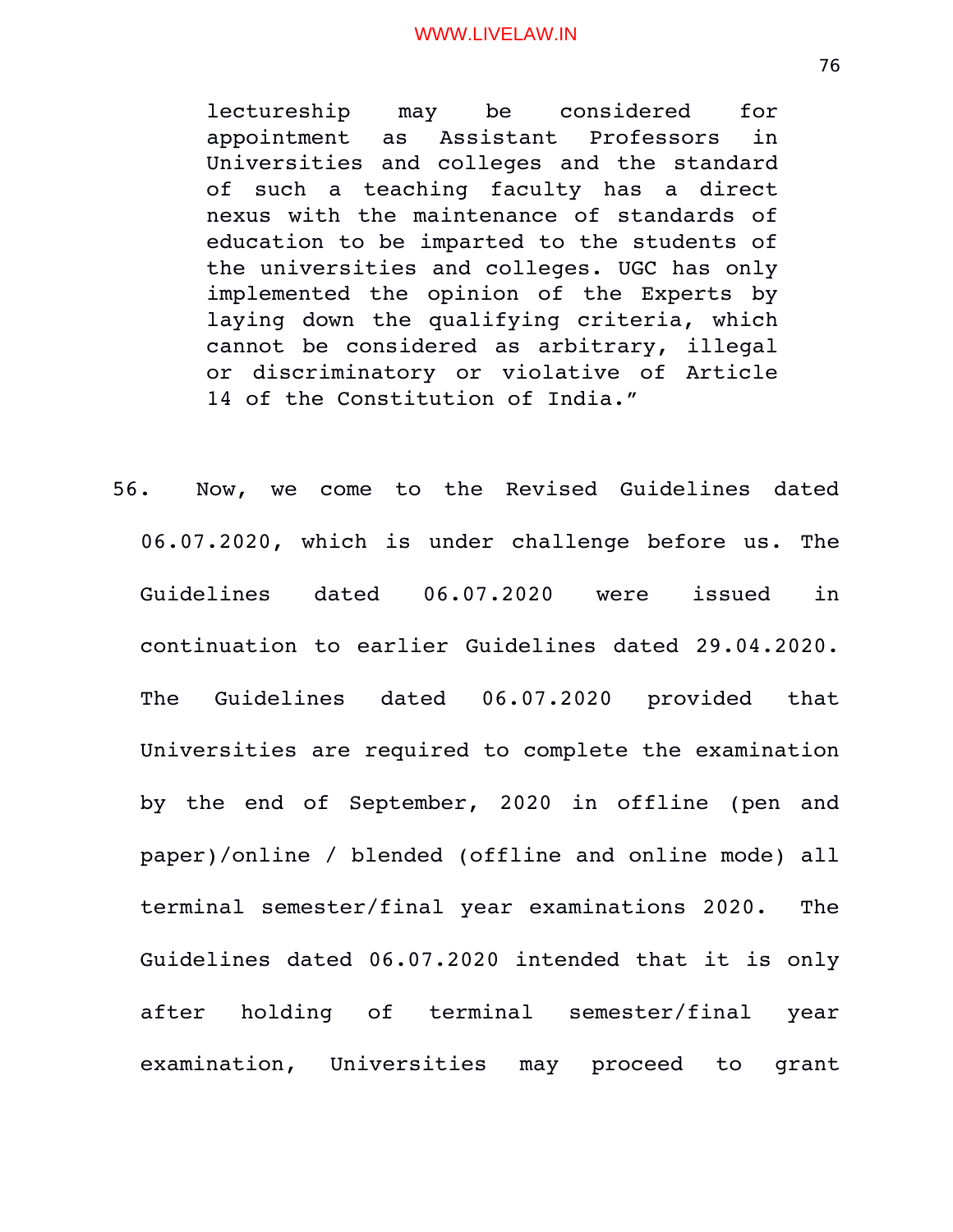degrees. The challenge to Guidelines is on the ground that Guidelines are beyond the domain of UGC and does not relate to "co-ordination and determination of standards in institution of higher education". Undoubtedly, the UGC Act has been enacted in reference to Entry 66 List I where the preamble of the Act provides:

"An Act to make provision for the coordination and determination of standards in Universities and for that purpose, to establish a University Grants Commission."

57. Section 12 which enumerates the functions of the Commission provides that it shall be the general duty of the Commission to take, in consultation with the Universities or other bodies concerned, all such steps as it may think fit for the promotion and coordination of University education and for the determination and maintenance of standards of teaching, examination and research in Universities. The use of expression "examination" in Section 12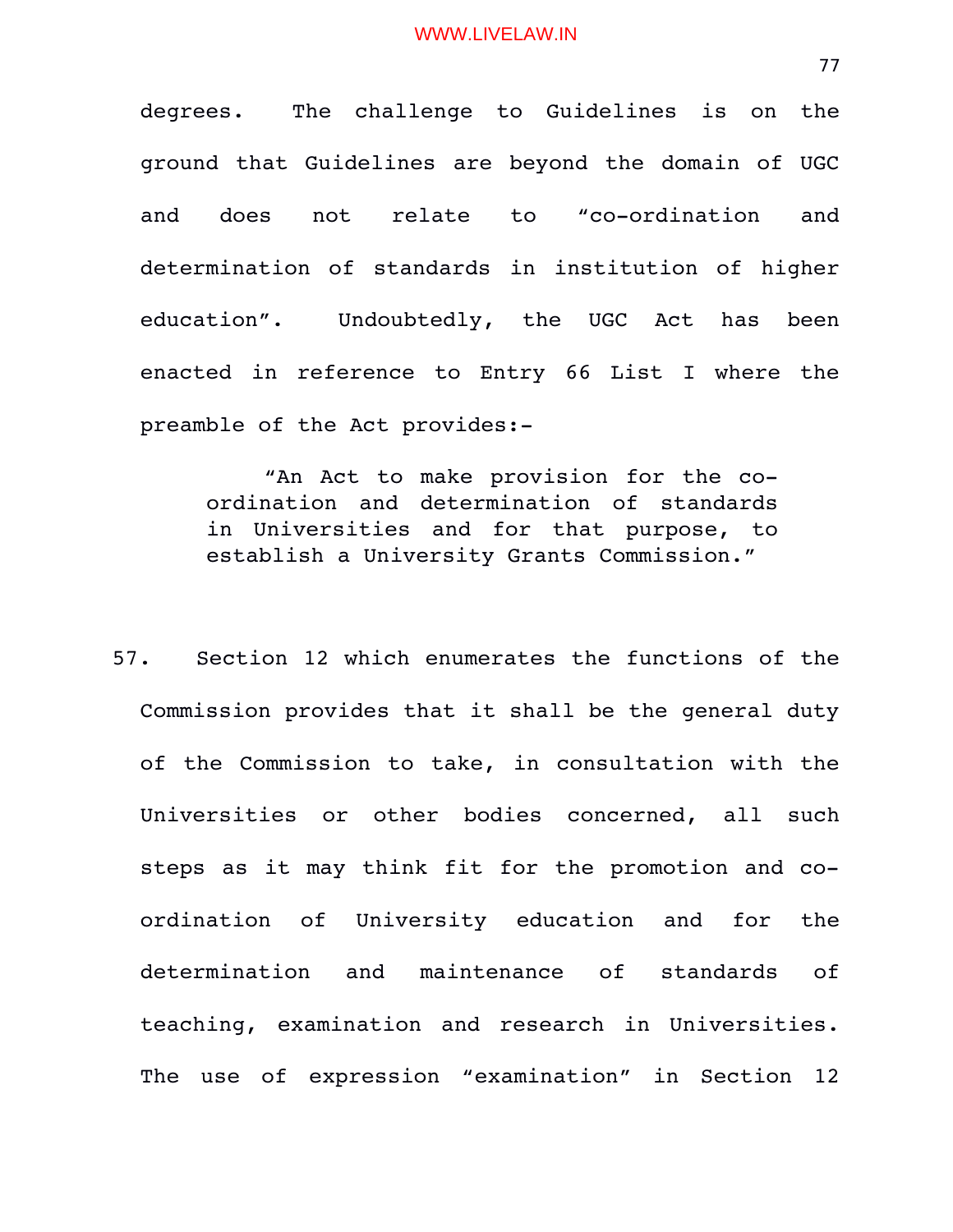itself makes it clear that steps taken by the UGC under Section 12 may relate to the "examination as well". In **Professor Yashpal (supra)** in paragraph 32, this Court has held that the standards of education in an institution depends on various factors, one of which includes "the standard of examinations held including the manner in which the papers are set and examined".

58. The sheet anchor of the argument as stressed by Shri Arvind P. Datar is the Constitution Bench judgment of this Court in **Modern Dental College and Research Centre and Ors. Vs. State of Madhya Pradesh** and Ors., (2016) 7 SCC 353. Learned senior counsel has relied on observation of this Court in paragraph 101. Relevant observation made in paragraph 101 is as follows:

> "101. To our mind, Entry 66 in List I is a specific Entry having a very specific and limited scope. It deals with coordination and determination of standards in institution of higher education or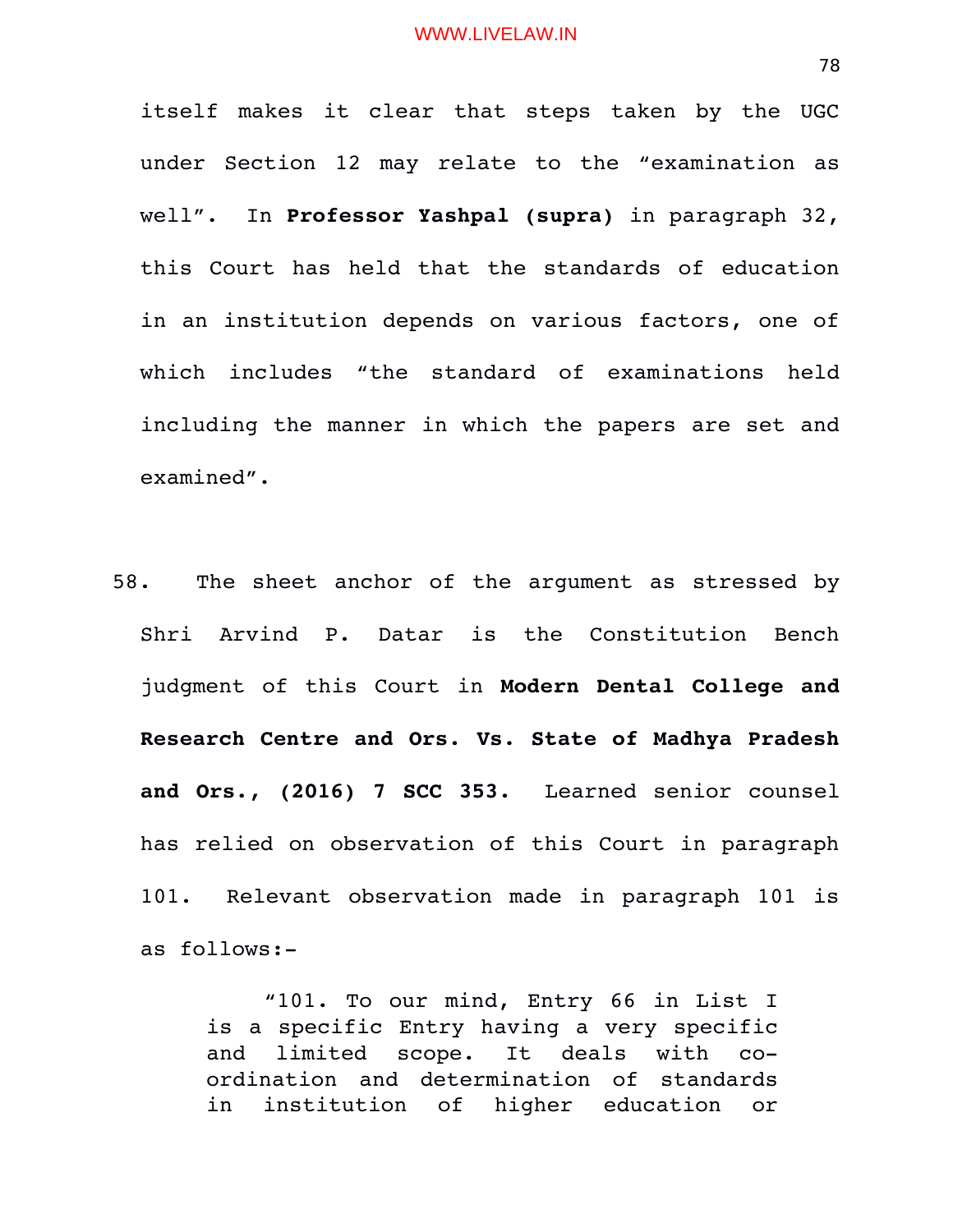research as well as scientific and technical institutions. The words "coordination and determination of standards" would mean laying down the said standards. Thus, when it comes to prescribing the standards for such institutions of higher learning, exclusive domain is given to the Union. However, that would not include conducting of examination, etc. and admission of students to such institutions or prescribing the fee in these institutions of higher education, etc…….."

59. To comprehend the import of the above observation made by this Court, we need to look into the issue, which has arisen for consideration in above case. The enactment, which came for consideration before this Court in the above case was "Niji Vyavasayik Shikshan Sanstha (Pravesh Ka Viniyaman Avam Shulk Ka Nirdharan) Adhiniyam, 2007". The aforesaid Act, 2007 as well as the Madhya Pradesh Private Medical and Dental Postgraduate Course Entrance Examination Rules, 2009 came to be challenged before the High Court and the High court upheld the provisions of the Act and Rules, which came to be questioned before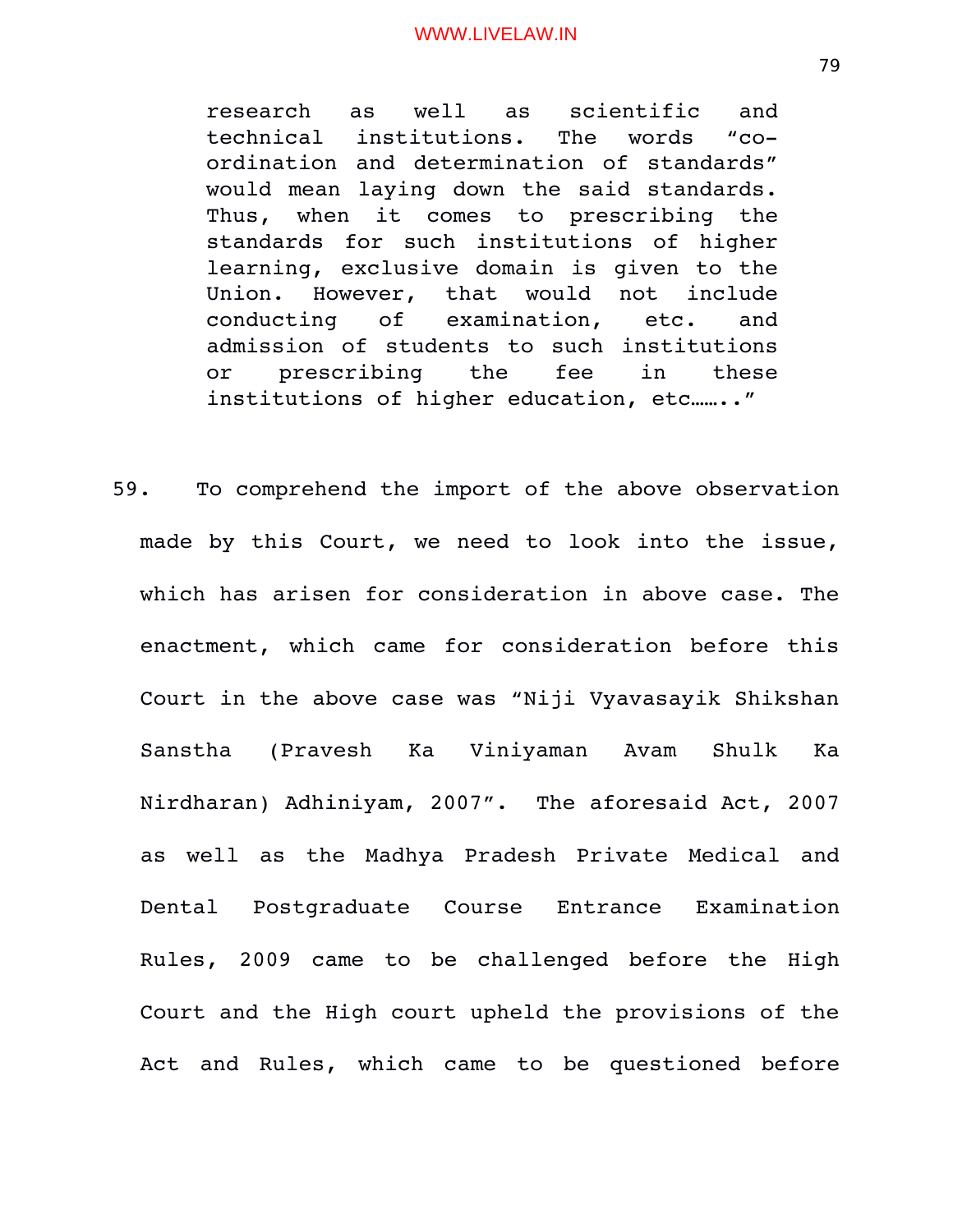this Court in **Modern Dental College & Research Centre (supra).** The Constitution Bench itself in paragraph 83 of the judgment has noted that the State enactments does not run foul of any of the existing central law. Paragraph 83 of the judgment needs to be quoted, which is to the following effect:

**"83.** The enactment in question does not run foul of any of the existing Central laws. As far as the introduction of a CET at a national level is concerned, the same was not enforced during the period of operation of the State statute. In any event, there being no Regulations regarding fixation or determination of fees of these institutions to ensure that the same does not allow commercialisation or profiteering, the State Legislature was well competent to enact provisions regarding the same."

60. The issue, which was raised before the Constitution Bench was whether the subject matter of admissions was covered exclusively by Entry 66 of List I, thereby the States had no legislative competence to deal with the subject of admissions or determination of fee to be charged by professional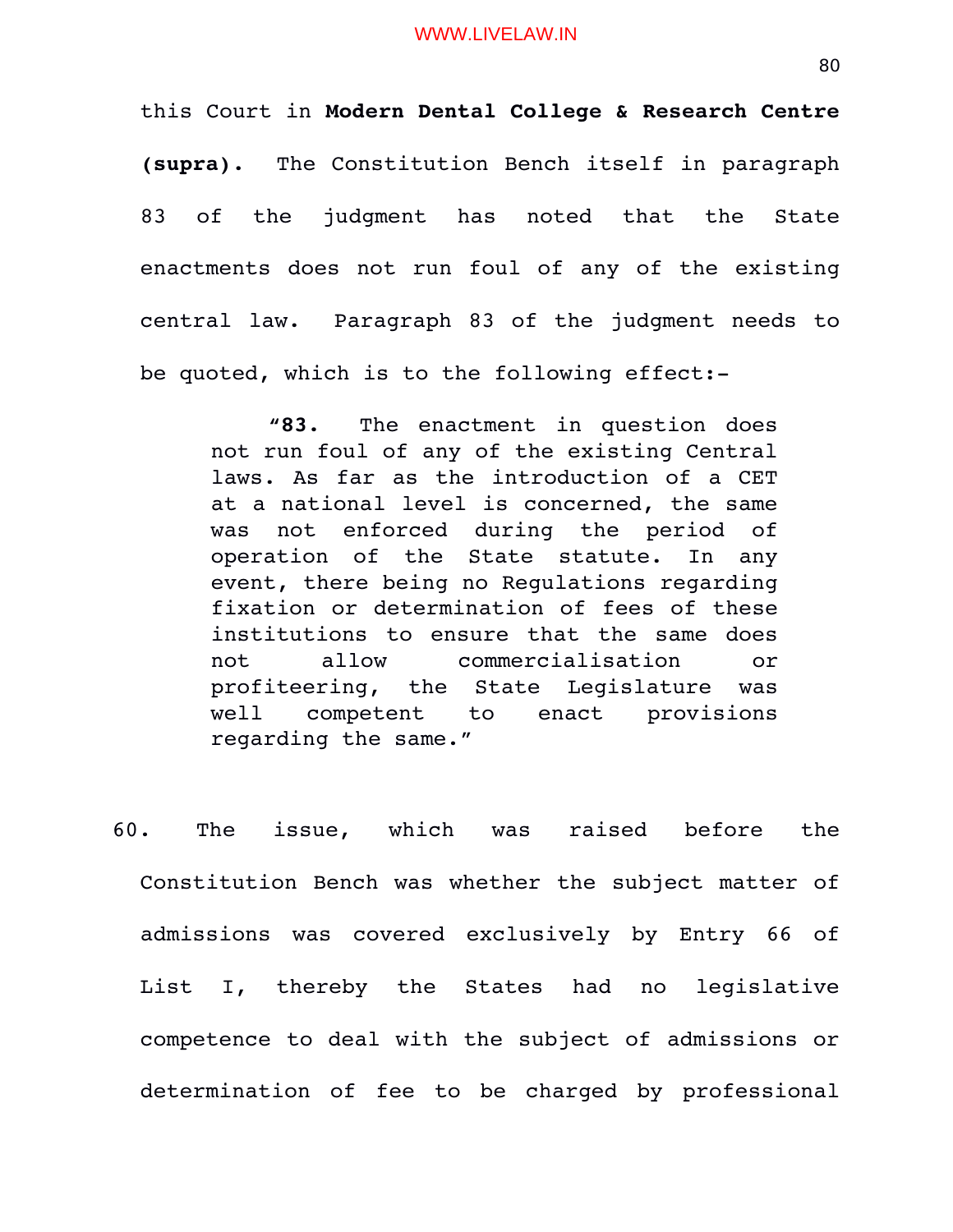educational institutions. The said issue has been noticed in paragraph 98 in following words:

"98. The next issue to be considered is whether the subject-matter of admissions was covered exclusively by List I Entry 66, thereby the States having no legislative competence whatsoever to deal with the subject of admissions or determination of fee to be charged by professional educational institutions."

- 61. In paragraph 101, the Constitution Bench repelled the above submission and in the above context the observations were made "however, that would not include conducting of examination, etc. and admission of students to such institutions or prescribing the fee in these institutions of higher education, etc."
- 62. The Constitution Bench in paragraph 101 has used the expression "not include **conducting** of examination etc." In the present case, there is no claim on behalf of the UGC that it is the UGC which shall conduct the examination of the graduate and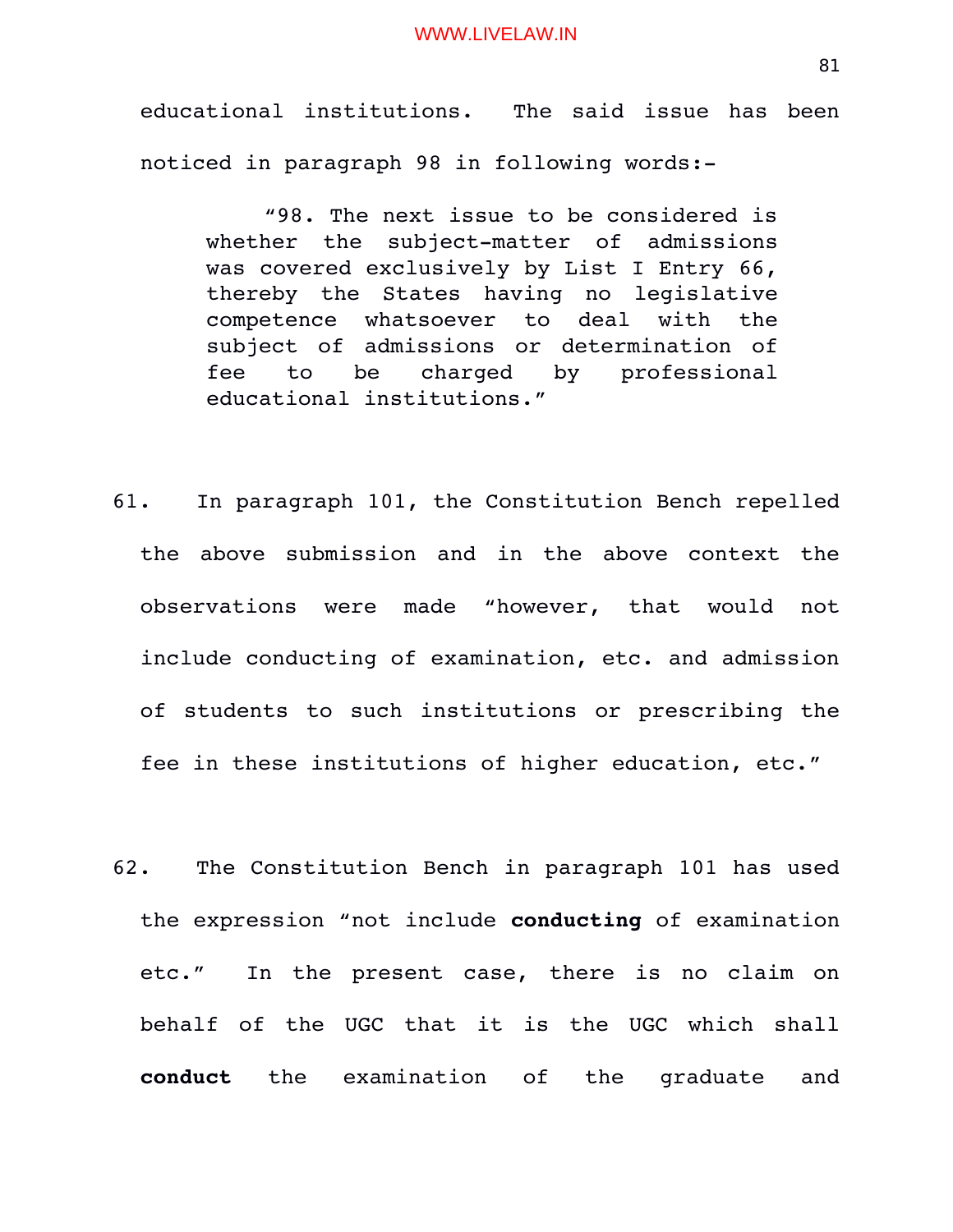postgraduate students. The examinations are to be conducted by the respective Universities only. The above observations made by Constitution Bench in paragraph 101 as relied by learned senior counsel for petitioner, cannot be treated to be laying down any preposition that University Grants Commission has no competence to lay down any standards with regard to examination. We, thus, are of the considered opinion that the Guidelines dated 06.07.2020 are not beyond the domain of the UGC and they relate to coordination and determination of standards in institutions of higher education.

#### **Issue No.2**

63. The issue consists of two parts, i.e., (i) whether the Revised Guidelines dated 06.07.2020 are non-statutory and advisory only and (ii) the Guidelines dated 06.07.2020 are contrary to earlier Guidelines dated 29.04.2020. We may take up the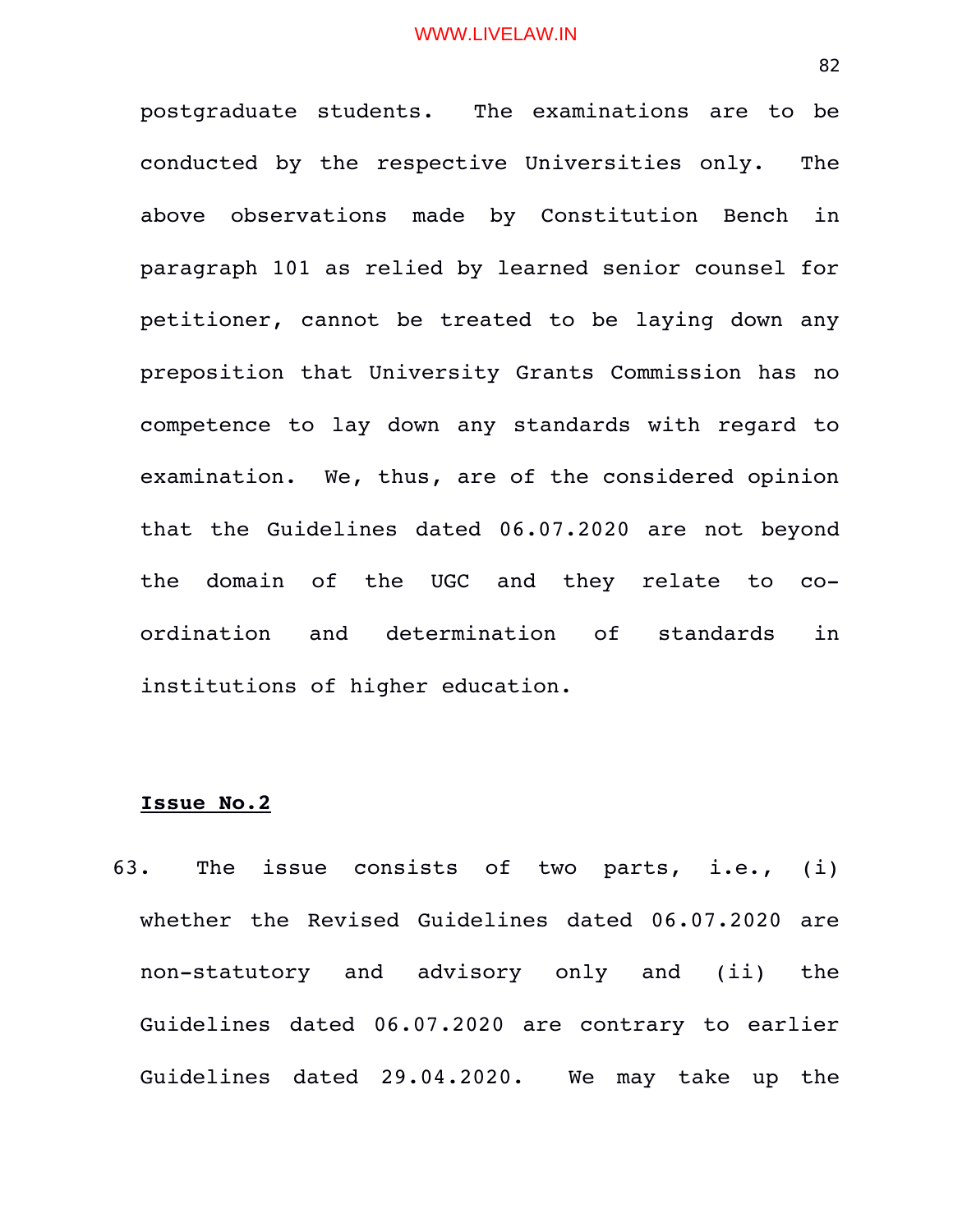second part first. The Guidelines dated 29.04.2020 were issued with heading "UGC Guidelines on Examinations and Academic Calendar in view of COVID-19 pandemic and subsequent lockdown". With regard to examination of 2019-2020, several Universities have conducted examinations full or partial, some of the Universities were yet to commence their examination. At the outbreak of pandemic COVID-19, the Government of India, Ministry of Home Affairs issued various orders and had taken measures to prevent its spread across the country including lockdown where several activities were prohibited due to the situation as developed from the last week of March, 2020. Neither any teaching could be done in the colleges/ Universities nor any examination could be held for the months together. Since the examinations could not be held in the month of March to June, 2020, by which period usually the examinations of all Universities are completed and results are declared, UGC came with Guidelines on Examinations and Academic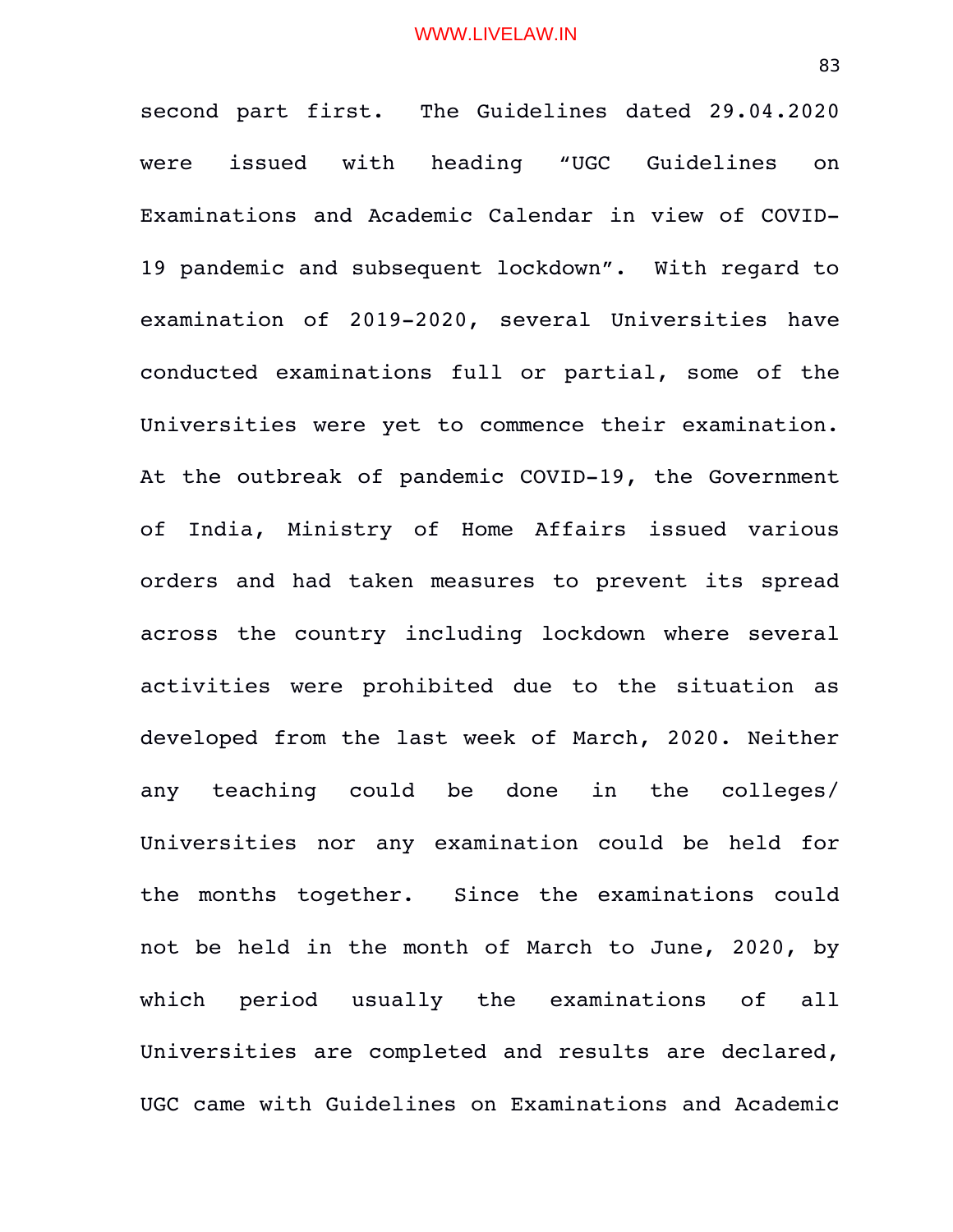Calendar for the Universities. The Guidelines begins with following introduction:

"Introduction

The whole world, including India, is passing through unprecedented difficult times due to the outbreak of COVID-19 pandemic. As all universities and colleges are closed due to national lockdown, the teaching - learning process and research activities have been badly disrupted. The schedule of Terminal Semester examinations has also got disturbed. In such scenario, it is joint responsibility of all the stakeholders to manage multiple key issues relating to academic activities in the institutions. While it is crucial to follow measures taken by the Government to contain the spread of COVID-19, it is also important to continue the educational process making effective use of technology and other available options. Future may have many uncertainties but difficult times demand quick appropriate decisions. We must be optimistic that we can reinvent work again and engage the students in effective and constructive ways. The University Grants Commission (UGC) has been engaged with this issue and contemplating measures to face the challenge of safeguarding the interests of the academic fraternity in general and students in particular. Confronted with vital issues of examinations and academic calendar, UGC constituted an Expert Committee to deliberate on these issues and make recommendations to address them."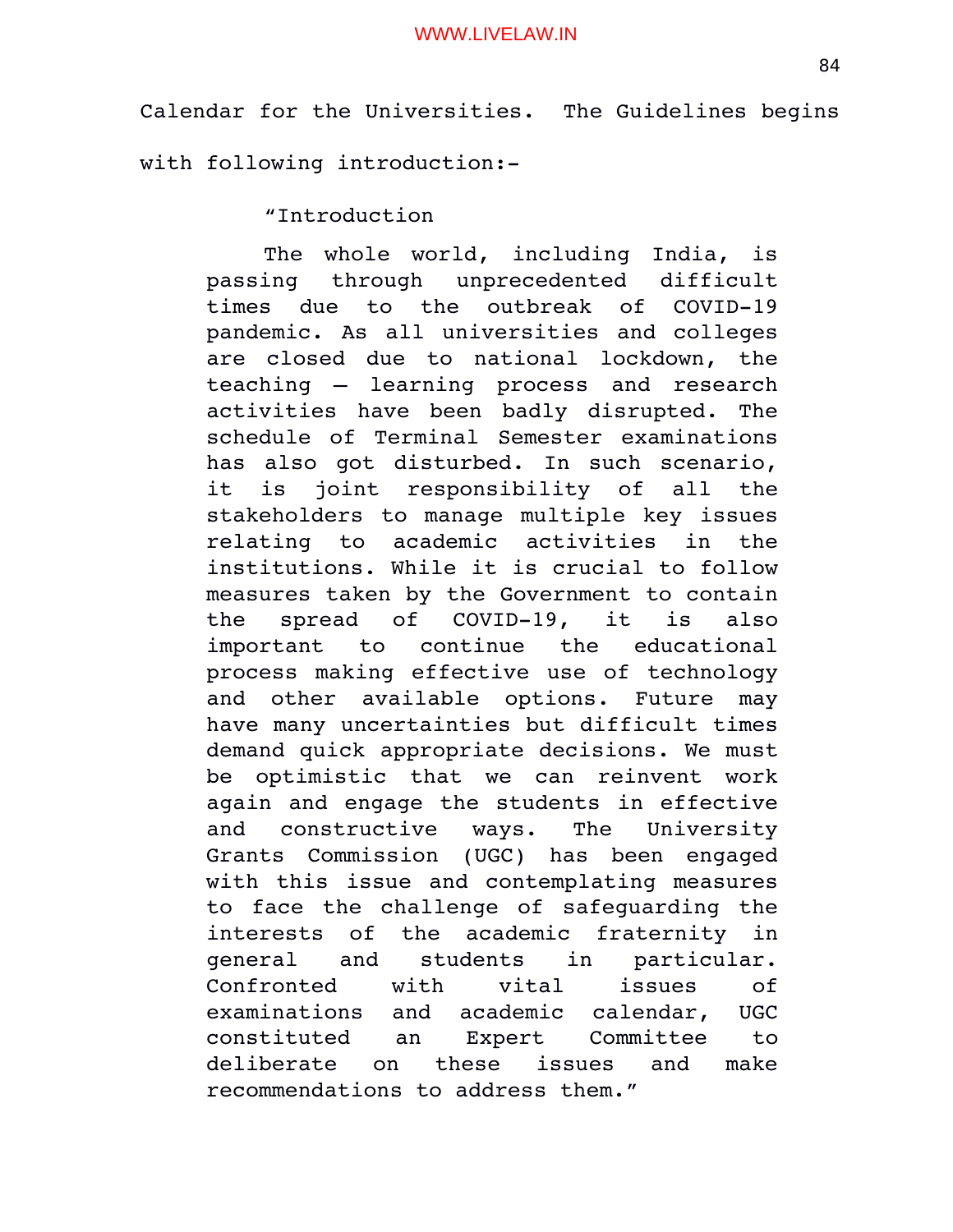64. The University Grants Commission has constituted an Expert Committee and it was on the basis of report submitted by Expert Committee Guidelines dated 29.04.2020 was issued. It is relevant to extract following portion of the guidelines:

> "1. Maintaining the sanctity of academic expectations and integrity of examination process, the universities may adopt alternative and simplified modes and methods of examinations to complete the process in shorter period of time in compliance with CBCS requirements as prescribed by UGC from time to time. These may include MCQ/ OMR based examinations, Open Book Examination, Open Choices, assignment/ presentation-based assessments etc.

> 2. The universities may adopt efficient and innovative modes of examinations by reducing the time from 3 hours to 2 hours assigned to each examination, if need arises but without compromising the quality, so that the process may be completed in multiple shifts and, at the same time, sanctity to evaluate the performance of a student is also maintained.

> 3. The universities may conduct Terminal / Intermediate Semester / Year examinations in offline / online mode, as per their Ordinances/ Rules and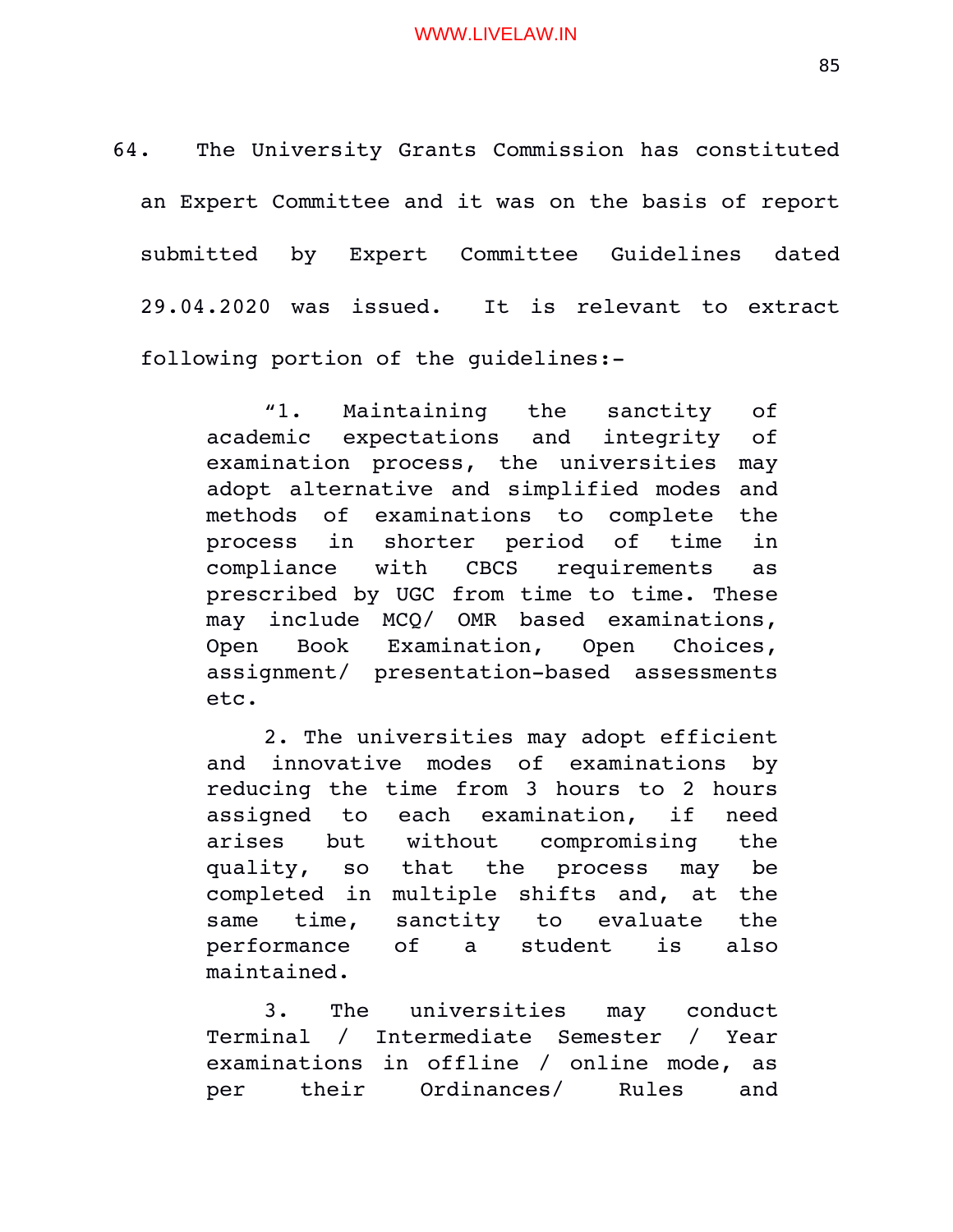Regulations, Scheme of Examinations, observing the quidelines of "social distancing" and keeping in view the support system available with them and ensuring fair opportunity to all students.

4. Terminal semester / year examinations for PG/ UG courses/ programmes may be conducted by universities as suggested in the academic calendar keeping in mind the protocols of "social distancing".

5. For intermediate semester/year students, the universities may conduct examinations, after making a comprehensive assessment of their level of preparedness, residential status of the students, status of COVID-19 pandemic spread in different region / state and other factors.

In case the situation does not appear to be normal in view of COVID-19, in order to maintain "social distancing", safety and health of the students, grading of the students could be composite of 50% marks on the basis of the pattern of internal evaluation adopted by the universities and the remaining 50% marks can be awarded on the basis of performance in previous semester only (if available). The internal evaluation can be continuous evaluation, prelims, mid-semester, internal assignments or whatever name is given for student progression.

In the situations where previous semester or previous year marks are not available, particularly in the first year of annual pattern of examinations, 100%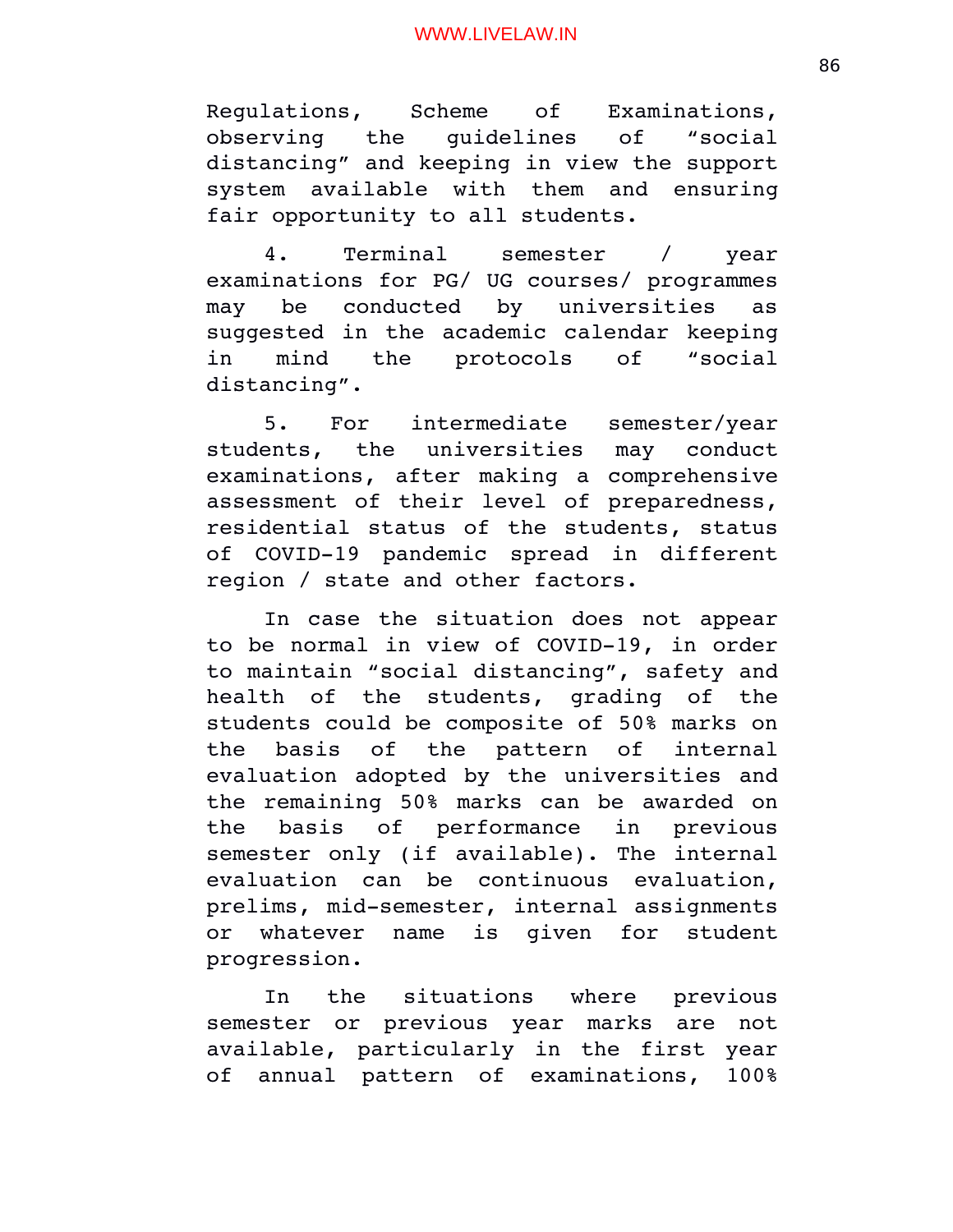evaluation may be done on the basis of internal evaluation.

If the student wishes to improve the grades, he/she may appear in special exams for such subjects during next semester.

This provision for intermediate semester examinations is only for the current academic session (2019-20) in view of COVID-19 pandemic, while maintaining safety and health of all the stakeholders and sanctity and quality of examinations."

65. The Guidelines also contains academic calendar suggested for the academic session 2019-2020 and dates for conduct of examinations were also suggested as 01.07.2020 to 31.07.2020. It is true that Guidelines mentioned that Guidelines are advisory in nature and each University may chart out its plan of action taking into consideration the issues pertaining to pandemic COVID-19. A reading of the Guidelines indicate that ample latitude was given to the Universities to conduct terminal/intermediate/ semester year examinations in offline and online mode. The Guidelines, however, cannot be read to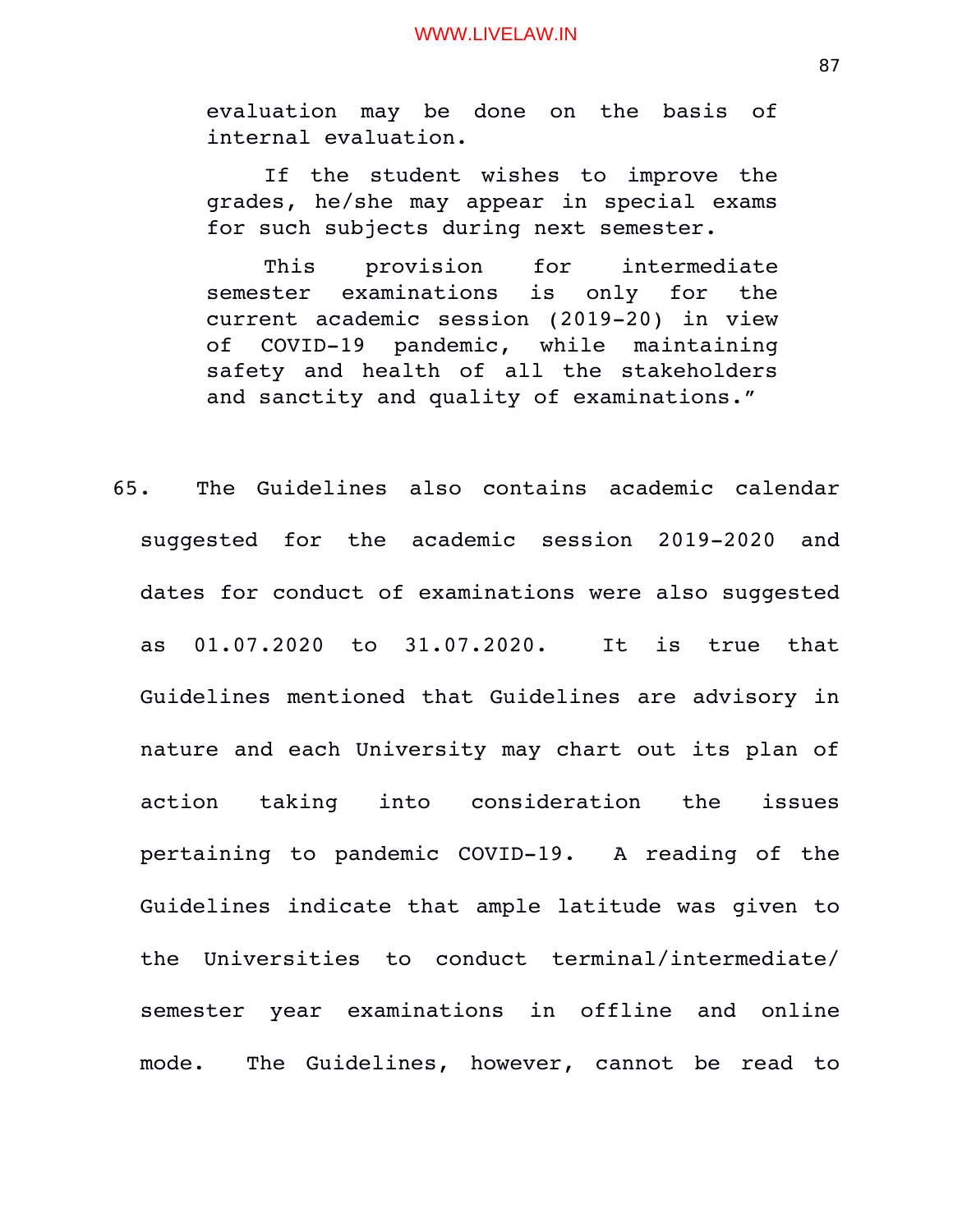mean that Guidelines dated 29.04.2020 left it to the wisdom of the Universities to either conduct terminal semester/final year examinations or not to conduct, which is clear from clauses 4 and 5 under the heading "Examinations". Clause 4 specifically provides that terminal semester /final year examinations for PG/ UG courses/ programmes may be conducted by universities as suggested in the academic calendar keeping in mind the protocols of "social distancing". The academic calendar, which is part of the Guidelines suggested the date for start of the examinations as 01.07.2020. When we read clause 5, the difference between clause 4 and 5 is clear. With regard to intermediate semester /year students there is express mention that "In case the situation does not appear to be normal in view of COVID-19, grading of the students could be composite of 50% marks on the basis of the pattern of internal evaluation adopted by the universities and the remaining 50% marks can be awarded on the basis of performance in previous semester." But this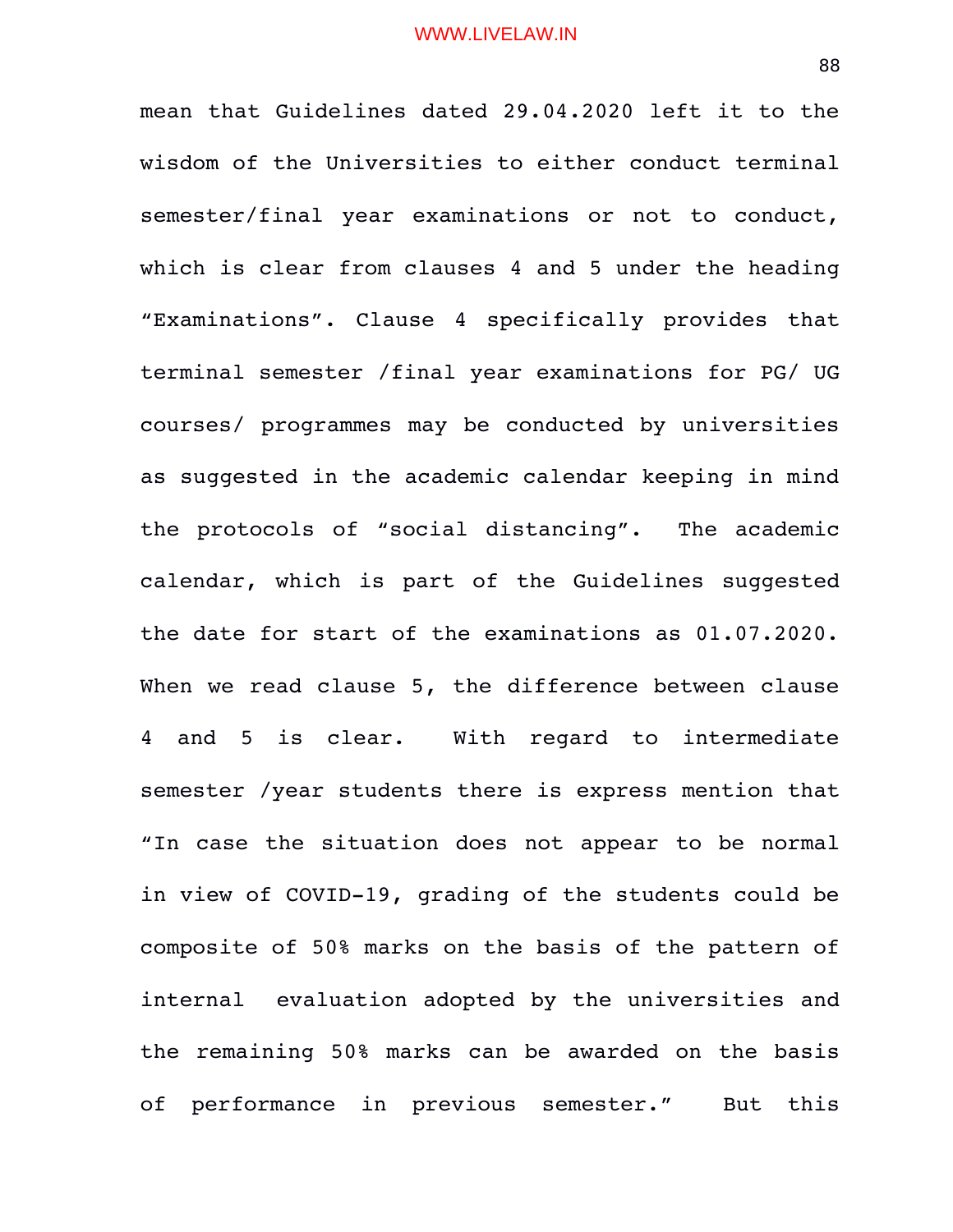option is not mentioned in clause 4 of the Guidelines, which referred to terminal semester/final year examinations. The Guidelines dated 29.04.2020 was issued for a purpose and object with latitude to the Universities to chart their own plan/course but the argument cannot be accepted that Universities were not to follow the Guidelines on the pretext that it uses the expression "advisory". The Revised Guidelines dated 06.07.2020 were issued looking to the situation that COVID-19 cases are still rising and likely to increase further and as per academic calendar in the Guidelines dated 29.04.2020, the examinations were to complete by 31.07.2020. The UGC requested the Expert Committee to revisit the Guidelines. The Guidelines dated 06.07.2020 in fact grant further time requiring the completion of examination by 30.09.2020. When we look into the substance of the Guidelines dated 29.04.2020 and Revised Guidelines dated 06.07.2020, it is clear that Guidelines dated 06.07.2020 are in continuation to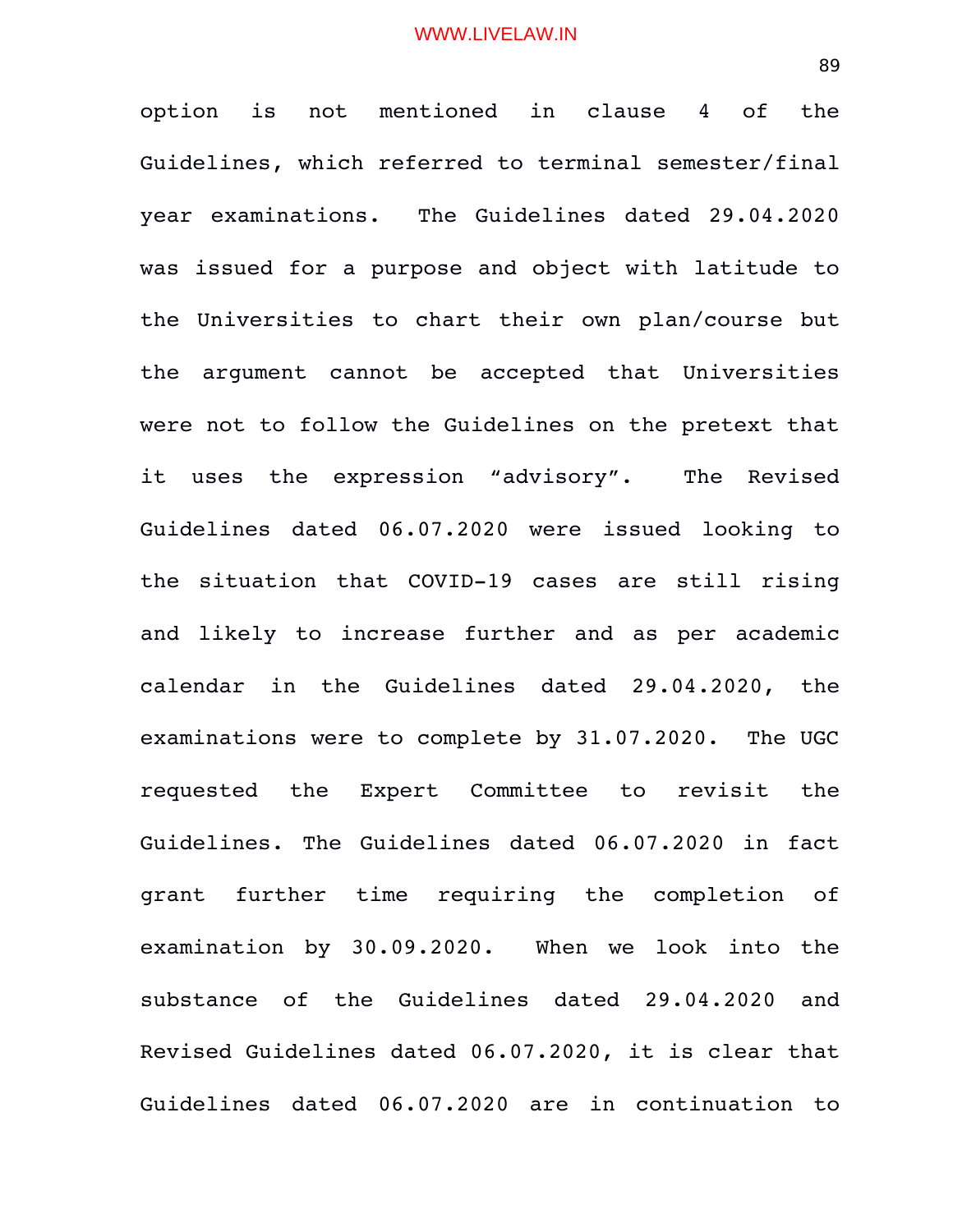the earlier Guidelines and not contrary to the earlier Guidelines. We have to look into the substance of the Guidelines and find out the intent and object of the Guidelines. The Guidelines were issued with the object that a uniform academic calendar be followed by all the Universities and final terminal semester/final year examinations be held. With regard to intermediate semester/year examination, the earlier UGC Guidelines dated 29.04.2020 have been continued even in the Revised Guidelines dated 06.07.2020. We, thus, do not accept the submission of petitioners that Guidelines dated 06.07.2020 are contrary to the earlier Guidelines.

66. Now, coming to the first part of the issue that the Guidelines are non-statutory and advisory only, it is the case of both the parties that Guidelines have been issued by the UGC in exercise of power under Section 12. Section 12 of the Act provides that it shall be the general duty of the Commission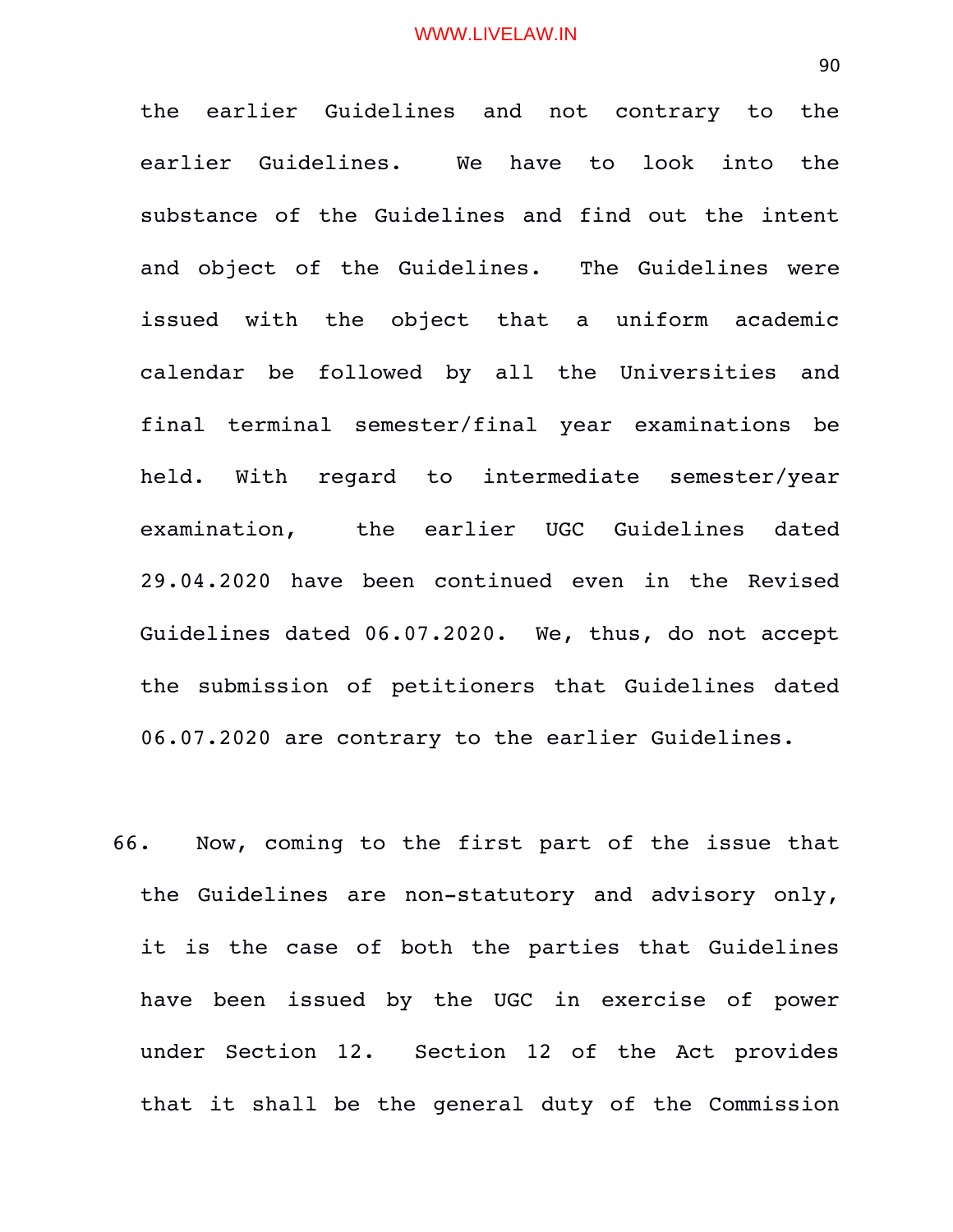to take all such steps as it may think fit for the promotion and co-ordination of University education and for the determination and maintenance of standards of teaching, examination and research in Universities. The words "all such steps" are of wide import. The steps referred to in Section 12 may include issuance of guidelines, directions, circulars etc. The Guidelines dated 06.07.2020 has to be treated to have been issued in exercise of statutory powers vested in the Commission under Section 12. Guidelines issued in exercise of statutory powers, thus, cannot be said to be non-statutory. There is one more reason to hold the Guidelines have statutory force. The University Grants Commission, in exercise of power under Section 26 sub-section (1) of the Act, 1956 have made the Regulations namely, "the **UGC(Minimum Standards of Instruction for the Grant of the Master's Degree through Formal Education)Regulations, 2003"**, on which both learned counsel for the petitioners as well as learned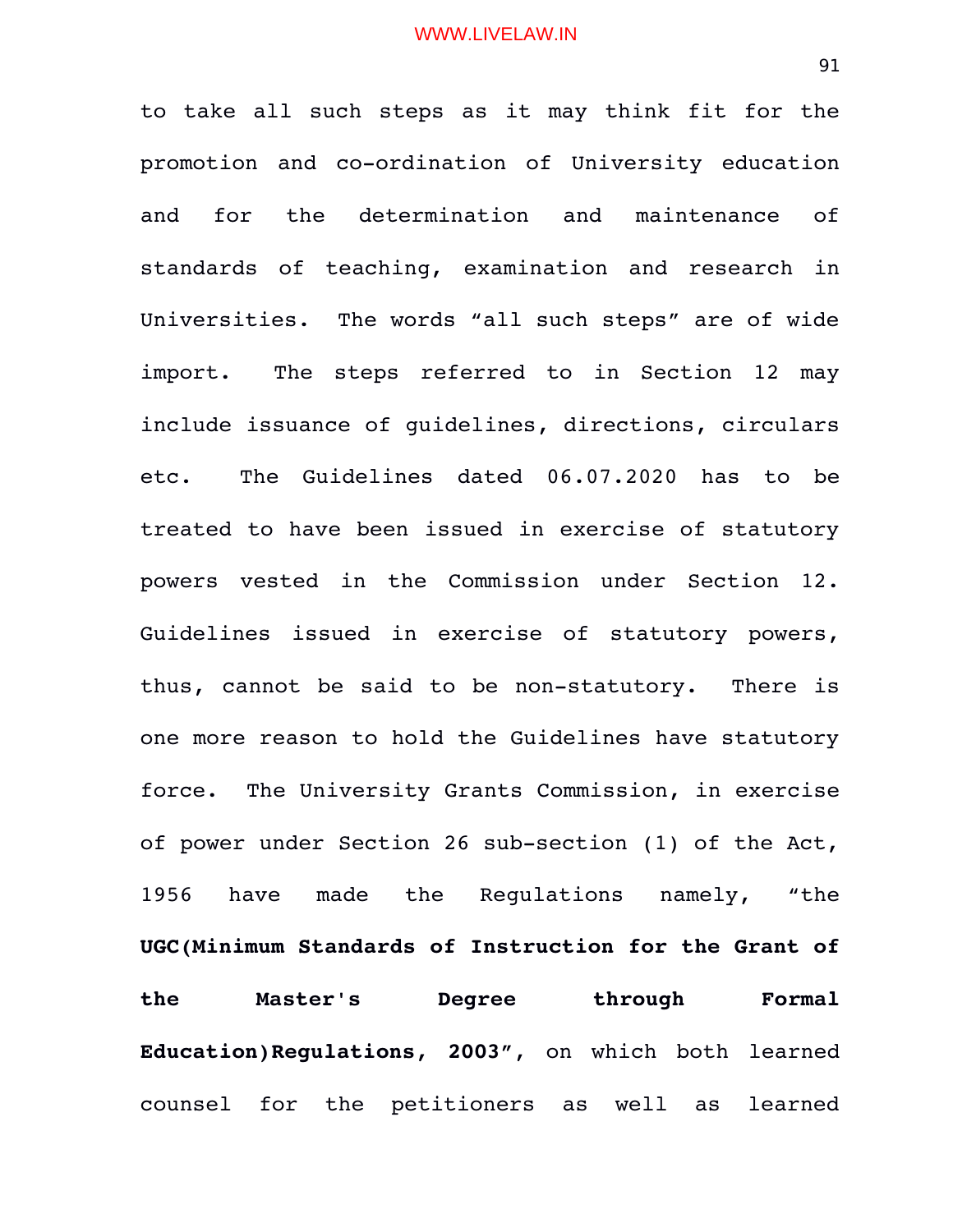counsel for the UGC have placed reliance. Regulation 6, which deals with "examination and evaluation" contains following regulation as Regulation 6.1:

"6.1 The university shall adopt the guidelines issued by the UGC and other statutory bodies concerned from time to time in respect of conduct of examinations."

67. The statutory Regulation, 2003 thus, categorically requires Universities to adopt the Guidelines issued by the UGC, hence, it is the statutory duty of the Universities to adopt the guidelines issued by the UGC. It is the statutory obligation of the Universities to adopt the Guidelines and the Guidelines cannot be ignored by terming it as non-statutory or advisory.

# **Issue No.3**

68. The revised guidelines dated 06.07.2020 have been challenged claiming that it violates Article 14 of the Constitution. It is submitted that the UGC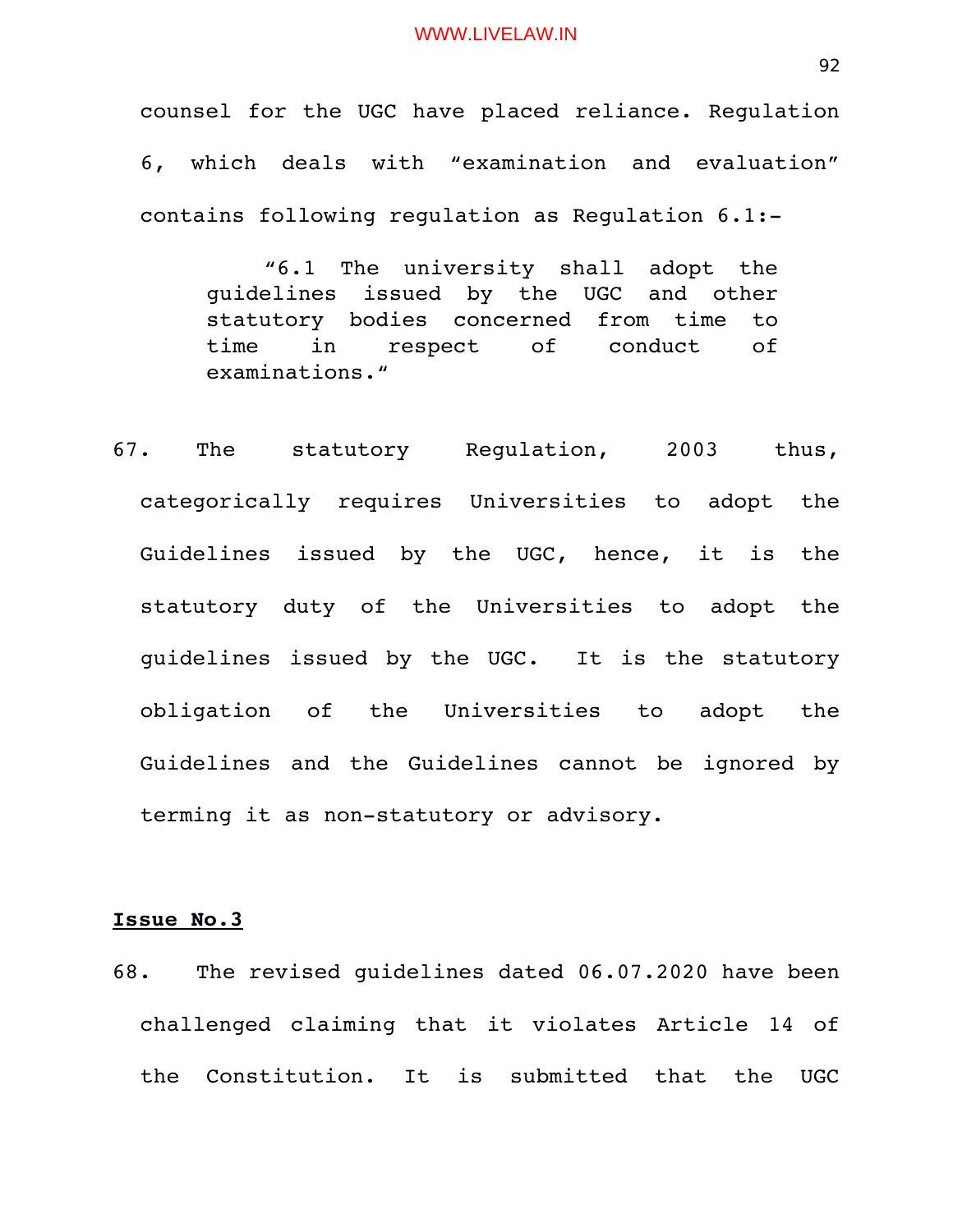guidelines discriminate between the students of Final year and First/Second year. The UGC guidelines have been termed as unreasonable and arbitrary. It is further submitted that impugned guidelines failed the test of Article 14 because they apply throughout India and one fixed date i.e. 30th September, 2020, irrespective of the conditions prevailing in the States/Universities, issuing one deadline results in unequals being treated equally.

69. The submission is that the impugned guidelines discriminate between the students of First year and Final year and carves out one class of students from homogeneous class; The impugned guidelines are in continuation to earlier quidelines dated 29.04.2020 and the quidelines dated 29.04.2020 dealt with terminal semester/ final year examination in clause four and for intermediate semester/year students in clause five.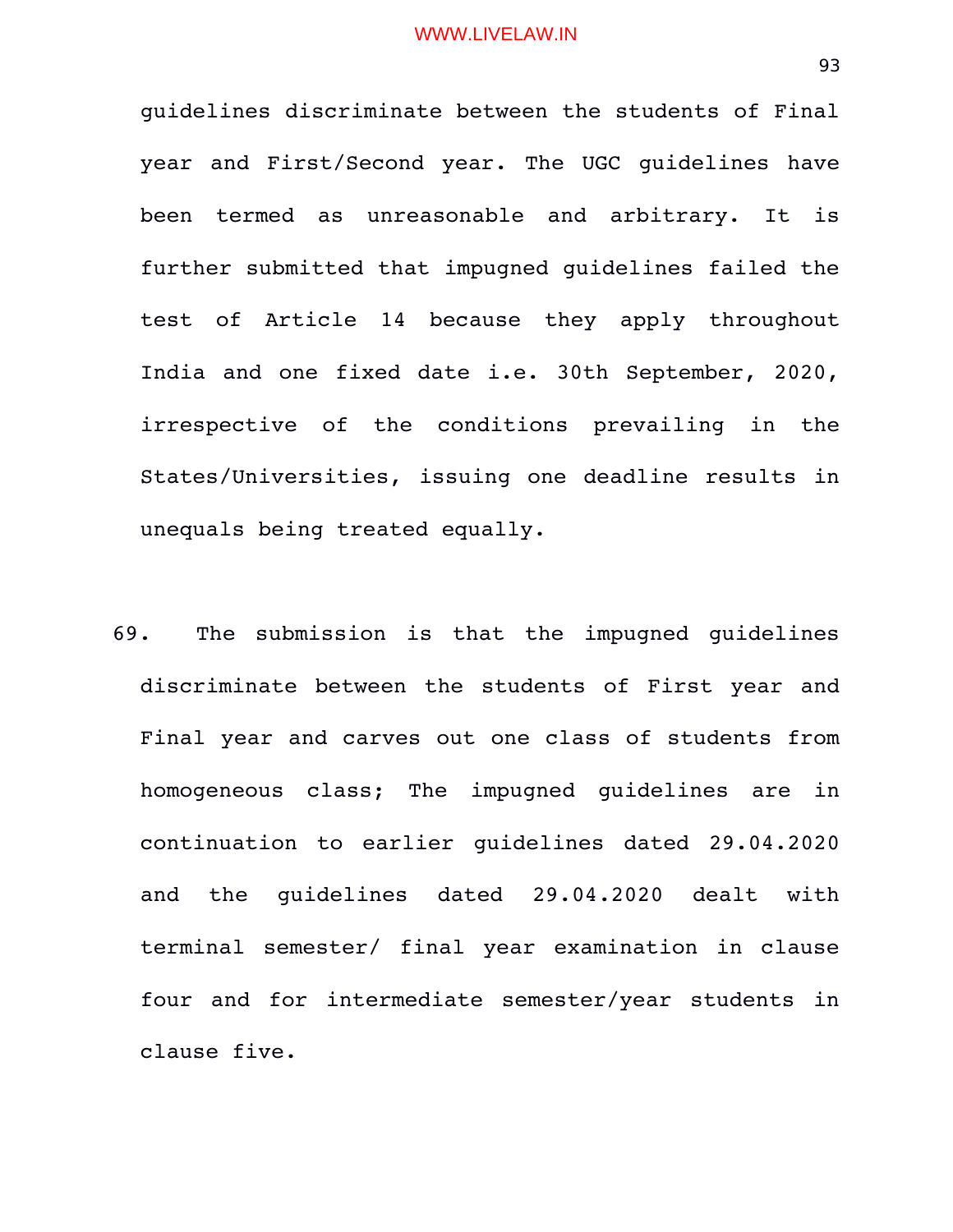70. The earlier quidelines provided that the examination may be conducted, however, an option was given with regard to intermediate/year students for their promotion on the basis of internal assessment and performance in the previous semesters. Holding of examination for the Final year students was made necessary by the impugned guidelines. The Final year/terminal semesters examinations are important because the learning process is a dynamic interaction where the only way to figure out what students know is to seek evidence of their knowledge and to evaluate it. Performance in examination especially Final year/terminal semester examination are reflection of competence of the students. Terminal semester/Final year examination also provides an opportunity to the students to improve upon their overall score/marks which are very crucial for academic excellence and opportunities of employment. Final year/terminal semester examination of under-Graduate or post-Graduate is an opportunity for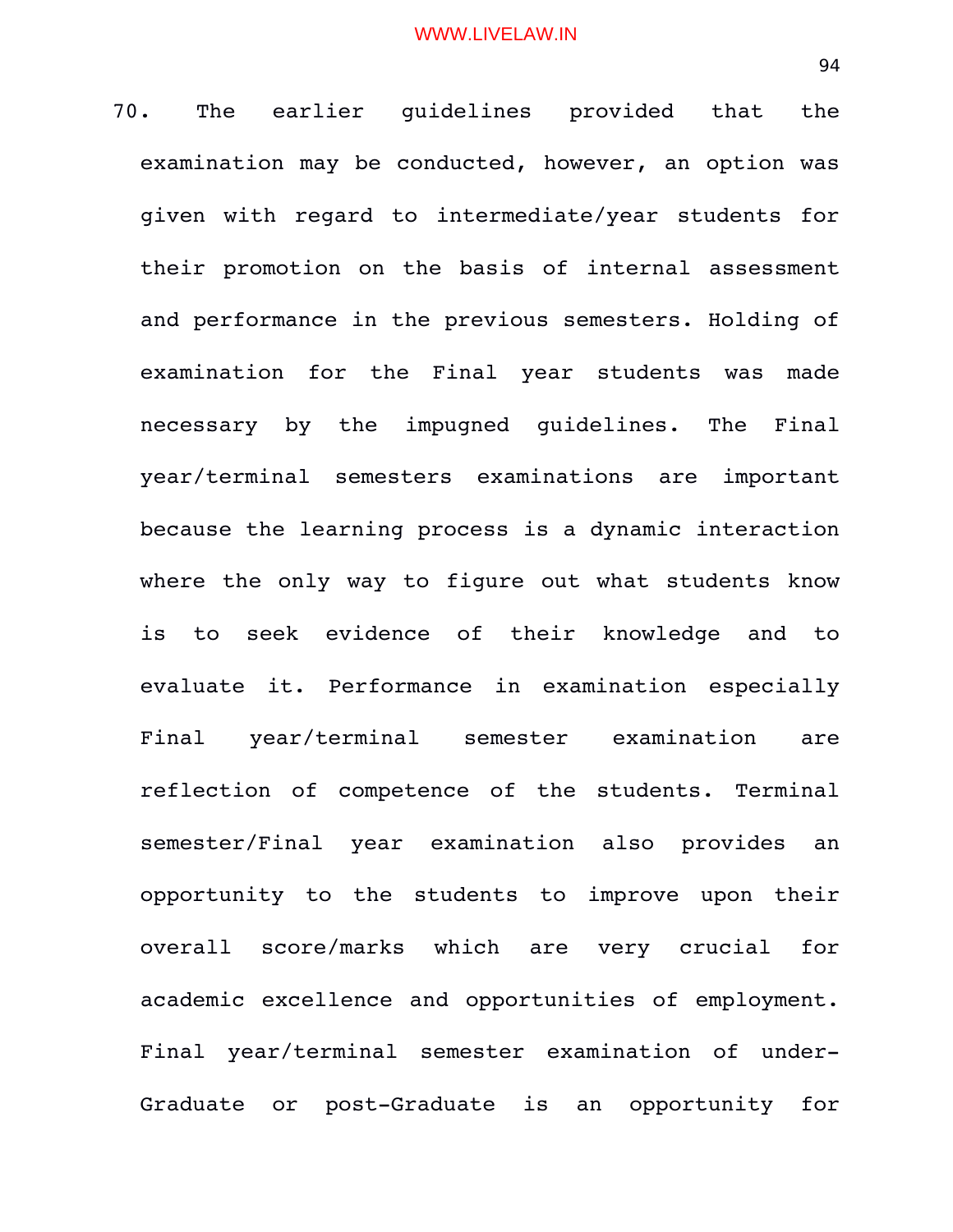student to show his optimum calibre which pave his future career both in academics and employment. We do not find any unreasonableness or arbitrariness in the revised guidelines of University Grants Commission dated 06.07.2020 which require all Universities/ Collages to conduct at least the final year/terminal semester examination.

- 71. The differentiation made by revised guidelines to hold Final year/ Terminal semester examination has a rational basis and there is an intelligible differentia between the student of Final year/Terminal semester and other students. We thus reject the challenge on the ground that there is any hostile discrimination between the students of Final year/Terminal semester and other students.
- 72. The further submission that the quidelines failed the test of Article 14 because they apply throughout India and being one fixed date i.e.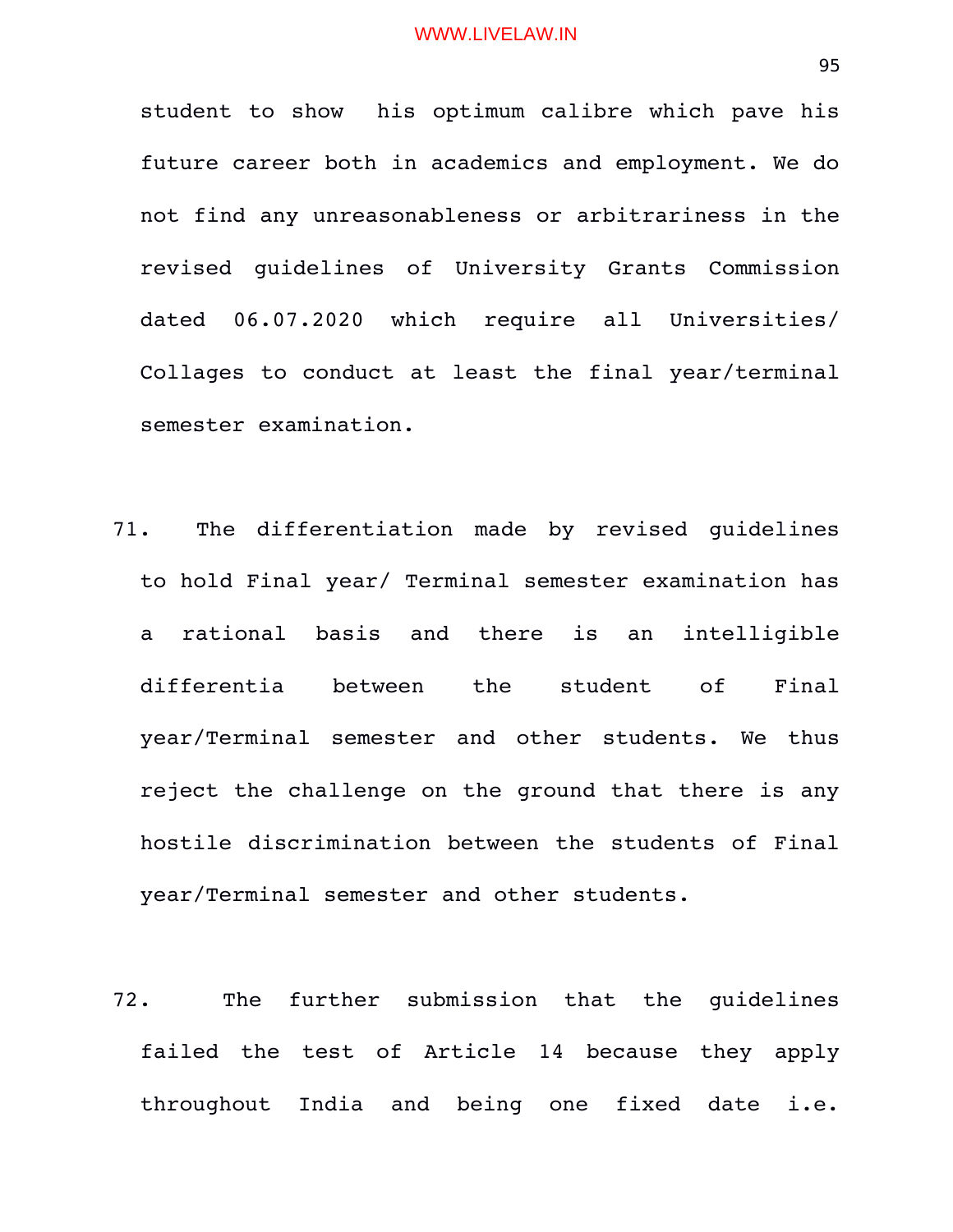30.09.2020 irrespective of the conditions prevailing in the individual States/Universities also cannot be accepted. Even the earlier quidelines dated 29.04.2020 provided for an academic calendar which mentioned 01.07.2020 to 15.07.2020 for conduct of Terminal semester/Final year examination and 16.07.2020 to 31.07.2020 for Intermediate semester/year examination. When the academic calendar is set, fixed dates are always given for uniformity. The UGC had rightly fixed a date for completion of the Terminal semester/Final year examination throughout the country to maintain uniformity in the academic calendar.

73. The students who look forward for admission in higher classes or take employment require final degree for their career prospect and to maintain uniformity in dates by which final examinations are over is with the object of students welfare and for their career and it cannot be said that since uniform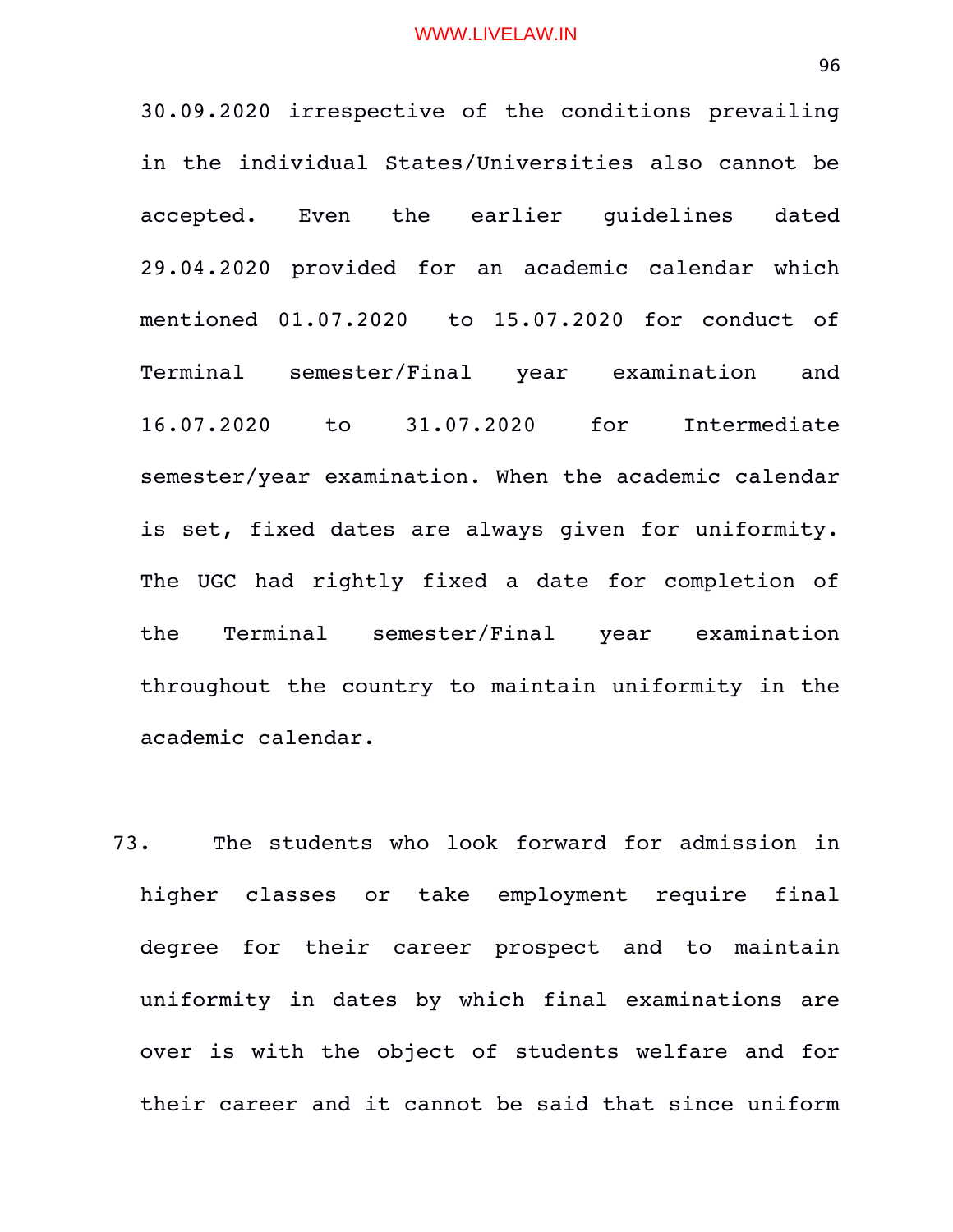date has been fixed by which Terminal semester/ Final year examination are to be completed, Article 14 has been violated.

74. Both, the earlier guidelines as well as revised guidelines have taken due notice of the prevailing situation of Covid-19 and it cannot be said that the expert body is unaware of Pandemic spread throughout the Country. The criticism of quidelines that they are unreasonable does not inspire any confidence. Following features in the revised guidelines clearly indicate that expert body took measures in the interest of the students and their academic career: -(i) The academic calendar provided for in the earlier guidelines contemplated conduct of examination from 01.07.2020 to 31.07.2020. The revised guidelines noticed "The number of covid cases are still rising and likely to increase further...". The revised guidelines has granted further time for completion of examination till end of September, 2020, which was a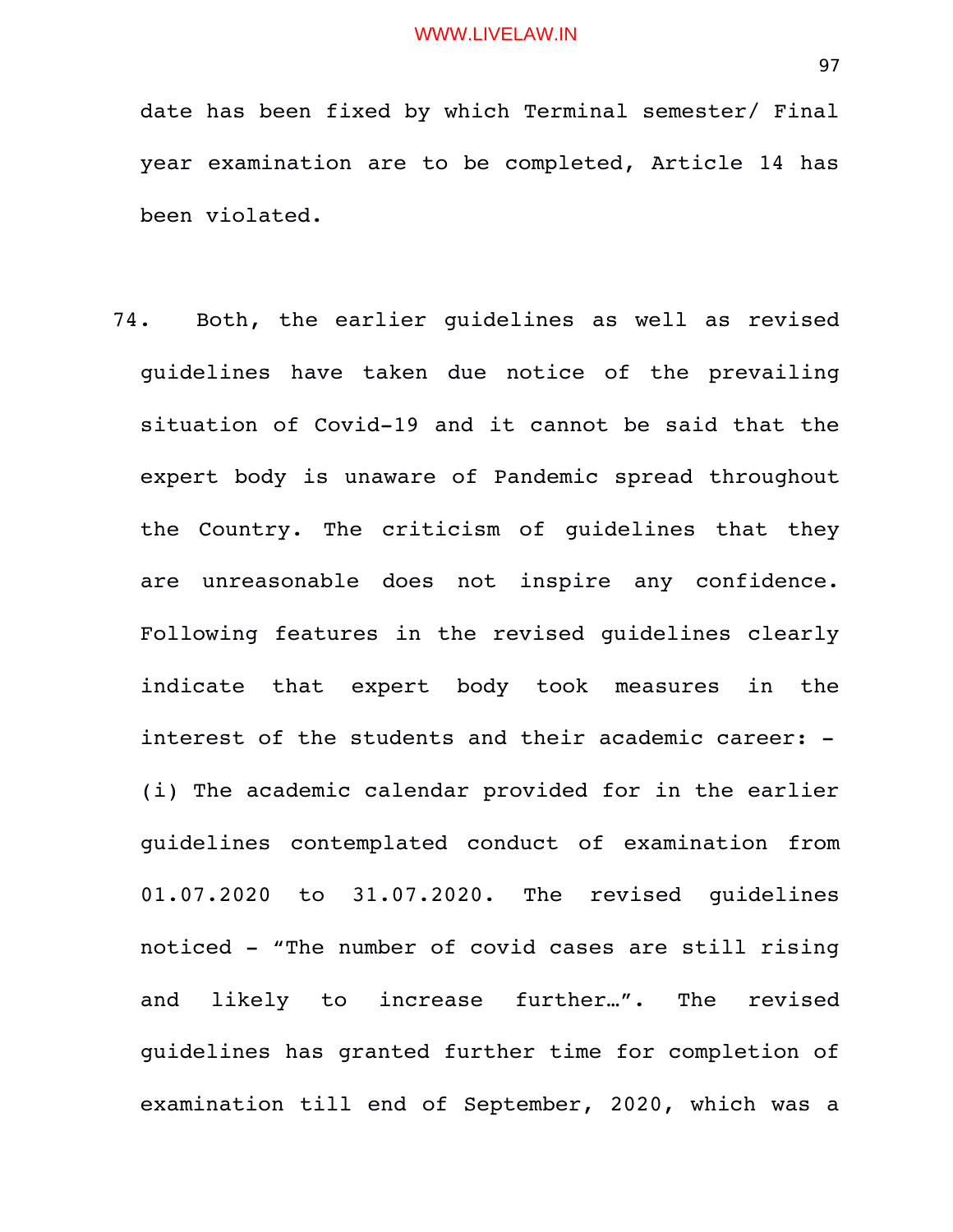step to facilitate Universities and Colleges to complete their examination which was a reasonable step in wake of the Pandemic.

(ii) The guidelines made the conduct of examination flexible by providing three modes of examination:

(a) Offline (Pen and Paper)

(b) Online

(c) Blended (Online + Offline)

 (iii) The revised guidelines also made a provision of examination through special chance in case a student of Terminal semester/Final year is unable to appear in the examination due to any reason.

75. The provision for giving special chance to appear in examination is also in the interest of the students to protect those students who due to any reason are unable to appear in the examination. The above measures taken in the revised guidelines are reasonable and the criticism of the guidelines that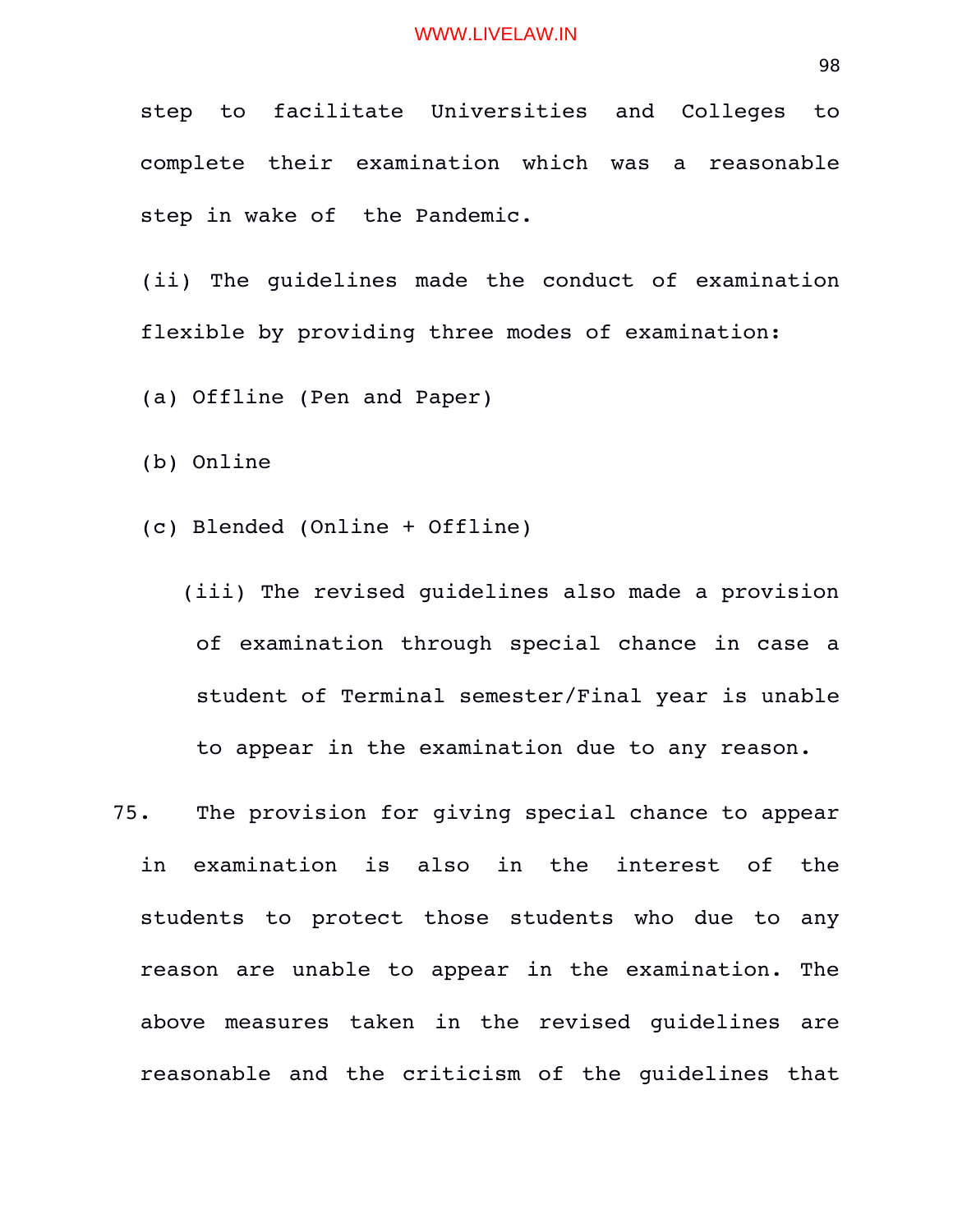they are unreasonable and manifestly arbitrary are without any substance. We thus do not find revised guidelines to be violative of Article 14 of the Constitution of India.

#### **ISSUE NO.4**

76. The claim of the learned counsel for the petitioner is that compelling attendance of the students by holding physical examination in the present situation of the Pandemic is a violation of the 'Right to Life' under Article 21. It is contended that lakhs of students, teaching and nonteaching staff will be forced to risk their health and lives of their family members in event they are asked to participate in the Final year/ Terminal examination. The revised guidelines have been issued totally disregarding the graveness of the present Pandemic of which the entire country is in its grip.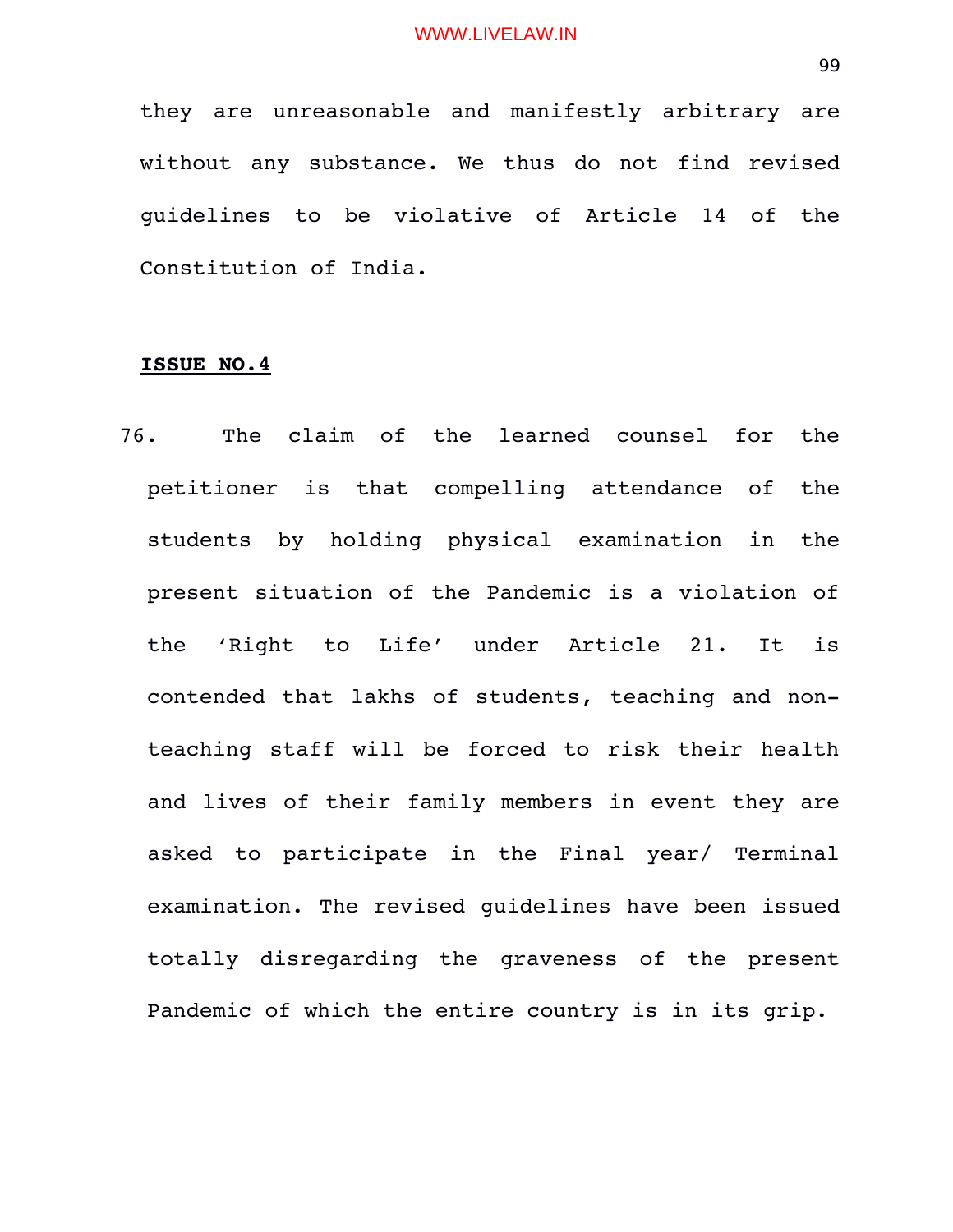77. There can be no doubt that it is the duty of the State to take care of the health of its citizens. The various measures taken by the specified authorities under the Disaster Management Act, 2005, are only with the object to contain the Pandemic and protect the health of citizens of the country. The criticism of the revised guidelines is that it ignores the fact that covid cases are still rising in the different part of the country and the guidelines had completely disregarded the health of the students and expose the students, teachers and non-teaching staff to the risk of contacting virus during the course of examination.

78. It is relevant to note that the revised guidelines were issued taking into consideration the fact that the number of covid cases are still rising and likely to increase further which fact has been categorically mentioned in the beginning of the revised guidelines itself. Further, clause 6 of the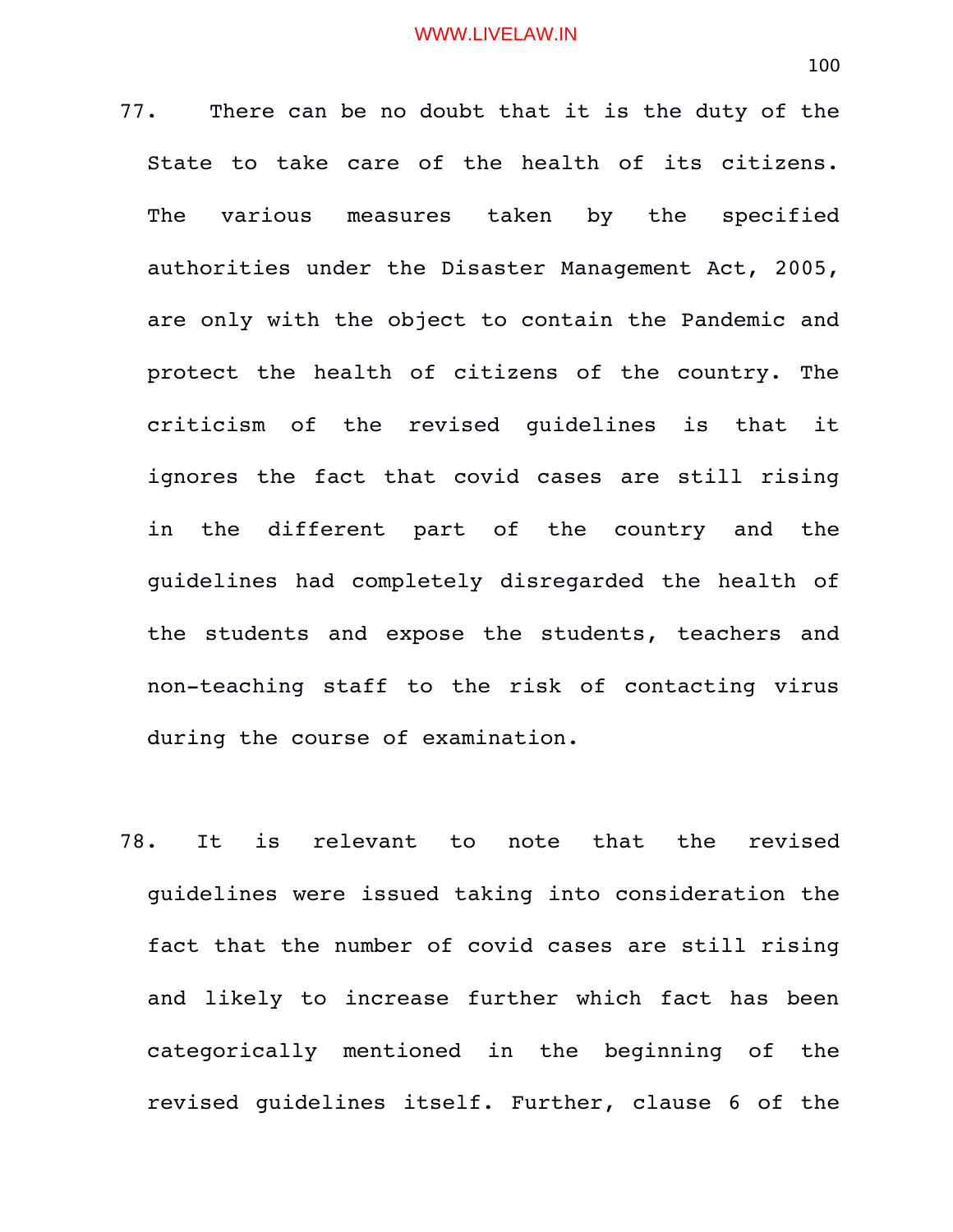revised guidelines specifically provides that every University/Institution has to ensure that it is prepared in all respect to carry out the academic activity following necessary protocols, quidelines, directions, advisories issued by the Central/ State Government from time to time in view of Covid-19. Clause 6 of the guidelines is as follows:

> "6. Notwithstanding the above guidelines regarding conduct of examination and commencement of next academic session, every university/institution has to ensure that it is prepared in all respects to carry out the academic activities following necessary protocols/ guidelines/ directions/ advisories issued by the Central/State Governments and MHRD/UGC from time to time, in view of COVID-19."

79. The University Grants Commission is conscious of increasing number of covid cases throughout the country and as observed above, the revised guidelines have extended the period for completion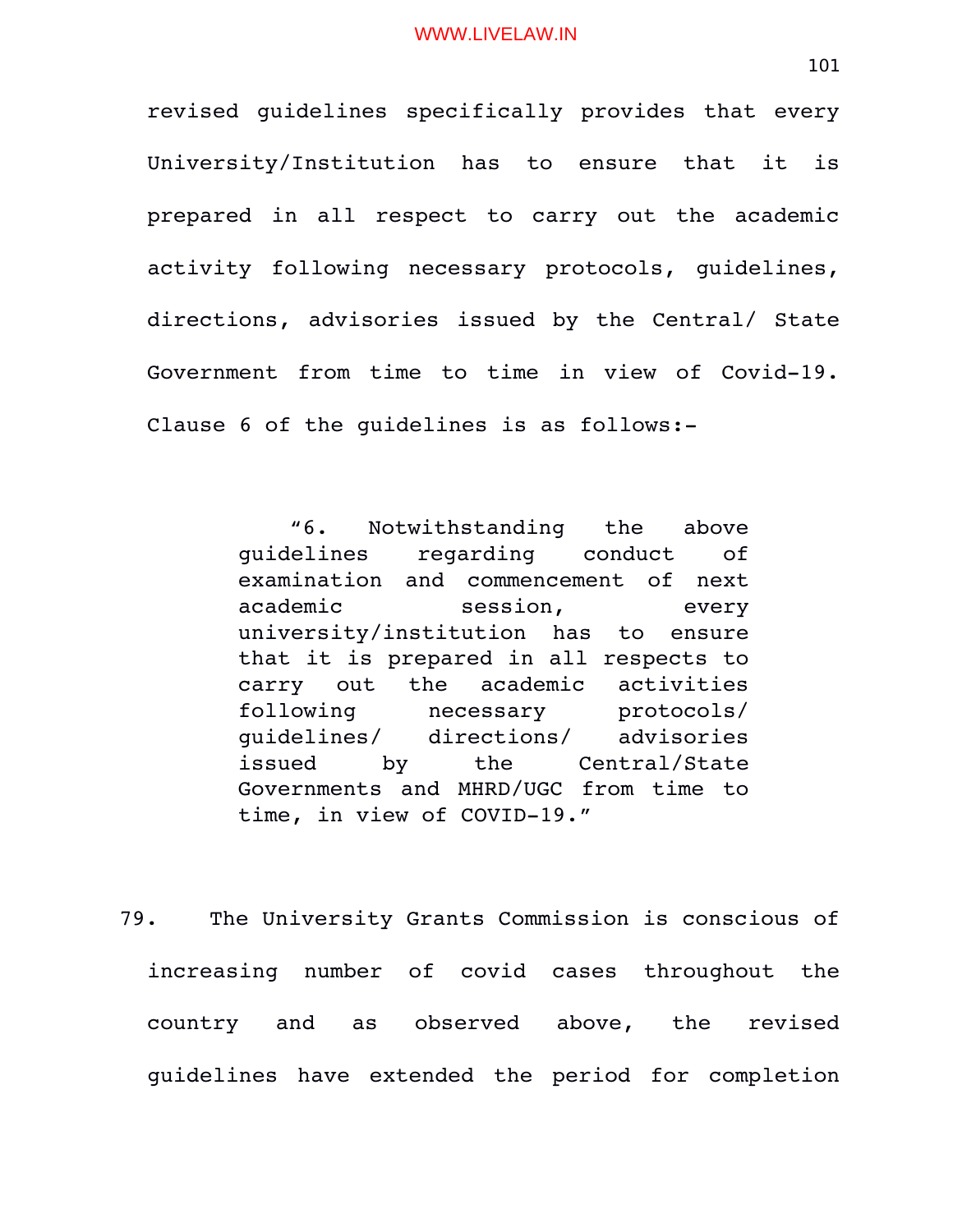of examination from 31.07.2020 to 30.09.2020 which was only due to the reason that due to Pandemic, Universities/ Colleges may not have been able to hold the examination. Further specific provisions in the guidelines that all institutions have to follow necessary protocols, guidelines, directions, advisories issued as measures to contain Covid-19 makes it clear that there is no intent to protect the students, teachers, non-teaching staff from the deadly virus.

80. It is also relevant to note that after issuance of revised guidelines dated 06.07.2020 OM dated 06.07.2020, Ministry of Human Resource Development (MHRD), has issued detailed quidelines for conduct of examination which guidelines were duly vetted by Ministry of Health and Family Welfare(MoHFW). The guidelines for conduct of examination were circulated by University Grants Commission vide its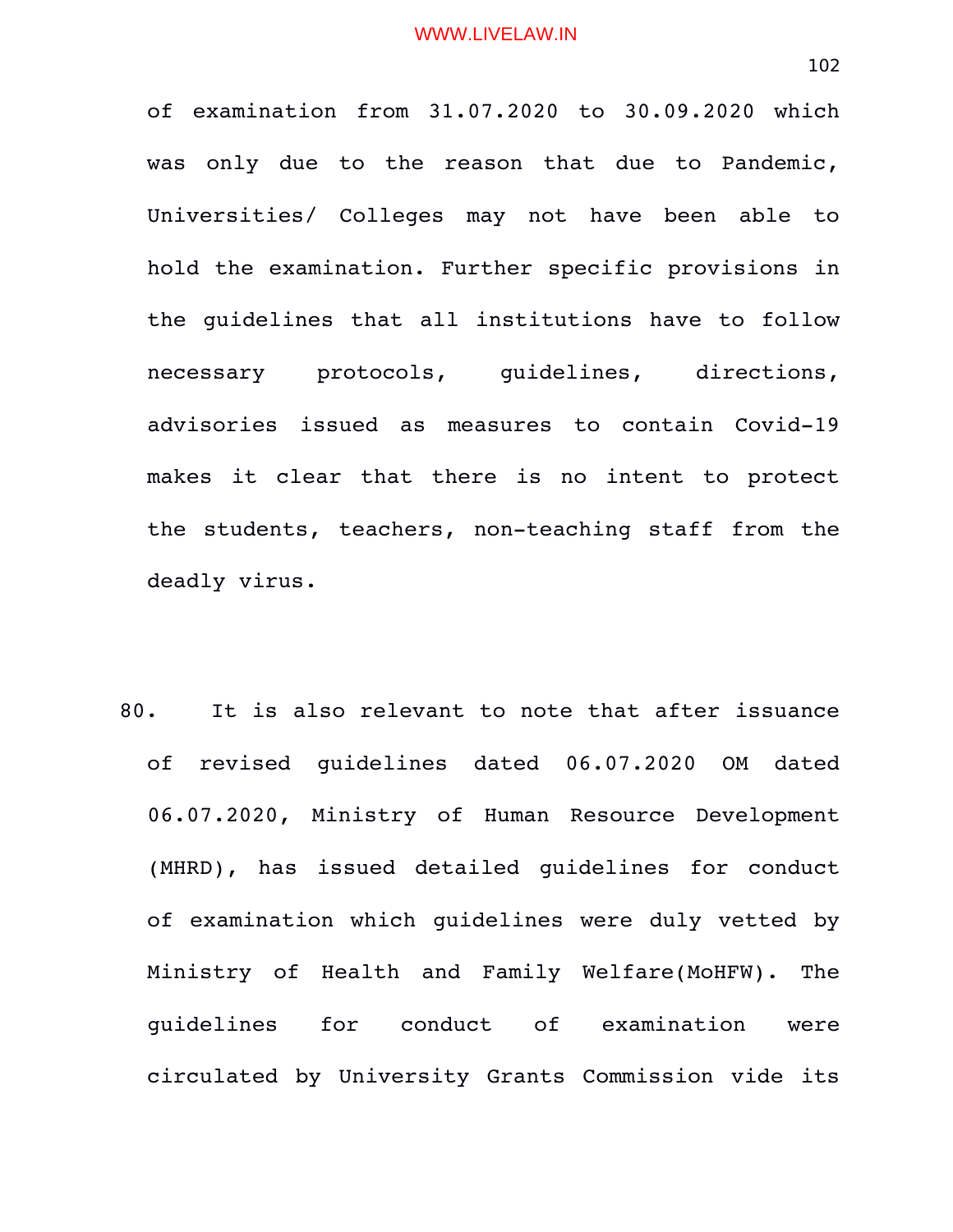letter dated 08.07.2020, "Standard Operating Procedure for conduct of examination is relevant" which is quoted as below: -

# **"Standard Operating Procedure for conduct of Examination**

- 1. The instructions, quidelines and orders issued by the Central and State Governments concerning the opening of educational institutions and safety and health should be abided by the universities and colleges. However, they may develop more stricter provisions and quidelines, if they find it necessary,
- 2. In case there is a restriction on movements in certain areas, admit/identity cards issued to the students should be treated as a pass for the movement of the students. State Governments should issue instructions to all local authorities to issue movement passes to invigilators and all personnel engaged in the conduct of examination.
- 3. Entire examination centre floors and walls, doors, gates, should be sprayed with disinfectant.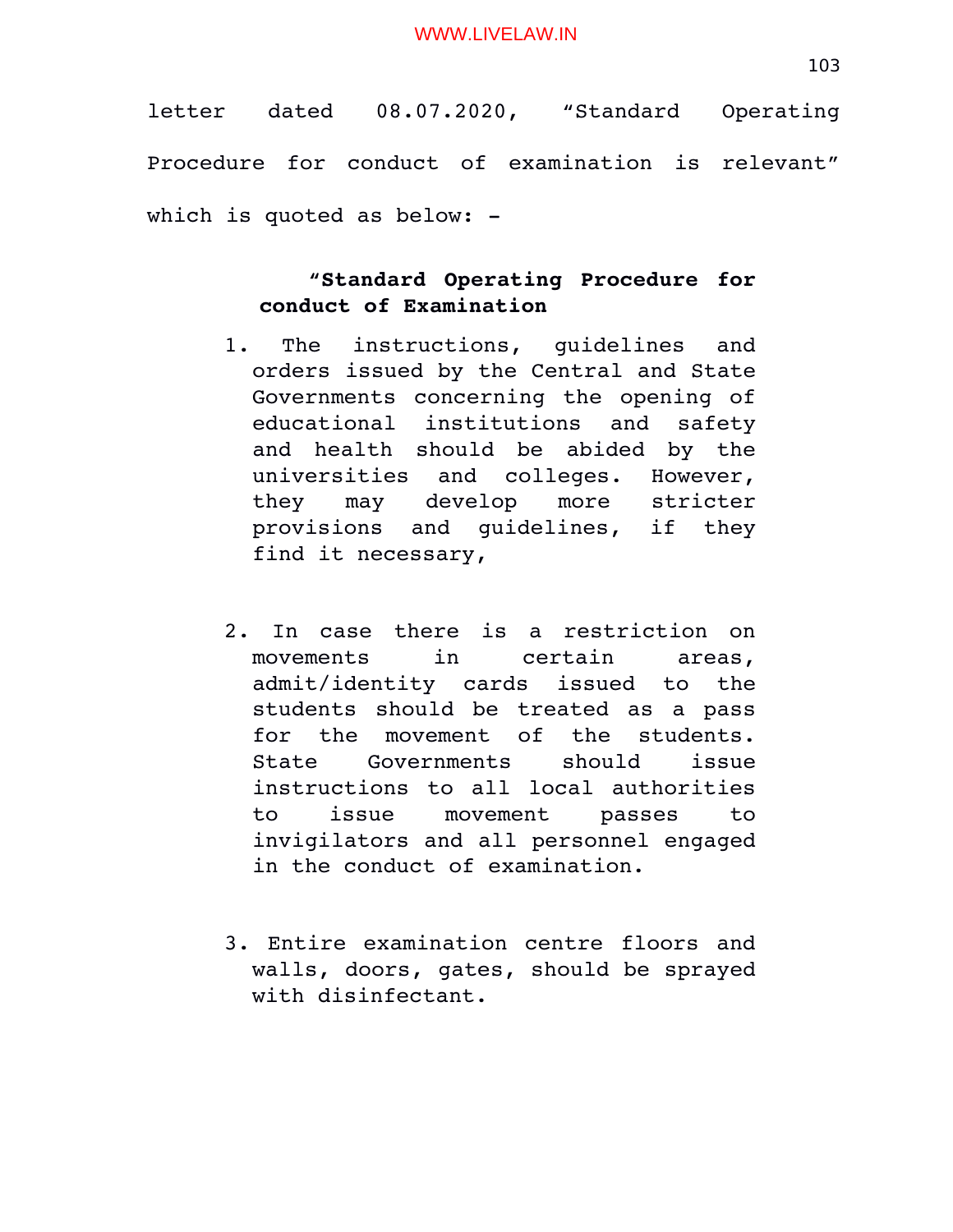- 4. Fresh mask and gloves to be used by exam functionaries after staff verification is done.
- 5. Sanitizer bottles should be arranged at the entry gate, examination rooms, staff/observer room, etc, and should be replenished regularly.
- 6. All liquid handwash bottles should be replenished in restrooms and entry gate whenever required.
- 7. Candidate Seating Area should be thoroughly sanitised (desk and chair) after every session.
- 8. All the washrooms should be cleaned and disinfected.
- 9. All door handles, staircase railing, lift buttons, etc, should be disinfected.
- 10. Wheelchairs, if present at the examination centres, should be disinfected.
- 11. All the trash bins should be cleaned.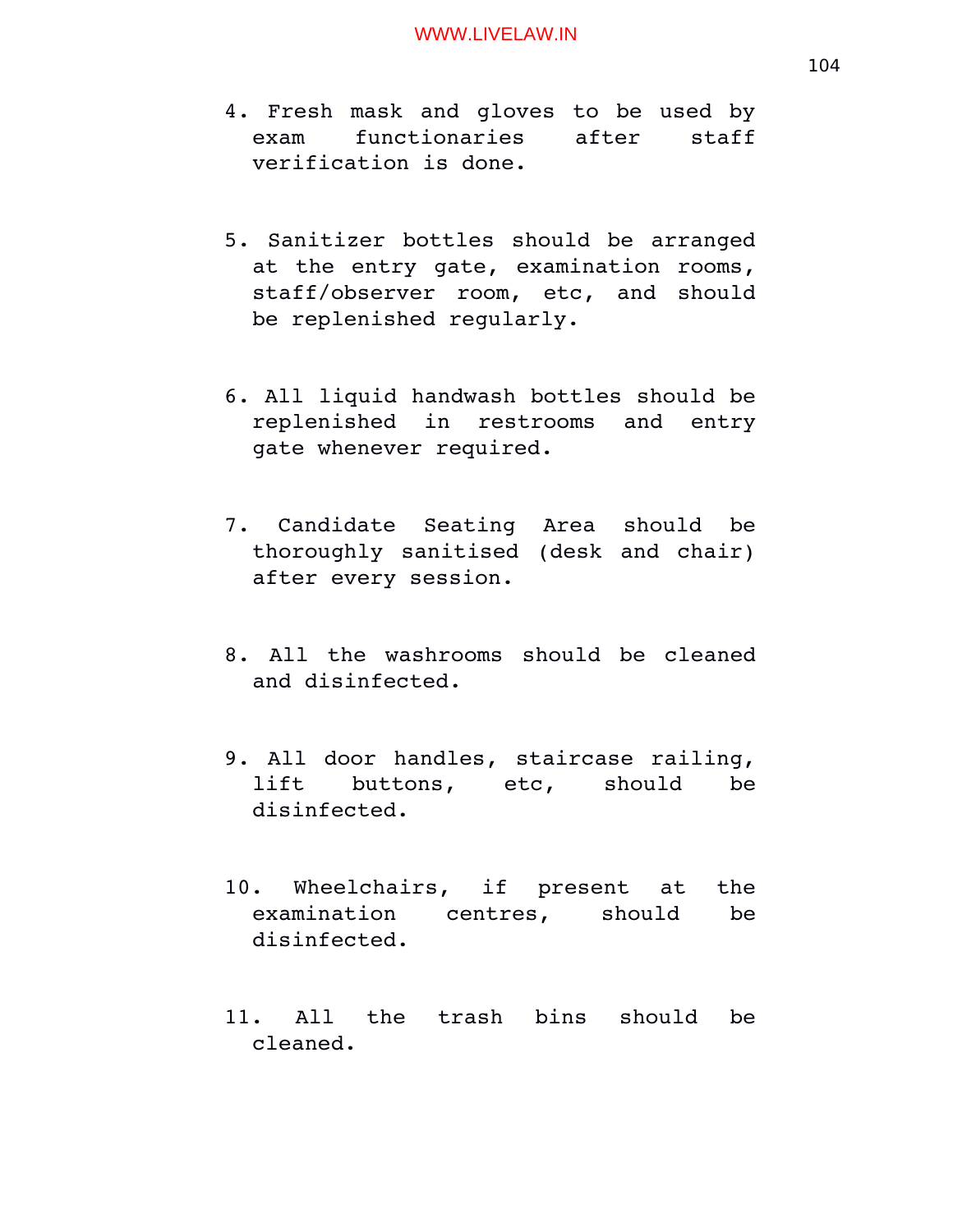- 12. Staff verification and self declaration as suggested below must be done as soon as they report at the centre.
	- a.Exam functionary must submit self declaration about health status.
	- b.Thermo qun temperature check must be done at staff entrance point.
	- c.If any Examination functionary fails to meet the self-declaration criteria, or thermo gun check, he/she will be asked to leave the examination centre immediately.
	- d.Exam functionary needs to wear the mask and gloves at all the time.
- 13. Cleanliness and hygienic conditions as per safety and health advisories of the concerned government departments are to be maintained at all places.
- 14. Proper signages, symbols, posters, etc. should be displayed at appropriate place to maintain social distancing.
- 15. Downloading of 'Arogya Setu' App may be advised for every staff and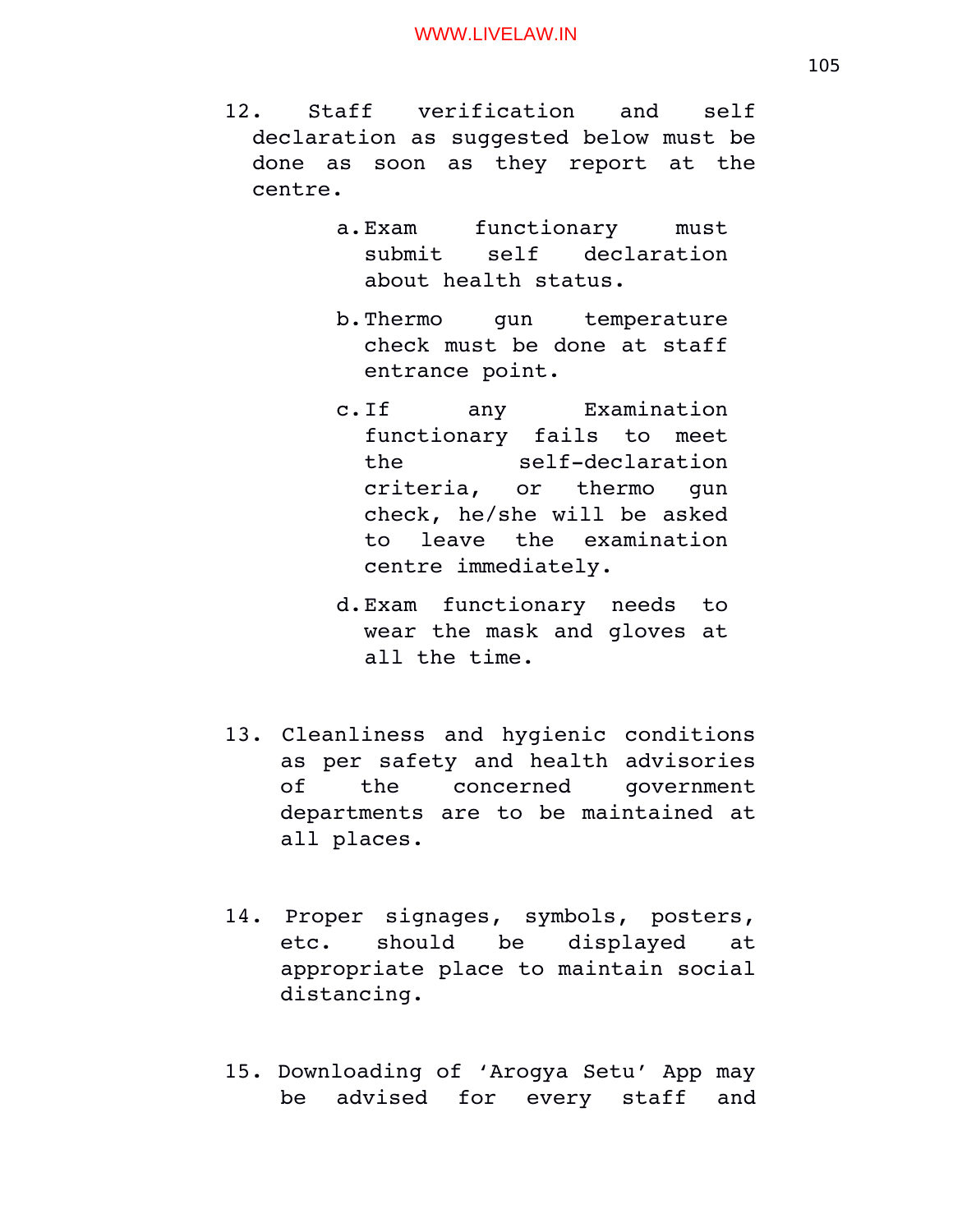student of the University and College.

- 16. Adequate arrangements of thermal scanners, sanitisers, facemasks and hand qloves at all entry and exit points including the reception area. Wherever possible, students should be qiven fresh face masks by the invigilators in the examination room itself.
- 17. Avoid crowding at entry and exit points.
- 18. Opening all the gates, of entry and exit, in case HEIs have more than one gate.
- 19. Senior staff should monitor the entry and exit. There should be proper markings with at least 2 metre distance where students stand while waiting for opening of the college gate. Exit of students should permitted one by one only.
- 20. Thermal screening of students, wearing of face mask, sanitizing of hands etc. be ensured.
- 21. The Invigilators, while on duty, should be continuously wearing mask, and proper hand gloves.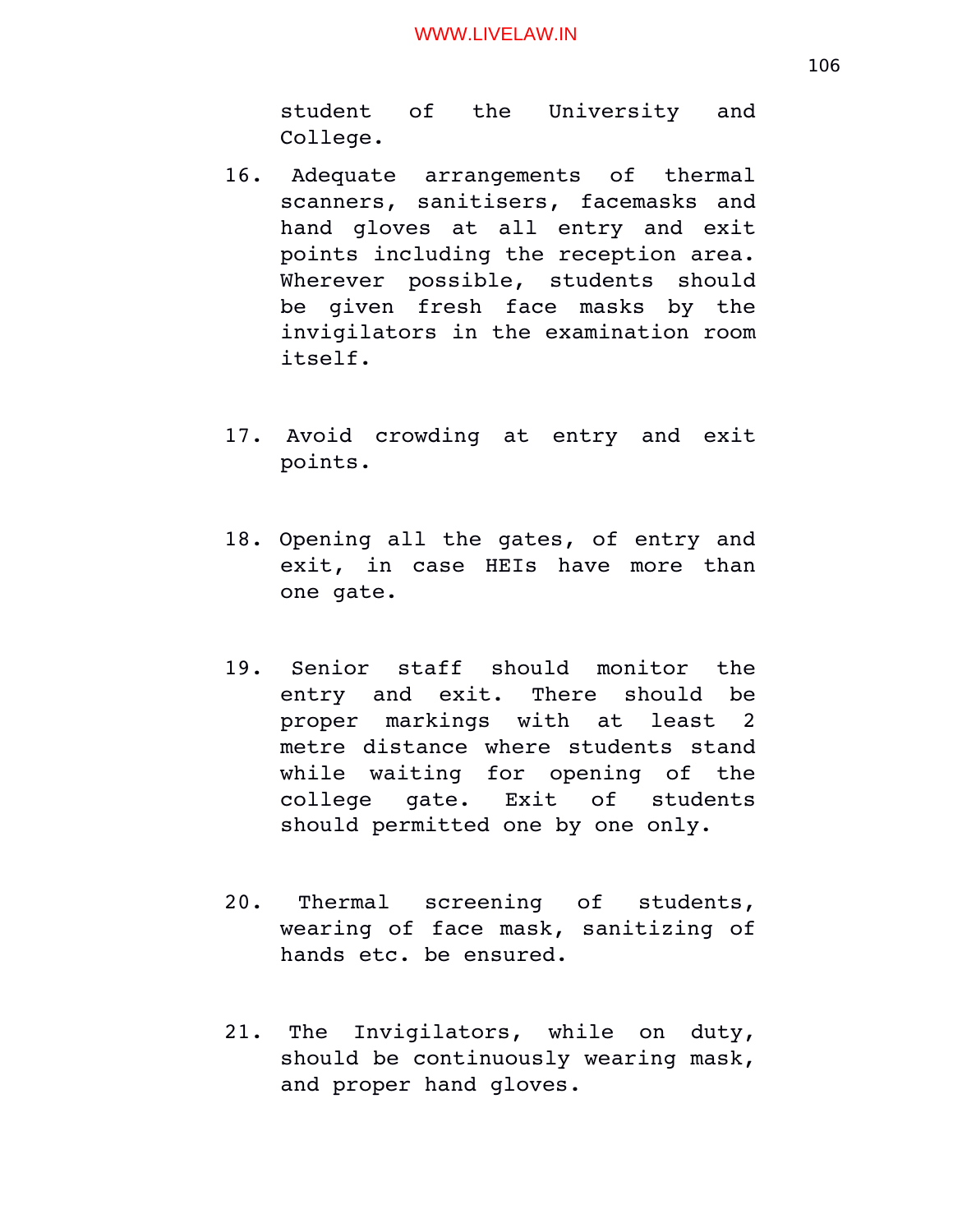- 22. The students should be asked to sanitize their hands before and after signing the Attendance sheet.
- 23. Students having symptoms of fever, cough and cold should be either made to sit in a separate room or given a chance to appear on another day.
- 24. Hand washing stations with facilities of liquid soap should be made available so that every student can wash her/his hand frequently.
- 25. Keeping in view the physical distancing, institutions should have adequate rooms capacity to meet the proper seating arrangement for examination. Minimum distance between two students should be 2 metres. Sample seating plan is annexed.
- 26. Adequate arrangements for safe drinking water be made on the campus.
- 27. Adequate supply of water in toilets and for hand washing be ensured.
- 28. Dustbins must be cleaned and covered properly.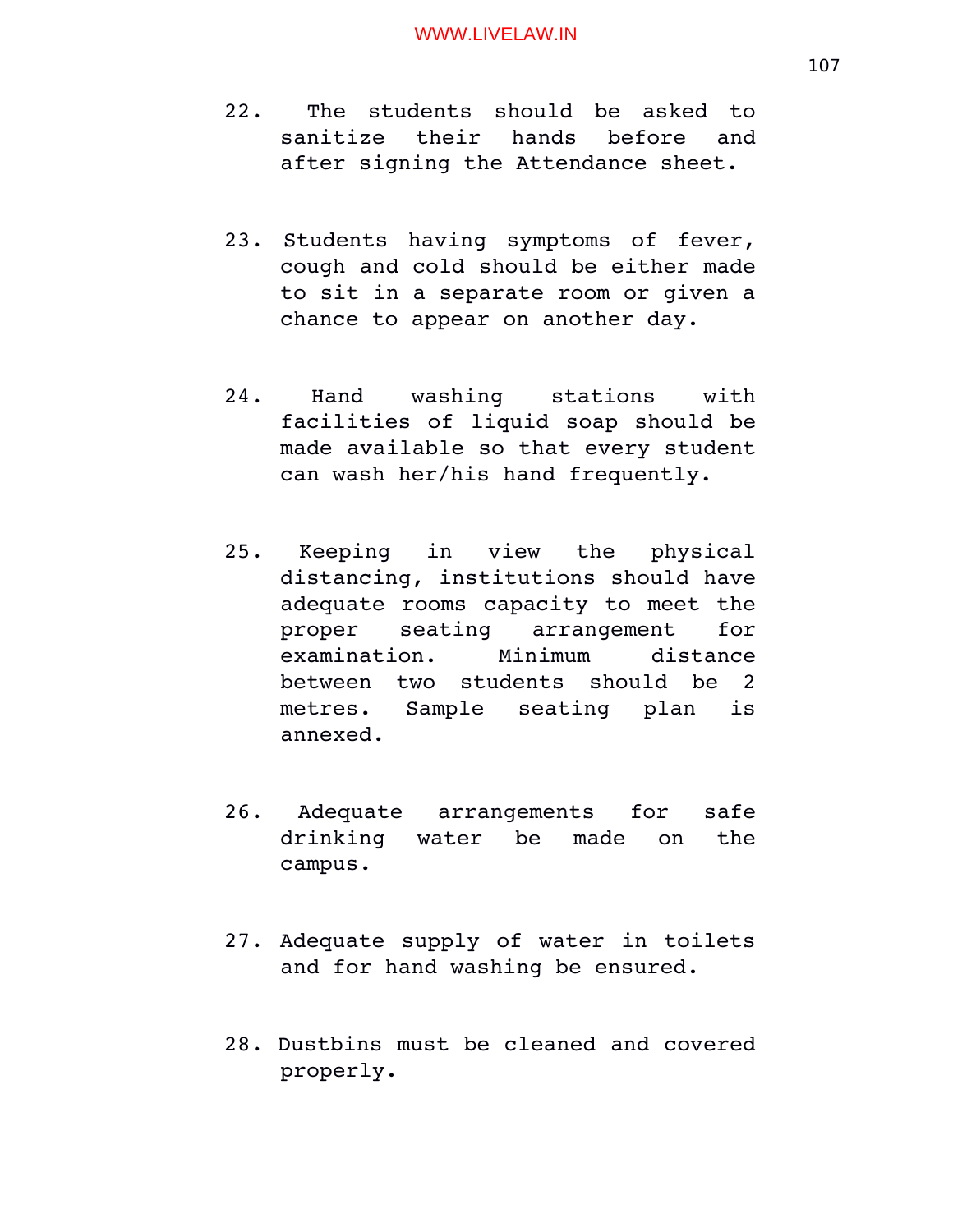- 29. Proper sanitization of buses, other transport and official and vehicles of the institution.
- 30. At the end of the day
	- a.Used gloves and masks should be disposed only in a pedal push covered bin at the Examination Centre and outside the examination room/hall.
	- b.Safely dispose off all used masks and gloves discarded at the examination centres or outside the examination centre in trash bin bags at suitable place and as per standard quidelines issued by health authority."
- 81. The Standard operating procedure for conduct of examination as extracted above make it abundantly clear that UGC, MHRD, and Ministry of Health and Family Welfare are fully concerned with the health of all stakeholders i.e. the students as well as exam functionaries.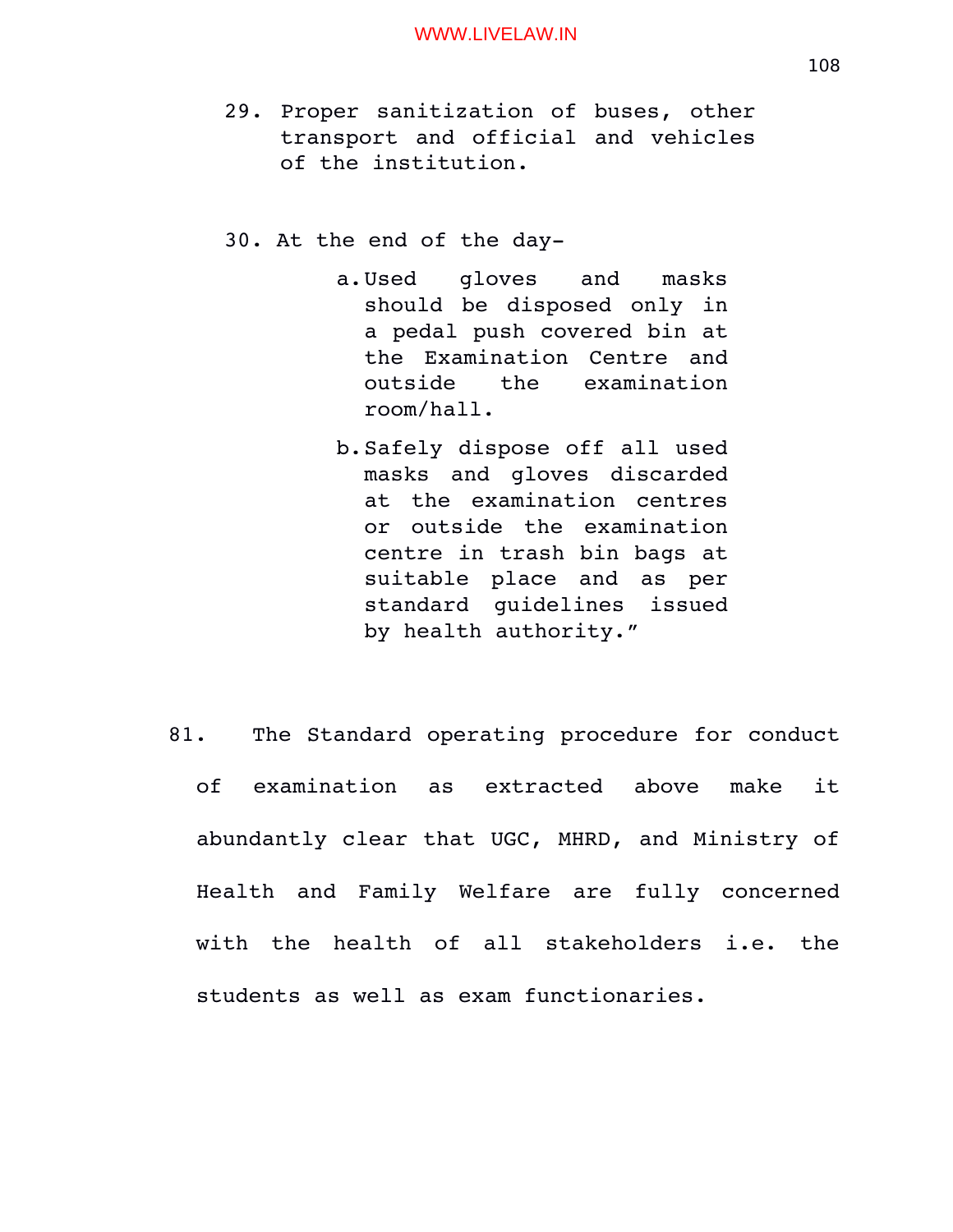82. In view of the above, we are not persuaded to accept the submissions of the petitioner that the revised guidelines are violative of Article 21 of the Constitution.

# **ISSUE NO.5**

83. The revised quidelines dated 06.07.2020 have been challenged on the ground that it has been issued in the breach of Section 12(1) of the UGC Act, 1956. The submission is that Section  $12(1)$  mandates that the Commission in consultation with the Universities and other bodies concerned shall take all such steps as it may think fit. It is submitted that before issuance of the revised guidelines dated 06.07.2020, the UGC was required to consult all the Universities and other bodies concerned. The submission is that the expression 'other bodies concerned' used in Section shall include State Disaster Management Authority which has been constituted in each state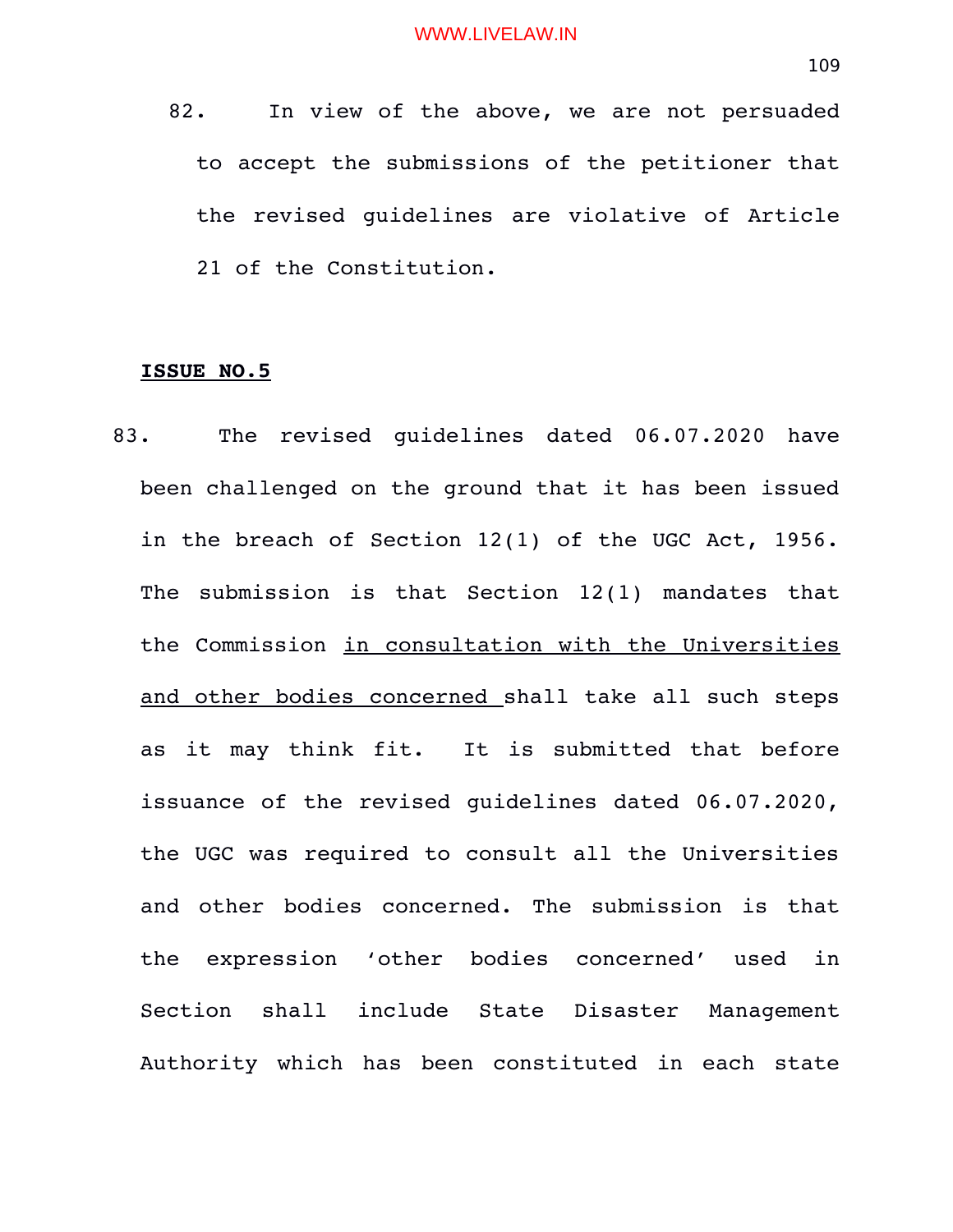and before issuance of guidelines dated 06.07.2020, it was obligatory for the UGC to consult the State Disaster Management Authority. Further submission is that the expression 'other bodies' may also include health experts and UGC was required to consult health experts before issuing the revised quidelines. The UGC having failed to consult the Universities or other bodies, the guidelines dated 06.07.2020 are in breach of Section 12 and are liable to set aside on this ground alone.

84. For appreciating the above challenge raised by the petitioner, we need to look into the statutory scheme as delineated by Section 12 of UGC Act, 1956. Section 12 is part of Chapter III of UGC Act, 1956, which deals with "Powers and functions of the Commission". Section 12 bears the heading "Functions of the Commission". Section 12 as relevant is as follows: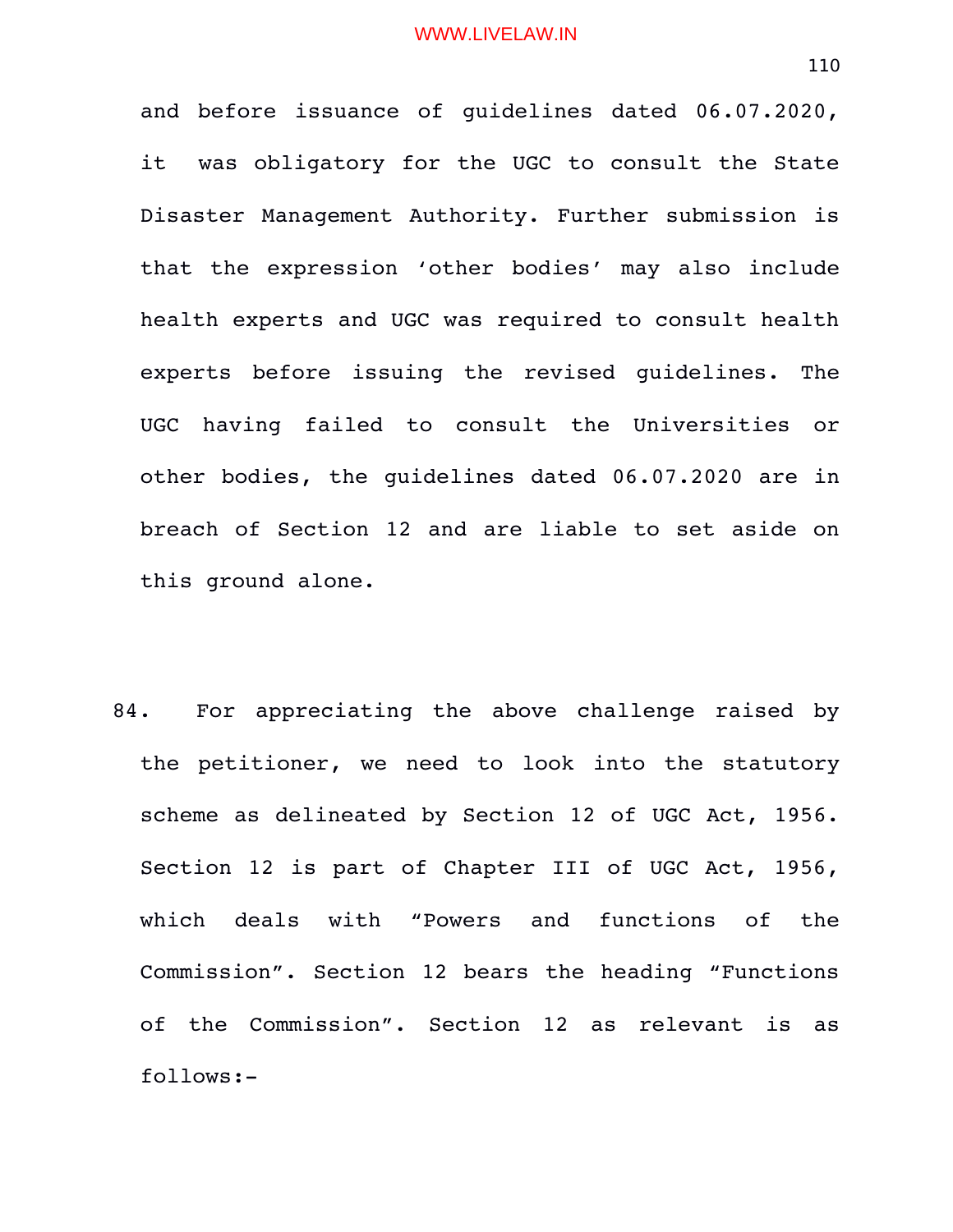### "**POWERS AND FUNCTIONS OF THE COMMISSION**

**Functions of the Commission** Universities or other bodies concerned, all It shall be the general duty of the Commission to take, in consultation with the such steps as it may think fit for the promotion and co-ordination of University education and for the determination and maintenance of standards of teaching, examination and research in Universities, and for the purpose of performing its functions under this Act, the Commission may

(a) inquire into the financial needs of Universities;

(b) allocate and disburse, out of the Fund of the Commission, grants to Universities established or incorporated by or under a Central Act for the maintenance and development of such Universities or for any other general or specified purpose;

(c) allocate and disburse, out of the Fund of the Commission, such grants to other Universities as it may deem 1 [necessary or appropriate for the development of such Universities or for the maintenance, or development, or both, of any specified activities of such Universities] or for any other general or specified purpose:

Provided that in making any grant to any such University, the Commission shall give due consideration to the development of the University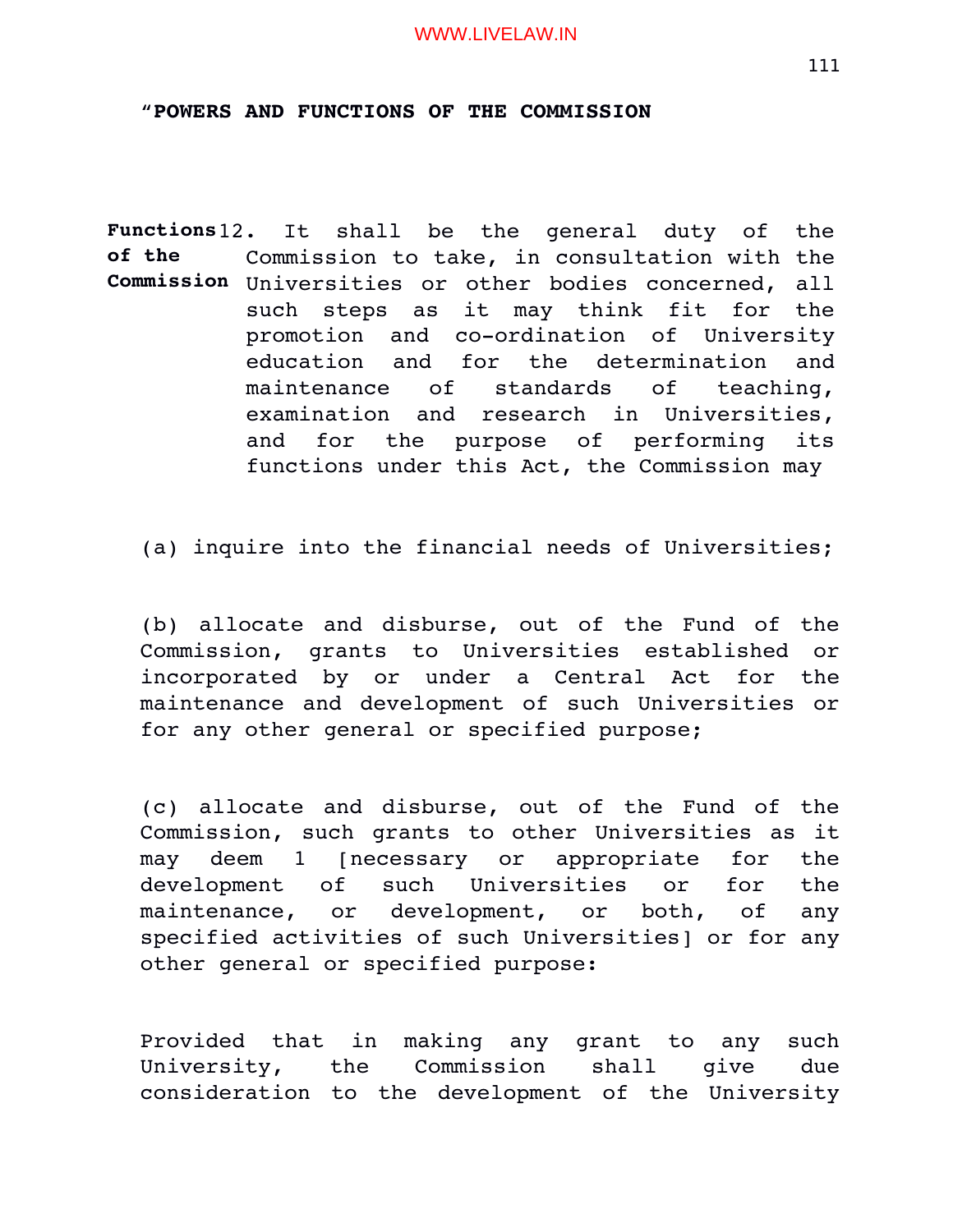concerned, its financial needs, the standard attained by it and the national purposes which it may serve,

> [(cc) allocate and disburse out of the Fund of the Commission, such grants to institution deemed to be universities in pursuance of a declaration made by the Central Government under section 3, as it may deem necessary, for one or more of the following purposes, namely:

- (i) for maintenance in special cases,
- (ii) for development.
- (iii) for any other general or specified purpose;]

[(ccc) establish, in accordance with the regulations made under this Act, institutions for providing common facilities, services and programmes for a group of universities or for the universities in qeneral and maintain such institutions or provide for their maintenance by allocating and, disbursing out of the Fund of the Commission such grants as the Commission may deem necessary.]

(d) recommend to any University the measures necessary for the improvement of University education and advise the University upon the action to be taken for the purpose of implementing such recommendation;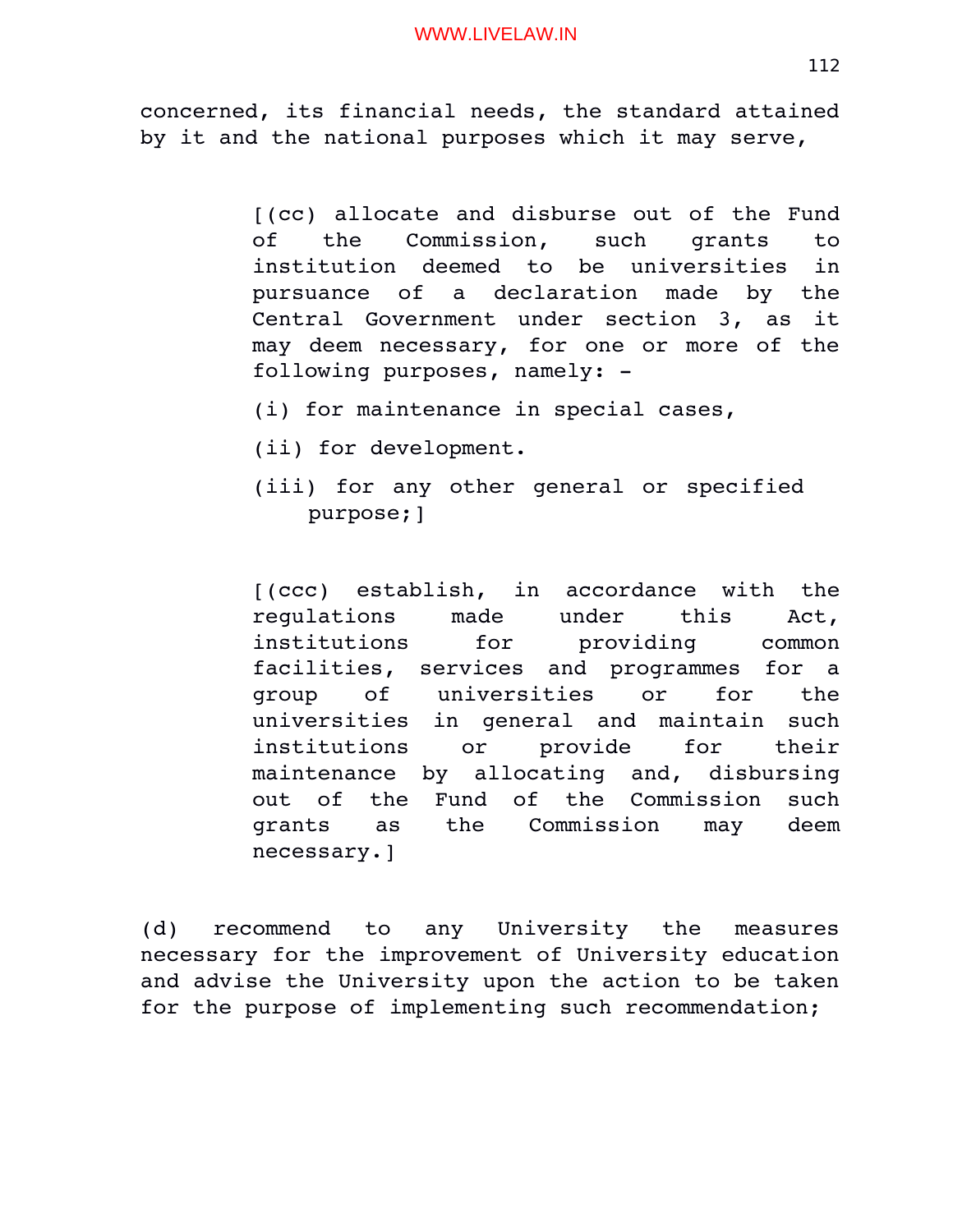(e) advise the Central Government or any State Government on the allocation of any grants to Universities for any general or specified purpose out of the Consolidated Fund of India or the Consolidated Fund of the State, as the case may be;

(f) advise any authority, if such advice is asked for, on the establishment of a new University or on proposals connected with the expansion of the activities of any University;

(g) advise the Central Government or any State Government or University on any question which may be referred to the Commission by the Central Government or the State Government or the University, as the case may be;

(h) collect information on all such matters relating to University education in India and other countries as it thinks fit and make the same available to any University;

(i) require a University to furnish it with such information as may be needed relating to the financial position of the University or the studies in the various branches of learning undertaken in that University, together with all the rules and regulations relating to the standards of teaching and examination in that University respecting each of such branches of learning;

(j) perform such other functions as may be prescribed or as may be deemed necessary by the Commission for advancing the cause of higher education in India or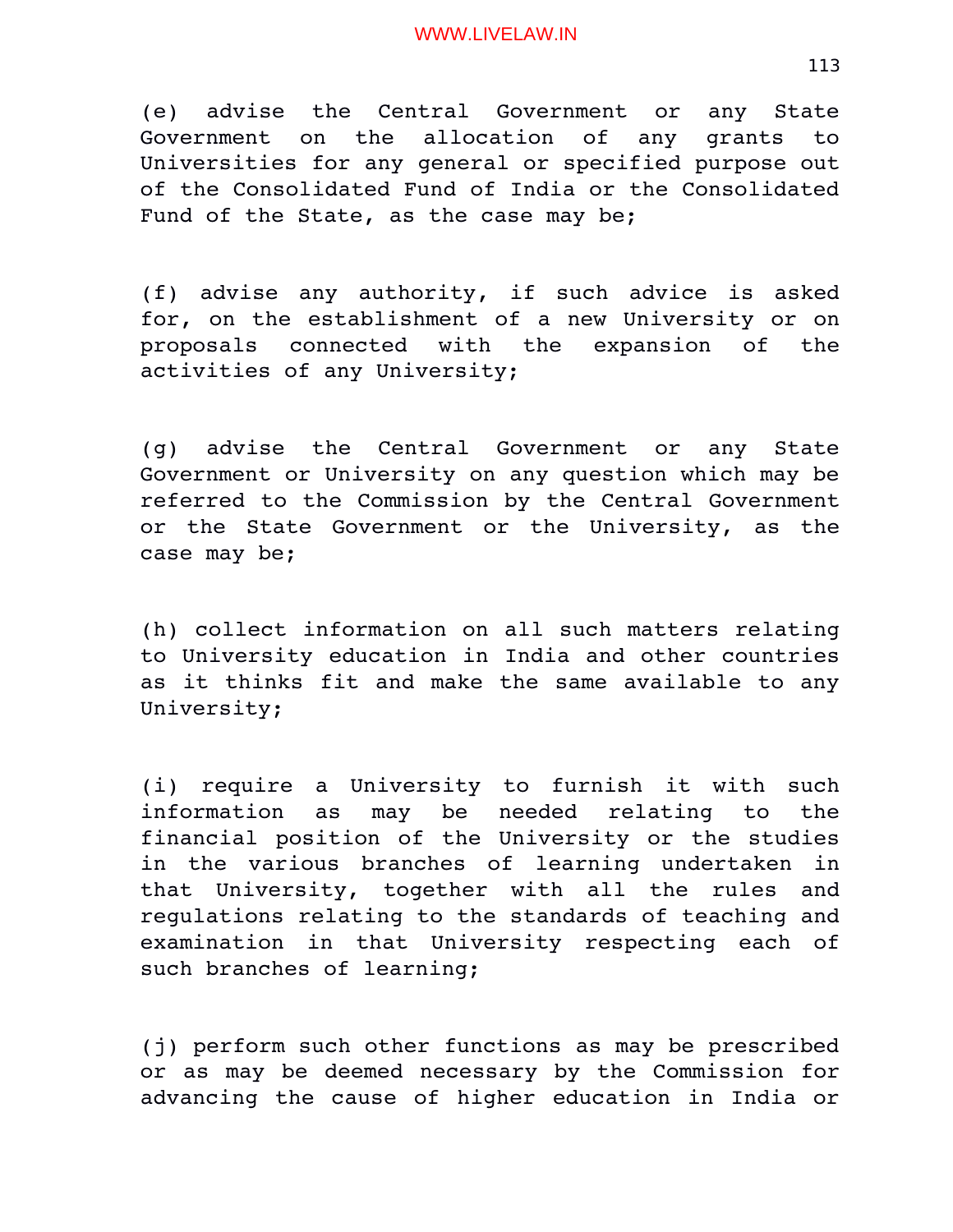as may be incidental or conducive to the discharge of the above functions."

85. Section 12 begins with the words "it shall be the general duty of the commission to take",..."in consultation with Universities or other bodies concerned." What is the ambit and scope of expression 'Universities or other bodies concerned' has fallen for consideration in the present case. The use of expression 'Universities or other bodies concerned' is for purpose and object which is clear from subsequent enumerations of functions of the commission in the Section itself. For example, we may take functions of the commission as mentioned in subclause (d) which provides that the Commission may recommend to the universities any measures necessary for the improvement of the university education and advise the universities upon the action to be taken for the purpose of implementation of such recommendation. When we look into this sub-clause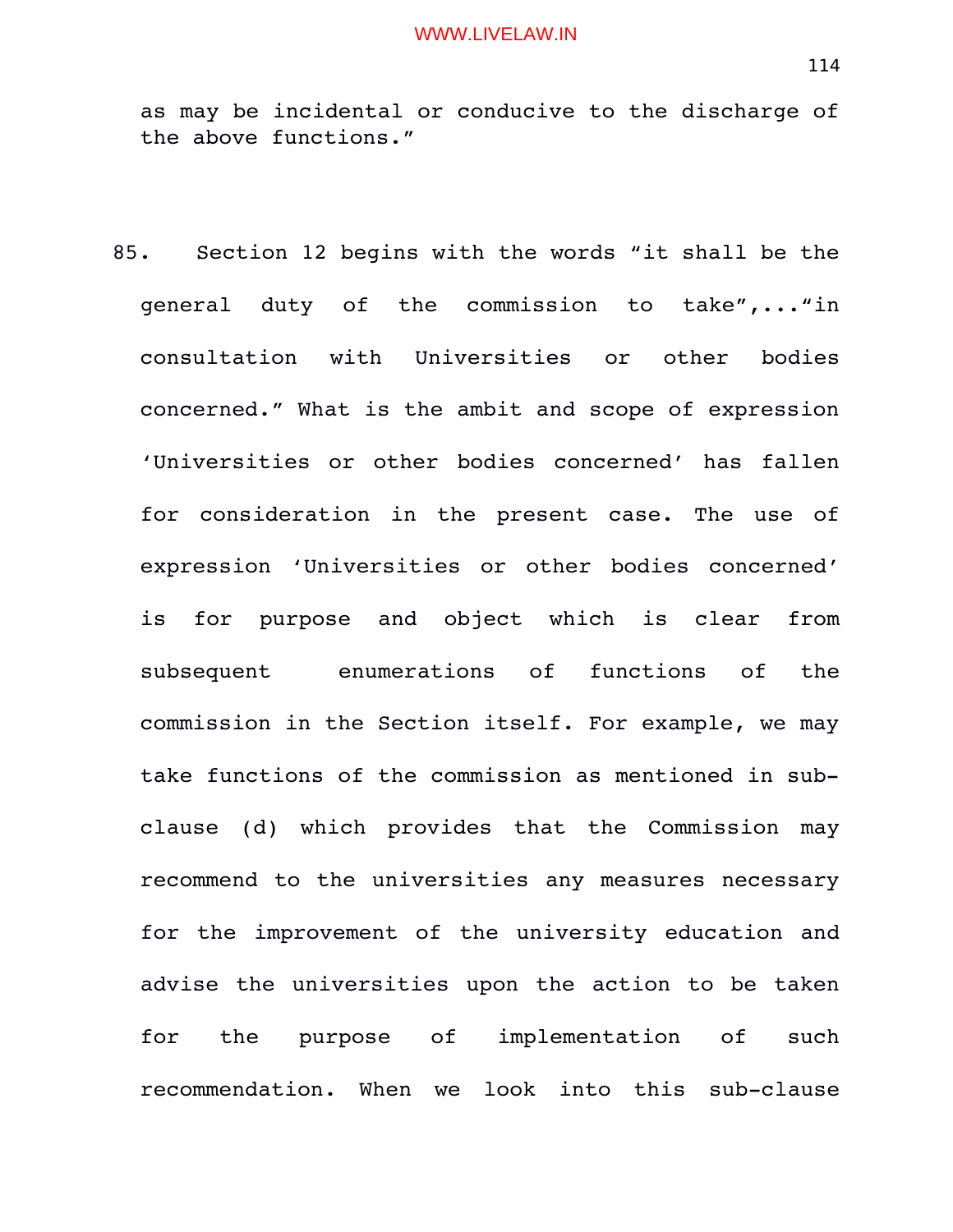(d), it is clear that the function enumerated in subclause is only with regard to a particular university and for discharge of function by the commission with regard to sub-clause  $(d)$ , it has to consult only the university concerned.

86. The use of the word 'Universities or other bodies concerned' in the opening part of the Section has been with a purpose of referring the universities or other bodies concerned for whom the function has to be performed by. The enumerations given from clause (a) to (j) indicate that apart from universities the function also include advice to the Central Government or any State Government on allocation of any grant to the Universities or advise Central Government or any State Government or any Universities on any question which may be referred to the commission by the Central Government or the State Government. Thus, the expression 'other bodies' used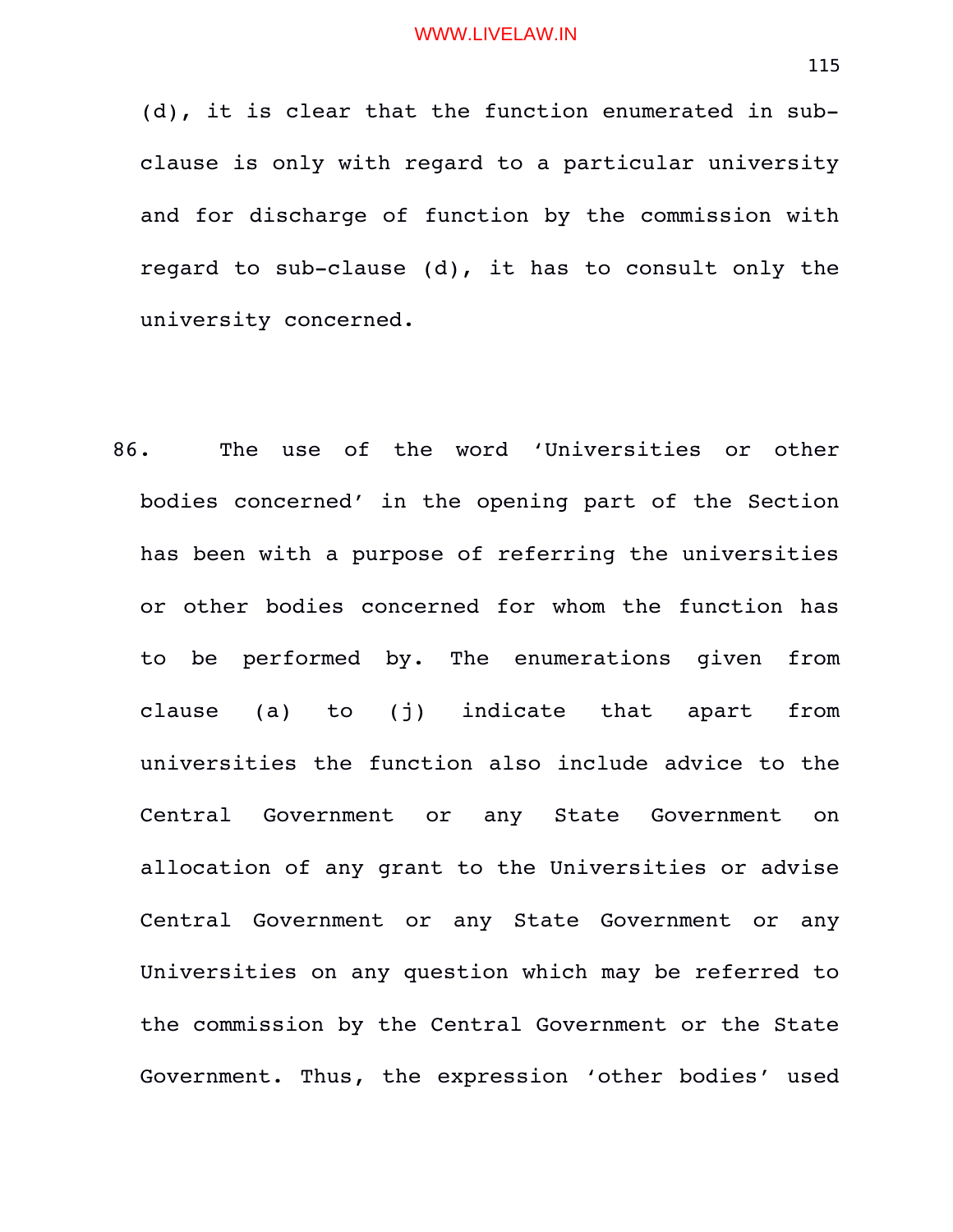in the opening part of the Section is in reference to other bodies apart from universities enumerated in Section 12. The expression 'Universities or other bodies concerned' used in the opening part of the Section cannot be stretched to the meaning which is now sought to be given by the learned counsel for the petitioner.

87. The submission that 'other bodies' as used in Section 12 should include State Disaster Management Authority or health experts is misconceived. Section 12 never contemplated any such "bodies". Furthermore, the State Disaster Management Authority came into existence only after enactment of Disaster Management Act, 2005, no such concept was there when the UGC Act, 1956 was enacted. The expression 'other bodies' cannot be expanded as contended by the learned counsel for the petitioner. The use of the word 'concerned' after 'Universities or other bodies' has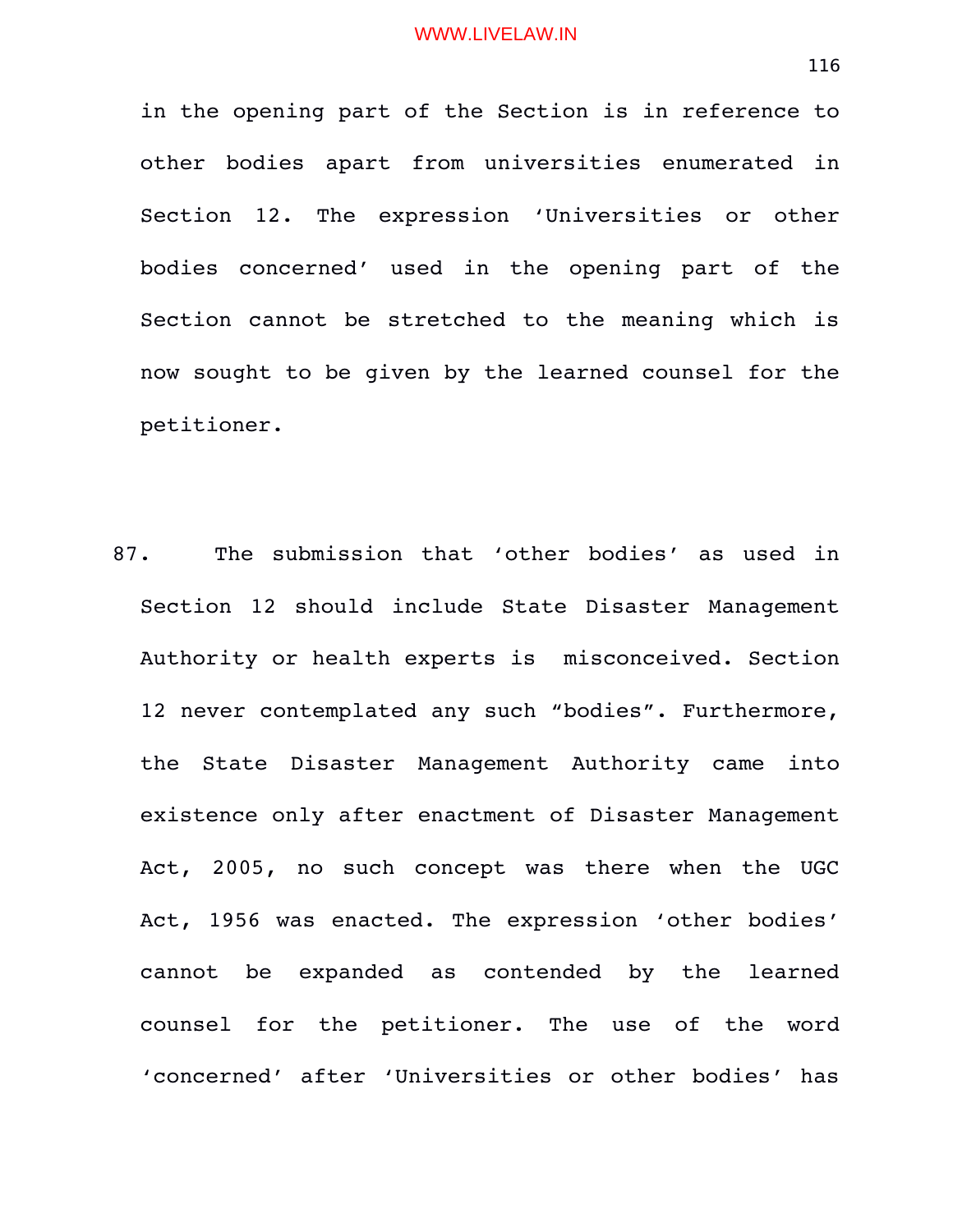specific purpose and meaning. The consultation with the Universities or other bodies concerned was in reference to a particular function which was enumerated in clause (a) to (j) and it has specific reference and "Universities" or other bodies" were referred to in the above context. Section 12 cannot be interpreted in a manner that for taking any measure with regard to coordination of university education and for determination and maintenance of standards of teaching examination in the Universities, the UGC should consult each and every University of each and every State and only then, such measures can be taken. Reading the provision in above manner shall make the functioning of UGC unworkable. There are more than nine hundred Universities in the country and to require UGC to consult more than nine hundred universities for taking any measure will make the functioning impossible and impractical.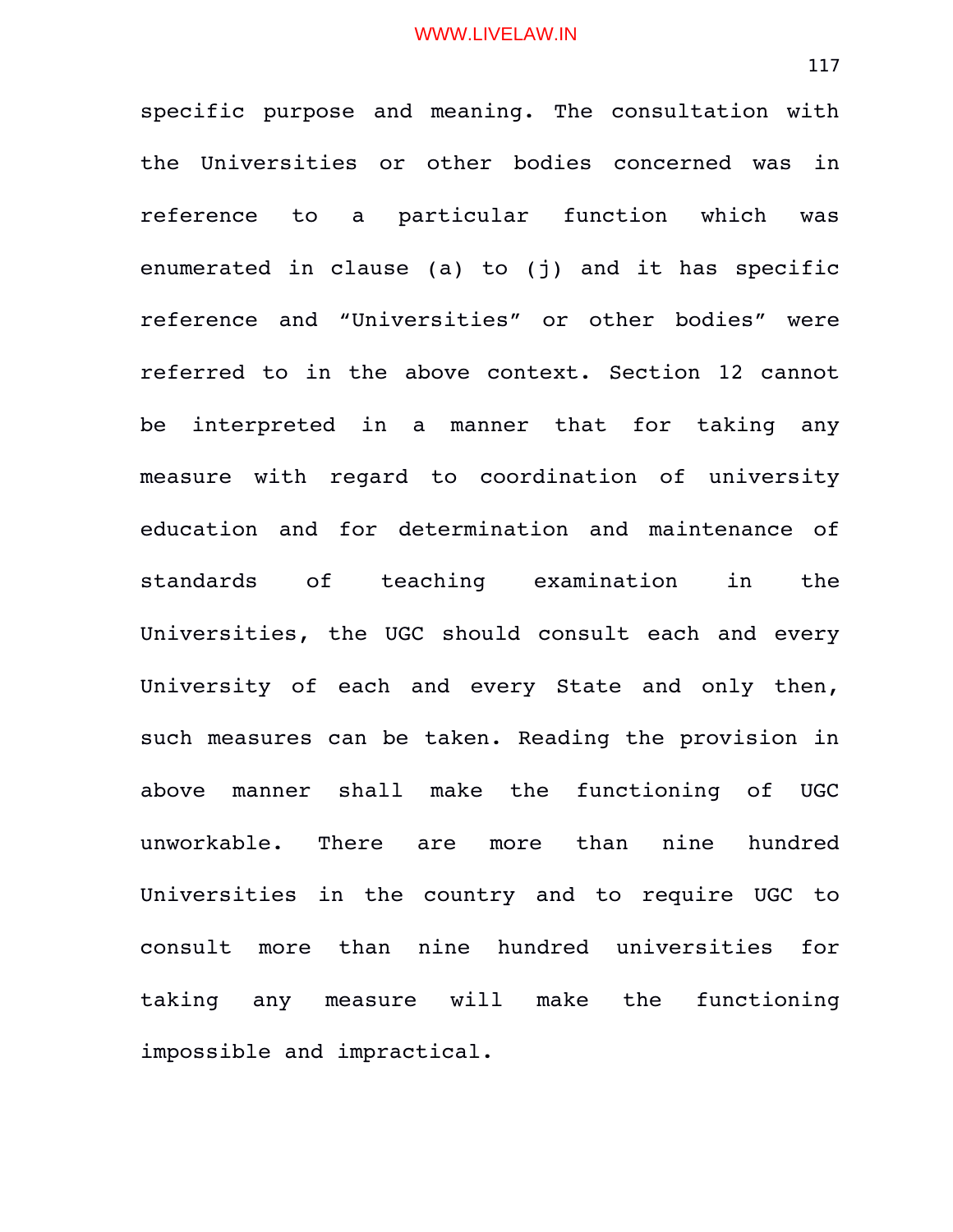88. Section 12 cannot be interpreted in a manner that for taking any steps by the UGC, there is a mandatory requirement of consultation of all the States/Universities failing which no measures can be taken by the University Grants Commission. Clause (j) of Section 12 is couched in a very vide manner which empower the commission to perform such other functions as may be prescribed or **as may be deemed necessary by the Commission for** advancing the cause of higher education in India or as may be incidental or conducive to the discharge of the above function. Any function which may be deemed necessary by the Commission can be performed. For performance of its function by the Commission, the Commission of its own is fully competent to take decisions, issue any directions, guidelines, etc. The Commission may also take assistance of any Committee of experts in discharge of its functions for which there is no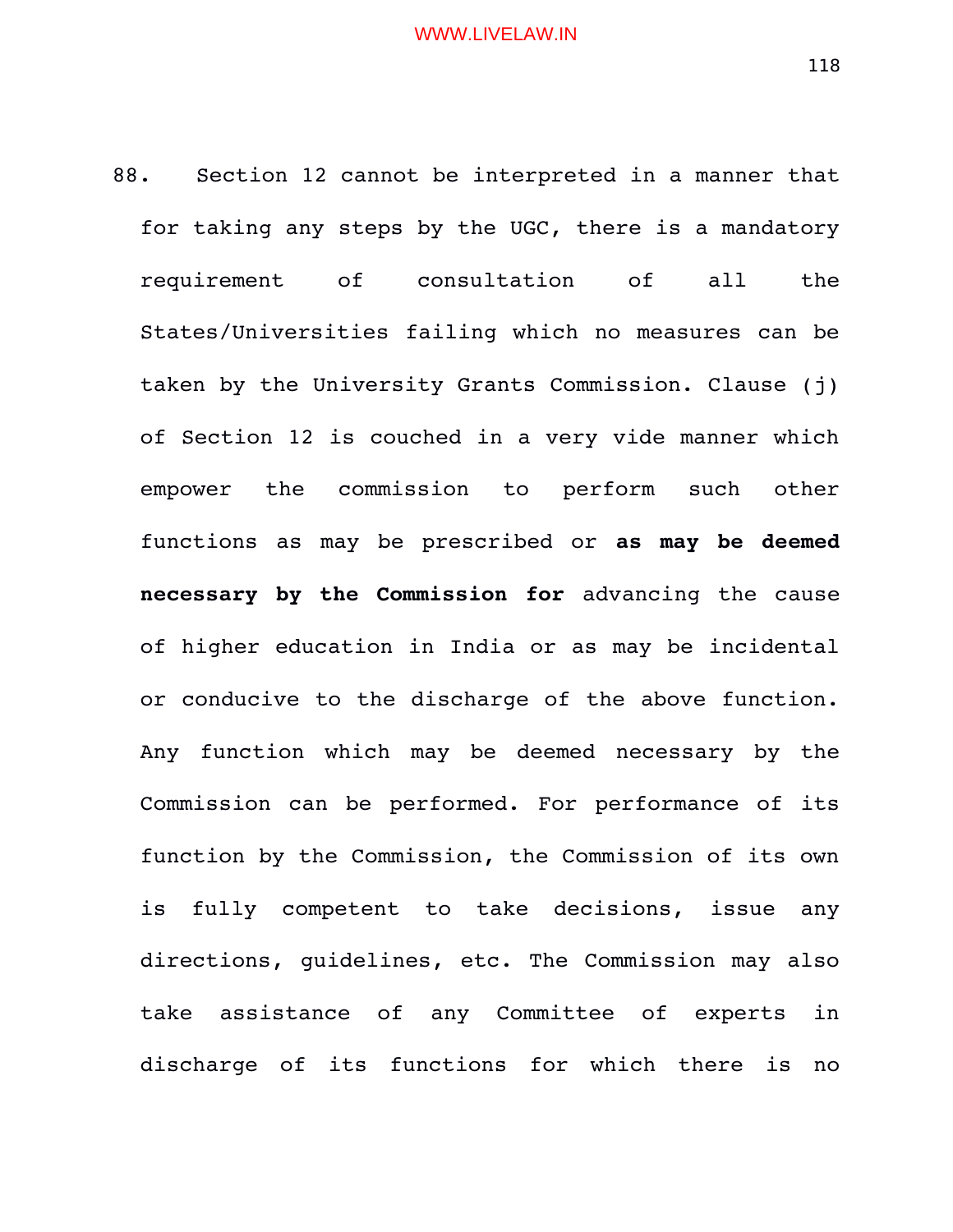prohibition in the statutory scheme. In the common counter affidavit filed by the UGC with regard to the guidelines dated 29.04.2020, the Commission has in paragraph 8 of the common counter affidavit has stated that the quidelines which contained policy decision taken by UGC were made following the report by the Committee under the Chairmanship of Prof. R.C.Kuhad. Following statements have been made in the paragraph 8:

> $"8...$  It is pertinent to note that these Guidelines, which contain policy decisions taken by the UGC, were made following a report by a committee under the Chairmanship of Prof. R.C.Kuhad, Vice-Chancellor, Central University of Haryana. The said committee consisted of various experts in the field that included Vice-Chancellors of various universities, the director of the Inter University Accelerator Centre, New Delhi, and senior officers of the UGC. Therefore, the Guidelines were published "in consultation with the Universities or other bodies concerned", as mandated by section 12 of the UGC Act..."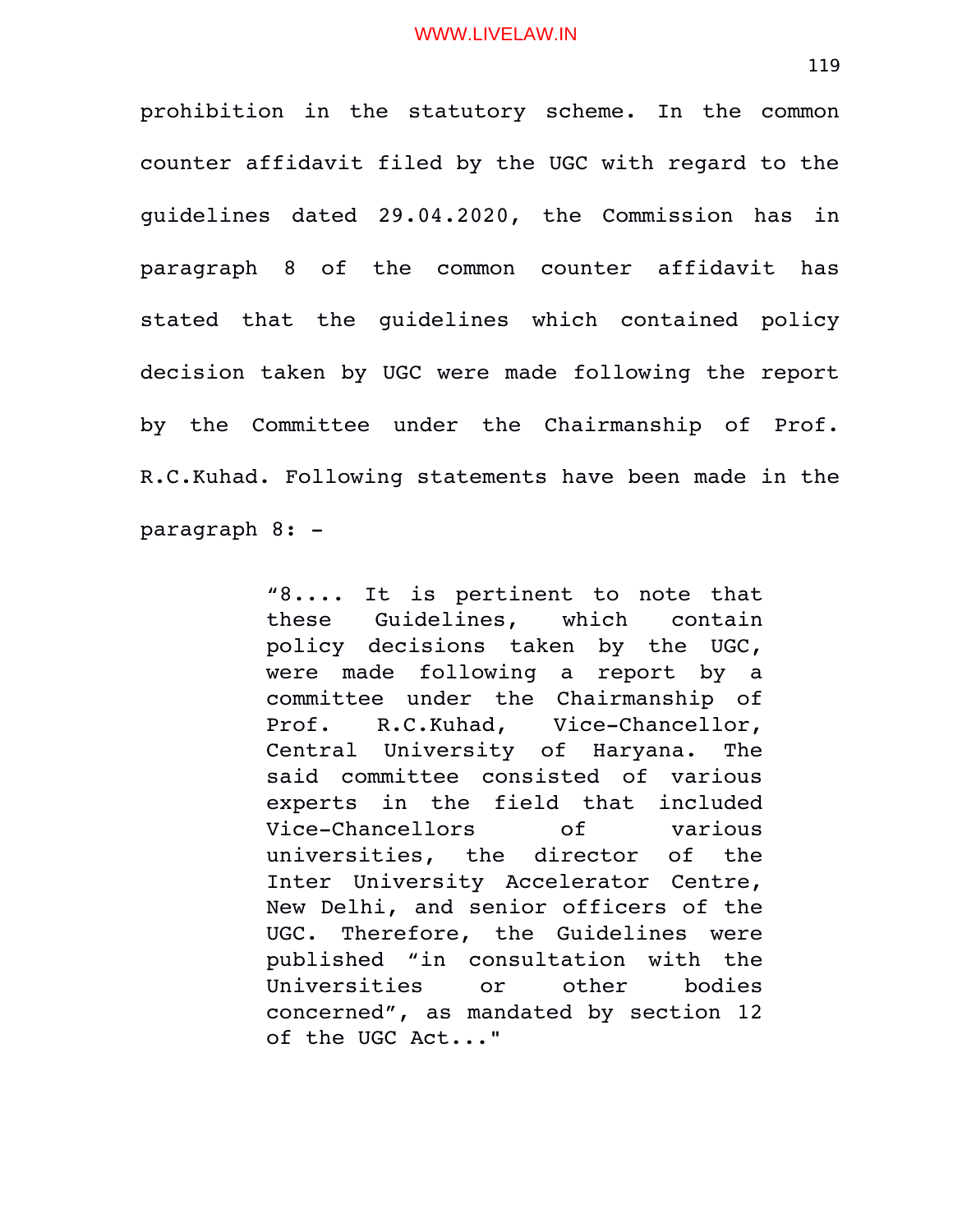89. The revised quidelines dated 06.07.2020 was issued after the report was received from the Committee headed by Prof. R.C. Kuhad as has been specifically pleaded in paragraph 10 of the common counter affidavit in which following statement has been made:

> "10. That, however, in June 2020, considering the evolving situation of the Covid-19 pandemic, the UGC requested the expert committee headed by Prof. R.C. Kuhad to revisit the 'UGC Guidelines on Examinations and Academic Calendar for the Universities in View of COVID-19 Pandemic and Subsequent Lockdown'. Accordingly, the expert committee (which also included Vice-Chancellors of technical Universities and a representative of industry) did so, and submitted a report recommending that terminal semester/final year examinations would be conducted by universities/ institutions by the end of September, 2020 in offline(Pen & Paper)/ online/ blended (online + offline) mode. This report of the expert committee was deliberated and approved by the UGC in its emergent meeting held on 06.07.2020..."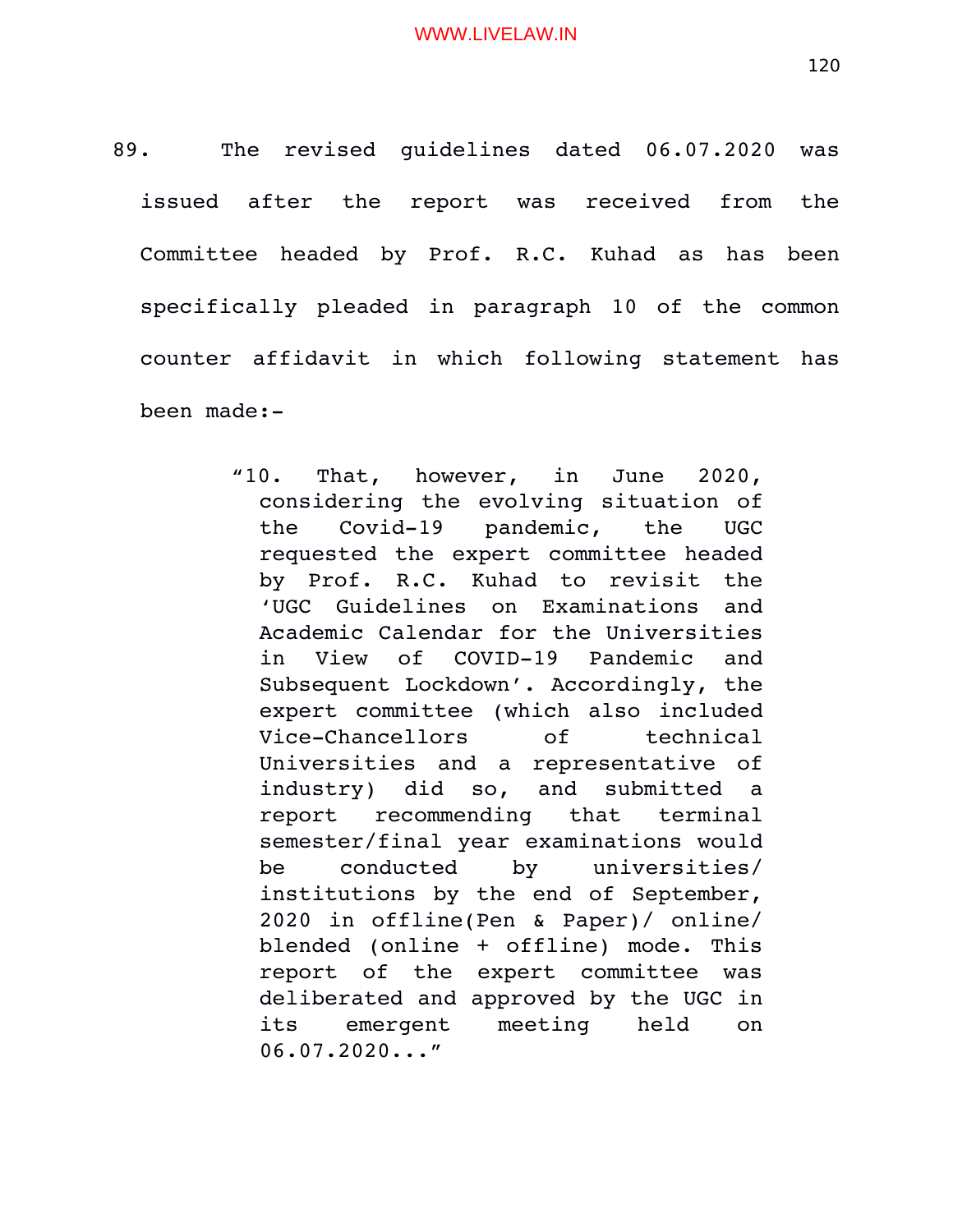90. The statutory scheme as delineated by Section 12 makes it clear that for the purposes of performing its functions under the Act as enumerated in clause (a) to (j), it is not mandatory duty of the Commission to consult with the Universities or other bodies concerned in all cases e.g. while allocating and disbursing out of the fund of the Commission, grants to the Universities as enumerated in subclause (b) and (c). It is not necessary to consult the university to whom the grant is to be allocated and disbursed. The expression "in consultation with the Universities or other bodies concerned" has to be read to mean where consultation with Universities or other bodies concerned is necessary without which the Commission is unable to perform its functions.

91. We may further elaborate the point by referring to certain other functions as enumerated in Section 12. Section 12 sub-clause (h) provides: -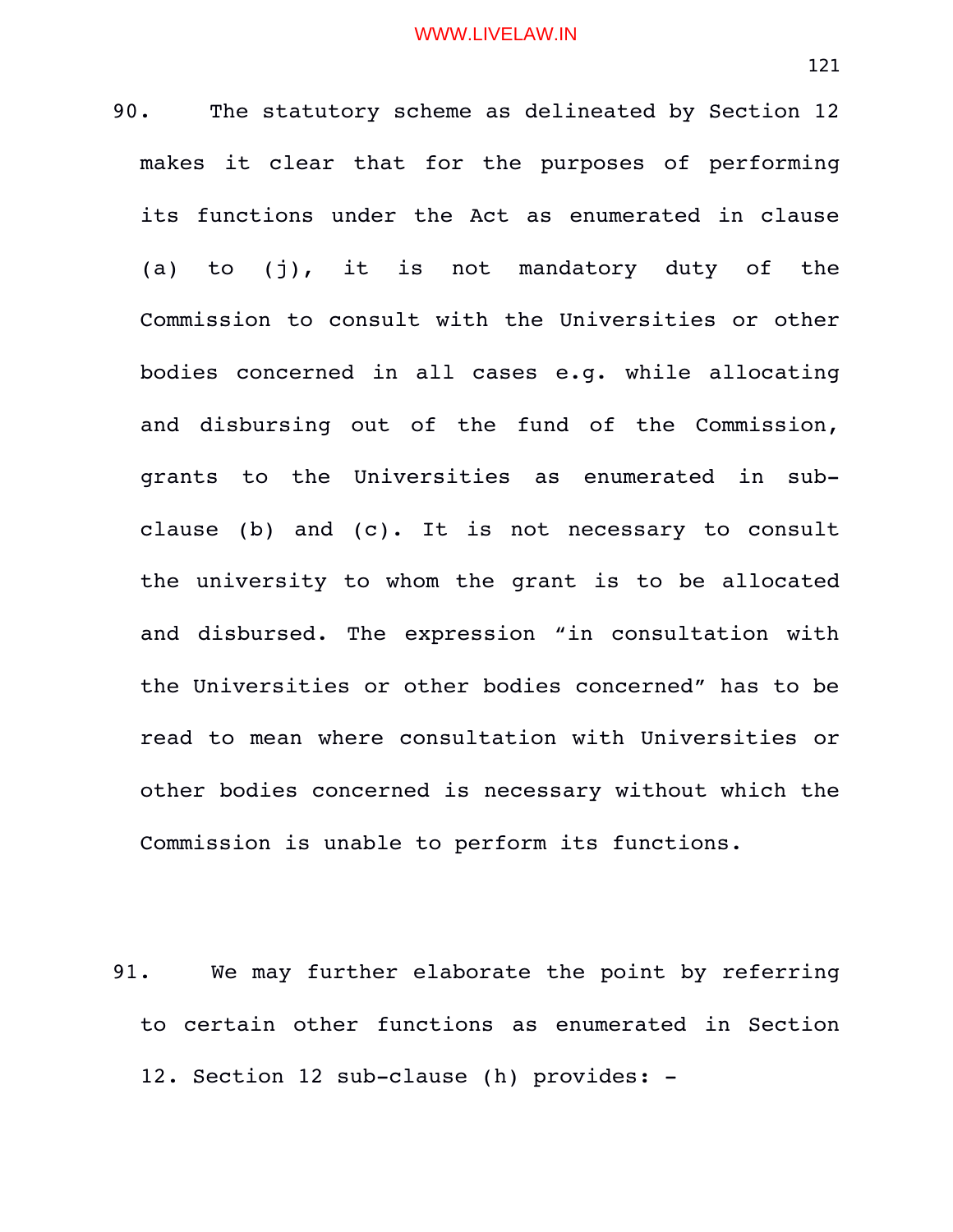- "(h) collect information on all such matters relating to University education in India and other countries as it thinks fit and make the same available to any University;"
- 92. Whether for collecting information relating to University education in India, UGC has to consult all 900 or more Universities and whether without consultation with the Universities, it cannot perform its functions under Section 12(h), the answer would be obviously that it is not necessary for UGC to consult all the universities while collecting information relating to University Education in India. The expression "Universities or other bodies concerned" has not be read in a rigid manner rather it is flexible as per requirement of the Commission. The residuary clause i.e. Section 12(j) cloth the Commission to perform such other functions **as may be deemed necessary by the Commission.** The guidelines dated 29.04.2020 and 06.07.2020 have been issued after consultation of an expert Committee headed by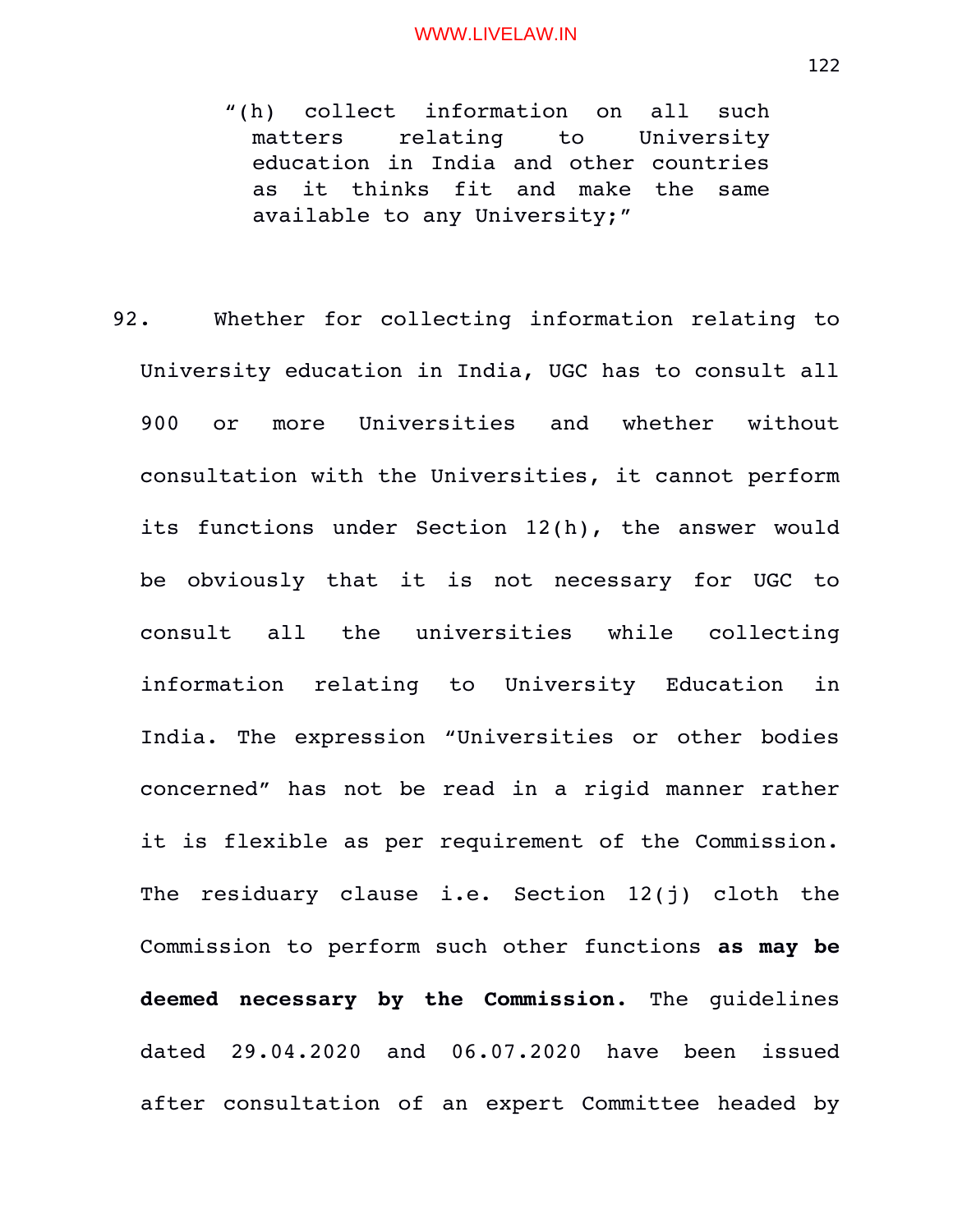Prof. Kuhad. The guidelines have been issued after a report of an expert committee consisting of academicians and experts. It cannot be said that the Commission had no jurisdiction to issue quidelines without consulting all the Universities in the Country and all the States or Union Territories.

93. The UGC is empowered to perform such other functions as may be deemed necessary by the Commission. If the Commission felt it necessary to issue quidelines after obtaining a report from the expert committee, no exception can be taken to the procedure adopted by the Commission. The guidelines dated 29.04.2020 as well as revised guidelines dated 06.07.2020 are general in nature and not confined to any particular university or any particular state. Hence, it cannot be said that UGC is obliged to consult all Universities or States before issuance of the guidelines.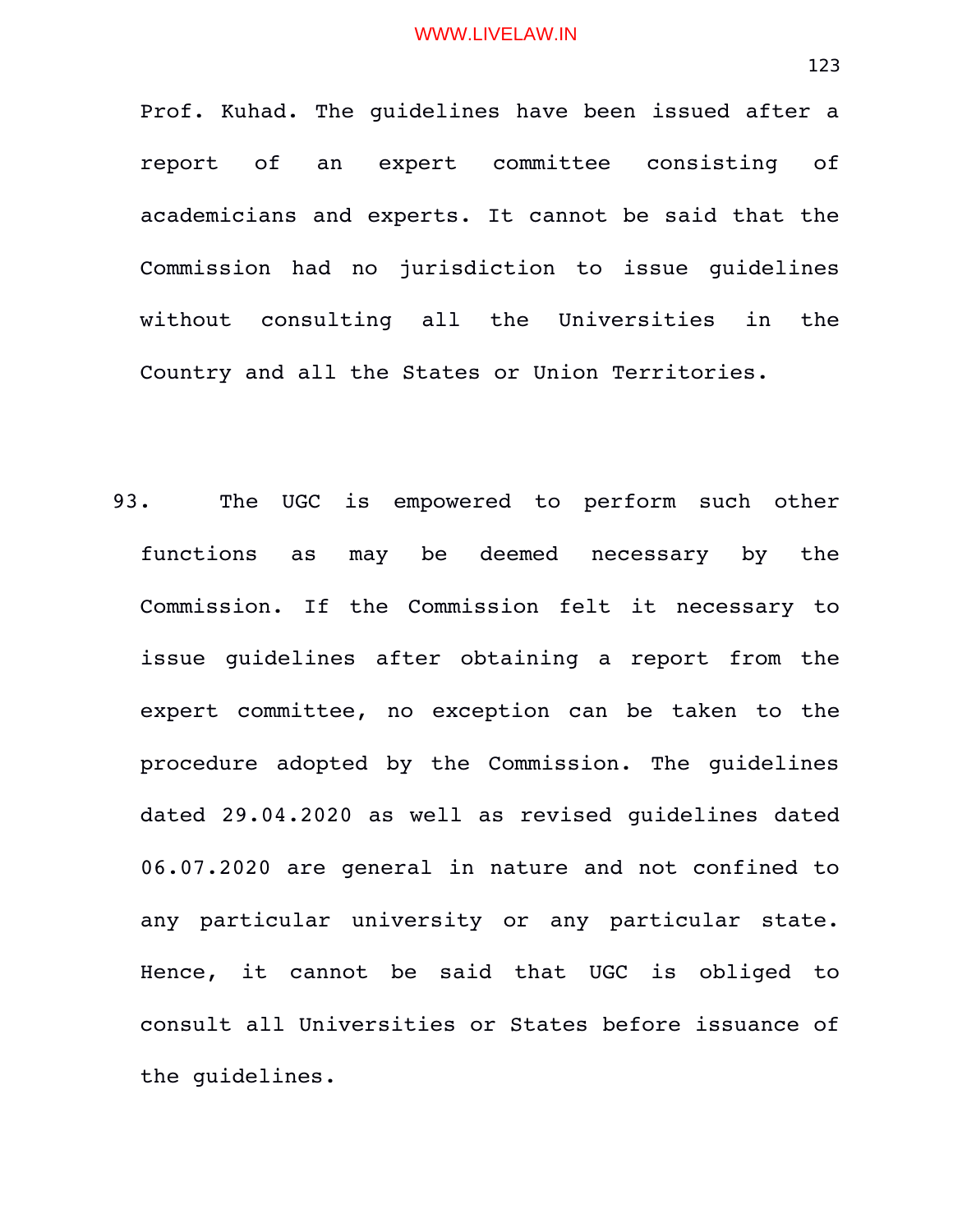94. We thus, are satisfied that quidelines dated 06.07.2020 cannot be said to be violative of Section 12 of UGC Act, 1956.

# **Issue No.6**

95. The submission which has been pressed before us by the learned counsel for the petitioners challenging the revised guidelines dated 06.07.2020 is that the said guidelines insofar as it directs for holding of the final year/terminal semester examination by 30.09.2020 does not prohibit a State or State Disaster Management Authority in taking appropriate decision in exercise of power under Disaster Management Act, 2005 not to hold examination looking to the situation in a particular State. In this context, reference has been made to the decision taken by the State Disaster Management Authority of Maharashtra dated 18.06.2020 and the Government Resolution dated 19.06.2020 by the State of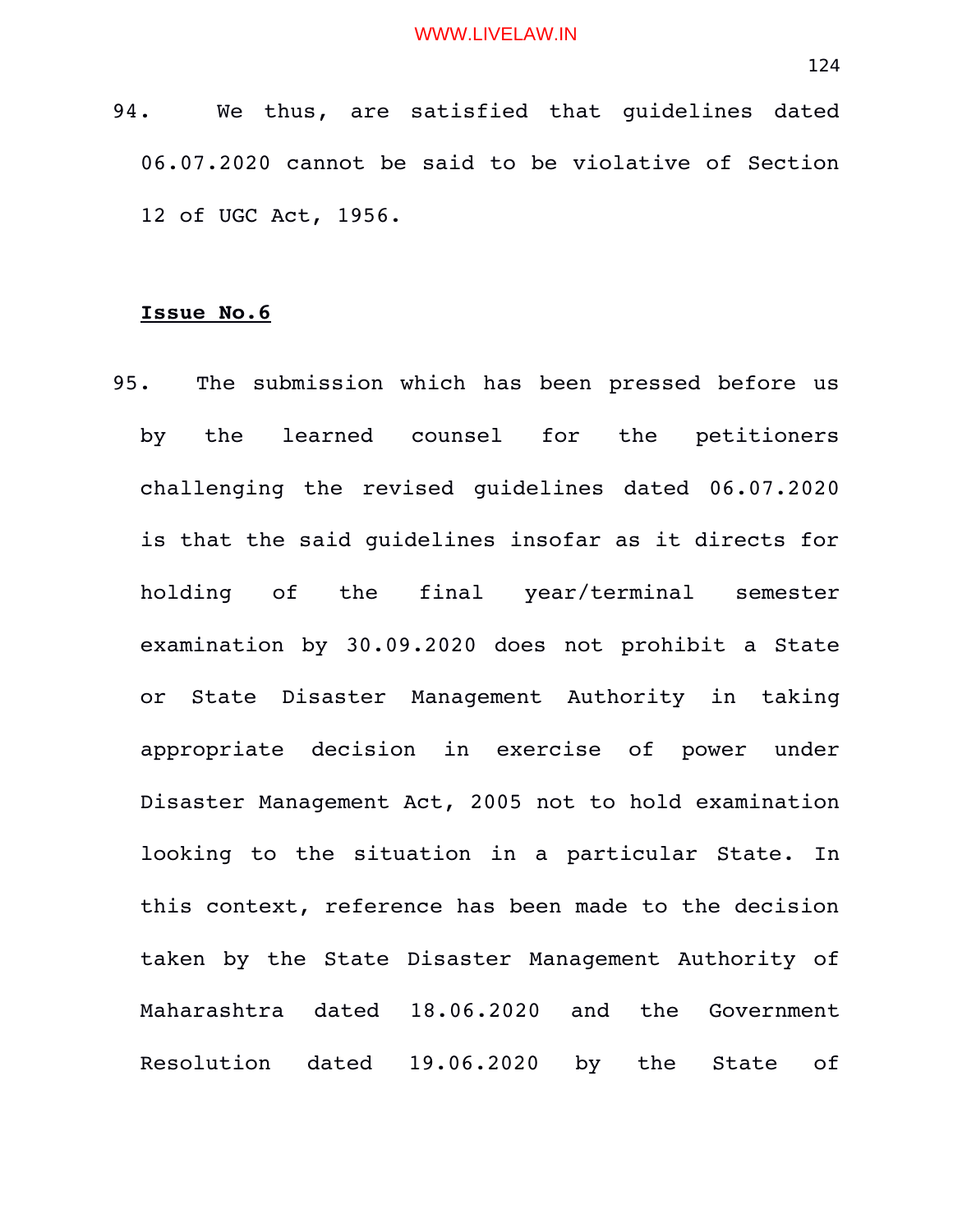Maharashtra as well as the proceedings dated 13.07.2020 of the State Disaster Management Authority of the State of Maharashtra. The submission is that exercise of power under Disaster Management Act, 2005 shall override the UGC's guidelines directing holding of the examination by 30.09.2020 by each University/Colleges. For considering the above submission we need to look into the statutory scheme of the Disaster Management Act, 2005 and various orders issued thereunder. The Disaster Management Act, 2005 has been enacted to provide for the effective management of disasters and for matters connected therewith or incidental thereto. Section 3 provides for establishment of National Disaster Management Authority with Prime Minister of India as Chairperson. Section 6 provides for powers and functions of National Authority. Section 8 provides for constitution of National Executive Committee. National Plan is to be drawn as per Section 11. Section 14 provides for establishment of State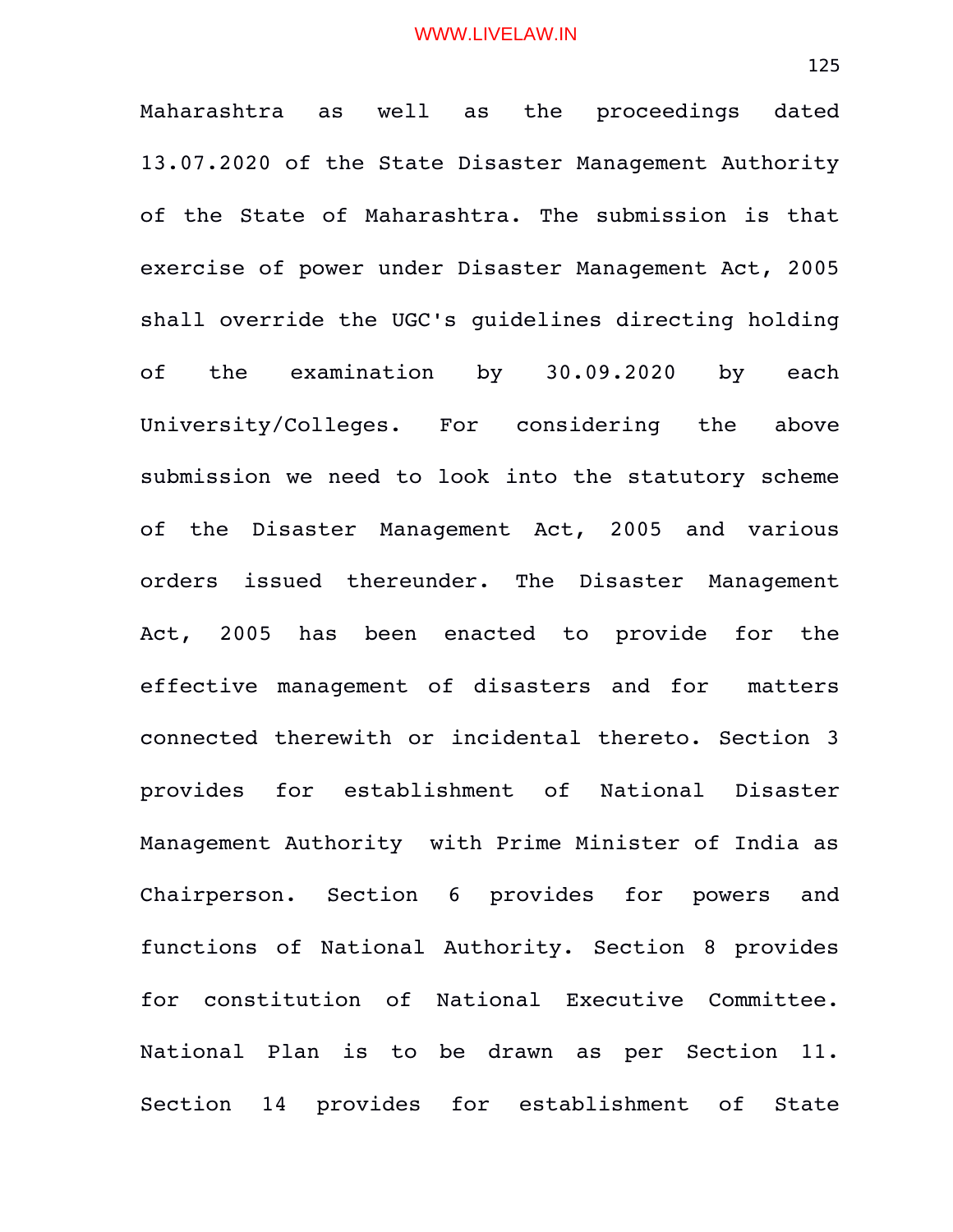Disaster Management Authority. Section 14 of the Act

is as follows:

"**Section 14. Establishment of State Disaster Management Authority**.—(1) Every State Government shall, as soon as may be after the issue of the notification under sub-section (1) of section 3, by notification in the Official Gazette, establish a State Disaster Management Authority for the State with such name as may be specified in the notification of the State Government.

(2) A State Authority shall consist of the Chairperson and such number of other members, not exceeding nine, as may be prescribed by the State Government and, unless the rules otherwise provide, the State Authority shall consist of the following members, namely:—

(a) the Chief Minister of the State, who shall be Chairperson, ex officio;

(b) other members, not exceeding eight, to be nominated by the Chairperson of the State Authority;

(c) the Chairperson of the State Executive Committee, ex officio.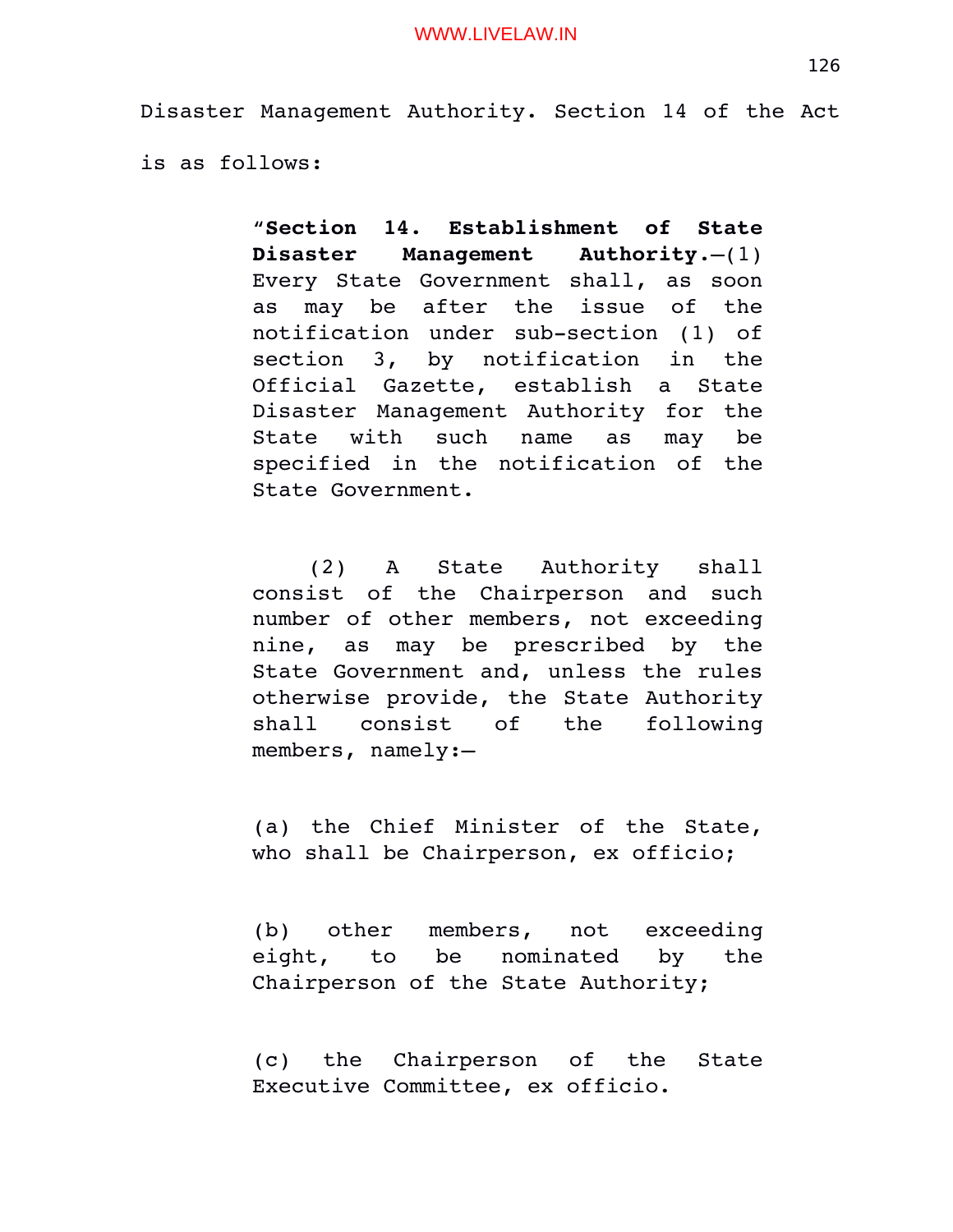(3) The Chairperson of the State Authority may designate one of the members nominated under clause (b) of  $sub-section (2) to be the Vice-$ Chairperson of the State Authority.

(4) The Chairperson of the State Executive Committee shall be the Chief Executive Officer of the State Authority, ex officio:

Provided that in the case of a Union territory having Legislative Assembly, except the Union territory of Delhi, the Chief Minister shall be the Chairperson of the Authority established under this section and in case of other Union territories, the Lieutenant Governor or the Administrator shall be the Chairperson of that Authority: Provided further that the Lieutenant Governor of the Union territory of Delhi shall be the Chairperson and the Chief Minister thereof shall be the Vice-Chairperson of the State Authority.

(5) The term of office and conditions of service of members of the State Authority shall be such as may be prescribed."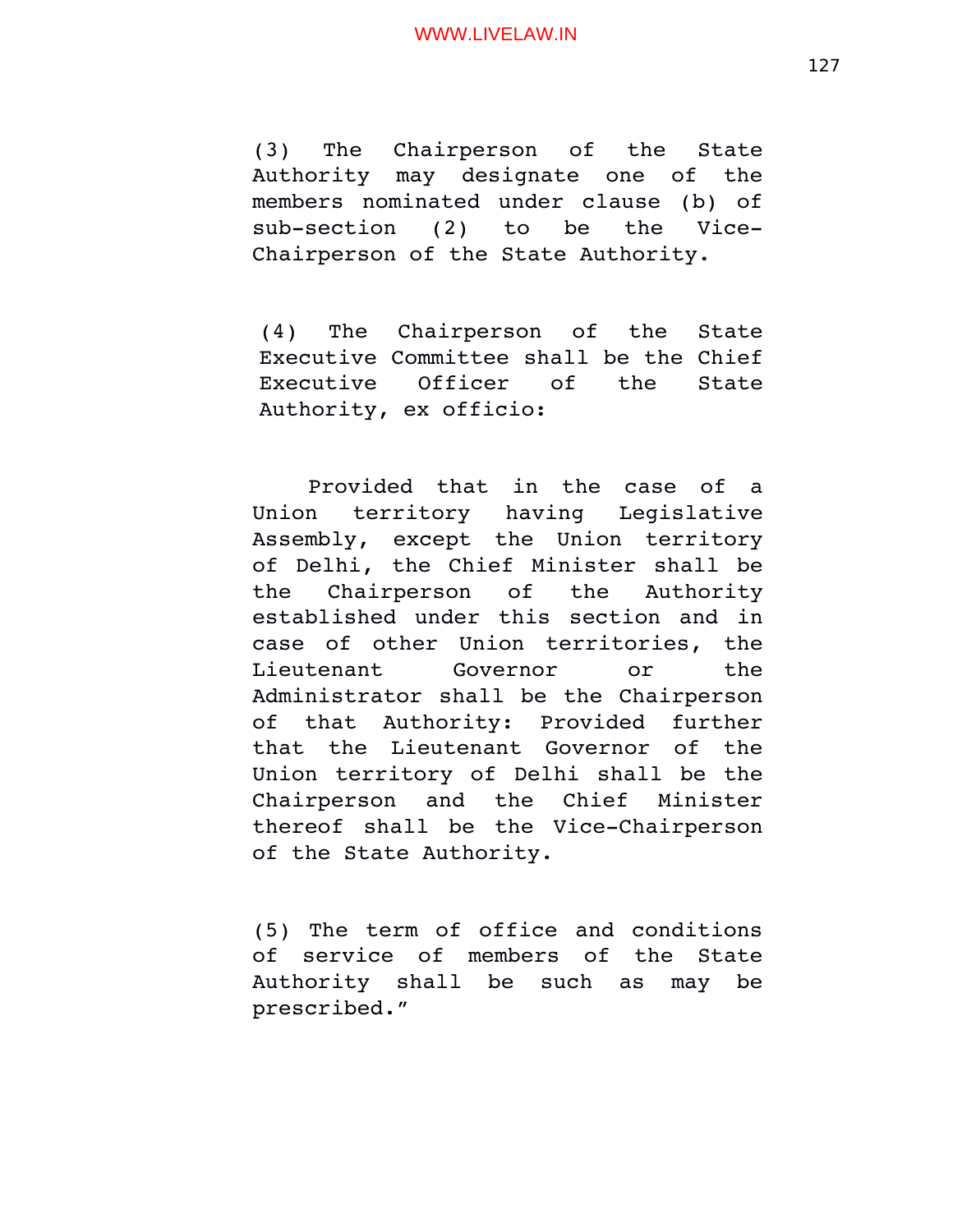96. Section 18 deals with powers and functions of State Authority. Section 20 provides for constitution of State Executive Committee and Section 22 enumerates functions of the State Executive Committee. Section 38 empowers the State Government

to take measures.

97. After notifying COVID-19 as pandemic the National Disaster Management Authority issued order dated 24.03.2020 directing the Ministries/Departments of Government of India, State/Union Territory Governments and State/Union Territory Authorities to take effective measures so as to prevent the spread of COVID-19 in the country. Guidelines and the measures to be taken by the Ministries, State/Union Territory were issued by the Ministry of Home Affairs. For the purposes of this case we may notice the order dated 30.05.2020 issued by the Government of India, Ministry of Home Affairs in exercise of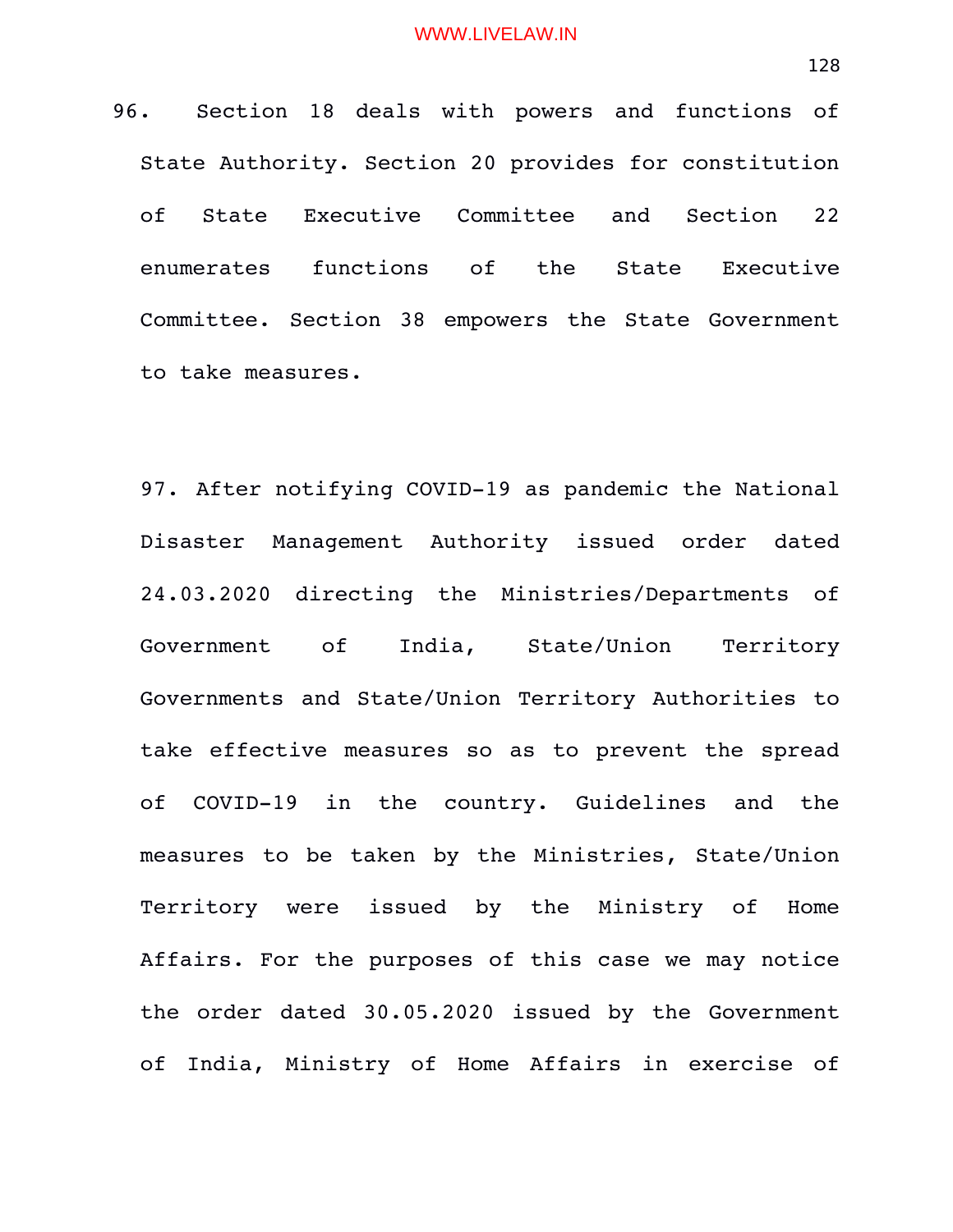powers conferred under Section  $6(2)$ i) of the Act, 2005. The guidelines for phased reopening (Unlock I) was issued on 30.05.2020. Paragraphs 1 and 5 of the guidelines which are relevant are as follows:

# "1. Phased re-opening of areas outside **the Containment Zones**

In areas outside Containment Zones, all activities will be permitted, except the following which will be allowed, with the stipulation of following Standard Operating Procedures (SOPs) to be prescribed by the Ministry of Health and Family Welfare (MoHFW), in a phased manner.

**Phase I**

**........**

**Phase II**

Schools,  $\qquad \qquad \text{colleges},$ educational/training/ coaching institutions etc., will be opened after consultations with States and UTs. State Governments/UT administrations may hold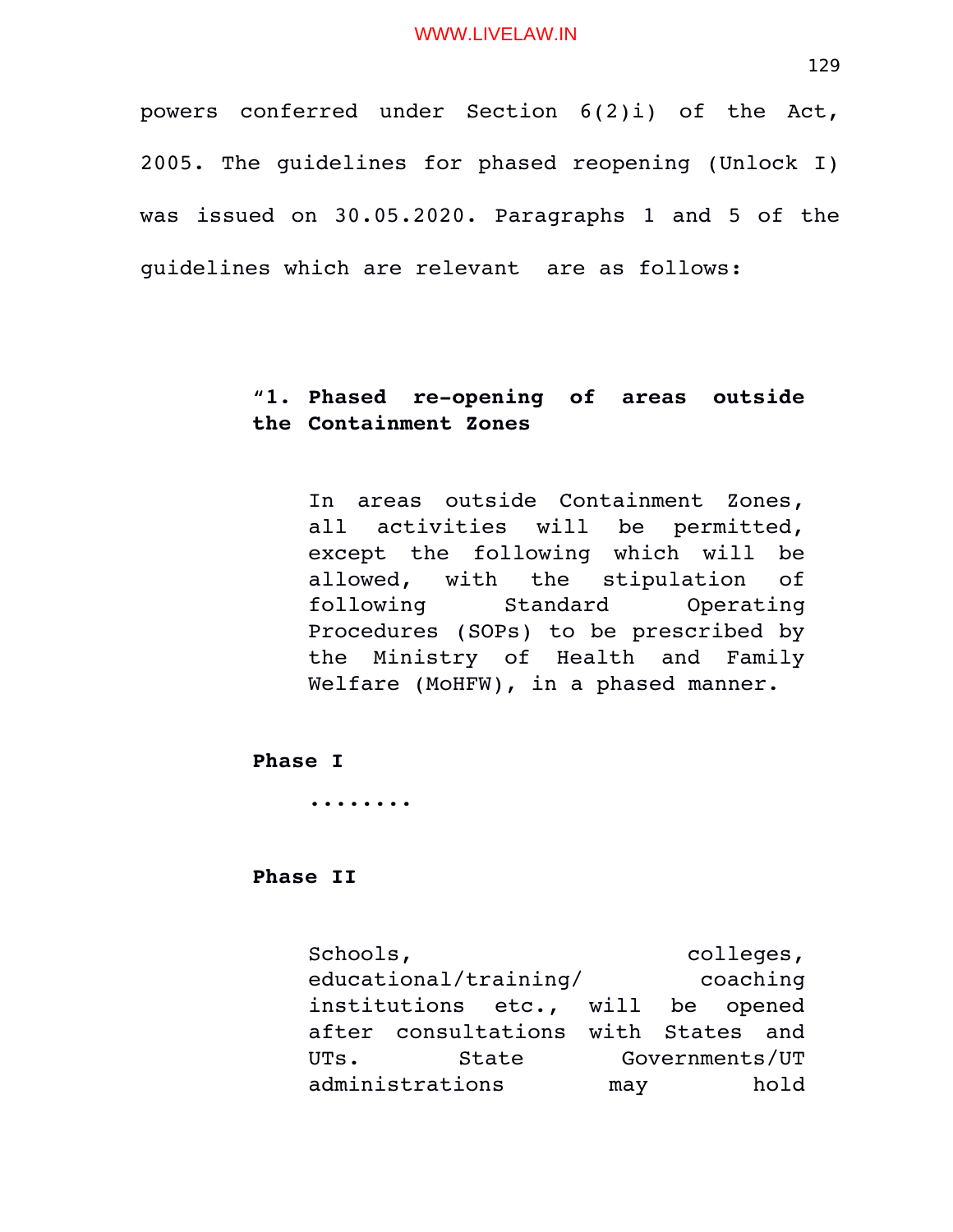consultations at the institution level with parents and other stakeholders. Based on the feedback, a decision on the re-opening of these institutions will be taken in the month of July, 2020.

MoHFW will prepare SOP in this regard, in consultation with the Central Ministries/ Departments concerned and other stakeholders, for ensuring social distancing and to contain the spread of COVID-19.

**Phase III**

**........**

**5. States/Uts, based on their assessment of the situation, may prohibit certain activities outside the Containment zones, or impose such restrictions as deemed necessary."**

98. The guidelines dated 30.05.2020 were to remain in force till 30.06.2020 during which period some of the States have taken a decision not to hold the examination as directed by the UGC. For the purposes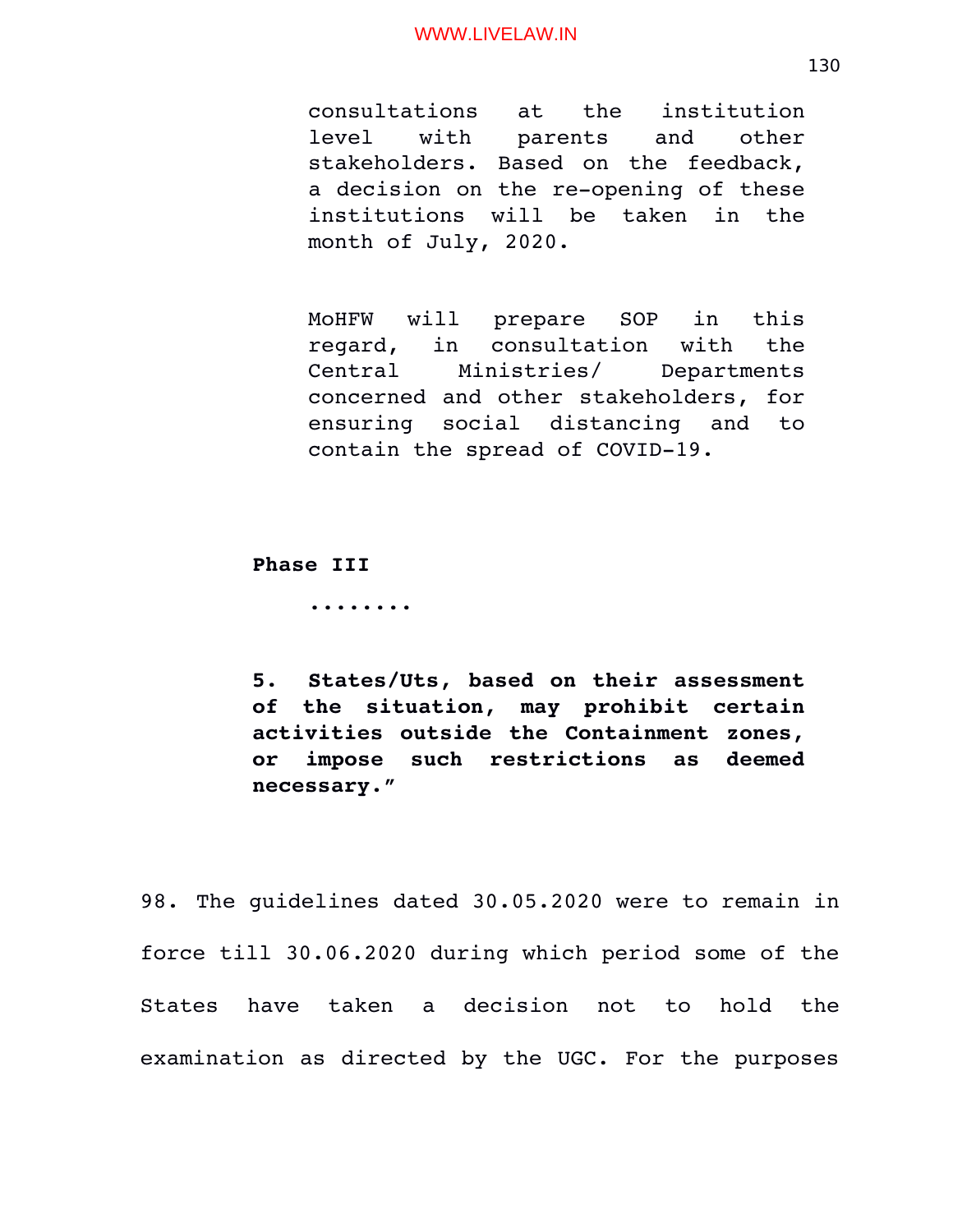of this case it shall be sufficient to notice the decision taken by the Government of Maharashtra as well as the State Disaster Management Authority of State of Maharashtra. State Disaster Management Authority of Maharashtra in its meeting dated 18.06.2020 took a decision not to conduct the final year/terminal semester examination. The Government Resolution dated 19.06.2020 was issued by the Government of Maharashtra where the Government decided that taking into consideration the situation of COVID-19 in the State of Maharashtra final year examination of professional courses cannot be arranged. With regard to non-professional (traditional) courses Government resolved to declare result by way of adopting suitable formula after obtaining in writing from students that they intend to get the Degree without appearing in examination. On 18.06.2020 when the State Disaster Authority took the decision and the Government of Maharashtra issued Government Resolution the quidelines issued by the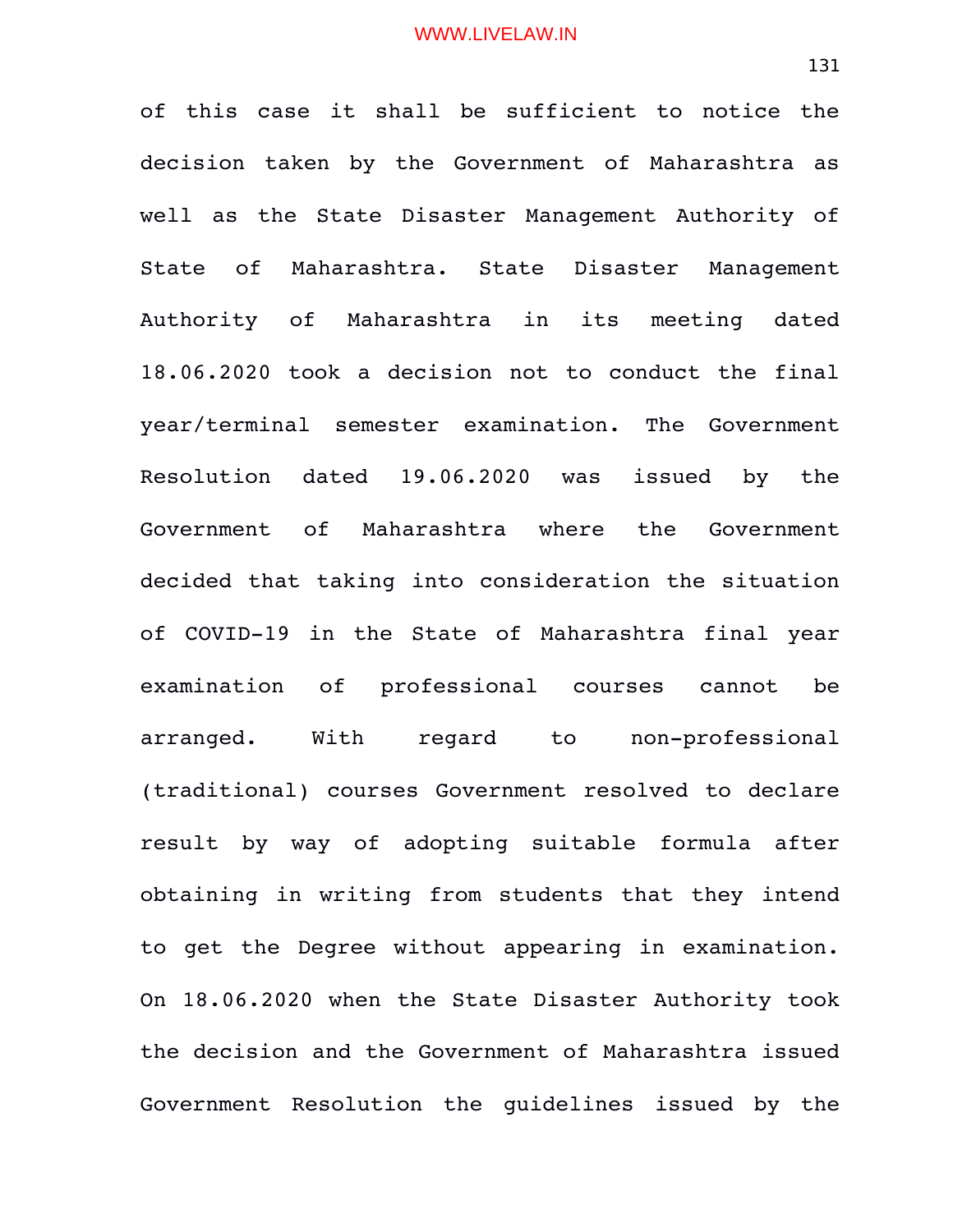Ministry of Home Affairs dated 30.05.2020 did not expressly permit conduct of examination in Schools/Colleges. In paragraph 5 of the quidelines dated 30.05.2020 issued by the Ministry of Home Affairs, States/Uts, based on their assessment of the situation, were empowered to prohibit certain activities outside the Containment Zones, or impose such restrictions as deemed necessary. When the State Disaster Management Authority and the State Government (Maharashtra) took a decision not to conduct examination, the said decision was well within the guidelines issued by the Ministry of Home Affairs. Further Disaster Management Authority of the State is empowered under Section 38 to take measures for the purpose of prevention of disaster and mitigation. The decision taken by the State Disaster Management Authority on 18.06.2020 as well as the State Government's Resolution dated 19.06.2020 insofar they decided not to hold final year/terminal semester examination by 30.09.2020 was well within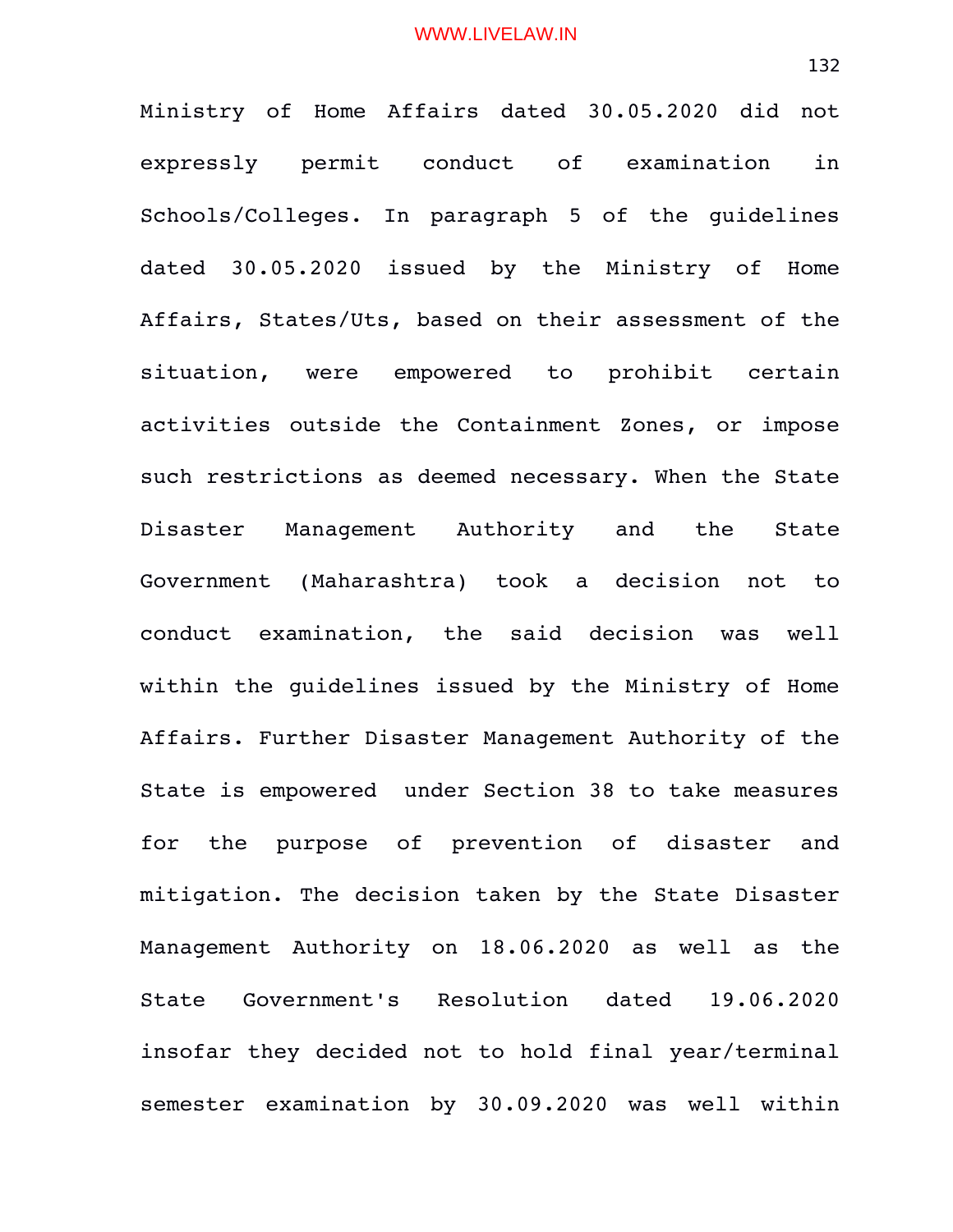the jurisdiction of the said Authority. We have noticed that guidelines of UGC dated 06.07.2020 directed all Universities/Colleges to complete their examinations by 30.09.2020. The question is as to whether the State Disaster Management Authority could have taken a decision contrary to the directive of the University Grants Commission to complete the examination by 30.09.3030. Reliance has been placed on Section 72 of the Disaster Management Act, 2005 which provision qives overriding effect to the provisions of Act, 2005. Section 72 of the Act, 2005 is quoted below:

"**Section 72. Act to have overriding effect**.—The provisions of this Act, shall have effect, notwithstanding anything inconsistent therewith contained in any other law for the time being in force or in any instrument having effect by virtue of any law other than this Act."

99. The Disaster Management Act, 2005 empowers the State Disaster Management Authority as well as the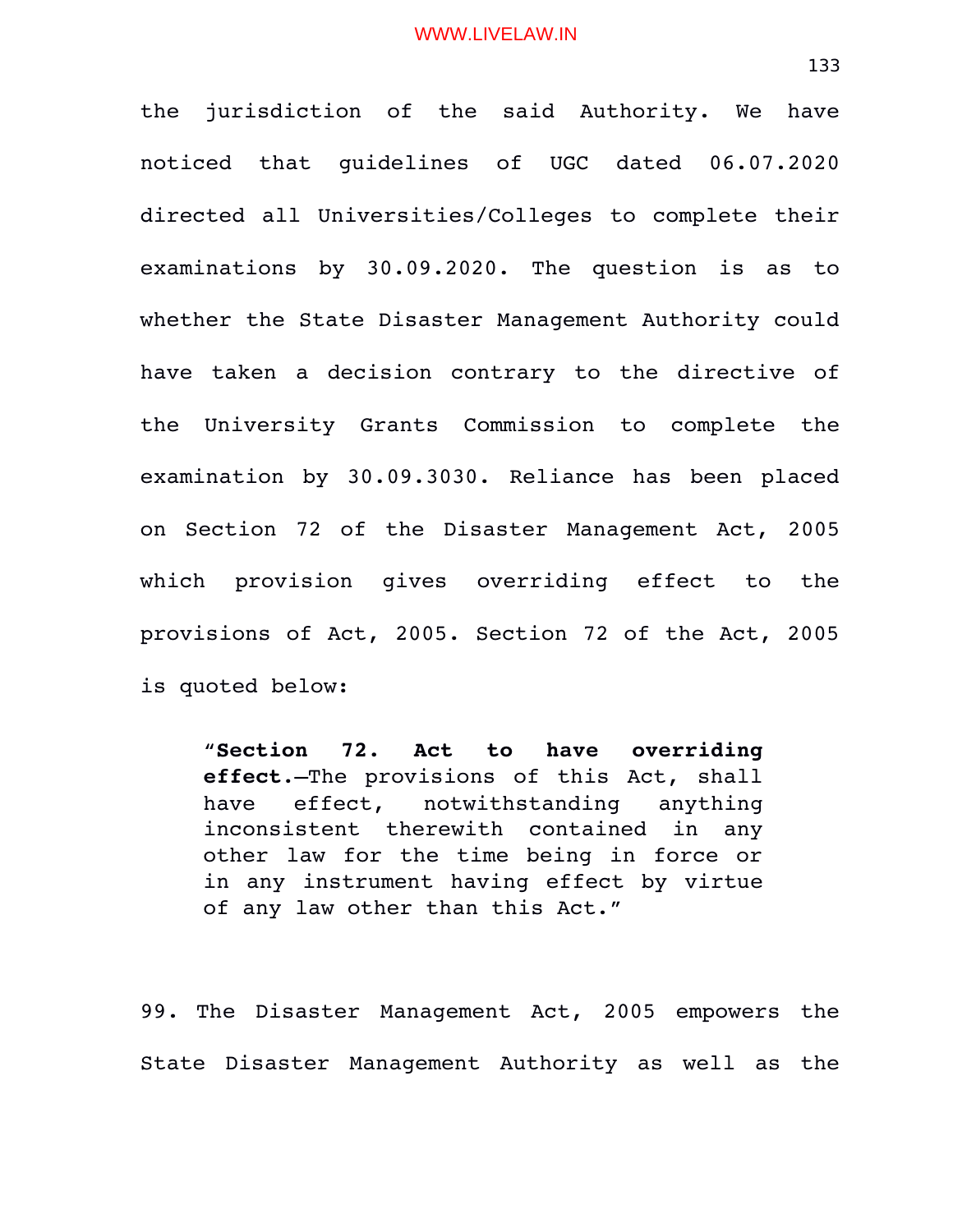State Government to take decision for prevention and mitigation of a disaster and the action taken by the authorities under the Disaster Management Act have been given overriding effect to achieve the purpose and object of the Act. In case of a disaster the priority of all authorities under the Disaster Management Act is to immediately combat the disaster and contain it to save human life. Saving of life of human being is given paramount importance and the Act, 2005 gives primacy, priority to the actions and measures taken under the Act over inconsistency in any other law for the time being in force. Section 72 begins with *non obstante* clause. This Court in **State (NCT of Delhi) vs. Sanjay, 2014(9) SCC 772** in paragraph 63 laid down following:

**"**63. It is well known that a nonobstante clause is a legislative device which is usually employed to give overriding effect to certain provisions over some contrary provisions that may be found either in the same enactment or some other enactment, that is to say, to avoid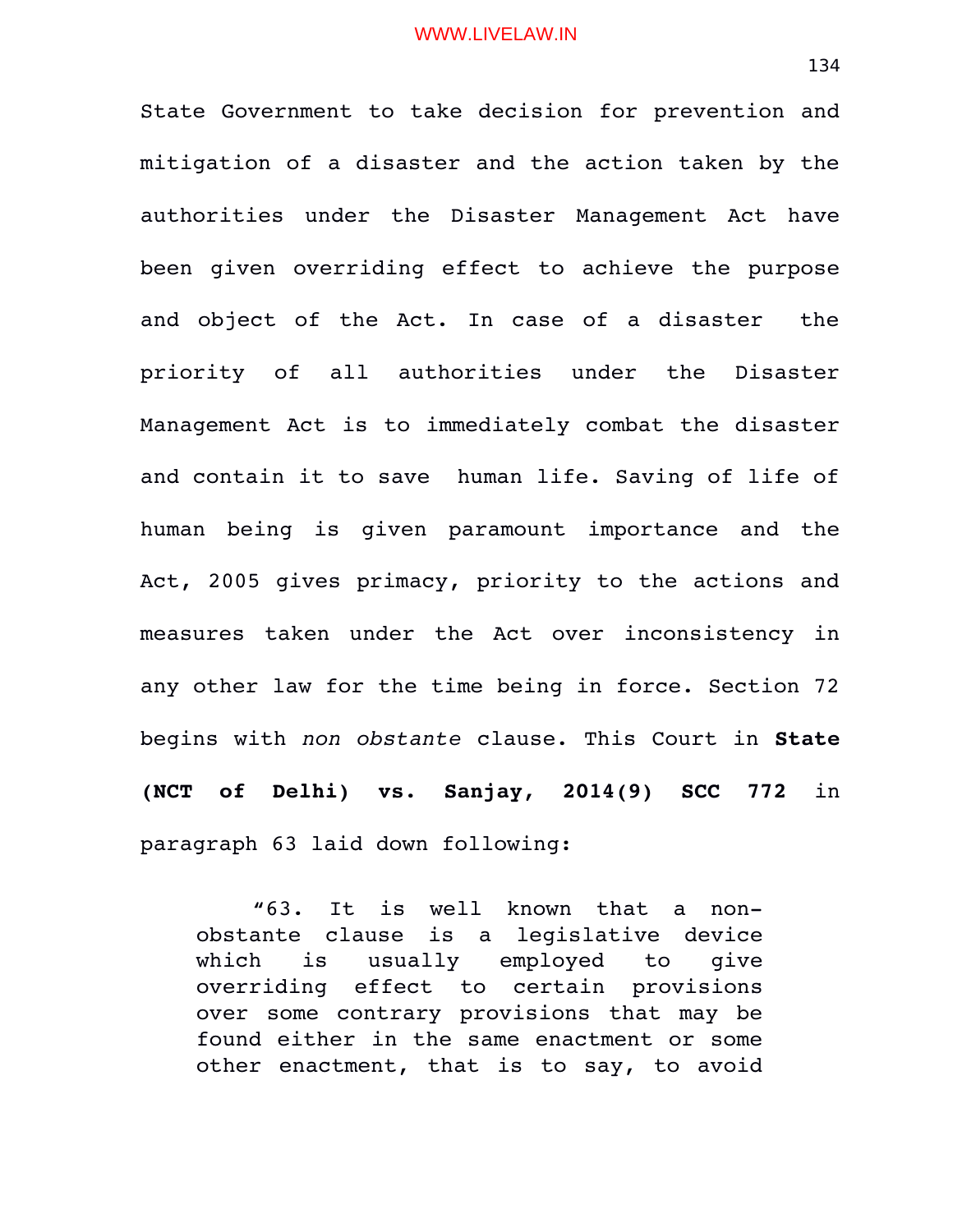the operation and effect of all contrary provisions. "

100. The Kerala High Court had occasion to consider Section 72 of the Disaster Management Act in reference to another Central Act that is Land Acquisition Act. The Division Bench of the Kerala High Court  **(**of which one of us Justice Ashok Bhushan was also a member) laid down following in paragraph 69:

69. The Disaster Management Act, 2005 is enacted with a definite object. Various powers have been qiven to the different authorities, including the DDMA to achieve the objects of the Act. Various statutory plans are to be prepared for Disaster Management. In event it is to be accepted that with regard to taking any action with regard to a premises which is in occupation/possession/ownership of a private person, the authorities have first to draw proceedings under the Land Acquisition Act and then issue any order under the 2005 Act is to defeat the entire purpose and object of the 2005 Act. The legislature being well aware of the legal consequences have already engrafted Section 72 of the Act which gives overriding effect to the provisions of the 2005 Act,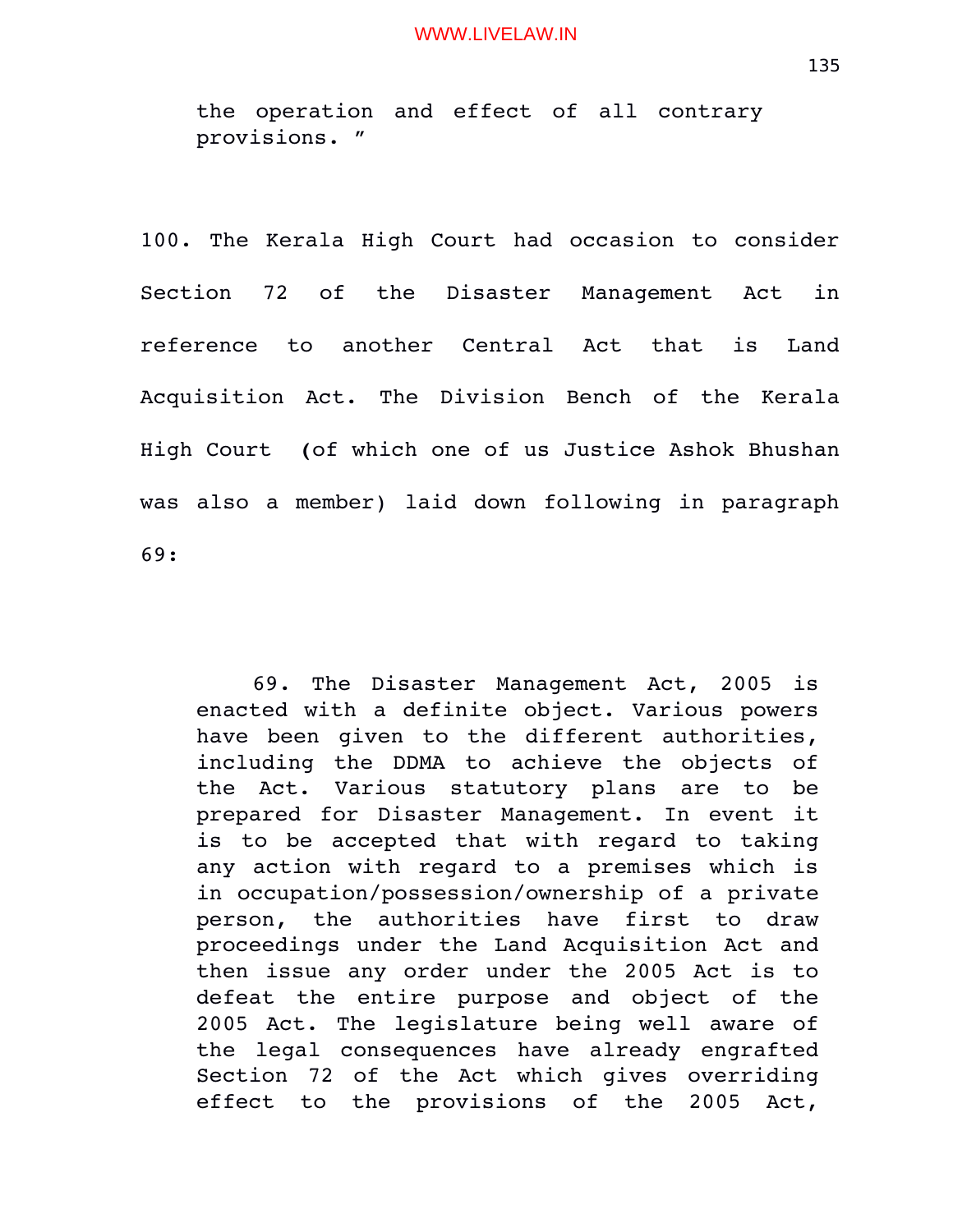notwithstanding anything consistent therewith contained in any other law. Section 72 of the Act is as follows:

"72. Act to have overriding effect.-The provisions of this Act, shall have effect, notwithstanding anything inconsistent therewith contained in any other law for the time being in force or in any instrument having effect by virtue of any law other than this Act.""

101. At this juncture, we may also notice the OM dated 06.07.2020 issued by the Ministry of Human Resource Development as well as the decision dated 06.07.2020 of Ministry of Home Affairs. Learned Solicitor General appearing for the University Grants Commission has submitted that in case of National Disaster the decision taken by the National Disaster Authority as well as the decision of the National Executive Committee hold the field and no contrary decision can be taken by a State Disaster Management Authority or State Government. It is submitted that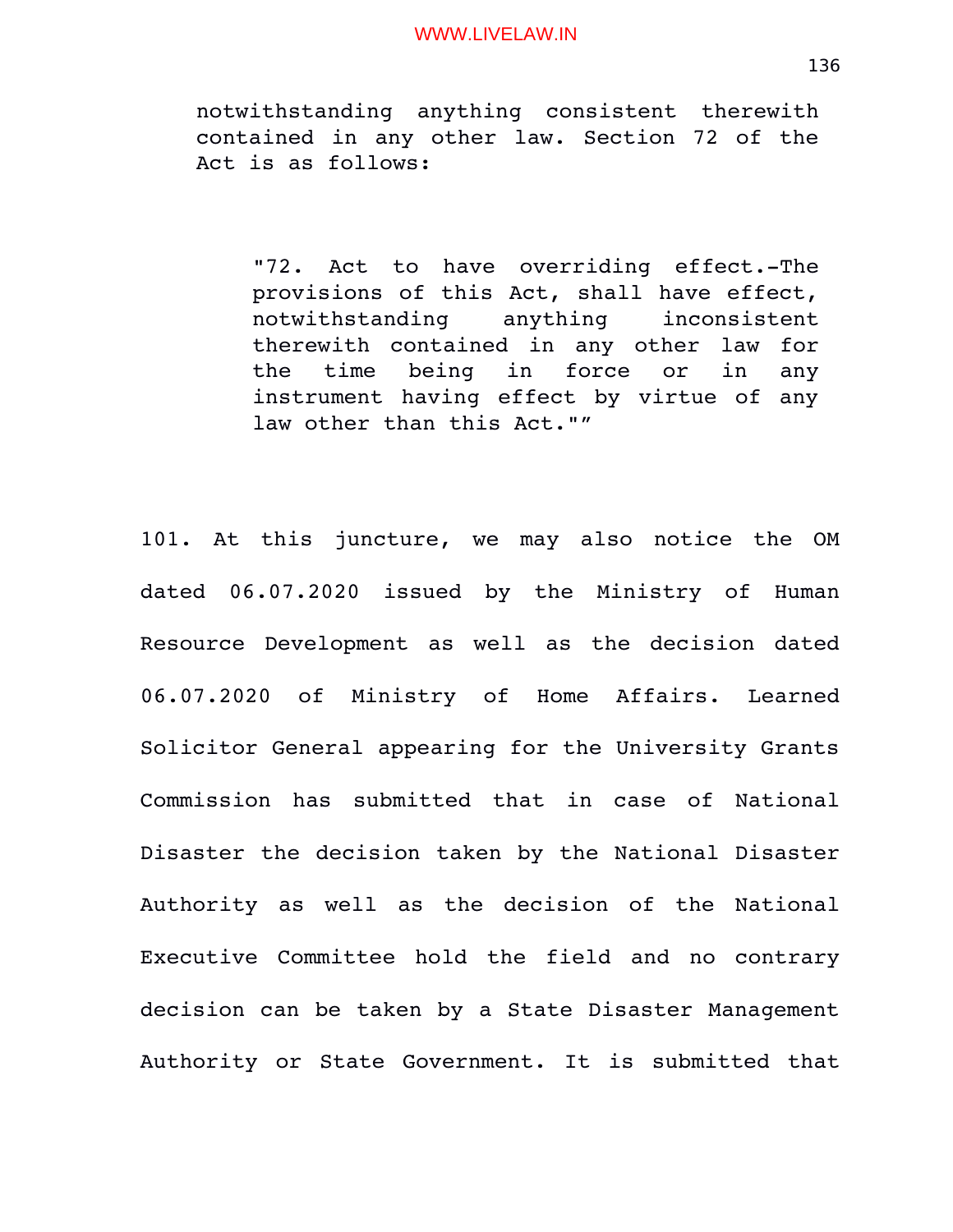on 06.07.2020 the Ministry of Home Affairs in a letter to Union Higher Education Secretary, permitted conduct of examination by Universities and Institutions. The decision of the Ministry of Home Affairs is placed on record which is to the following effect:

# "Press Information Bureau Government of India \*\*\*\*\*

Ministry of Home Affairs permits conduct of examinations by Universities and Institutions

New Delhi, July, 6 2020

Ministry of Home Affairs, in a letter to Union Higher Education Secretary, today permitted conduct of examinations by Universities and Institutions. The final Term Examinations are to be compulsorily conducted as per the UGC Guidelines on Examinations and Academic Calendar for the Universities; and as per the Standard Operating Procedure (SOP) approved by the Union Ministry of Health & Family Welfare.

\*\*\*\*\*"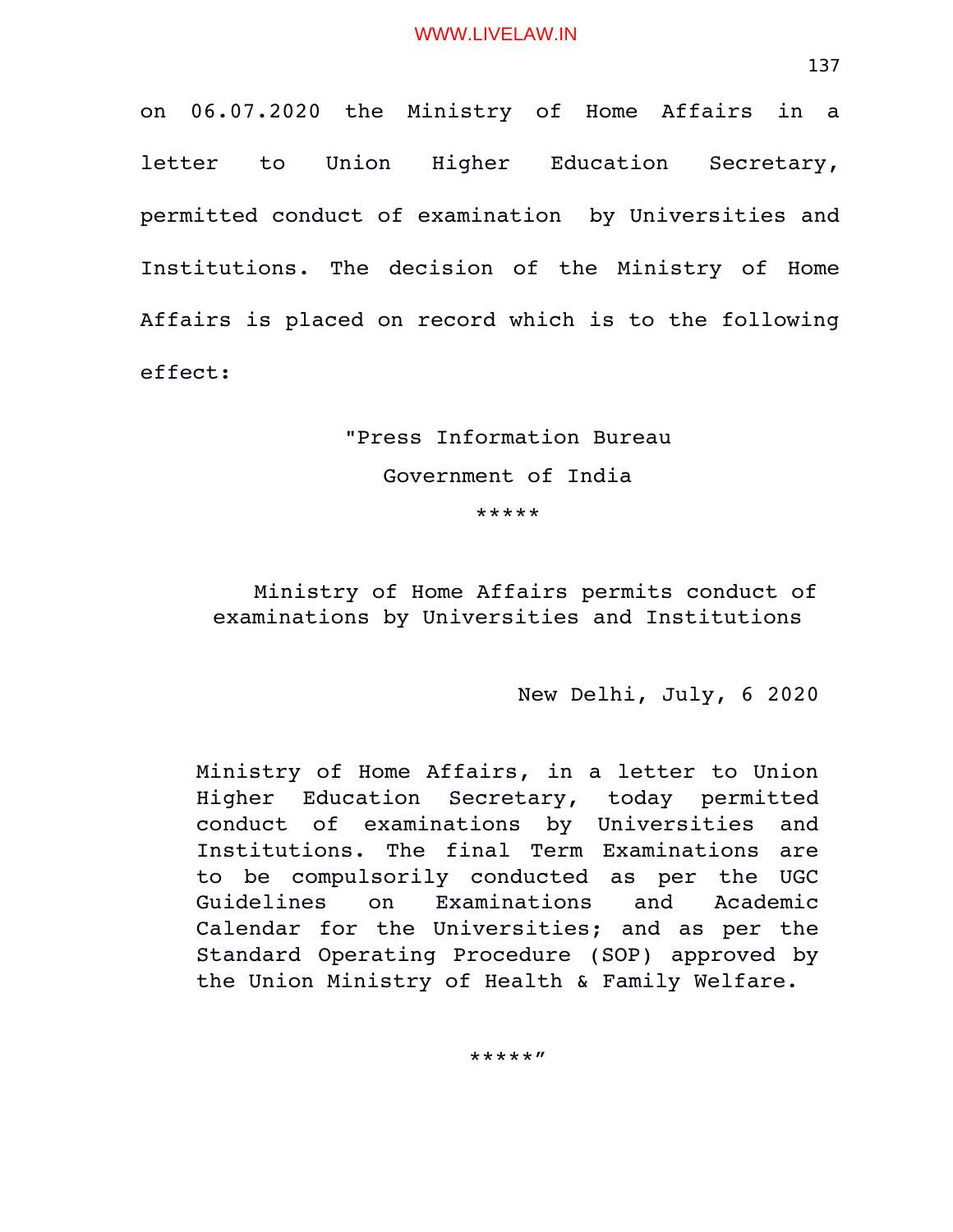102. The Ministry of Human Resource Development issued an OM dated 06.07.2020 which is to the following effect:

> "Government of India Ministry of Human Resource Development

> > Department of Higher Eduction

Shastri Bhawan, New Delhi,

Date the  $6^{th}$  July, 2020

OFFICE MEMORANDUM

Subject: Instructions for conduct of examination-<br>
regarding.

A large number of examinations of the Universities, IIT-JEE(Mains & Advance), NEET etc are scheduled to be held in the coming months. In order to ensure safety of the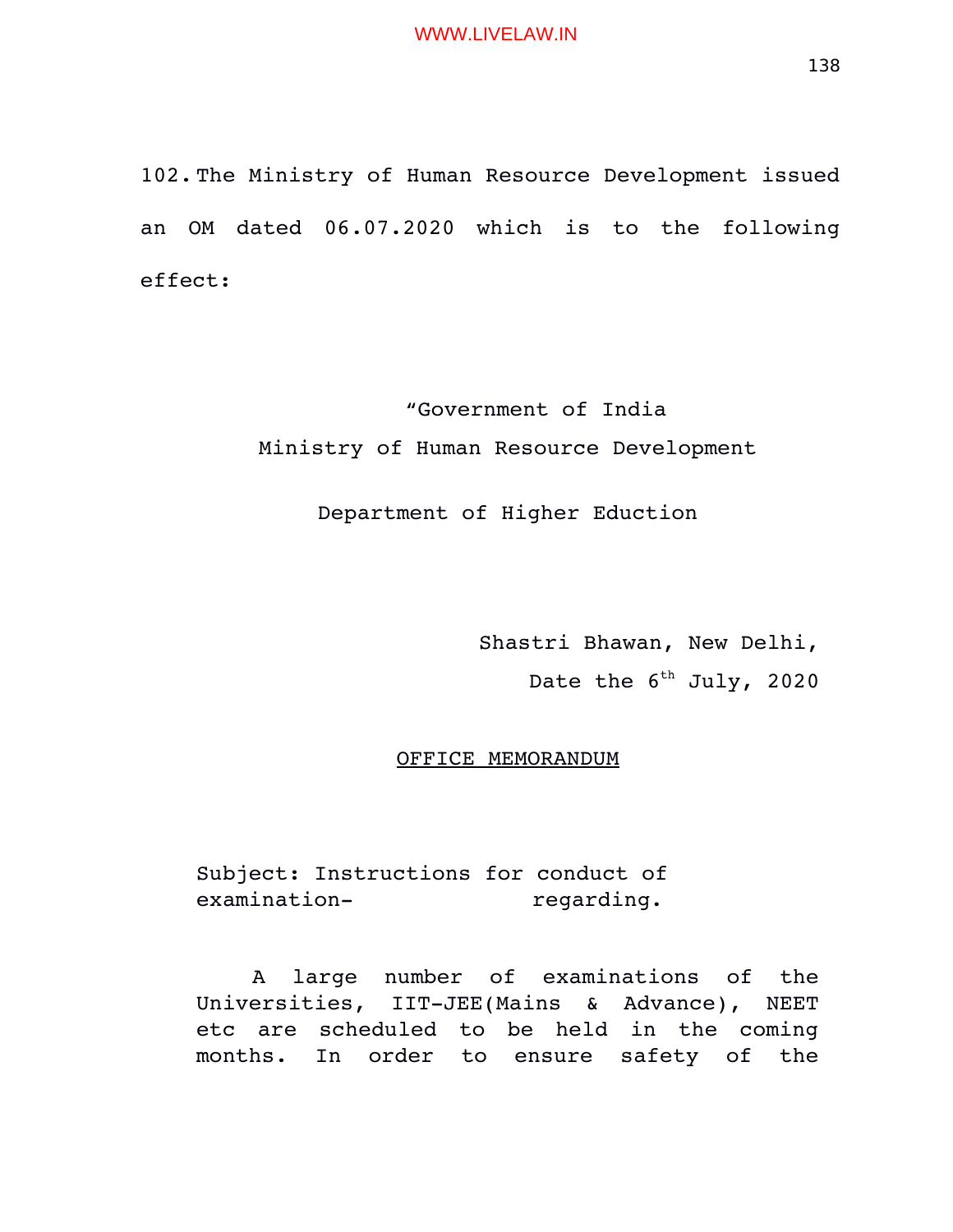examinees, as also their academic interest, the following action may be taken.

1. Final Term Examinations should be compulsorily conducted as per UGC Guidelines on Examinations and Academic Calendar for the Universities dated 29.04.2020 which have been again resolved today i.e.  $06^{th}$  July, 2020.

2. All examination may be conducted on  $30<sup>th</sup>$ September, 2020.

3. Taking into consideration the academic interest of large number of students, MHA has agreed to the request of MHRD and granted exemption for the opening of educational institutions for the purpose of holding examinations/evaluation work for Final Term Examinations of the Universities/Institutions.

4. MHRD has formulated detailed SOP for conduct of examinations with precautions to be taken in view of COVID-19 situation. This has been vetted by the Ministry of Health and Family Welfare. A copy of the same is enclosed to ensure safety to all.

5. Previous instructions regarding "Work From Home" sent vide letter dated 30.06.2020 will not apply to the officers, faculty and non-Teaching Staff who are involved in Examination/Evaluation/Admission work.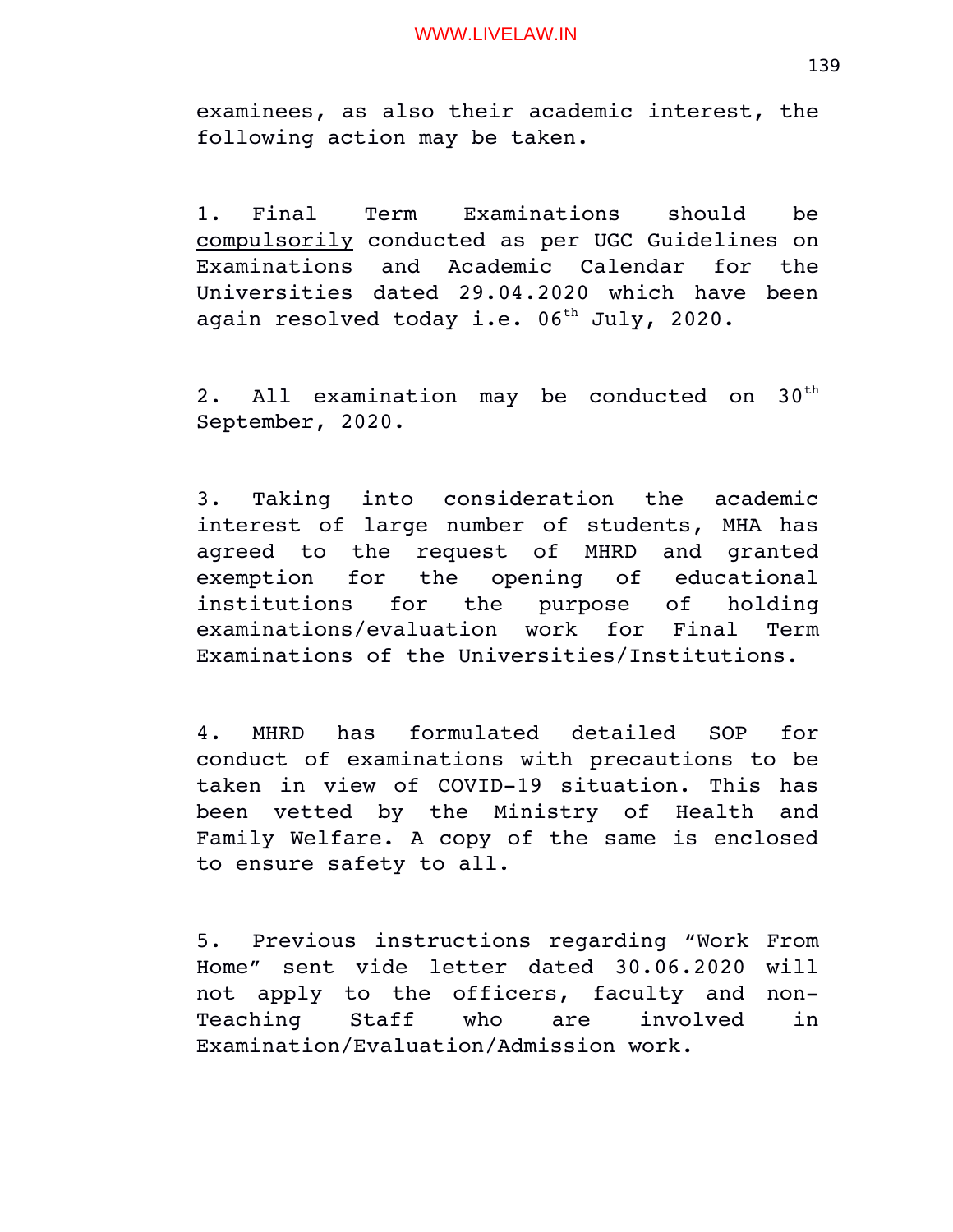$Sd/-$ (Vidya Sagar Rai)

Under Secretary to the Govt. of India."

103. A perusal of the OM dated 06.07.2020 indicates that the Ministry of Home Affairs has agreed to the request of the Ministry of Human Resource Development and granted exemption for the opening of educational institutions for the purpose of holding examinations/ evaluation work for Final Term Examinations of the Universities/Institutions. The said OM as well as letter of the Ministry of Home Affairs cannot be read to mean that it fettered the jurisdiction of the State Authority to take a decision considering the situation in a State with regard to conduct of examinations. The cumulative effect of OM dated 06.07.2020 and letter dated 06.07.2020 shall be that Government of India granted exemption for holding the examinations which shall be treated as exception to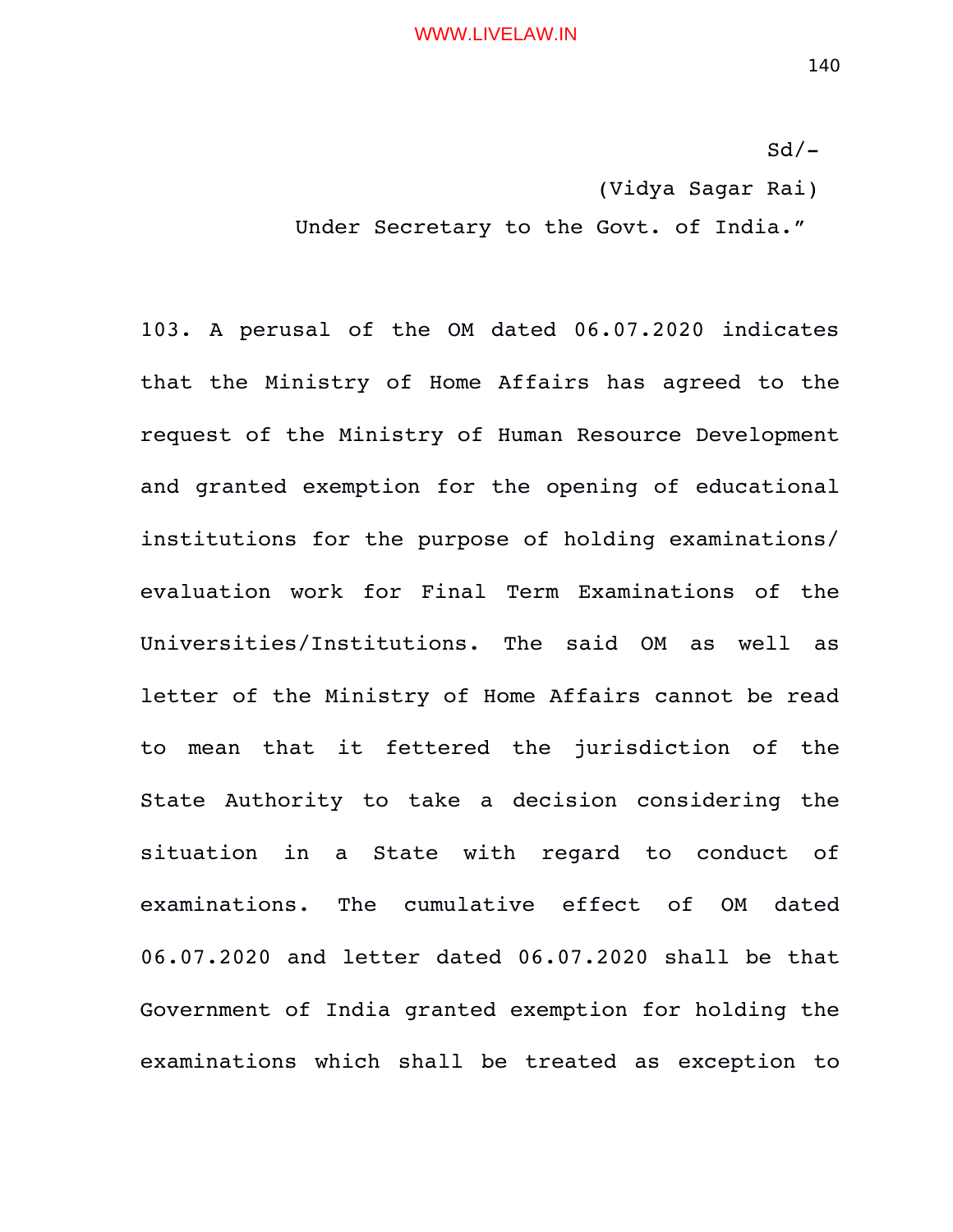the guidelines dated 29.06.2020 issued by the Ministry of Home Affairs where Schools, Colleges, educational and coaching institutions were to remain closed till 31.07.2020. The said OM and letter dated 06.07.2020 permitting holding the examinations shall not fetter the power of the State Disaster Management Authority to take appropriate measures to contain the Disaster in the State. It is relevant to notice that State Disaster Management Authority of the State of Maharashtra held meeting on 13.07.2020 and took the following decision:

".........

After detailed deliberations in the meeting, the following decision was taken:

1. As per the revised guidelines issued by the University Grants Commission on July 6, 2020, it is not possible to conduct examinations in the State in case of COVID-19. Therefore, the decision taken by the Government on June 19, 2020 regarding the final session/final year examinations of  $\qquad$  nonprofessional(traditional) as well as professional courses was upheld.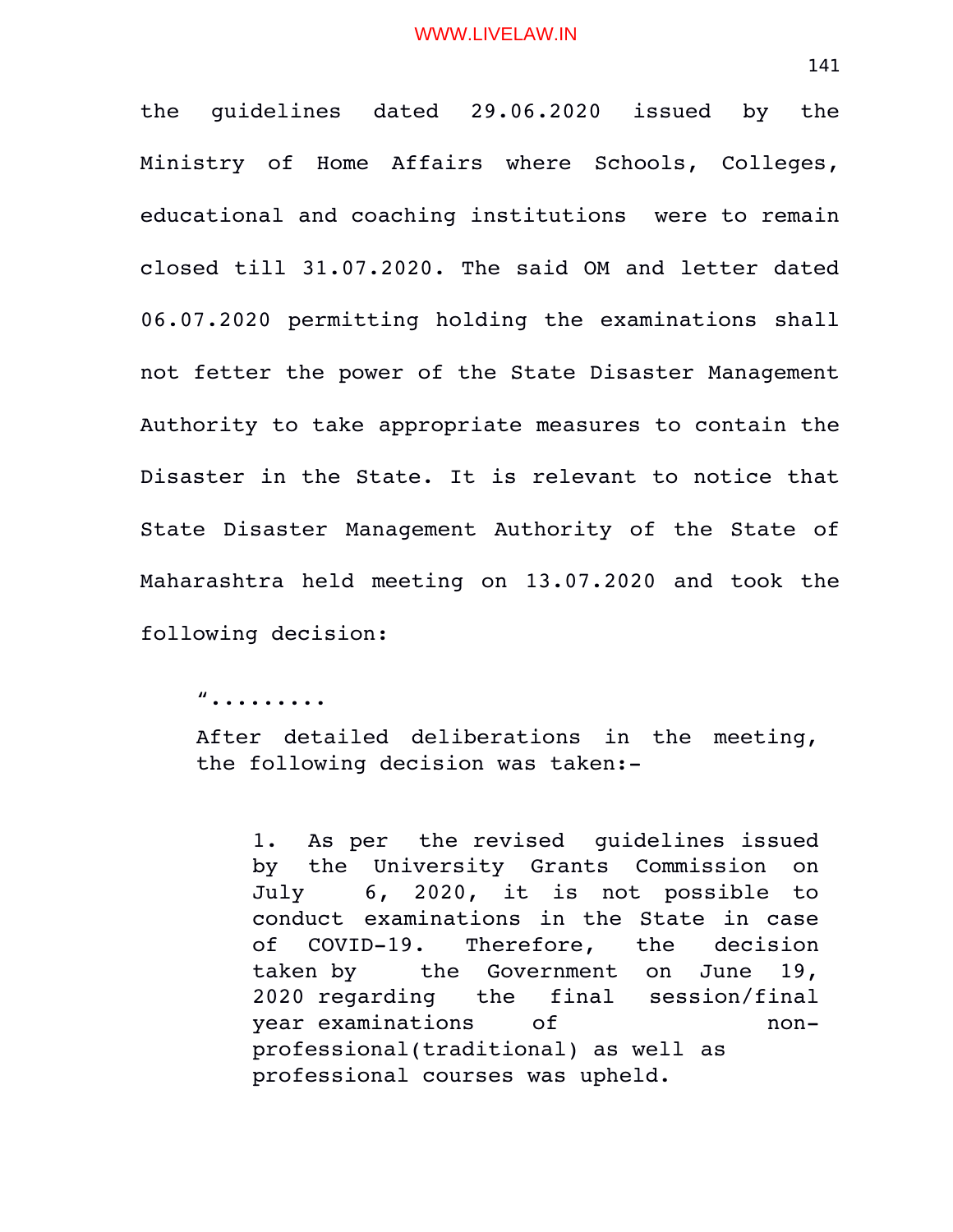2. The University Grants Commission should be re-requested as it is not possible to conduct the examination as per the guidelines."

104. With regard to conduct of examinations, the State authorities are competent to assess the situation in a particular State regarding possibility of holding of examinations. No State shall permit health of its subject to be compromised that is why overriding power has been given to the State Disaster Management Authority and the State Government with regard to any inconsistency with any other law for the time being in force. We have noticed above that there are no orders or directions in the guidelines of the National Disaster Management Authority or National Executive Committee fettering the powers of the State Disaster Management Authority and a State Government to take a decision as to whether examinations by physical mode be permitted in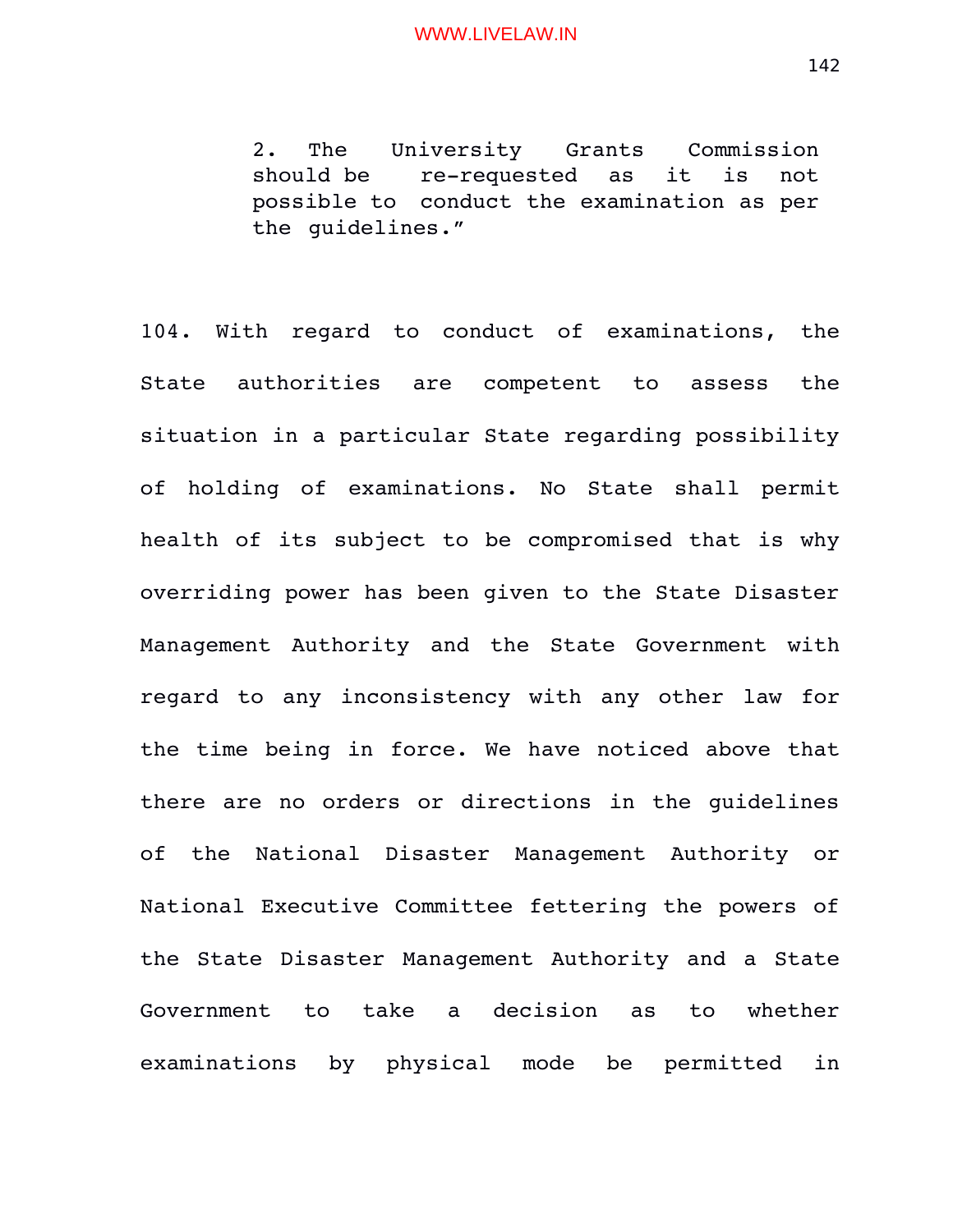particular State looking to the situation in the State. Coming to the guidelines dated 06.07.2020 of the UGC insofar as it directs completion of final examinations by 30.09.2020 which direction is overridden by the decision of the State Disaster Management Authority and State Government where it resolved not to hold the examinations. We, thus, conclude that direction of the University Grants Commission in its revised guidelines dated 06.07.2020 insofar it directs the Universities and colleges to complete the final year/terminal examinations by 30.09.2020 shall be overridden by any contrary decision taken by a State Disaster Management Authority or the State Government exercising power under the Disaster Management Act, 2005. Learned counsel appearing for the UGC has, in his submission, submitted that UCC shall be ready to consider any request received from any State to allow the Universities to re-schedule the date of final examinations and in the event any request is made to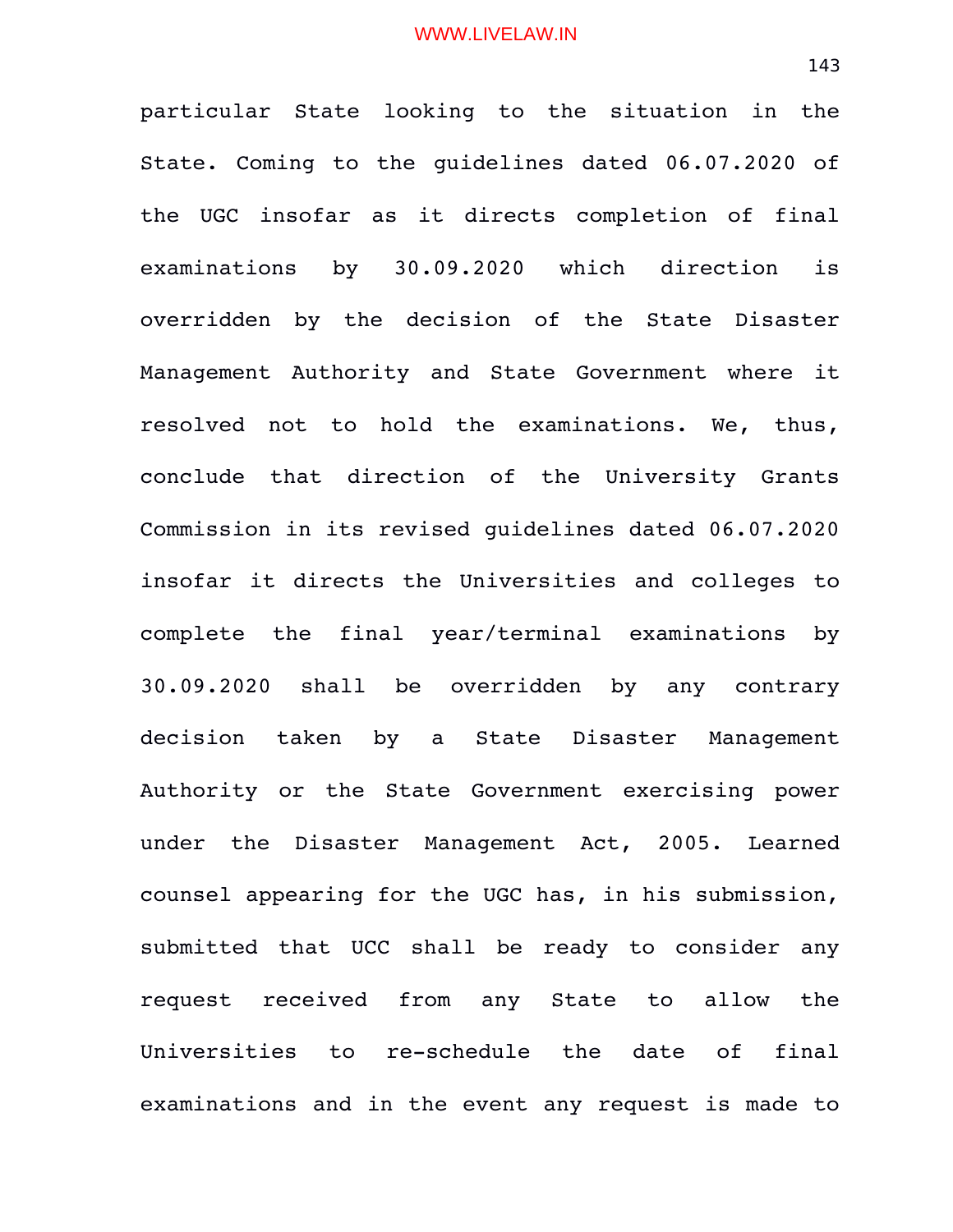the UGC the deadline for completion of the examination can be extended by the UGC and the date of final examinations can be rescheduled.

# **Issue No.7**

105. As noted above, the State Disaster Management Authority (State of Maharashtra) in its meeting dated 18.06.2020 as well as the State of Maharashtra in its Resolution dated 19.06.2020 have resolved to promote the students without taking the final examinations. It is useful to refer to the Government Resolution dated 19.06.2020, which is to the following effect:

# "**Government Resolution:**

1. In all non-agricultural universities, deemed universities, self-financed universities and their affiliated colleges for the academic year 2019-20 for organising examinations of final session/final year of qraduation/ postgraduation classes the Universities are required to take action as per following point  $(1)$  and  $(2)$  in A: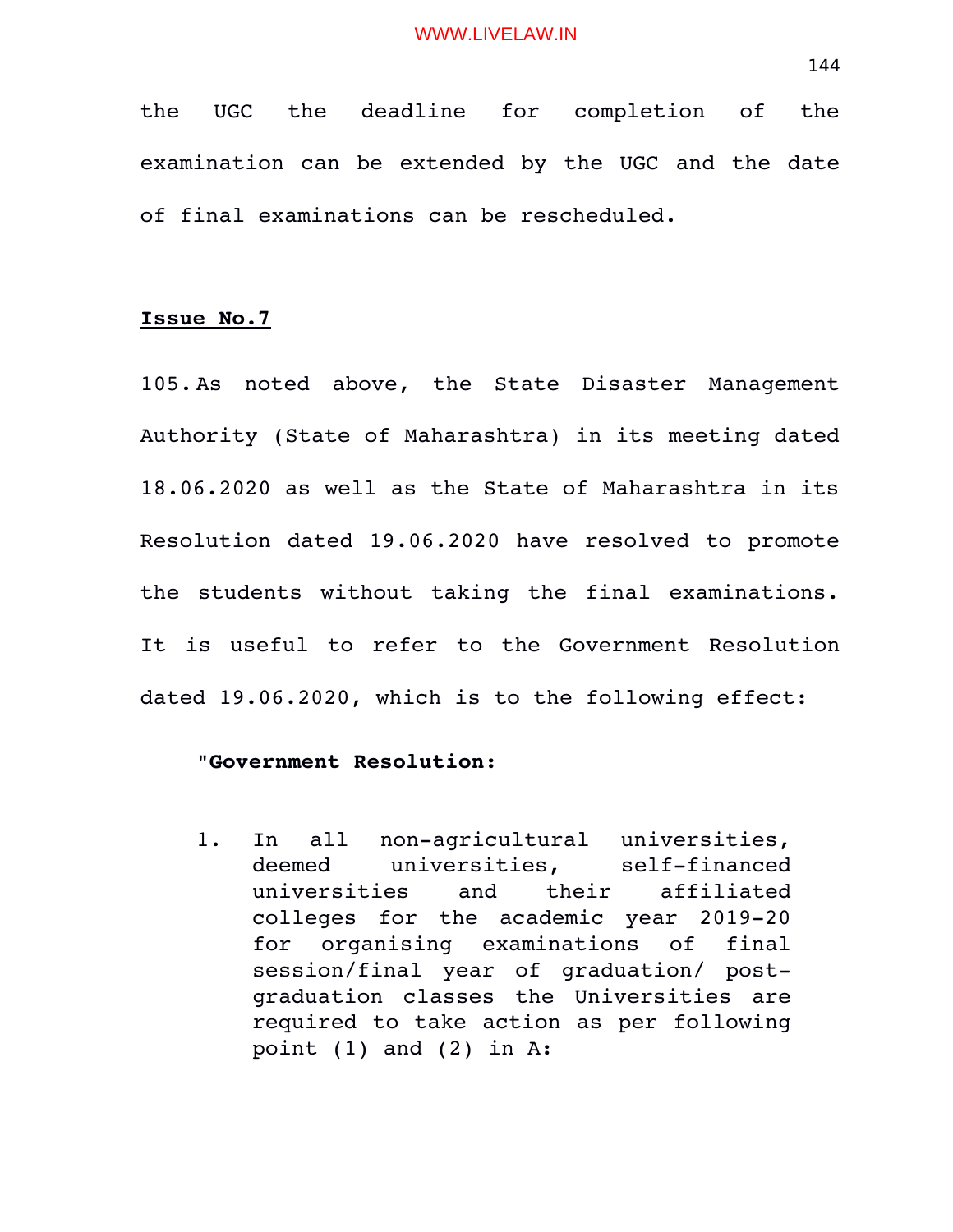# (A) Non-Professional (Traditional) Courses:

- 1. If the students of final session/year have gone through in all earlier sessions intend to get degree certificates without appearing their examination, by way of obtaining in writing from them by way of adopting suitable formula the Universities should declare result.
- 2. If the students of final session/year have gone through in all earlier sessions intend to appear the examination, by way of obtaining in writing from them opportunity of appearing the examination is to be given to them. After taking into consideration the emergence of Covid-19 epidemic at local level and local situation and after discussing with the concerned District Collector & President of Disaster Eradication Authority the Universities should take suitable decision and accordingly they may declare the time table.
- 3. In case of the students of final year if there is any backlog, in respect of examinations of their backlog a meeting is to be arranged at Government level with Chancellor and concerned Officers of the University and after discussing the matter in this meeting suitable decision would be taken.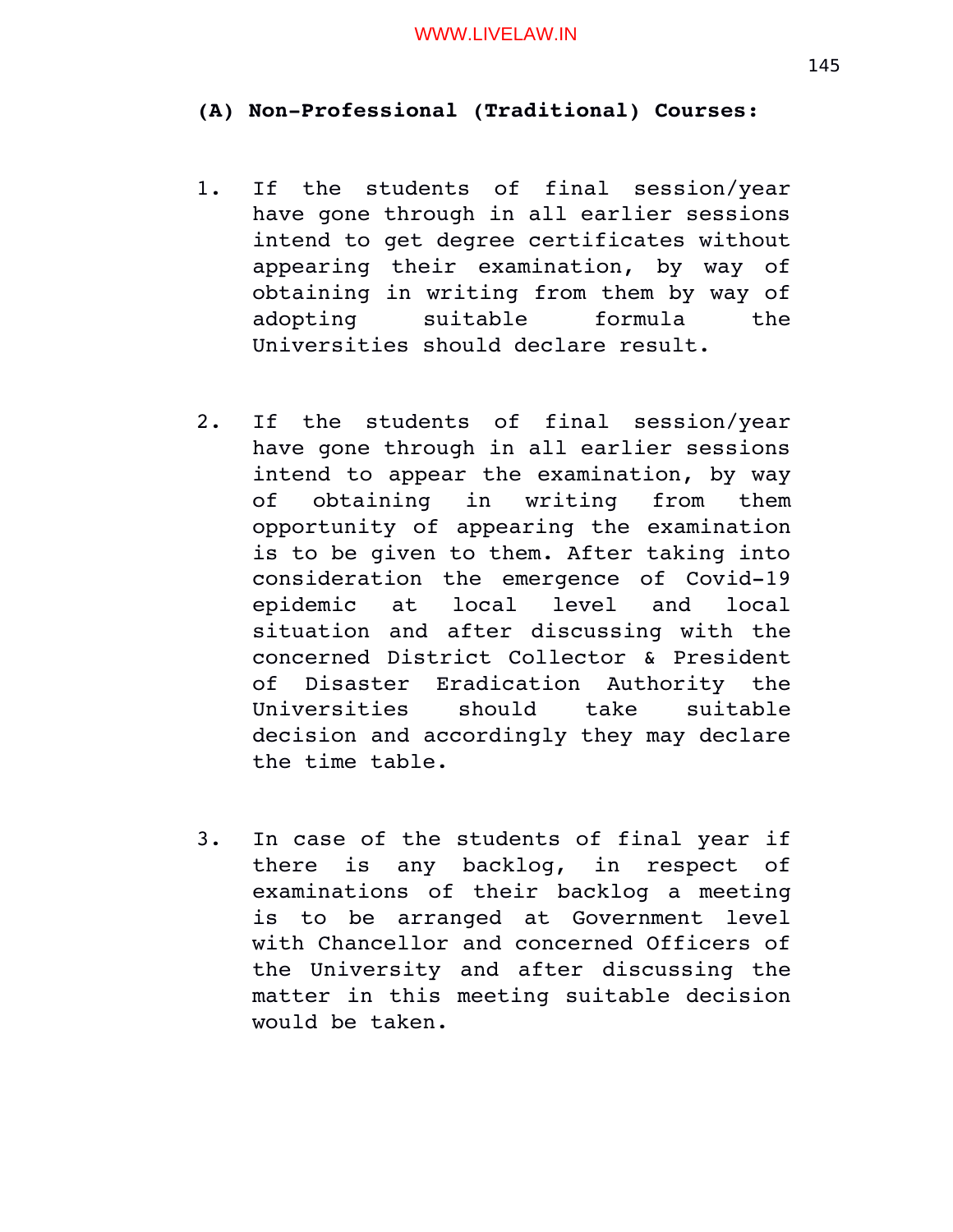**(B) Professional Courses (Engineering, Pharmacy, Hotel Management, Management Science, Architecture, Planning, Computer Science, Law, Physical Education, Teaching Science etc):**

Taking into consideration the situation of Covid-19 in the State the examinations of final session/final year of Professional Courses cannot be arranged. For those students like non-professional courses the decision has been taken in the meeting of State Disaster Management Authority that action would be taken as per following point  $(1)$ ,  $(2)$  and  $(3)$  in above point A. The concerned apex institution of concerned professional courses can make a request for getting approval to the same. In this regard separate communication would be done.

2. This Government Resolution is being released as per the decision taken in the meeting held on  $18<sup>th</sup>$  June, 2020 of State Disaster Management Authority formed under Disaster Management Act 2005."

106. The guidelines dated 06.07.2020 categorically directed all Universities/Colleges to hold the examination of terminal semester/final year, option for not holding the examination was given in the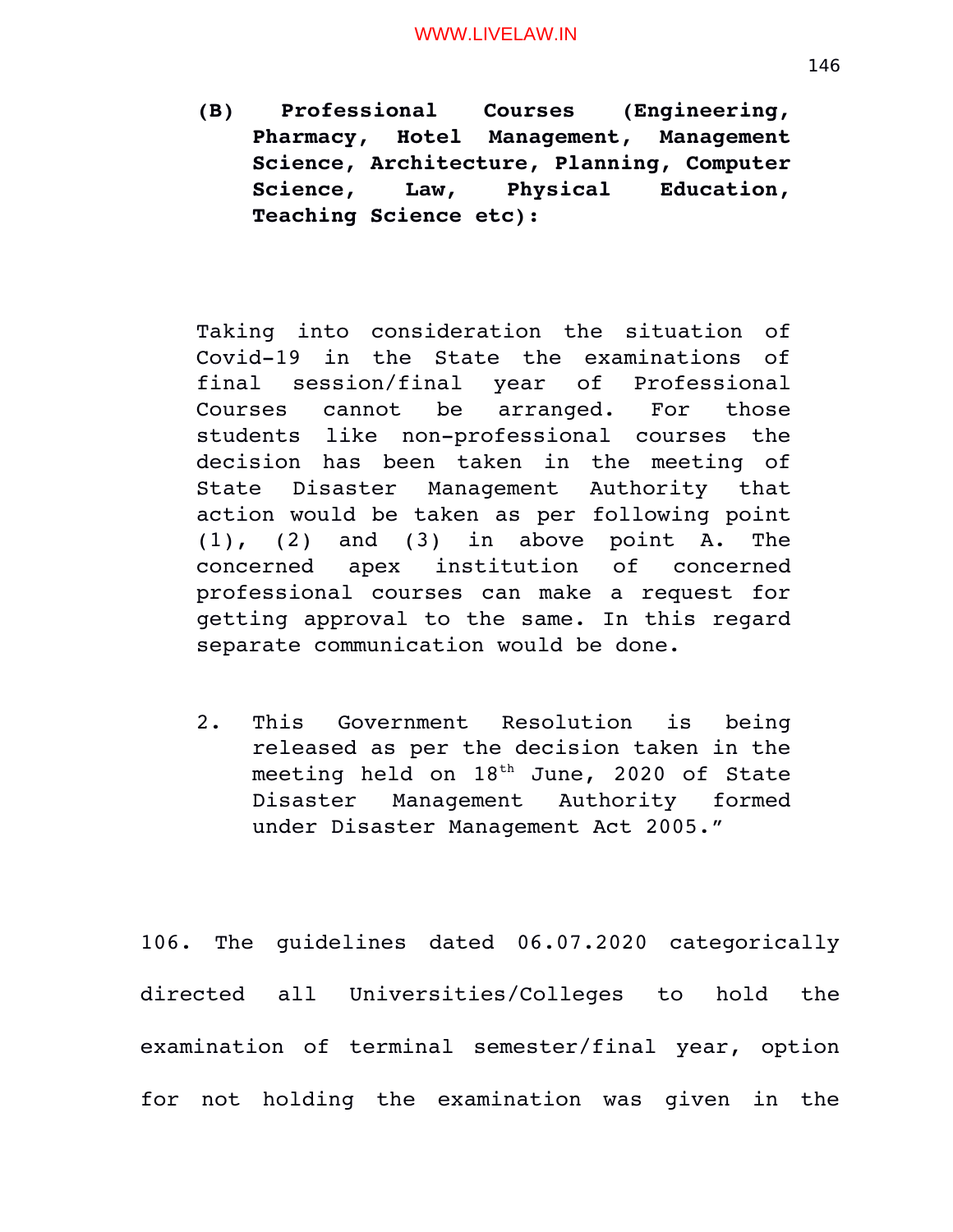revised guidelines as well as the earlier guidelines only with regard to intermediate/year examination. Before us submissions have been addressed by the learned counsel appearing for the petitioners contending that students can be promoted on the basis of previous year assessment and internal assessment which in no manner shall be lowering down the standard of education and the decision taken by the State Government and the State Disaster Management Authority to grant such promotion is perfectly in accordance with law. Referring to Regulations, 2003 it has been submitted that students can be promoted on the basis of cumulative grade point average. It is submitted that students have completed five semesters and no special importance can be attached to the last semester, hence the Maharashtra Government's decision to promote on the basis of previous assessment and internal assessment was in accordance with law.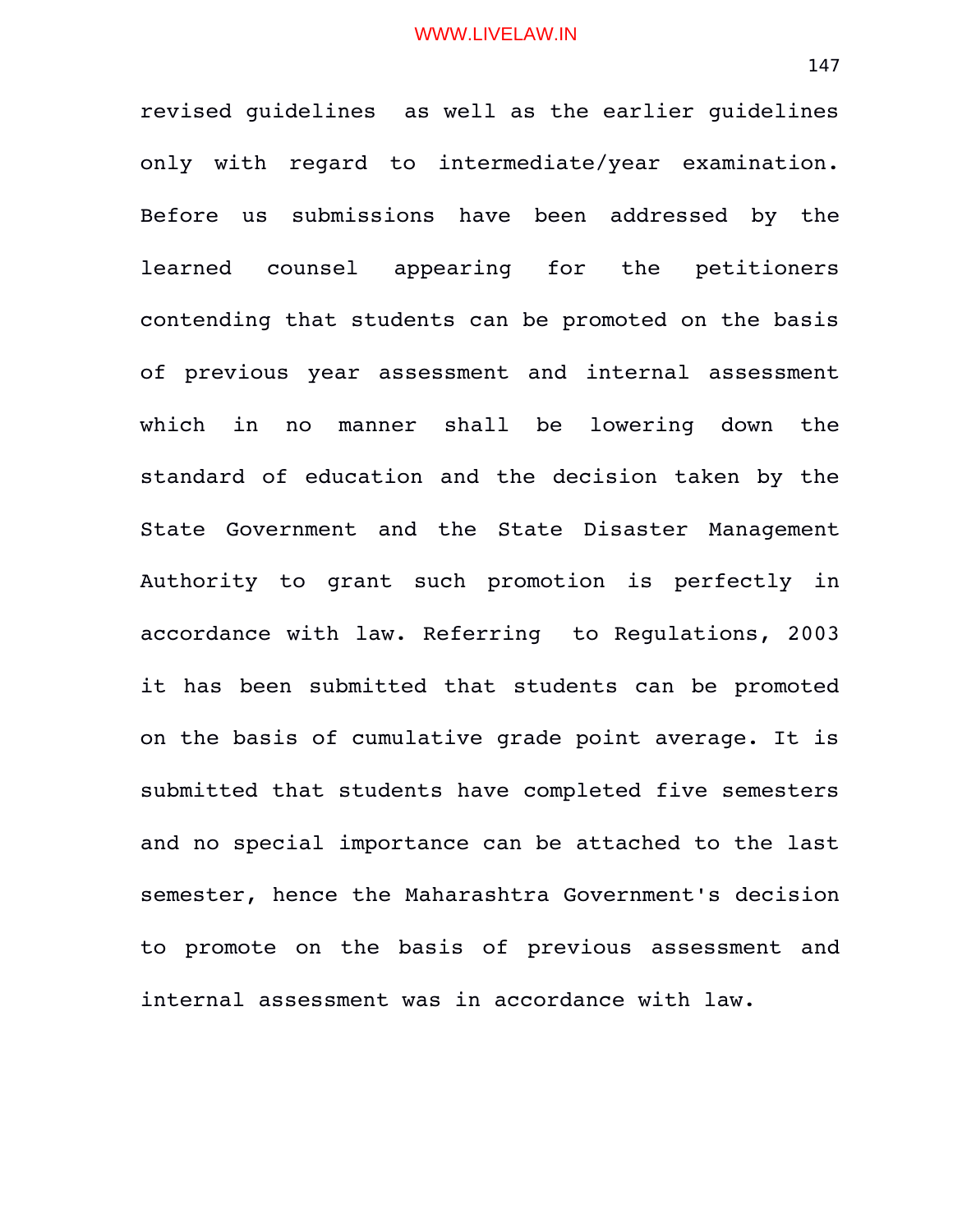107. We have already held, while considering Issue No.1, that University Grants Commission Act has been enacted in reference to Entry 66 of List I. The States although have legislative competence to legislate on education including Universities but the State Legislation is subject to Entry 66 List I. The revised guidelines issued by UGC are statutory and referable to University Grants Commission Act, 1956 and shall have precedence as compared to any inconsistent decision taken by the State. We also need to consider as to whether in exercise of power under the Disaster Management Act, 2005, the State or State Disaster Management Authority could have taken any decision with regard to promote the students without undergoing final year/terminal semester examination. The purpose and object of the Disaster Management Act, 2005 is management of disasters and for matters connected therewith. The Disaster Management is a continuous and integrated process of planning,organising, coordinating and implementing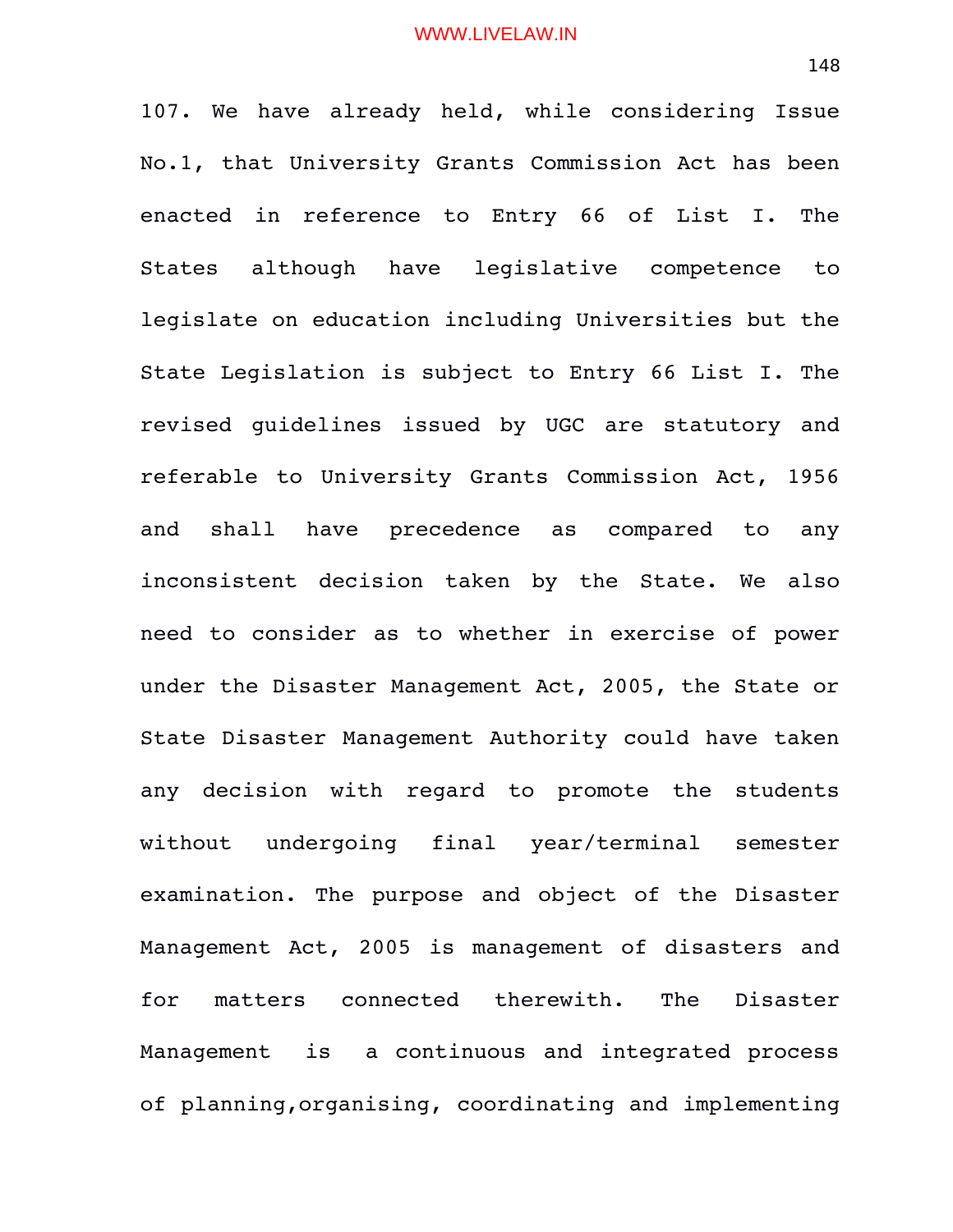measures. The Disaster Management has been defined in Section 2(e) to the following effect:

**"Section 2(e)** "disaster management" means a continuous and integrated process of planning, organising, coordinating and implementing measures which are necessary or expedient for—

(i) prevention of danger or threat of any disaster;

(ii) mitigation or reduction of risk of any disaster or its severity or consequences;

(iii) capacity-building;

(iv) preparedness to deal with any disaster;

(v) prompt response to any threatening disaster situation or disaster;

(vi) assessing the severity or magnitude of effects of any disaster;

(vii) evacuation, rescue and relief;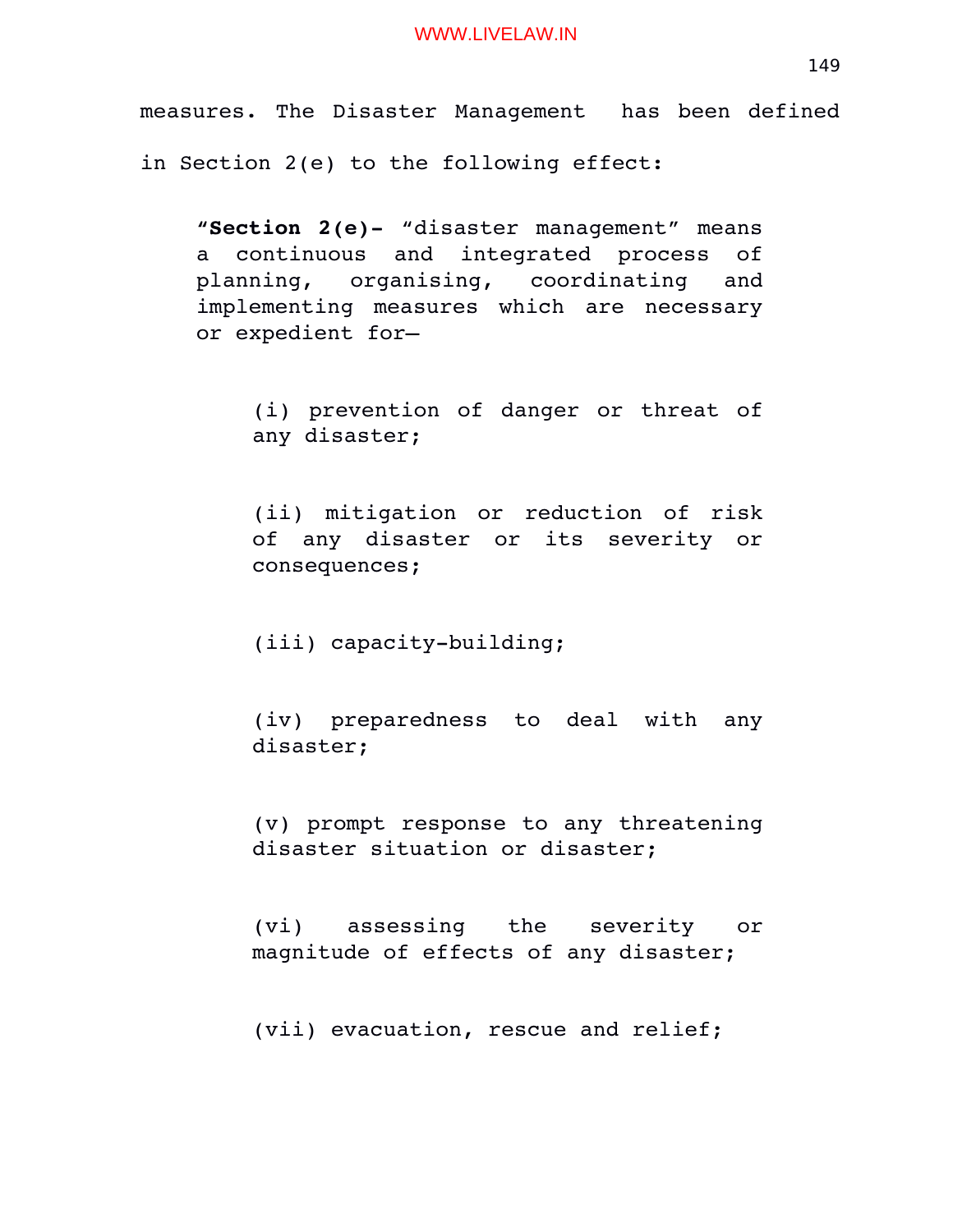(viii) rehabilitation and reconstruction;"

108. The word mitigation has also been defined in Section 2(i) as follows:

"**Section 2(i)-** "mitigation" means measures aimed at reducing the risk, impact or effects of a disaster or threatening disaster situation;"

109. The exercise of powers by the State Disaster Management Authority or by the State Government which shall have overriding effect under Section 72 are those exercise of jurisdiction which are within the four corners of the Disaster Management Act, 2005. When the State Disaster Management Authority and State Government take a decision that for mitigation or prevention of disaster it is not possible to hold physical examination in the State, the said decision was within the four corners of Disaster Management Act, 2005. However, the decision of the Disaster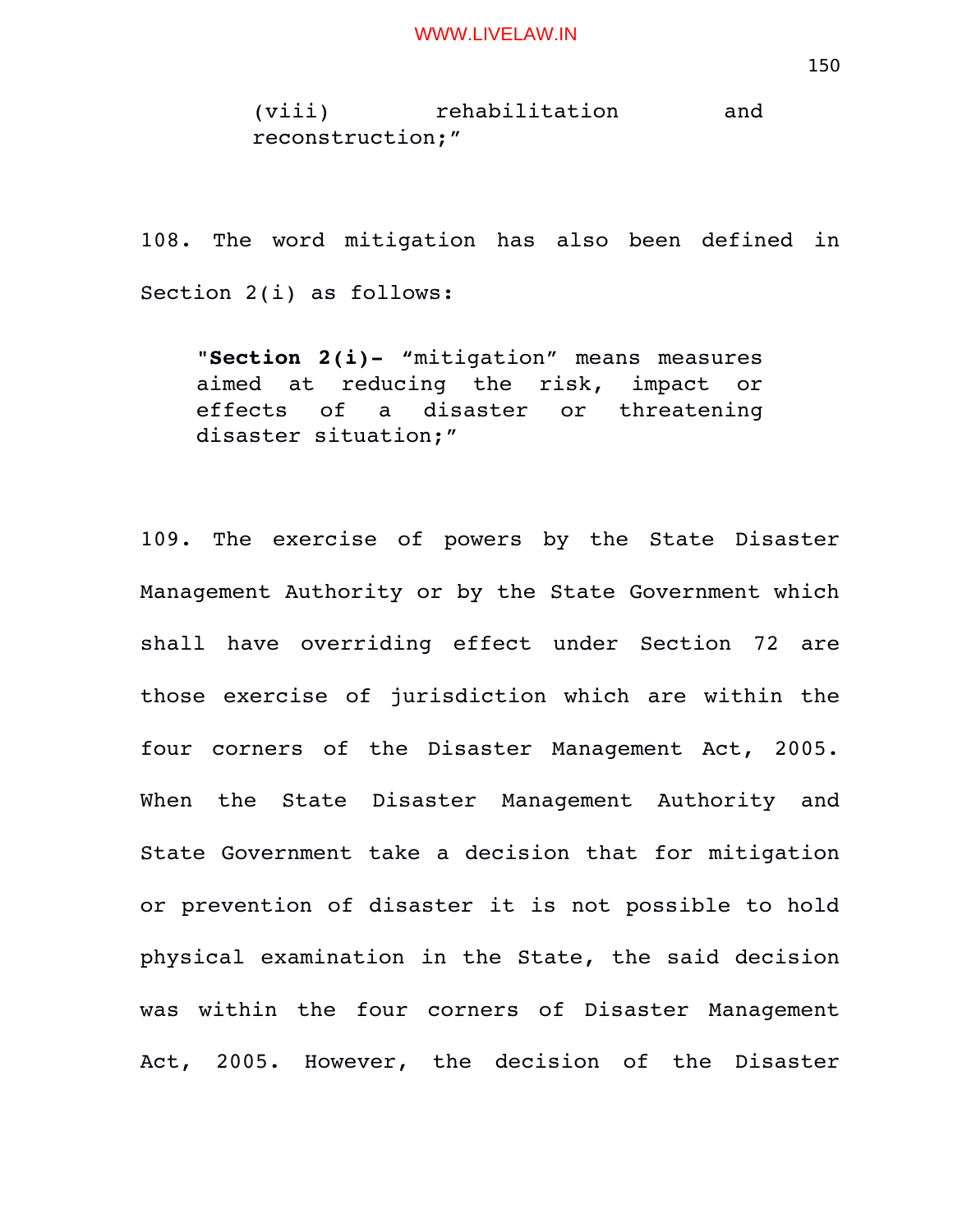Management Authority or the State Government that students should be promoted without appearing in the final year/terminal semester examination, is not within the domain of the Disaster Management Act, 2005. The decision to promote students and grant Degree by a State if contrary to any Central enactment or guidelines issued thereunder the Central enactment and the quidelines thereunder shall have precedence by virtue of the same being referable to Entry 66 List I. We, thus, conclude that the State Disaster Management Authority and the State Government has no jurisdiction to take a decision that the students of final year/terminal examination should be promoted on the basis of earlier years assessment and internal assessment whereas the UGC guidelines dated 06.07.2020 directed specifically to conduct final year/terminal semester examination. The UGC guidelines dated 06.07.2020 in the above respect shall override the decision of the State Government and the State Disaster Management Authority regarding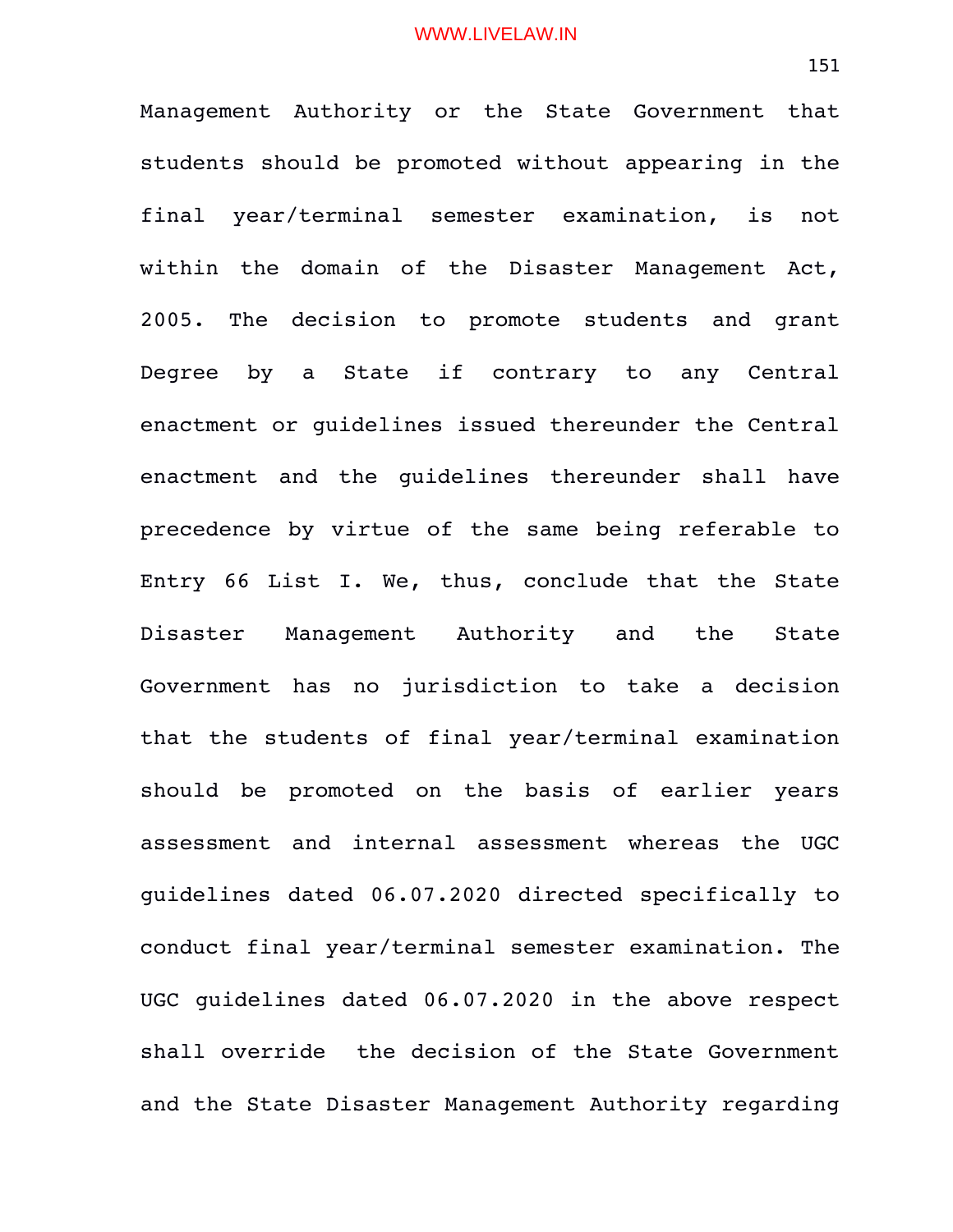promoting the students, does not fall within the jurisdiction of the Disaster Management Act, 2005 and shall have no protection of Section 72 of the Disaster Management Act, 2005. We, thus, conclude that the State or the State Disaster Management Authority have no jurisdiction under Disaster Management Act, 2005 to take a decision for promoting the students on the basis of previous performance or internal assessment which decision being contrary to revised quidelines of the University Grants Commission cannot be upheld and has to give way to the guidelines of UGC which is the Authority to issue guidelines for determination and maintenance of standards of education and teaching of the Universities.

110. From the aforesaid discussion, we arrive at the following conclusions: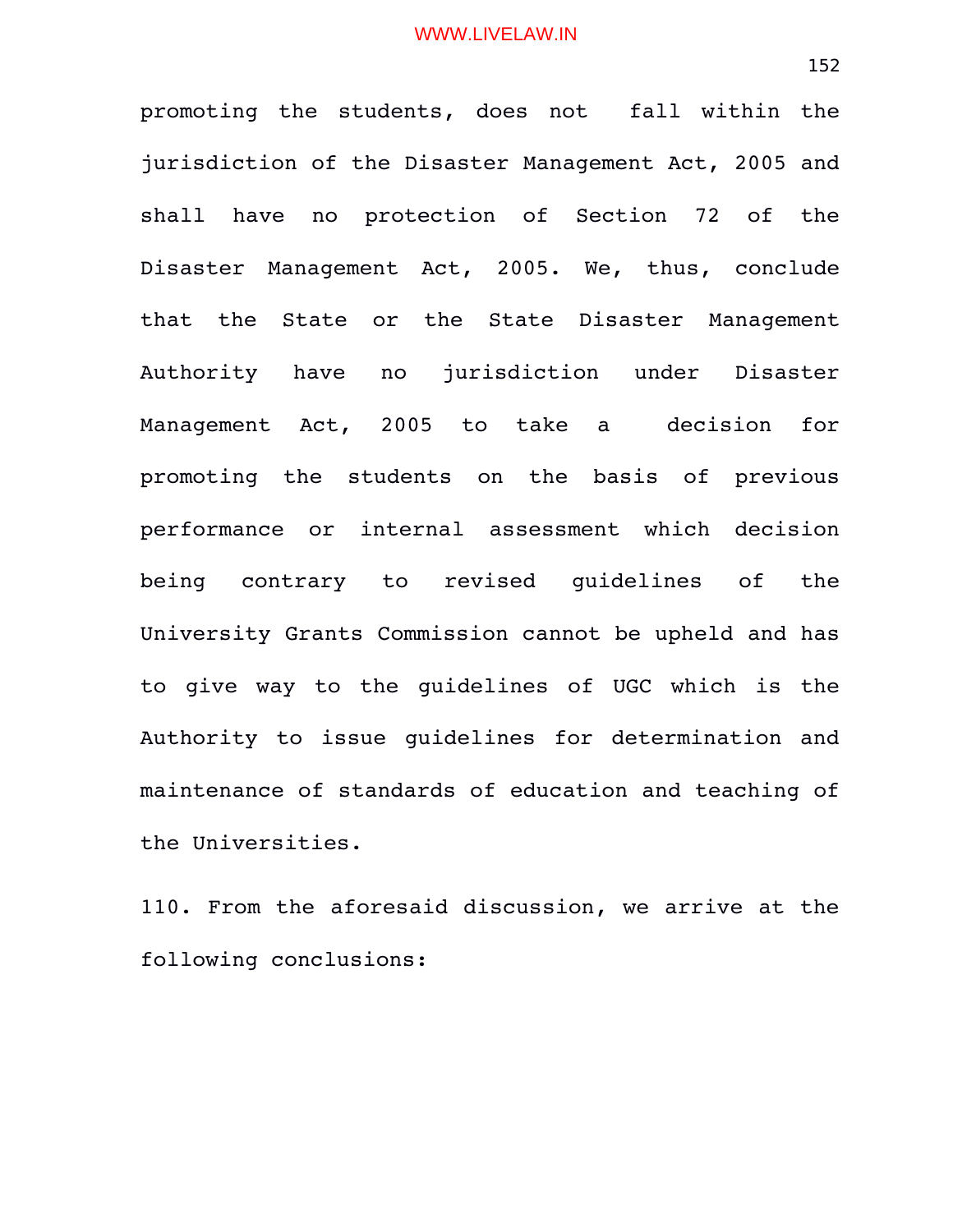# **Conclusions:**

(1) The Revised Guidelines dated 06.07.2020 issued by the UGC are not beyond the domain of the UGC and they relate to coordination and determination of standards in institutions of higher education.

(2) The Guidelines dated 06.07.2020 are in continuation to the earlier Guidelines dated 29.04.2020 and are not contrary to the earlier Guidelines. We have to look into the substance of the Guidelines to find out the intention and object of the Guidelines. The Guidelines were issued with the object that a uniform academic calendar be followed by all the Universities and final /terminal examinations be held.

(3) The Guidelines dated 06.07.2020 has to be treated to have been issued in exercise of the statutory powers vested in the Commission under Section 12. As per the Statutory Regulations, 2003, it is the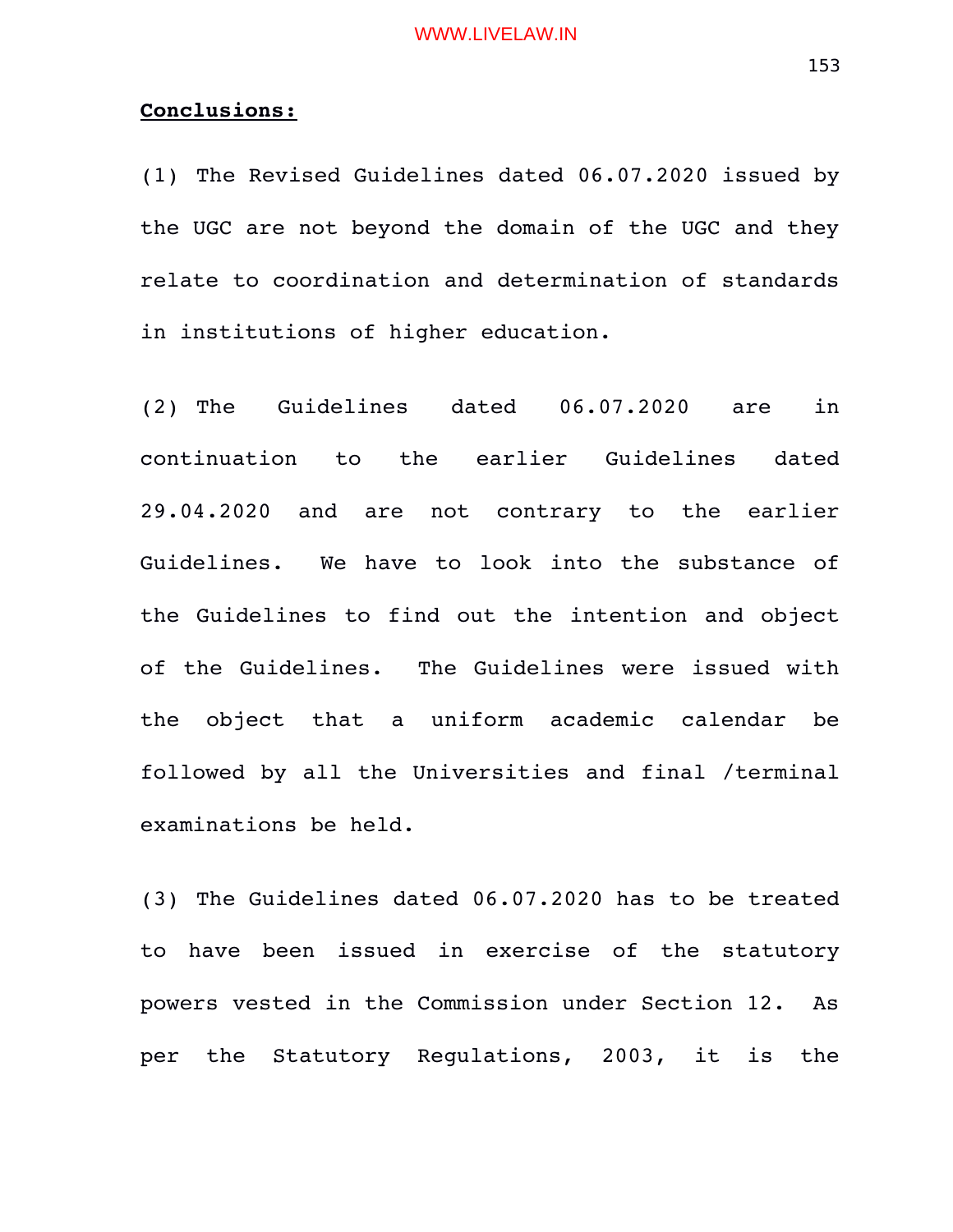statutory duty of the Universities to adopt the Guidelines issued by the UGC. The Guidelines dated 06.07.2020 cannot be ignored by terming it as nonstatutory or advisory.

(4) The differentiation made in the Revised Guidelines to hold final or terminal semester examination and to qive option for earlier years/intermediate semester for not holding the examination has a rational basis. The differentiation has nexus with the object to be achieved. We, thus, reject the challenge to the revised Guidelines on the ground that there is any discrimination between the students of final year/terminal semester and those of intermediate and first year.

(5) The revised Guidelines also cannot be termed to violate Article 14 of the Constitution on the ground that one date, i.e., 30.09.2020 has been fixed irrespective of the conditions prevailing in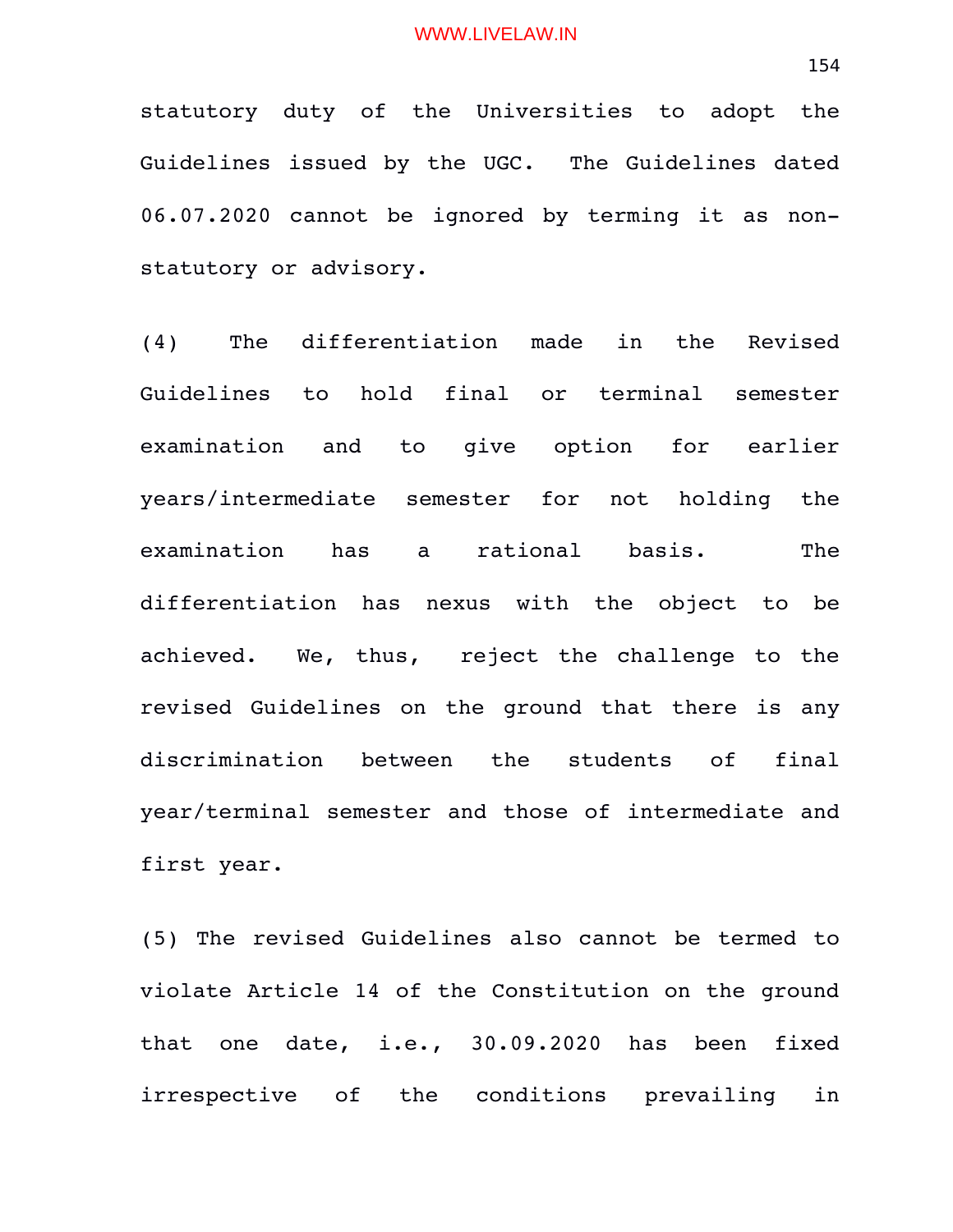individual States. The date for completion of examination was fixed throughout the country to maintain uniformity in the academic calendar.

(6) The Revised Guidelines dated 06.07.2020 as well as Standard Operating Procedures for conduct of examinations circulated vide letter dated 08.07.2020 of UGC as well as O.M. dated 06.07.2020 issued by MHRD clearly shows deep concern with the health of all stakeholders, i.e., students as well as the exam functionaries. Challenge to the Guidelines on the ground of it being violative of Article 21 is repelled.

(7) The expression "other bodies" used in opening part of the Section 12 of the UGC Act, 1956 is in reference to other bodies apart from Universities as enumerated under Section 12. The submission that other bodies as occurring in Section 12 should include State Disaster Management Authority or health experts is misconceived. Section 12 never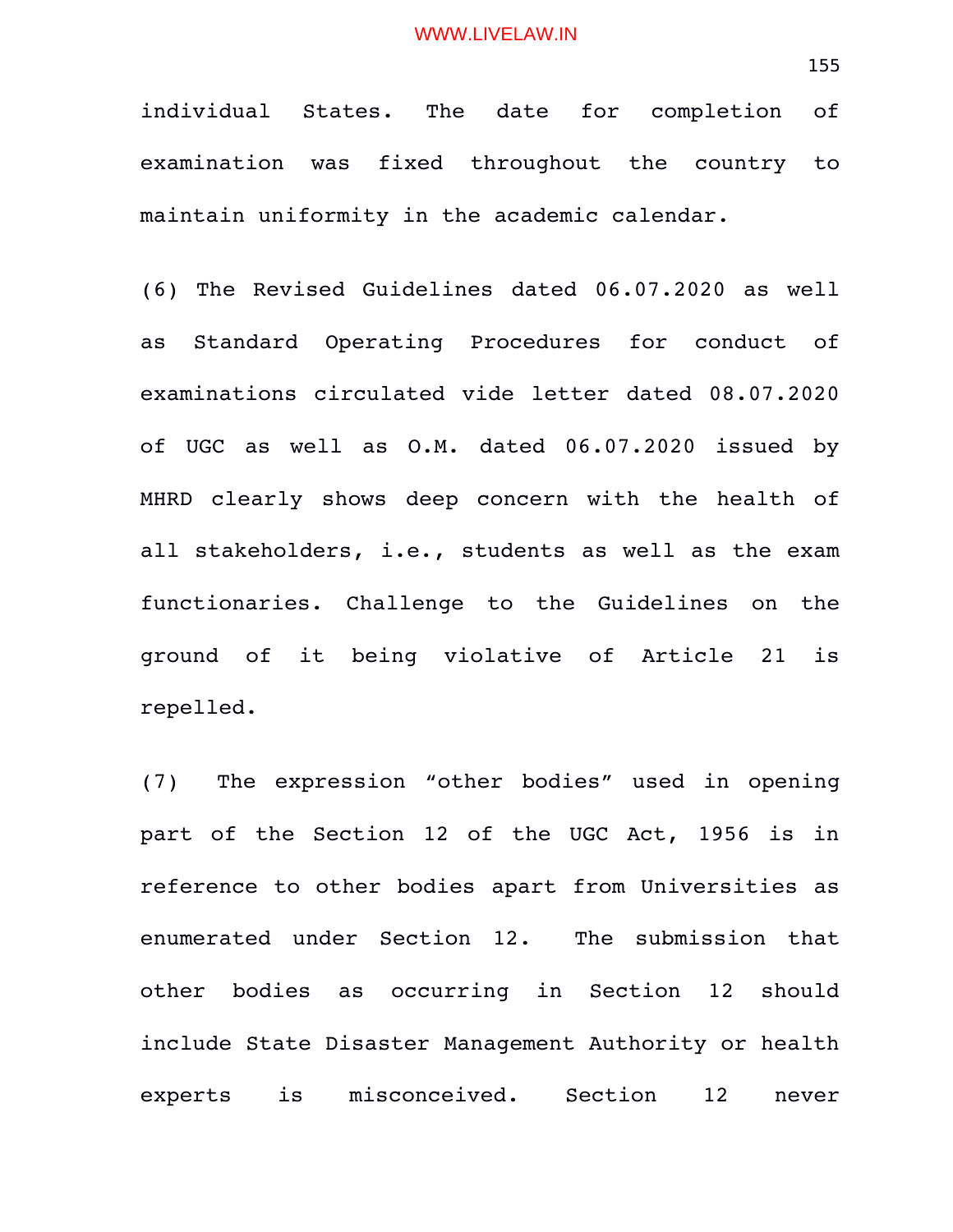contemplated any such expression. The revised guidelines dated 06.07.2020 are not in breach of Section 12 of 1956 Act.

(8) The Disaster Management Act, 2005 empowers the State Disaster Management Authority as well as the State Government to take measures for prevention and mitigation of a disaster and the action taken by the authorities under the Disaster Management Act have been given overriding effect to achieve the purpose and object of the Act, 2005. Saving of human life has been qiven paramount importance under the Act, 2005. Primacy have been given to the actions and measures taken under the Act, 2005 over anything inconsistent in any other law for the time being in force.

(9) The direction of the University Grants Commission in Revised Guidelines dated 06.07.2020 insofar as it directs the Universities and Colleges to complete the final year/terminal year examination by 30.09.2020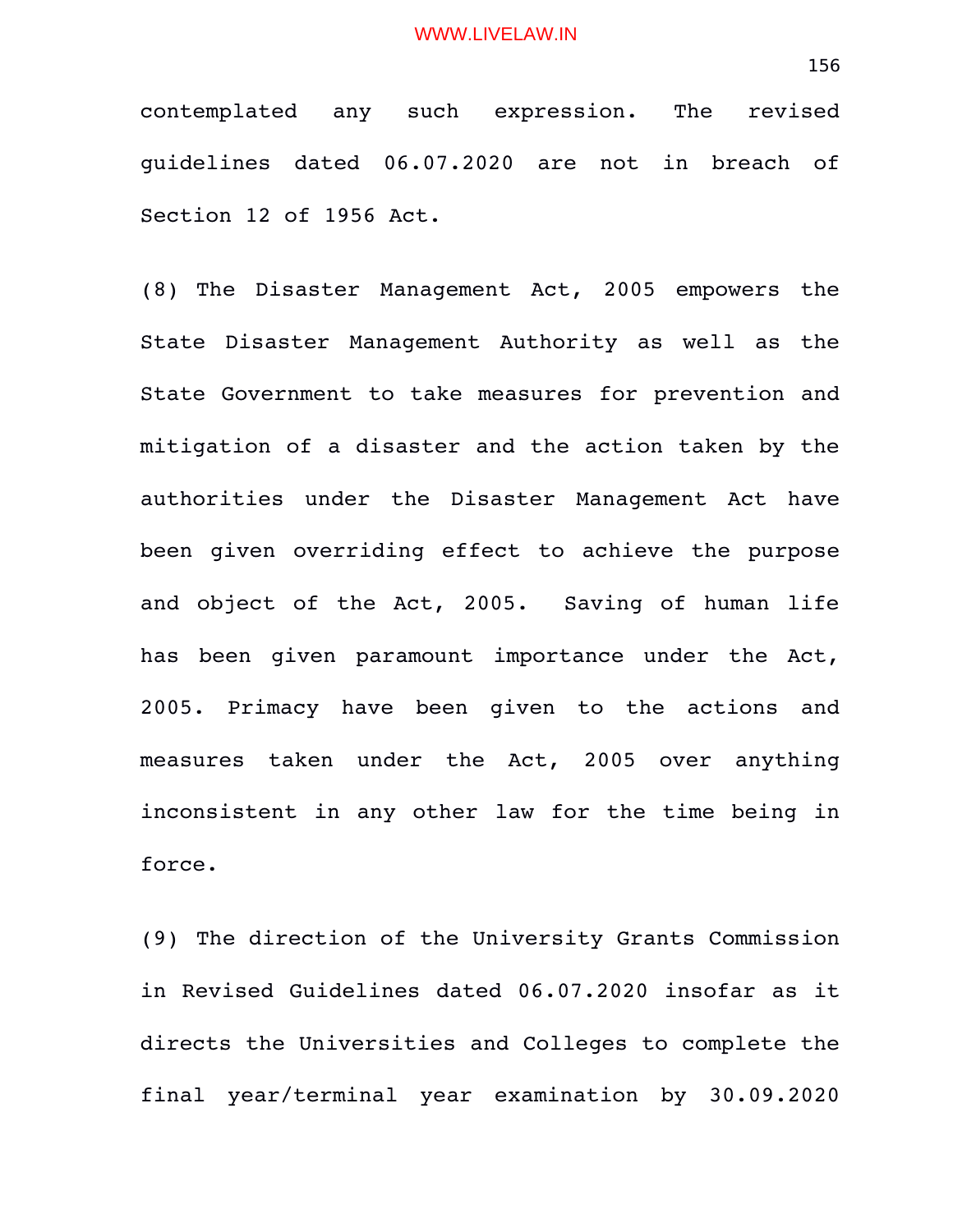shall be overridden by any contrary decision taken by the State Disaster Management Authority or the State Government exercising power under the Disaster Management Act, 2005.

(10) The State Governments or State Disaster Management Authority in exercise of power under Disaster Management Act, 2005 has no jurisdiction to take a decision that the students of final year/terminal students should be promoted on the basis of earlier year assessment and internal assessment, which decision being contrary to UGC Guidelines dated 06.07.2020 has to give way to the UGC Guidelines. The UGC Guidelines dated 06.07.2020 specifically directed to conduct the final year/ terminal semester examination which shall override such contrary decision of the State Government or SDMA.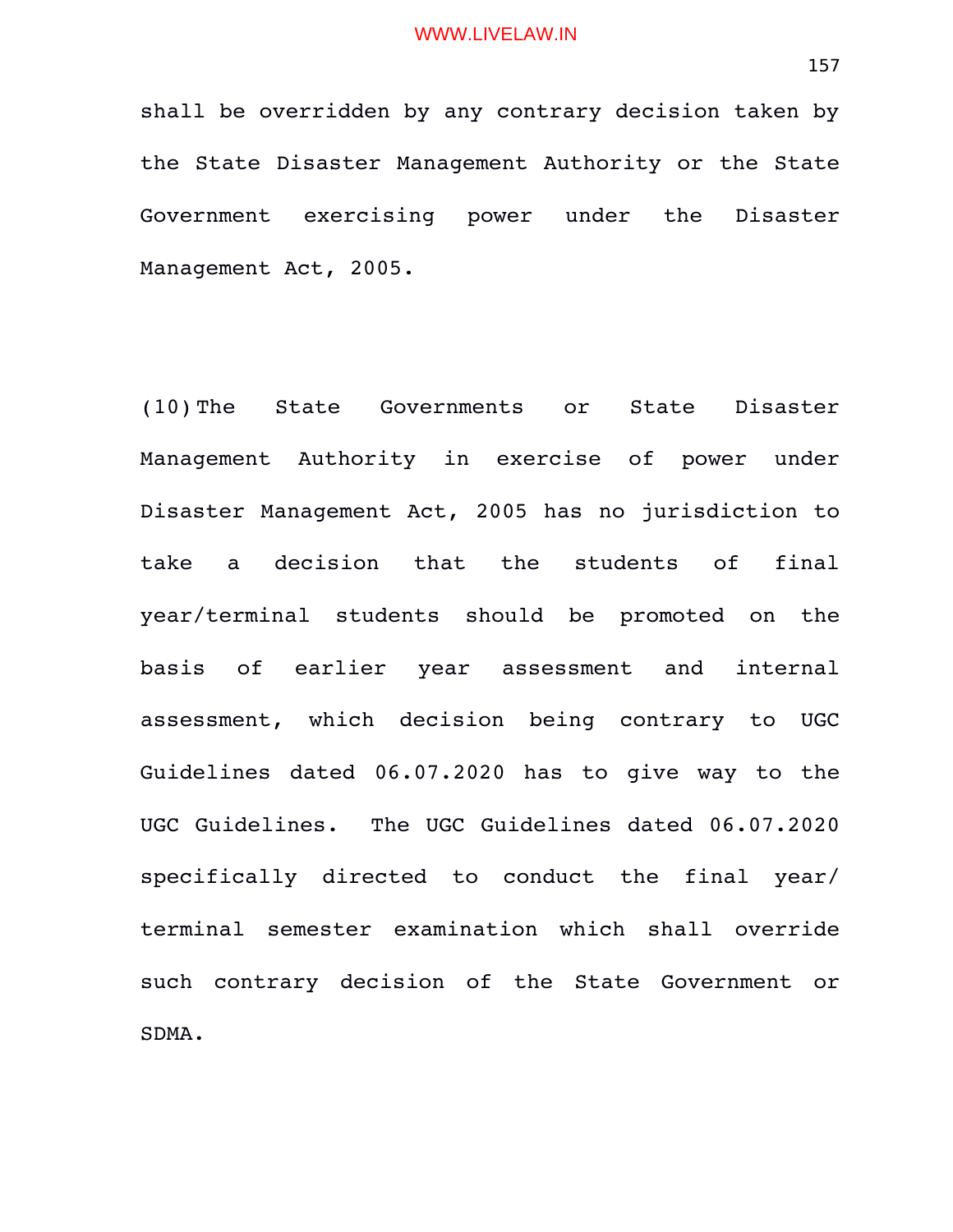111. In view of our foregoing discussion and conclusion, this batch of cases is disposed of in the following manner:

(1) The prayer to quash the revised guidelines dated 06.07.2020 issued by the University Grants Commission and OM dated 06.07.2020 issued by the Ministry of Human Resource Development and letter dated 06.07.2020 issued by the Ministry of Home Affairs is refused.

(2) The decision taken by the State Disaster Management Authority/State not to hold final year/terminal semester examination by 30.09.2020 in exercise of power under Disaster Management Act, 2005 shall prevail over deadline fixed by the University Grants Commission i.e. 30.09.2020 in respect to the concerned State.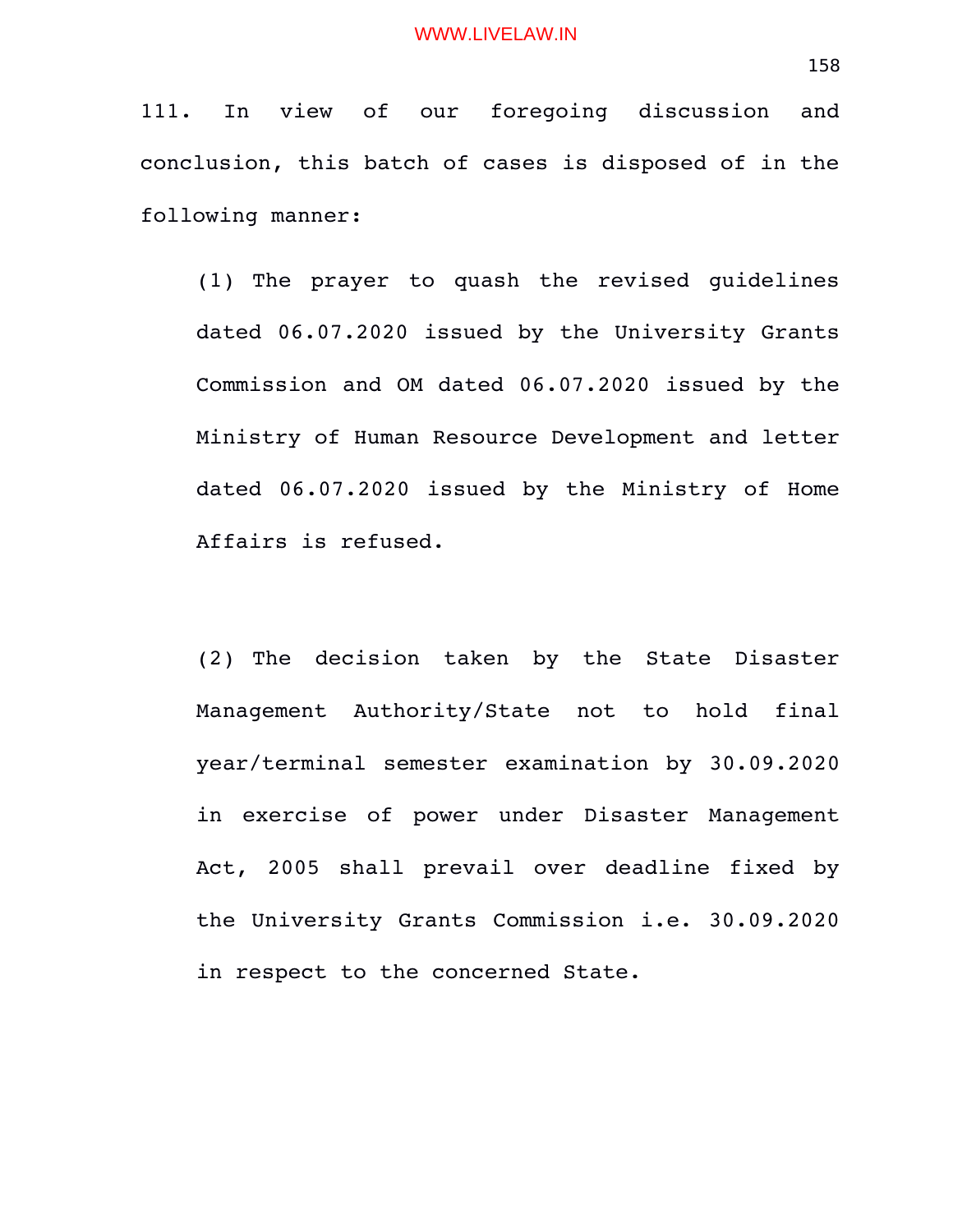(3) The decision of the State/State Disaster Management Authority to promote the students in the final year/terminal semester on the basis of previous performance and internal assessment being beyond the jurisdiction of Disaster Management Act, 2005 has to give way to the guidelines of UGC dated 06.07.2020 directing to hold examination of final year/terminal semester. The State and University cannot promote the students in the final year/terminal semester without holding final year/terminal examination.

(4) If any State/Union Territory in exercise of jurisdiction under Disaster Management Act, 2005 has taken a decision that it is not possible to conduct the final year/terminal semester examination by 30.09.2020, we grant liberty to such State/Union Territory to make an application to the University Grants Commission for extending deadline of 30.09.2020 for that State/Union